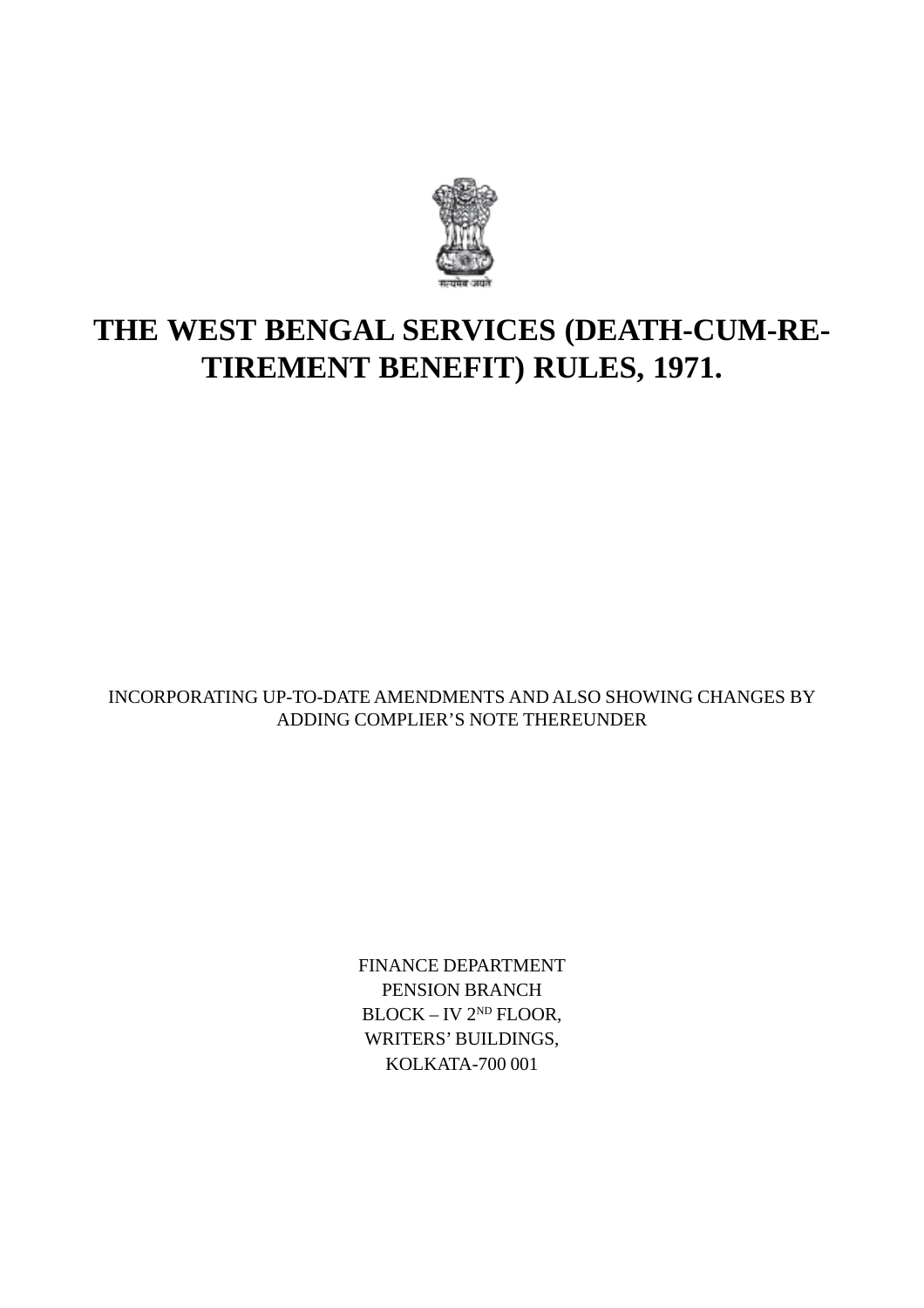### **PREFACE**

Since the publication of West Bengal Services (Death-cum-Retirement Benefits) Rules. 71 in early seventies, we have received several requests demanding a copy of the same. The Finance Deptt. felt the need of publication of the book incorporating the changes made in the Rule from time to time. This Volume is the re-print of the previous one with necessary foot notes in regard to circulars those have been issued in connection with relevant rules.

It is expected that, this will be useful in dealing with the Pension cases of the Government employees under different Departments.

> Sri H.K. Dwivedi *Secretary,* Finance Department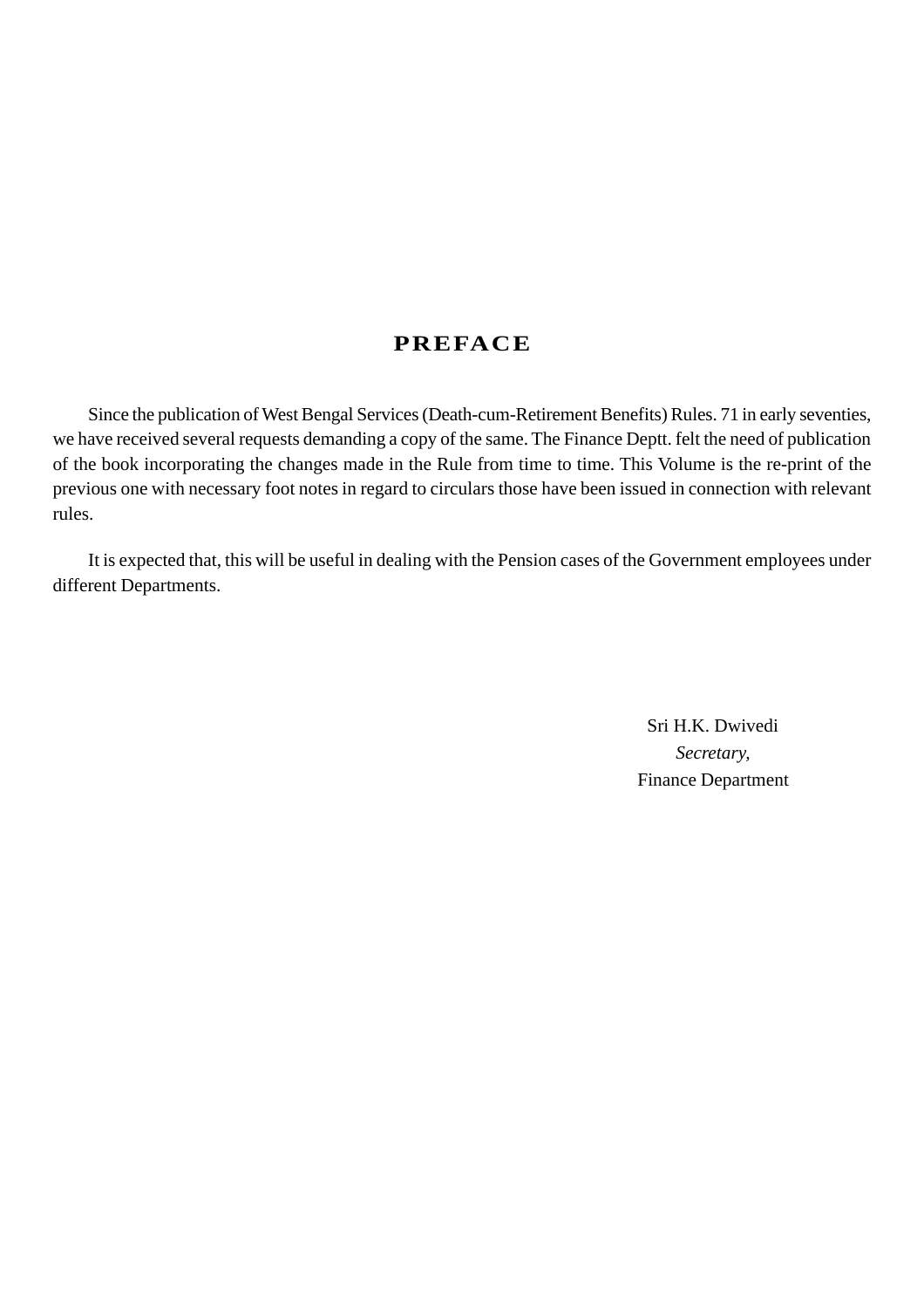# **CONTENTS**

| Rule No. | <b>Subject</b>                                                           | Page No.     |
|----------|--------------------------------------------------------------------------|--------------|
| 1.       | Short title & commencement                                               | 1            |
| 2.       | Application                                                              | 1            |
| 3.       | Interpretation                                                           |              |
| 4.       | Relaxation of these rules                                                |              |
| 5.       | Power to give directions                                                 |              |
| 6.       | Pension regulated by rules in force                                      | $\mathbf{I}$ |
| 7.       | Definitions                                                              | 2            |
| 8.       | Withholding of pension in cases of conviction and misconduct             | 3            |
| 9.       | Recovery of sum due to Govt. from pension or gratuity                    | 4            |
| 10.      | Right of the Governor to withhold pension in certain cases               | 4            |
| 11.      | When claim to pension is not admitted                                    | 5.           |
| 12.      | Misconduct or inefficiency                                               | 6            |
| 13.      | Pension in case of compulsory retirement as a penalty                    | 6            |
| 14.      | Criminal proceedings                                                     |              |
| 15.      | Family pension                                                           |              |
| 16.      | Limitations                                                              |              |
| 17.      | Qualifying service                                                       | 7            |
| 18.      | Conditions for pension                                                   |              |
| 19.      | Service paid from contract allowances                                    | 8            |
| 20.      | Service paid out of the contract allowances & tour allowance of Governor | 8            |
| 21.      | Service under non-Govt. employer                                         | 8            |
| 22.      | Temporary or officiating service under Govt.                             | 9            |
| 23.      | Service of a probationer                                                 | 9            |
| 24.      | Permanent officer deputed                                                | 9            |
| 25.      | Abolition of substantive office                                          | 9            |
| 26.      | Piece work                                                               | 9            |
| 27.      | Concession of adding to qualifying service                               | 10           |
| 28.      | Period of leave                                                          | 10           |
| 28A.     | Period of extra ordinary leave                                           | 10           |
| 29.      | Departmental leave                                                       | 11           |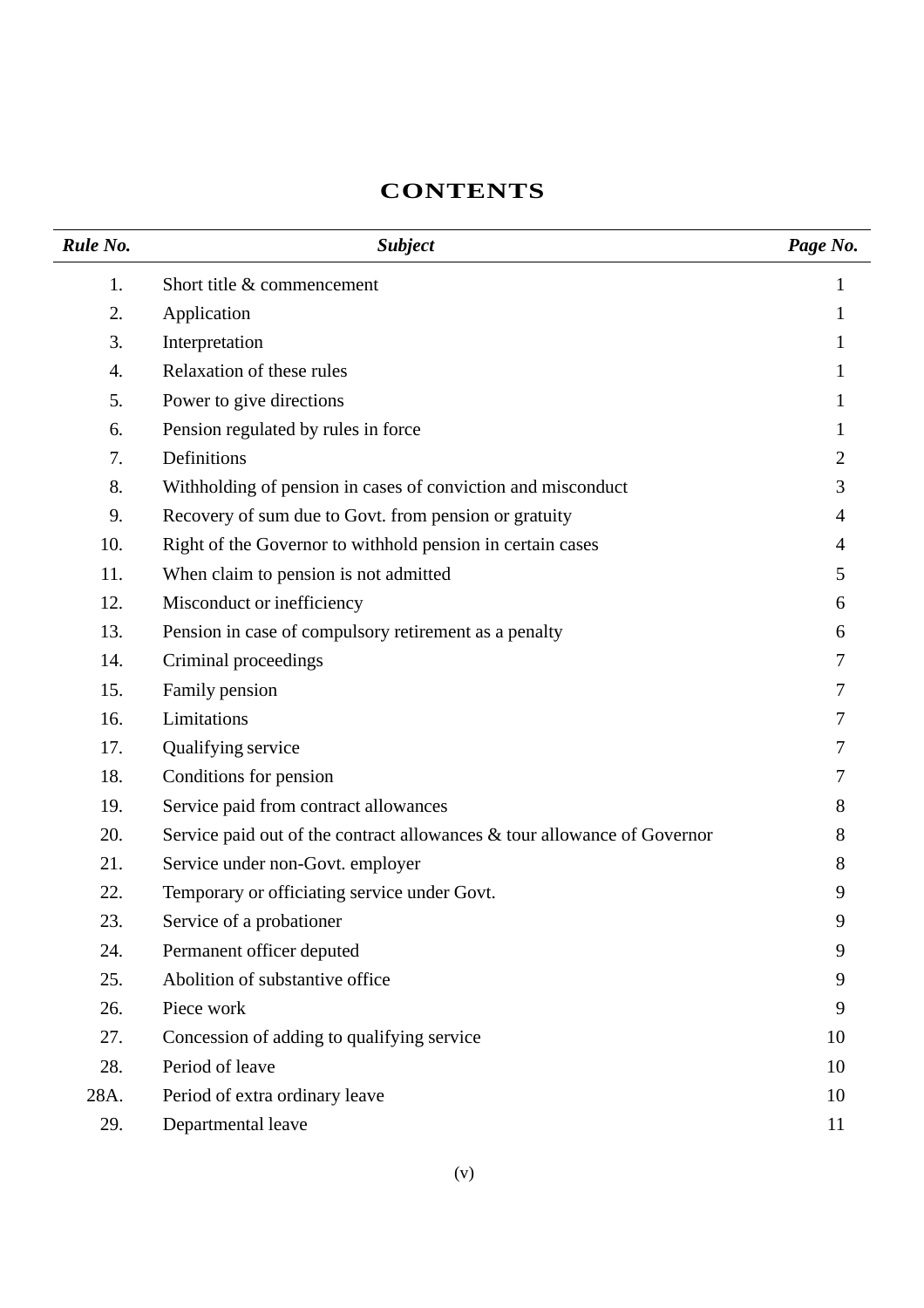| Rule No. | <b>Subject</b>                                                             | Page No. |
|----------|----------------------------------------------------------------------------|----------|
| 30.      | Period spent in training                                                   | 11       |
| 31.      | Deputation out of India                                                    | 11       |
| 32.      | Period of suspension                                                       | 11       |
| 33.      | Resignation and dismissal                                                  | 11       |
| 34.      | Subsequent reinstatement                                                   | 11       |
| 35.      | Interruption                                                               | 11       |
| 36.      | Power of Govt. to condone deficiency in service                            | 11       |
| 37.      | Classification of pensions                                                 | 12       |
| 38.      | Compensation pension — Option in case of abolition of permanent post       | 12       |
| 39.      | Selection for discharge                                                    | 13       |
| 40.      | Discharge of an officer                                                    | 13       |
| 41.      | Officers not entitled to compensation pension                              | 13       |
| 42.      | Loss of appointment after completion of a specified term of service        | 13       |
| 43.      | Loss of any special pay or local allowance                                 | 13       |
| 44.      | Discharge of an officer                                                    | 13       |
| 45.      | Abolition of one of two appointments                                       | 13       |
| 46.      | Notice of discharge                                                        | 13       |
| 47.      | Acceptance of new appointment                                              | 14       |
| 48.      | Invalid pension — when awarded                                             | 14       |
| 49.      | <b>Medical Certificate</b>                                                 | 14       |
| 50.      | Statement of the medical case                                              | 14       |
| 51.      | Inefficiency due to old age or natural decay                               | 15       |
| 52.      | Form of medical certificate                                                | 15       |
| 53.      | Examination by medical authority                                           | 15       |
| 54.      | Officer discharged on other ground                                         | 15       |
| 55.      | Incapacity due to irregular or intemperate habits                          | 15       |
| 56.      | Officer submitting medical certificate under Rule 49 to be discharged      | 16       |
| 57.      | Superannuation pension when granted                                        | 16       |
| 58.      | Retiring pension when granted                                              | 16       |
| 59.      | Retiring pension in the case of members of certain services                | 16       |
| 60.      | Officers appointed or re-appointed on or after the first day of April 1941 | 17       |
| 61.      | Accountant-General to be consulted                                         | 17       |
| 62.      | Amount of Pension                                                          | 18       |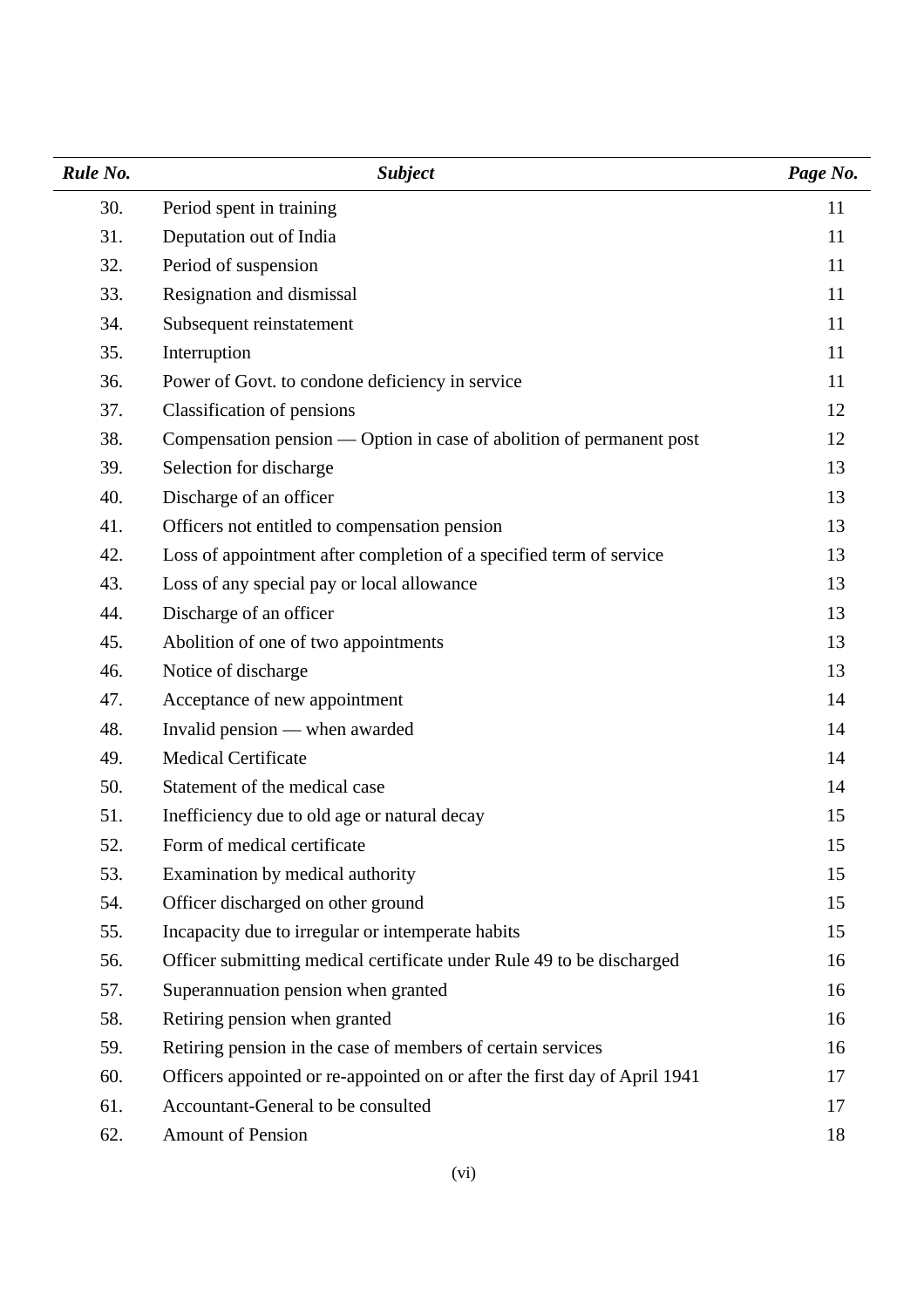| Rule No. | <b>Subject</b>                                                  | Page No. |
|----------|-----------------------------------------------------------------|----------|
| 63.      | Fractions to be rounded off                                     | 18       |
| 64.      | Pension fixed in rupees                                         | 18       |
| 65.      | Award of full pension                                           | 18       |
| 66.      | Gratuity instead of pension                                     | 19       |
| 67.      | Amount of pension                                               | 19       |
| 68.      | Grant of additional pension                                     | 26       |
| 69.      | Permanent invaliding                                            | 28       |
| 70.      | Re-employment of pensioners                                     | 28       |
| 71.      | Declaration by re-appointed officer                             | 28       |
| 72.      | Attention of re-appointed officer to be drawn                   | 28       |
| 73.      | Notwithstanding anything in the rules                           | 29       |
| 74.      | Civil pensioners — Re-employment after compensation gratuity    | 29       |
| 75.      | After compensation pension                                      | 29       |
| 76.      | Section writer                                                  | 29       |
| 77.      | Time for exercising option                                      | 29       |
| 78.      | After invalid pension                                           | 29       |
| 79.      | After superannuation or retiring pension                        | 29       |
| 80.      | In case of commutation of pension                               | 30       |
| 81.      | Original amount of pension                                      | 30       |
| 82.      | Military pension — Rules 74 to 81 not to be applied             | 30       |
| 83.      | Military pension                                                | 30       |
| 84.      | Pension of the heir to an Indian Military Officer               | 31       |
| 85.      | Pension for New Service — No separate pension for re-employment | 31       |
| 86.      | Pension & gratuity for subsequent service                       | 31       |
| 87.      | When gratuity for earlier service not refunded                  | 31       |
| 88.      | Calculation of capital or present value of pension              | 31       |
| 89.      | Acceptance of commercial employment                             | 31       |
| 90.      | Acceptance of employment under a Govt. outside India            | 32       |
| 91.      | Pension for the members of the W.B. Higher Judicial Service     | 33       |
| 92.      | Administrator – General and Official Trustees                   | 33       |
| 92A.     | Spl. rules for the Police                                       | 33       |
| 93.      | Temporary increase in pension                                   | 34       |
| 94.      | Increase not available for certain pensioners                   | 34       |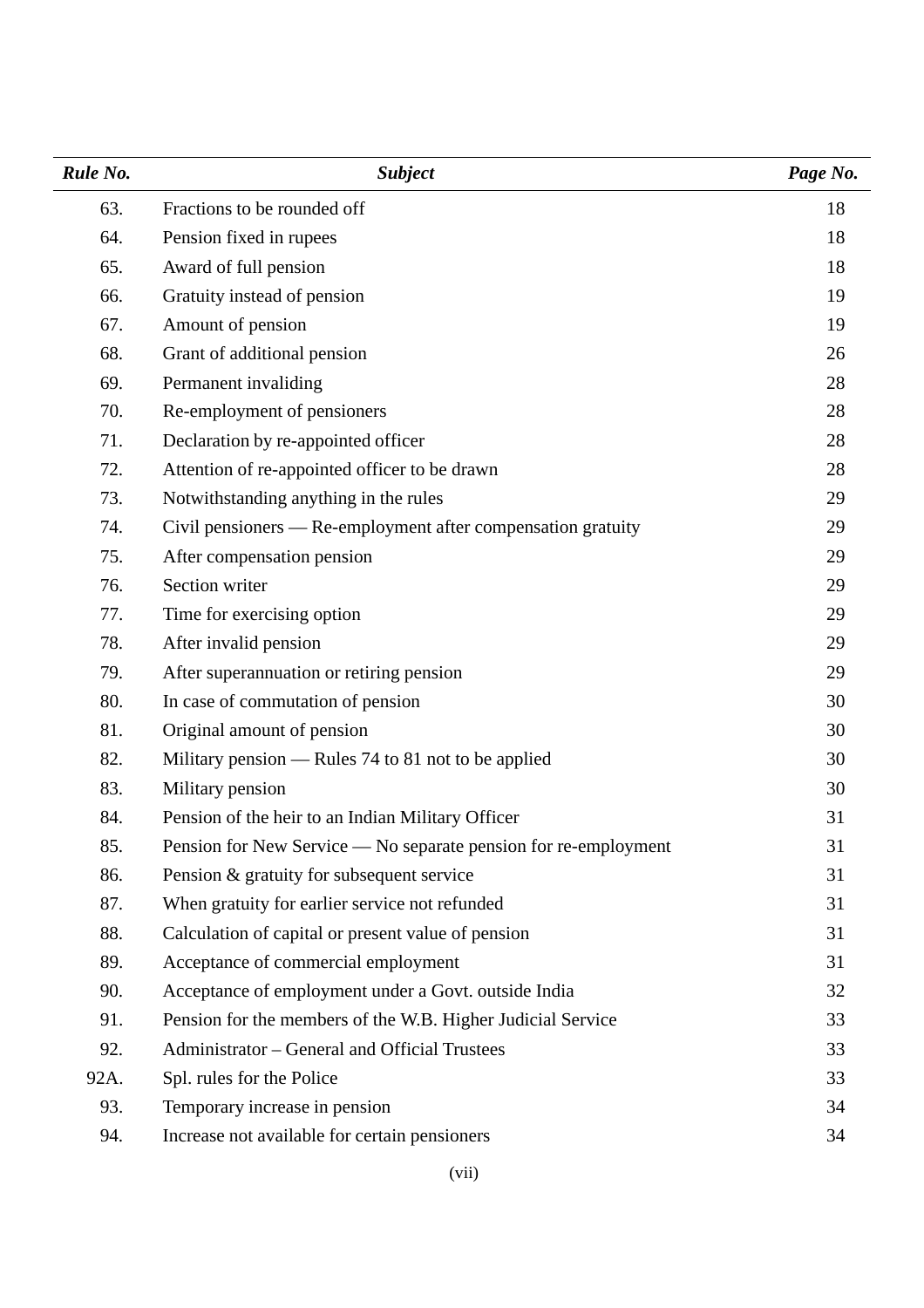| Rule No. | <b>Subject</b>                                                                  | Page No. |
|----------|---------------------------------------------------------------------------------|----------|
| 95.      | Pensioners in receipt of two pensions                                           | 34       |
| 96.      | When pension is divisible between two Govts.                                    | 34       |
| 97.      | Death Gratuity & Family pension,<br>Death Gratuity — Application of the rules   | 35       |
| 98.      | The rate of Death-Gratuity                                                      | 35       |
| 99.      | In case of death the balance shall be paid to the nominee                       | 36       |
| 100.     | Nomination                                                                      | 37       |
| 101.     | Family pension — Application of these rules                                     | 40       |
| 102.     | Provisions of rule 103                                                          | 41       |
| 103.     | Rate of family pension                                                          | 42       |
| 104.     | Period during which pension is admissible                                       | 42       |
| 105.     | Pension payable to one member of the family                                     | 44       |
| 106.     | Govt. servant eligible to the benefit of family pension                         | 45       |
| 107.     | If Govt. servant come out of family pension                                     | 46       |
| 108.     | When the member of the family of a Govt. servant not entitled to family pension | 46       |
| 109.     | Procedure regarding claiming of family pension                                  | 46       |
| 110.     | Extraordinary pension — Application of rules                                    | 55       |
| 111.     | Definition for the purpose of extraordinary pension                             | 56       |
| 112.     | Power of sanction                                                               | 57       |
| 113.     | Protection of other pension or gratuity                                         | 57       |
| 114.     | Restriction of it                                                               | 57       |
| 115.     | Payable in rupees                                                               | 58       |
| 116.     | Class of injury                                                                 | 58       |
| 117.     | Clarification of rule 116                                                       | 58       |
| 118.     | Award to widow and children                                                     | 59       |
| 119.     | Award to parents                                                                | 59       |
| 120.     | Any award under rule 110                                                        | 60       |
| 121.     | Date of effect                                                                  | 60       |
| 122.     | Procedure for award                                                             | 60       |
| 123.     | Application of these rules                                                      | 67       |
| 124.     | List of Govt. servants due to retire                                            | 67       |
| 125.     | Formal application                                                              | 67       |
| 126.     | Procedure laid down in rules 132 to 139                                         | 69       |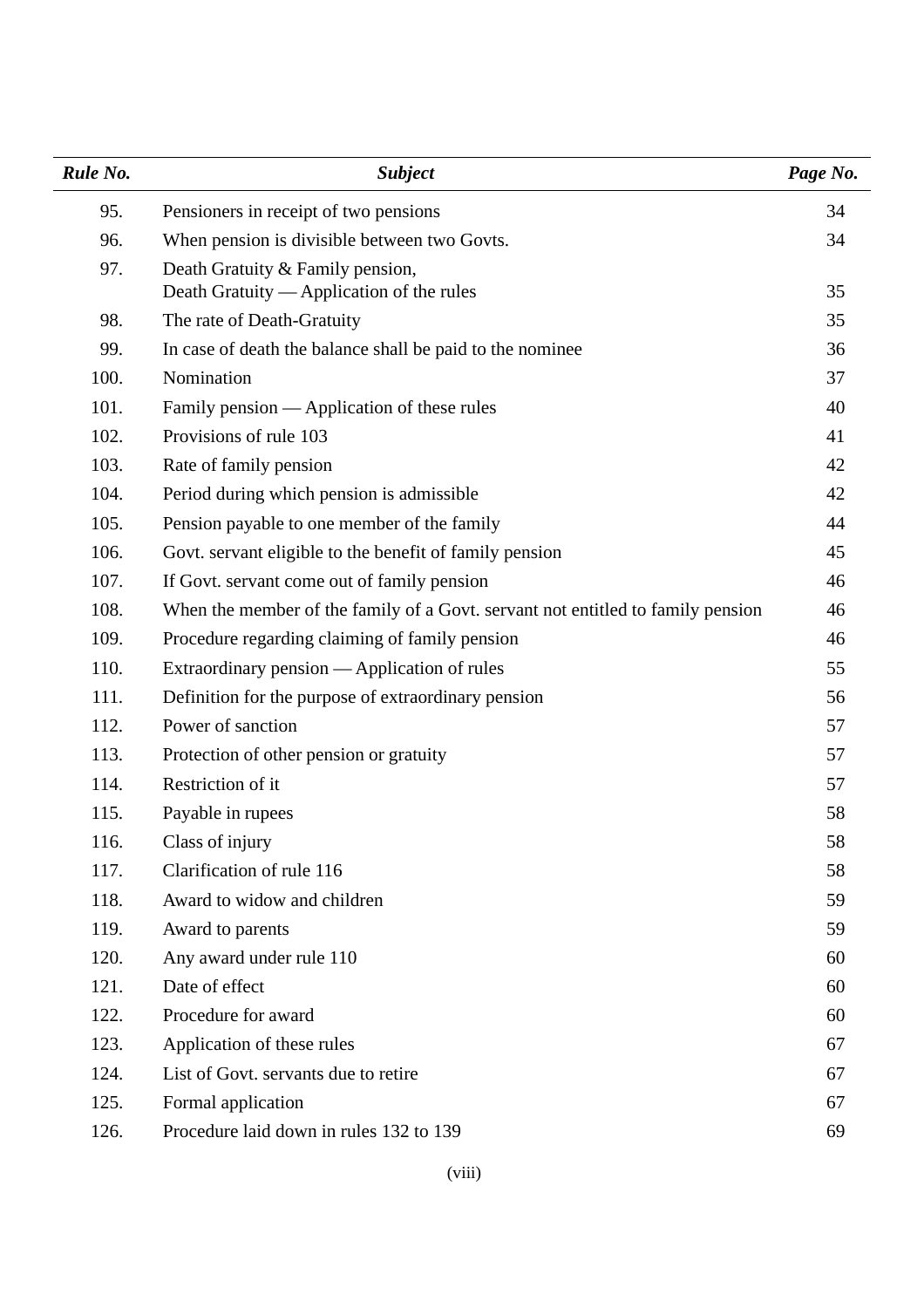| Rule No. | <b>Subject</b>                                            | Page No. |
|----------|-----------------------------------------------------------|----------|
| 127.     | Authority competent to sanction pension and gratuity      | 69       |
| 128.     | Pension once sanctioned shall not be revised              | 69       |
| 129.     | Gazetted Govt. servants                                   | 70       |
| 130.     | Intimation to Gazetted Officer                            | 70       |
| 131.     | Disbursement of pension before it can be finally assessed | 71       |
| 132.     | Non-gazetted Govt. servants                               | 71       |
| 133.     | Preparation of statement                                  | 72       |
| 134.     | Completion of Form                                        | 72       |
| 135.     | Manner in which Hd. of office shall proceed               | 72       |
| 136.     | Occurrence of events having a bearing on pension          | 73       |
| 137.     | Provisional pension                                       | 73       |
| 138.     | Pension Payment Order                                     | 74       |
| 139.     | Reasons for disallowing any service to be recorded        | 75       |
| 140.     | Recovery of Govt. dues                                    | 75       |
| 141.     | Furnishing surety                                         | 75       |
| 142.     | Payment of pension                                        | 80       |
| 143.     | Grant of extraordinary pension                            | 80       |
| 144.     | Pension to be paid in rupee                               | 80       |
| 145.     | Non-Indian pensioner proceeding to a place outside India  | 81       |
| 146.     | Gratuities to non-Indian officers                         | 81       |
| 147.     | Transfer of pension                                       | 81       |
| 148.     | Application for transfer of payment                       | 81       |
| 149.     | Payment in India — Pension Payment Order                  | 81       |
| 150.     | <b>Payment of Gratuity</b>                                | 81       |
| 151.     | Gratuity may be converted into life annuity               | 81       |
| 152.     | Govt. not to insist on conversion                         | 81       |
| 153.     | Procedure to be observed                                  | 81       |
| 154.     | <b>Indentification of Pensioner</b>                       | 82       |
| 155.     | Production of life certificate in certain cases           | 82       |
| 156.     | Exemption from personal appearance                        | 82       |
| 157.     | Precautions to be taken to prevent impersonation          | 82       |
| 158.     | Payment of pension to police officers                     | 83       |
| 159.     | Payment through agents                                    | 83       |
|          |                                                           |          |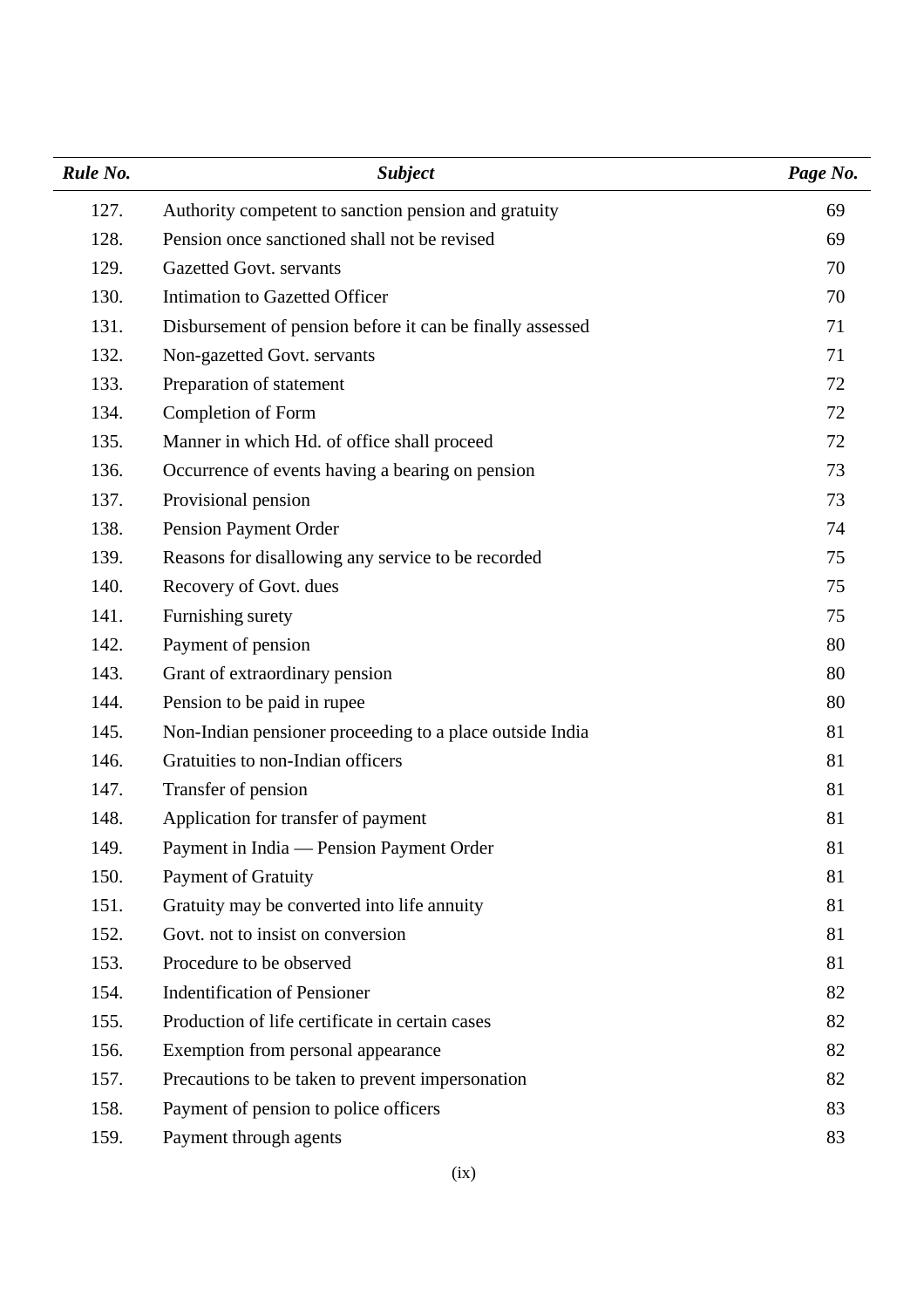| Rule No.     | <b>Subject</b>                                                                | Page No. |
|--------------|-------------------------------------------------------------------------------|----------|
| 160.         | Transfers in India                                                            | 83       |
| 161.         | Method of transfer                                                            | 84       |
| 162.         | Transfer within a district                                                    | 84       |
| 163.         | Certificate of non-employment                                                 | 84       |
| 164.         | <b>Renewal of Pension Order</b>                                               | 84       |
| 165.         | Loss of P.P.O.                                                                | 84       |
| 166.         | Lapses and forfeitures                                                        | 85       |
| 167.         | Arrears to be paid                                                            | 85       |
| 168.         | A.G. may direct where payment is suspended                                    | 85       |
| 169.         | Deceased pensioners                                                           | 85       |
| 170.         | Arrears of pension of a deceased to be paid to heirs                          | 85       |
| $171 - 185.$ | Provisions relating to commutation of pension                                 | 86       |
| 186.         | Miscellaneous provision – counting of temporary service under Govt. of India  | 86       |
| 187.         | Special provision for certain Govt. servants                                  | 86       |
| 188.         | Counting of temporary Air Raid Protection service towards pension             | 86       |
| 189.         | Retiring benefit for Govt. servants subsequently in public sector undertaking | 87       |
| 189A.        | Pro-rata pension                                                              | 87       |
| 190.         | Counting of efficiency bonus towards pension                                  | 89       |
| 191.         | Over-time allowance                                                           | 89       |
| 192.         | Counting of service in contingency establishment                              | 89       |
| 193.         | <b>Clarification of 192</b>                                                   | 89       |
| 194.         | Counting of military service rendered before civil employment                 | 90       |
| 194A.        | Family pension in the case of military pensioner                              | 91       |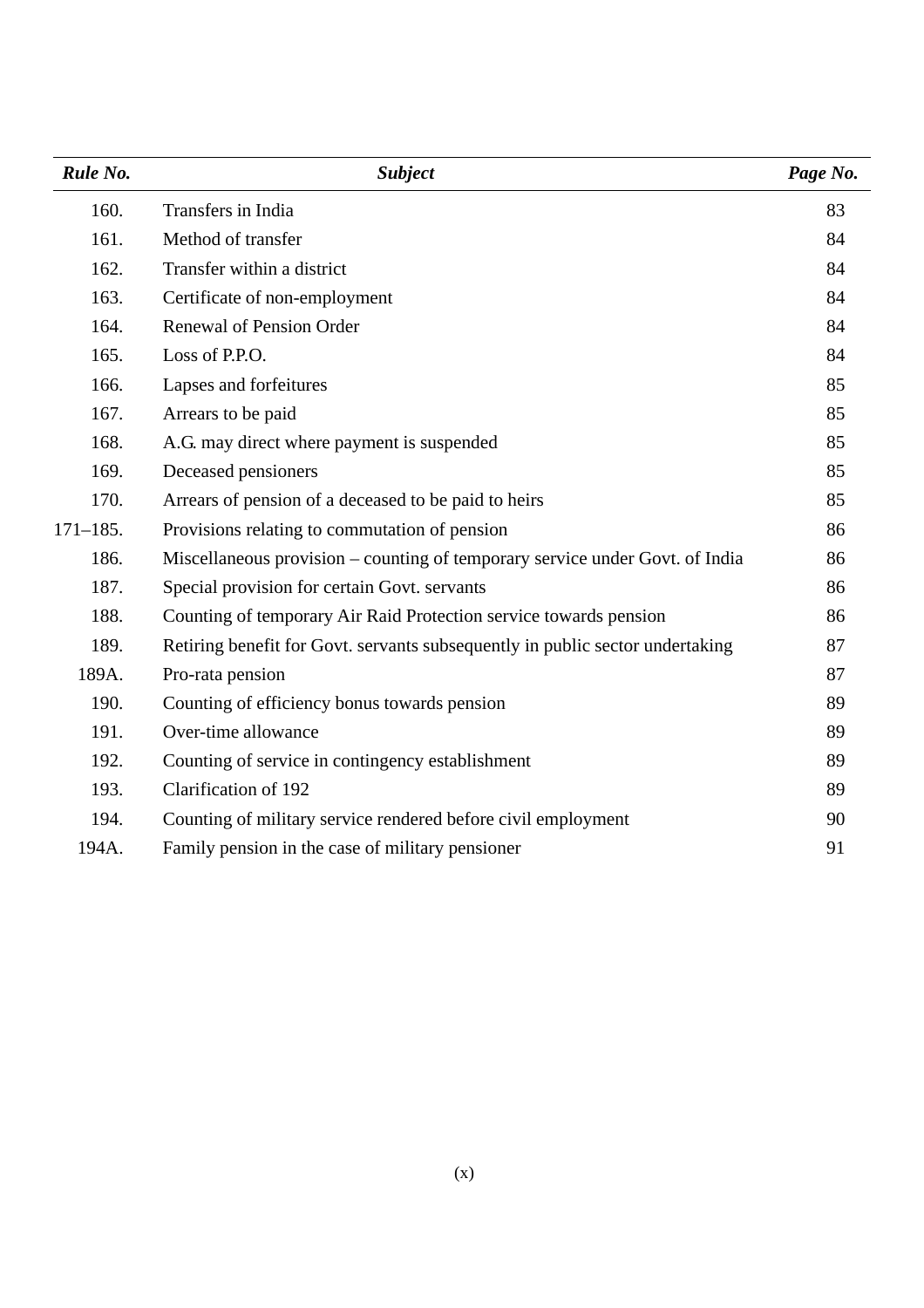No. 5827-F—1<sup>st</sup> December 1971. In exercise of the powers conferred by the proviso to article 309 of the Constitution of India, the Governor is pleased hereby to make the following rules namely:

# **The West Bengal Services (Death-Cum-Retirement Benefit) Rules, 1971**

# **Chapter I**

# **EXTENT OF APPLICATION**

- 1. Short title and commencement.—(1) These rules may be called The West Bengal service (Death-cum-Retirement Benefit) Rules, 1971. (2) They shall come into force with effect from 1<sup>st</sup> January, 1972.
- 2. Application—(1) These rules shall apply to all Government \*servants except—-
	- (a) persons paid at daily rates;
	- (b) \* Government servants not in whole time employment;
	- (c) Members of the All-India Service;
	- (d) Members of the West Bengal Higher Judicial Service;
	- (e) Persons for whom special provision is made— (i) by or under any law for the time being in force, or (ii) by any agreement made with them.
	- (2) If any doubt arises as to whether these rules or any of them apply to \*Government servant, the matter shall be referred to Governor whose decision thereon shall be final
- 3. Interpretation—The power of interpreting these rules is reserved to Government.
- 4. Relaxation-Nothing in these rules shall be construed to limit or abridge the power of the Governor to dispenses with, or relax the requirement of, any of these rules to such extent and subject to such conditions as may be considered necessary for dealing with a case in a just and equitable manner.
- 5. Power to give directions- Where under these rules any authority has been given power to issue any order, the exercise of that power shall be subject to such direction as Government may from time to time issue in this behalf.
- 6. Pension regulated by rules in force—A \*Government servant's claim to pension is regulated by the rules in force at the time when the Government servant resigns or is discharged from service on retirement or otherwise.

Compiler's Note : \*The term 'Government servant' has been substituted by the term 'Government employee' vide WBSR, Pt I (corrected upto 15.10.87)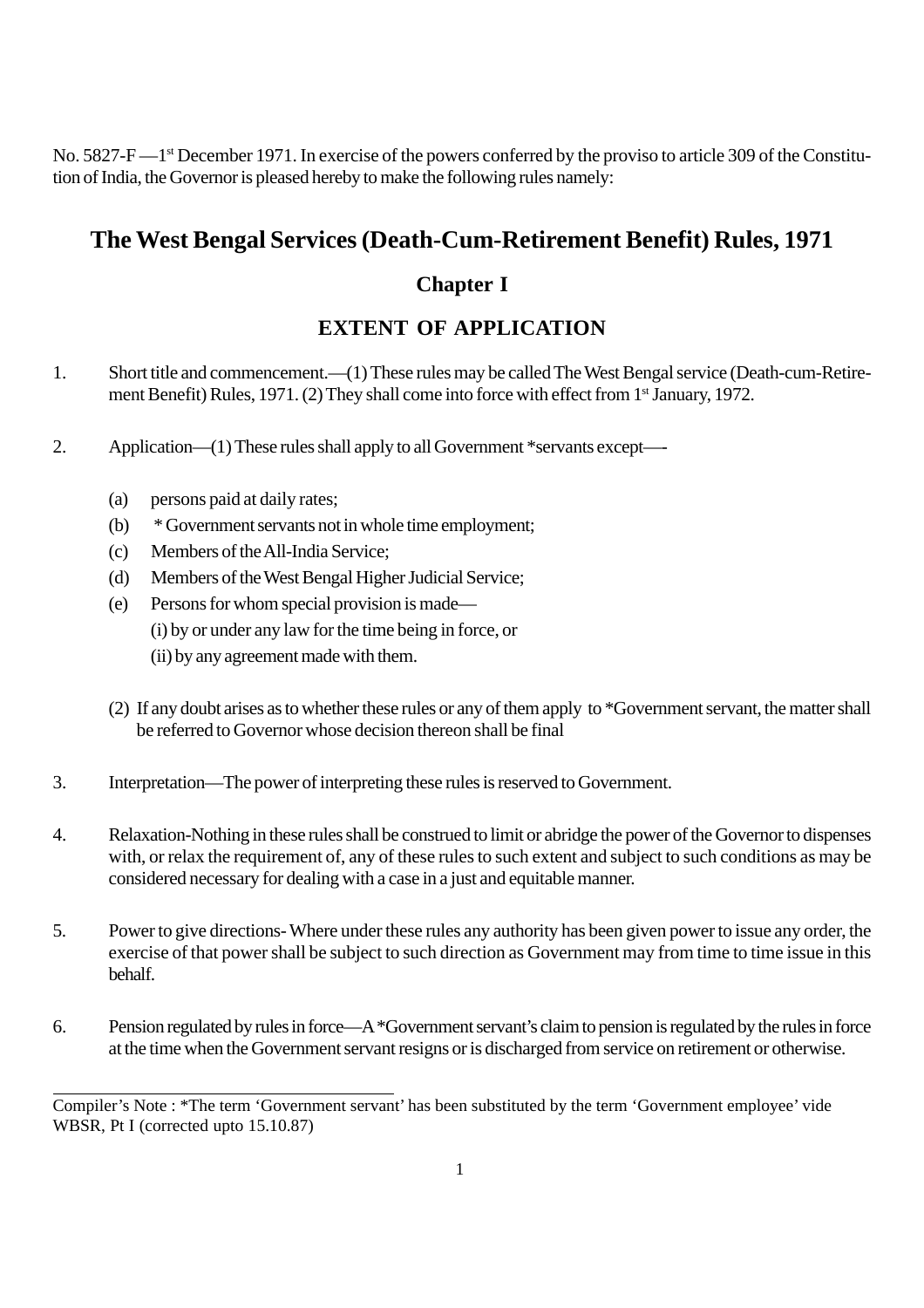## **Chapter II**

### **DEFINITIONS**

7 Definitions—(1) In these rules, unless there is any thing repugnant in the subject or context,—

(a) "average emolument" means average calculated upon last three years of service.

**Note 1** – If during the last three years of service an officer has been absent from duty on leave without any leave salary or has been under suspension, the period whereof does not count as service, the aforesaid period of leave or suspension should be disregarded in the calculation of average emoluments, an equal period before three years being included.

**Note : 2** – If the emoluments of a Government servant have been reduced during the last three years of his service, otherwise than as a penalty, average emolument may, at the discretion of the authority empowered to sanction pension or gratuity, be taken at what he would have drawn had not the emolument been so reduced.

- (b ) "Audit officer" means the Accountant-General, West Bengal.
- (c) "competent authority" means the authority competent to fill up the post vacated by a retiring officer.
- (d) "emolument" means "pay" as defined in rule 5(28) of West Bengal service Rules, Part I, which the officer was receiving immediately before his retirement

**Note –1** If an officer during three years before his retirement of death, has been absent from duty on leave with allowances his emoluments for the purpose of calculating pension, service gratuity and/or death-cum-retirement gratuity Should be taken at what they have been had he not been absent from duty :

Provided that the amount of pension and/or gratuity is not increased on account of increase in pay not actually drawn and that the benefit of higher officiating or temporary pay is given only if it is certified that be would have continued to hold the higher officiating or temporary appointment but for his proceeding on leave.

**Note : 2** Pay drawn in tenure appointment will count provided the service in tenure appointment does not qualify for the grant of special additional pension.

(e) "family" includes the following relatives of Government servant namely :

- (1) for the purpose of a death gratuity,
	- (i) wife in the case of a male officer,
	- (ii) husband in the case of female officer
	- (iii) sons including stepsons,
	- (iv) unmarried and widowed daughters (including stepdaughters),
	- (v) brothers below the age of 18 years and unmarried or widowed sisters,
	- (vi) father
	- (vii) mother

**Compiler's Note :** With effect from 30.09.81 the system of calculating average emolument has been done away with and, instead, last drawn emolument is taken into account vide F. D. Memo. No. 7691\_F dt. 25.04.90

At present, pension is calculated on the basis of last drawn emolument vide F. D Memo No. 4055-F dt. 25.04.90 1465–F (Pen) dt 15.11.1995 (regarding connting of additional amount towards calculation of death/retining gratuity and raising the maximum ceiling of Gratuity from Rs. 85,000/- to Rs.2,00,000/-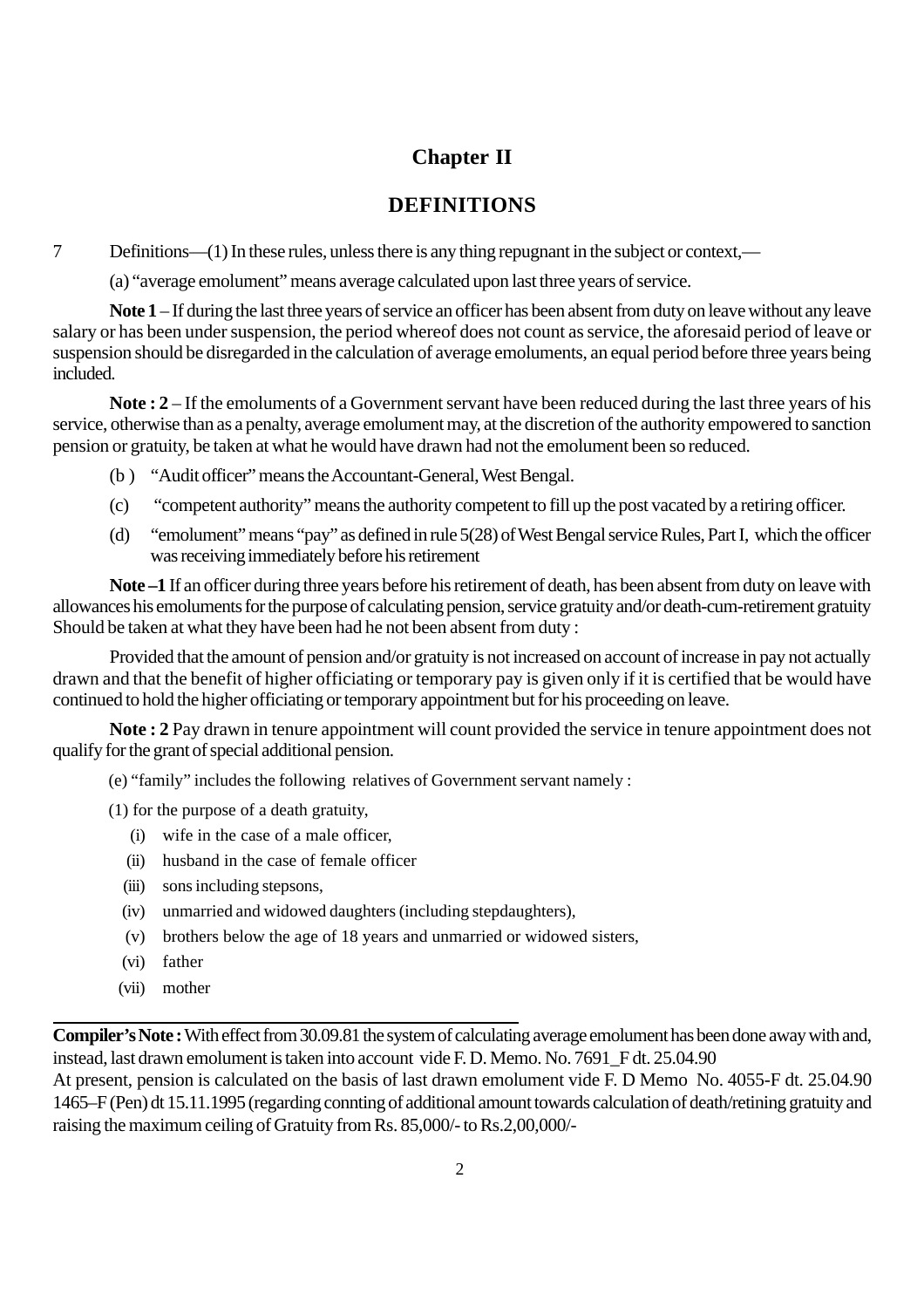- (2) for the purpose of a family pension–
- (i) wife in the case of a male officer,
- (ii) husband in the case of a female office,
- (iii) minor sons including adopted sons,
- (iv) unmarried minor daughters including adopted daughters,
- (v) dependant parents.

Note –Adoption or marriage after retirement will not be recognized for the purpose of family pension.

(f) "pension" except when the term "pension" is used in contradistinction to gratuity, "pension" includes gratuity.

(2) Unless there be something repugnant in the subject or context, the terms defined in rule 5 of West Bengal Service Rules, Part I, are used in these rules in the sense therein explained.

Marriage afrer retirement will be recognised in terms of F.D. Memo. No. 1996-F(Pen) dated 27.9.91.

In terms of new no. 495-F(Pen) dt. 23.7.08, Family Pension to the minor children shall be payable in order of their birth and the younger of them will not be eligible for family pension unless the next above him/her has become ineligible for grant of Family Pension.

517-F(Pen) dt. 29.7.08 (inclusion of adopted son/daughter for receiving death gratuity).

323-F(Pen) dt. 13.2.95 & 2709-F(Pen) dt. 27.7.2001 (Raising of income ceiling of dependent parents).

731-F(Pen) dt. 12.8.09 (Raising of income ceiling from Rs. 2600/- pm to Rs. 3500/- pm for entitlement of family pension).

705-F(Pen) dt. 13.7.2000 (eligibility of the children of a divorced husband for Family Pension).

620-F(Pen) dt. 29.6.06 and clarification vide 621-F(Pen) 18.7.07 and clarification vide 432-F(Pen) 2.7.08 (eligibility of the divorced/widowed daughter for family pension).

138-F(Pen) dt. 3.3.08 (eligibility of unmarried daughter for family pension.

732-F(Pen) dt. 12.11.08 (guideline for payment of family pension to the widowed/divorced/unmarried daughter).

#### **Chapter III**

#### **ORDINARY PENSION**

8. Withholding of pension in cases of conviction and misconduct-

(1) Future good conduct shall be an implied condition of every grant of pension. The pension sanctioning authority may, by order in writing, withhold or withdraw, either in full or in part, a pension or gratuity or both either permanently or for a specified period, if the pensioner is convicted of a serious crime or is found guilty of grave misconduct where a part of the pension is withheld or withdrawn, the amount of such shall not be reduced below rupees four hundred per mensem :

Provided that no order shall be passed under this clause by an authority subordinate to the authority compehent to make an appointment to the post held by the pensioner immediately before his retirement form service.

(2) Where the pensioner is convicted of a serious crime by a court of law, action under sub-rule (1) shall be taken in the light of the judgment of the court relating to such conviction.

**Compiler's Note :** substituted by Ntf. No. 444-F(Pen) dated 29.03.93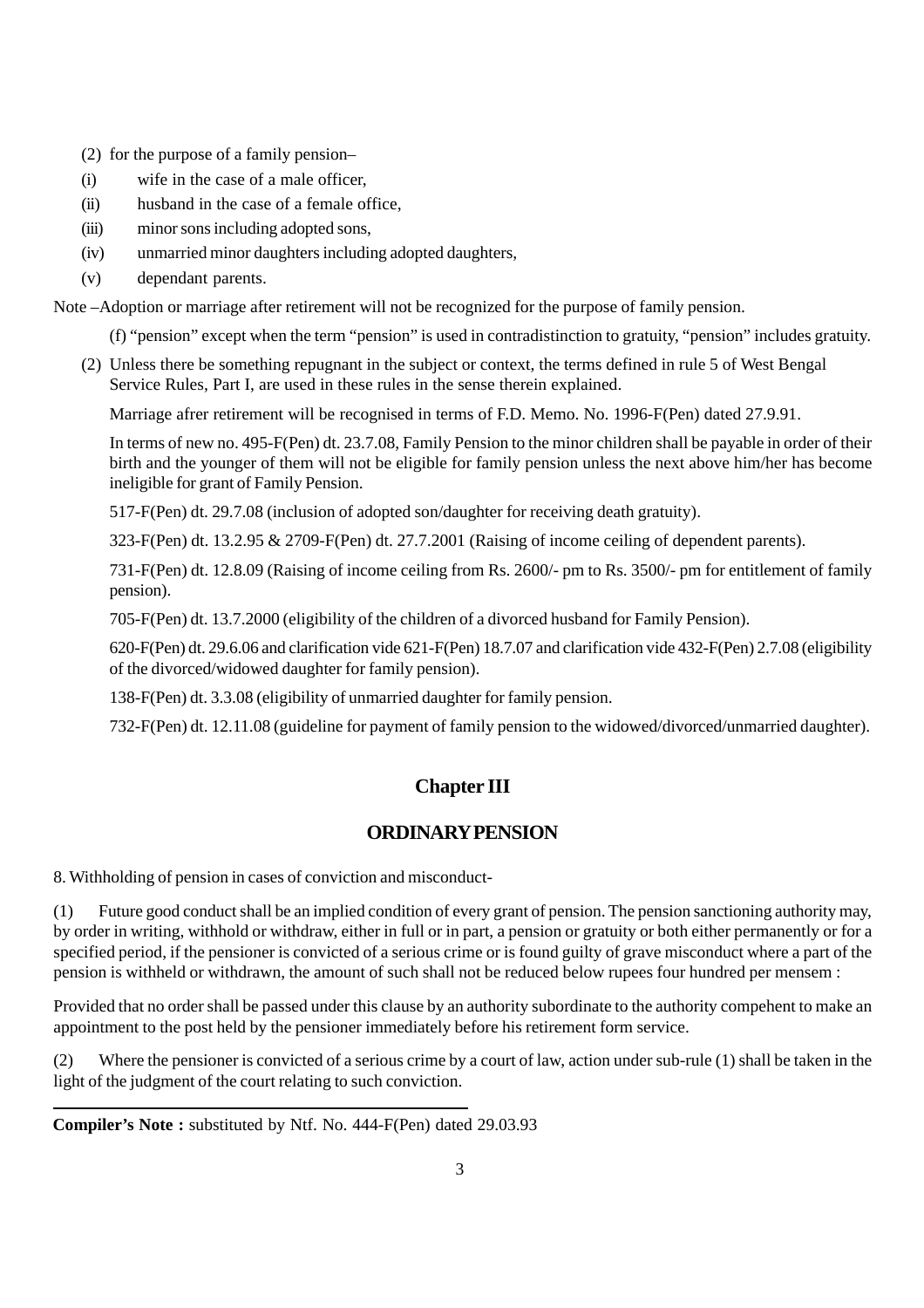(3) In a case not falling under sub-rule (2) if the pension sanctioning authority under sub-rule (1) considers that the pensioner is prima facie guilty of grave misconduct, it shall, be fore passing an order under sub-rule (1)

(a) serve upon the pensioner a notice specifying the action proposed to be taken and calling upon him to submit within fifteen days of the receipt of the notice or such further time not exceeding fifteen days as may be allowed by the pension sanctioning authority, such representation as he may wish to make against the proposal and

(b) take the representation, if any, submitted by the pensioner under clause (a) into consideration.

(4) Where the authority competent to pass an order under clause (1) is the Governor, the Public Service Commission, West Bengal, Shall be consulted before passing the order.

(5) An appeal against an order under clause (1) passed by any authority other than the Governor shall lie to the Governor and the Governor shall, in consultation with the Public Service Commission, West Bengal, pass such order on the appeal as he deems fit.

\*9. Recovery of sum due to Government from pension or gratuity–the Government reserves to itself the right to order recovery from pension or gratuity or both of an officer under an order of the Government passed not later than four years after the date of retirement to meet any sum due under the liability incurred by such officer to Government.

**Note –** Where such recovery from pension is ordered, it shall not ordinarily be made at a rate exceeding one-third of basic pension.

10. Right of the Governor to withhold pension in certain cases.

(1) The Governor reserves to himself the right of withholding or withdrawing a pension or any part of it whether permanently or for a specified period, and the right of ordering the recovery from a pension of the whole or part of any pecuniary loss caused to Government, if the pensioner is found in a departmental or judicial proceeding to have been guilty of grave misconduct or negligence, during the period of his service, including service rendered on re-employment after retirement: Provided that —-

(a) such departmental proceeding if instituted while the officer was in service, whether before his retirement or during his re-employment, shall after the final retirement of the office, be deemed to be a proceeding under this article and shall be continued and concluded by the authority by which it was commenced in the same manner as if the officer had continued in service;

(b) Such departmental proceedings, if not instituted while the office was in service, whether before his retirement or during his re-employment—

- (i) shall not be instituted save with the sanction of the Governor;
- (ii) shall not be in respect of any event which took place more than [four years] before such institution; and

(iii) shall be conducted by such authority and in such place as the Governor may direct and in accordance with the procedure applicable to departmental proceedings in which an order of dismissal from service could be made in relation to the officer during his service;

(c) no such judicial proceeding, if not instituted while the officer was in service, whether before his retirement or during his re-employment shall be instituted in respect of a cause of action which arose or an event which took place more than [four years] before such institution; and

**Compiler's Note :** \*This rule is a substitution vide F.D. Notification No. 444-F (Pen) dated 29.03.94 [ ] Substitution under F.D. Nfg. No. 9510-F dated 15/17.12.75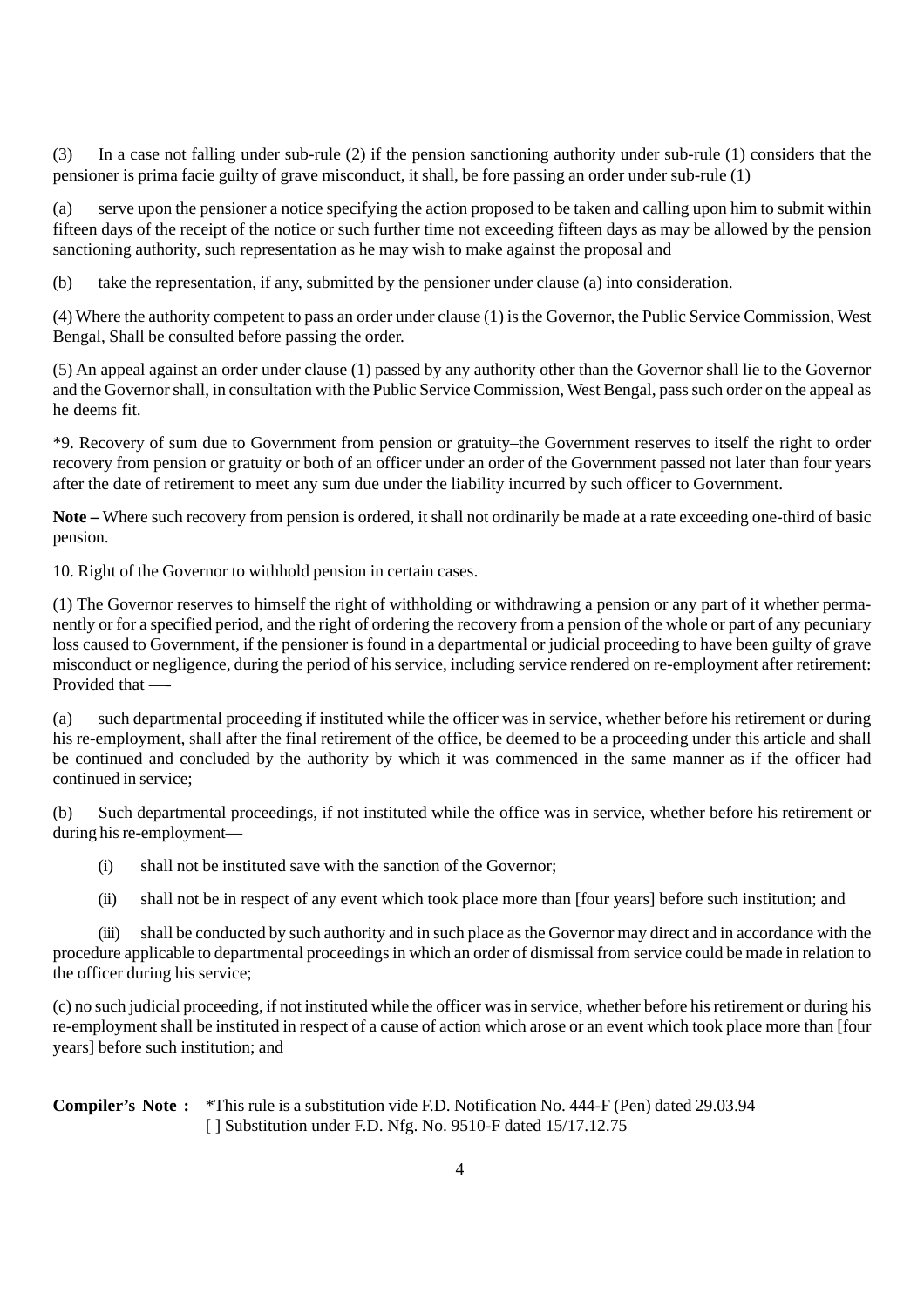(d) the Public Service Commission, West Bengal shall be consulted before final order are passed.

Explanation—For the purpose of this article—

(a) a departmental proceeding shall be deemed to have been instituted on the date on which the statement of charges is issued to the officer or pensioner, or it the or if the officer has been placed under suspension from an earlier date, on such date ; and

(b) a judicial proceeding shall be deemed to have been instituted-

(i) in the case of criminal proceeding, on the date on which the complaint or report of police officer, on which the Magistrate take cognizance, is made, and

(ii) in the case of a civil proceeding, on the date on which the plaint is presented or, as the case may be, an application is made to a civil court.

\*(2) Where any departmental or judicial proceeding is instituted under sub-rule (1) or where a departmental proceedings is continued under clause (a) of the proviso thereto against an officer who has retired on attaining the age of compulsory retirement or otherwise, he shall be paid during the period commencing from the date of his retirement to the date on which, upon conclusion of such proceeding, final orders are passed, a provisional pension not exceeding the maximum pension which would have been admissible on the basis of his qualifying service up to the date of retirement, or if he was under suspension on the date of retirement upto the date immediately preceding the date on which he was placed under suspension; but no gratuity of death-cum-retirement gratuity shall be paid to him until the conclusion of such proceeding and the issue of final orders thereon.

(3)Payment of provisional pension made under clause (2) shall be adjusted against the final retirement benefits sanctioned to such officer upon conclusion of the aforesaid proceeding but no recovery shall be made where the pension finally sanctioned is less than the provisional pension or the pension is reduced or withheld either permanently or for a specified period.

**Note –** The grant of pension under this rule shall not prejudice the operation rule 65 when final pension is sanctioned upon conclusion of the proceeding.

11. When claim to pension is not admitted. In the following cases no claim to pension is admitted, namely :

(a) When an officer is appointed for a limited time only, or for a specified duty, on the completion of which he is to be discharged:

(b) When a person is employed temporarily on monthly wages without specified limit of time or duty; but a month's notice of discharge shall be given to such a person and his emoluments (including allowances) must be paid for any period by which such notice falls short of a month;

(c) When a person's whole time is not retained for public service but he is merely paid for work done for the state;

**Note –** This clause applies, among other, to the following officers, namely :

Advocate – General, Solicitor to the Government Pleaders and Law Officers not barred from private practice, Sheriff of Calcutta and coroner.

(d) When a public servant holds some other pensionable office, he earns no pension is respect of an office of the kind mentioned in clause © or in respect of duties paid for by a local allowance;

**Compiler's Note :** \*In sanctioning provisional pension under rule 10(2) report on the admissibility of pension required to be obtained from the AGWB. Vide F.D. Memo. No. 691-F dated 30.01.81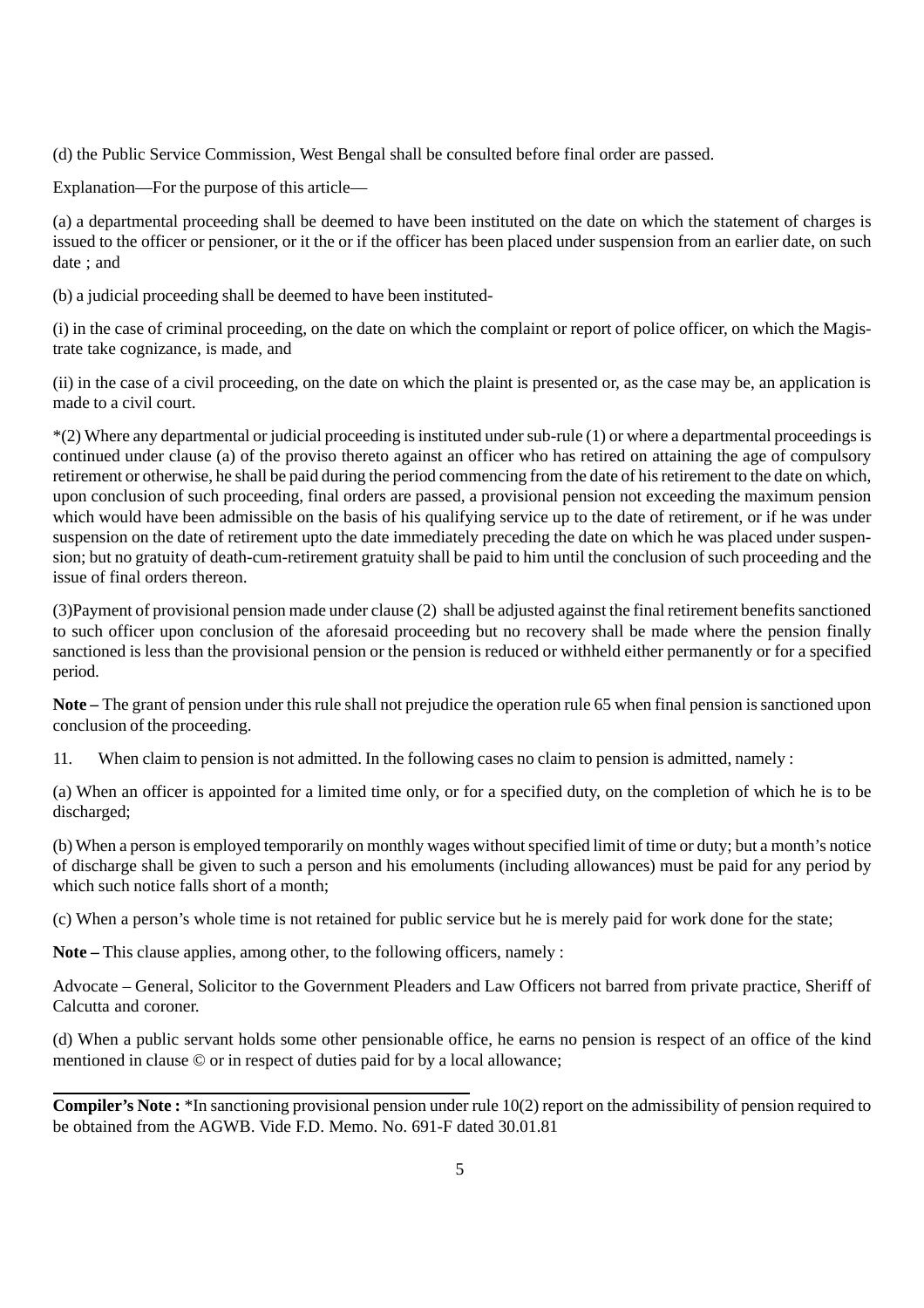(e) When an officer serves under an agreement which contains no stipulation regarding pension, unless the Government authorizes an officer to count such service towards pension.

(f) When an officer is admitted to Government contributory provident Scheme, unless he forgoes the employer's contribution (including interest) with the approval of Governor.

12. Misconduct or inefficiency – No pension may be granted to an officer dismissed or removed for misconduct, insolvency or inefficiency; but to officers so dismissed or removed compassionate allowance may be granted when they are deserving of special consideration; provided that the allowance granted to any officer shall not exceed two-third of the pension which would have been admissible to him if he had retired on medical certificate.

**Note –1** Rules 9 and 10 apply mutatis mutandis to the recovery of Government dues from compassionate allowance.

**Note – 2** On receipt of the orders of the competent authority removing an officer from service for misconduct, insolvency or inefficiency, the Head of office if he proposes to recommend the grant of compassionate allowance, should fill in the first page of application for pension in Form 1 or the first and second pages of Form 2 as the case may be, and send to the Audit Officer concerned for report on the title to pension. The Head of Office should not wait for an application in Form 2 signed by the officer.

If the competent authority in passing orders of removal states that a certain proportion of the invalid pension is to be granted as compassionate allowance, no further sanction to pension is necessary, and all that is required that the Audit Officer should certify to the admissibility of the pension on a pension application completed and signed by the Head of Office as mentioned above.

**Note – 3** The above rule vests the competent authority with an absolute discretion to grant or not to grant any compassionate allowance, the only restriction being that if granted it shall not exceed the maximum of two-thirds of the pension that would be admissible to the officer concerned on retirement on medical certificate. Each case has, therefore, to be considered on its merits and a conclusion has to be reached on the question whether there are any such extenuating feature in the cases as would make the punishment awarded, though it may have been necessary in the interest of Government, unduly hard on the individual. In considering this question it may be necessary to take into account only the actual misconduct or course of misconduct which occasioned the dismissal or removal of the officer but also the kind of service he has rendered. Poverty is not an essential condition precedent to the grant of a compassionate allowance but special regard is also occasionally paid to the fact that the officer may have a wife and children dependent upon him though the fact by itself is not, except perhaps in most exceptional circumstances, sufficient for the grant of a compassionate allowance.

#13. Pension in case of compulsory retirement as a penalty.–An officer compulsorily retired from service as a penalty may be granted by an authority competent to impose such penalty may be granted by an authority competent to impose such penalty, pension at a rate not less than two-thirds and not more than full invalid pension and special additional pension, if any, admissible to him on the date of his compulsory retirement.

**Compiler's Note :** #597-F (Pen) Dt. 1.8.05 (It is clarified that in terms of the provision contemplated under Rule 13 of WBS (DCRB) Rules, 71 a Govt employee who retires compulsory from service as penalty may be granted pension and gratuity not less that 2/3 and not more than full invalid pension and graturity if any, admissible to him on the date of compulsory retirement. Further more the pension granted under this rule is commutable after medical examination.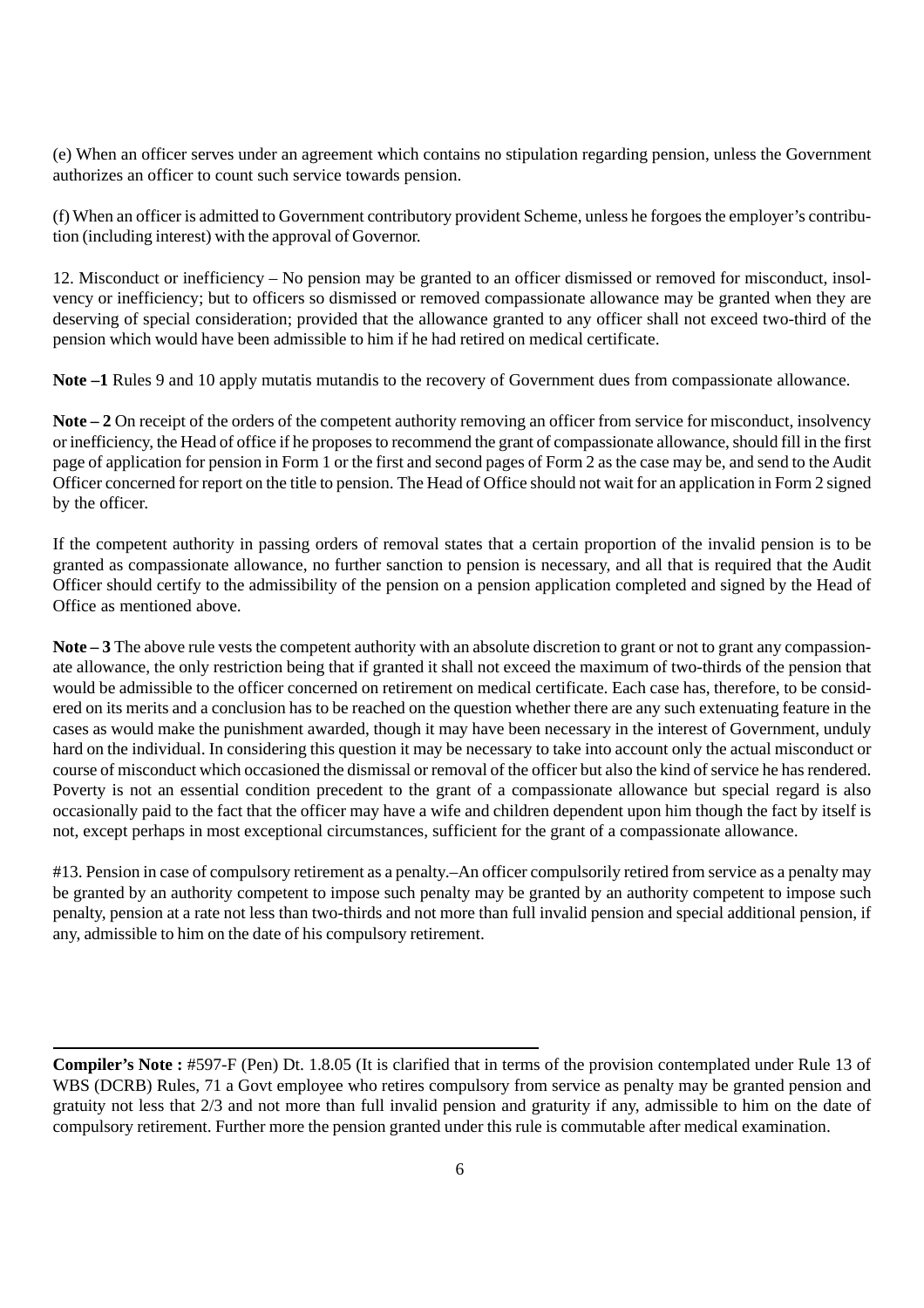■ <sup>\*</sup> 14 Criminal proceedings–A Government servant who retires from service but against whom criminal proceeding involving moral turpitude are pending in a court of law, shall not be sanctioned any pension until the termination of the criminal proceedings. An interim allowance not exceeding two-thirds of the pension that granted during the pendency of such proceedings in cases of hardship. If he is convicted on a criminal charge involving moral turpitude he shall not be entitled to any pension; compassionate allowance may be granted subject to the same terms and conditions as laid down in rule 12

15. Family pension–In case of death of a Government servant who in service or after retirement, if the deceased officer was entitle to, or was in receipt of, as the case may be, of a compensation, invalid, retiring or superannuation pension, the family of the deceased Government servant shall be entitled to a gratuity and/or pension as provided in Chapter X of this rule.

16. Limitations– An officer cannot earn two pensions in the same office at the same time or by the same continuous service. Two officers may not simultaneously count service in respect of the same office.

17. Qualifying service – Subject to the provisions of these rules, qualifying service of a Government servant shall commence from the date he takes charge of the office to which he is first appointed either substantively or in an officiating or temporary capacity.

Provided that in the case of officers in class I, II and III services, service rendered before attaining the age of 18 years, attaining the age 16 years, shall not count, except for compensation gratuity.

**Compiler's Note :** This is substitution of the old rule made under F.D. Notification No. 540-F dated 18.01.77

The classification of Government officers as Class-I,II, III and IV has since been substituted by Group A,B,C and D officers. Vide WBSR, Pt.I.

18. Conditions for pension—Service of an officer does not qualify for pension unless it conforms to the following condition to the following conditions, namely :

- (a) the service must be under Government;
- (b) the employment must be
	- i) Substantive and permanent or
	- ii) of permanent status, or quasi-permanent,
- (c) the service must be paid by Government,

**Compliler's Note :** " At present the condition of rule 18 (b) stands relaxed where continuous temporary service is ten years or more. Vide para 1 (iii) of F.D.Memo. No. 2255 F dated 22.3.73 according to which temporary Government employees rendering continuous service for ten years or more will be granted pension and gratuity as admissible to permanent Government employees under the normal rules.

Note 1 Class IV staff (i.e. Jamadars, Duftries, Peons, Durwans, etc.,) in the office of the official Assignees Establishment who were in service on 15<sup>th</sup> March 1937 shall count towards their pensions period of ccontinuous service under the official Assignee prior to that date.

**Compiler's Note :** \*In sanctioning interim allowance under rule 14 report on the admissibility of pension will have to be obtained from the AGWB. Vide F.D. Memo No. 4144-F dt. 13.06.75

■ D.O. No 1022-F (Pen) dt 18.05.2001 (Interim allowance be revised when revision of pension is done)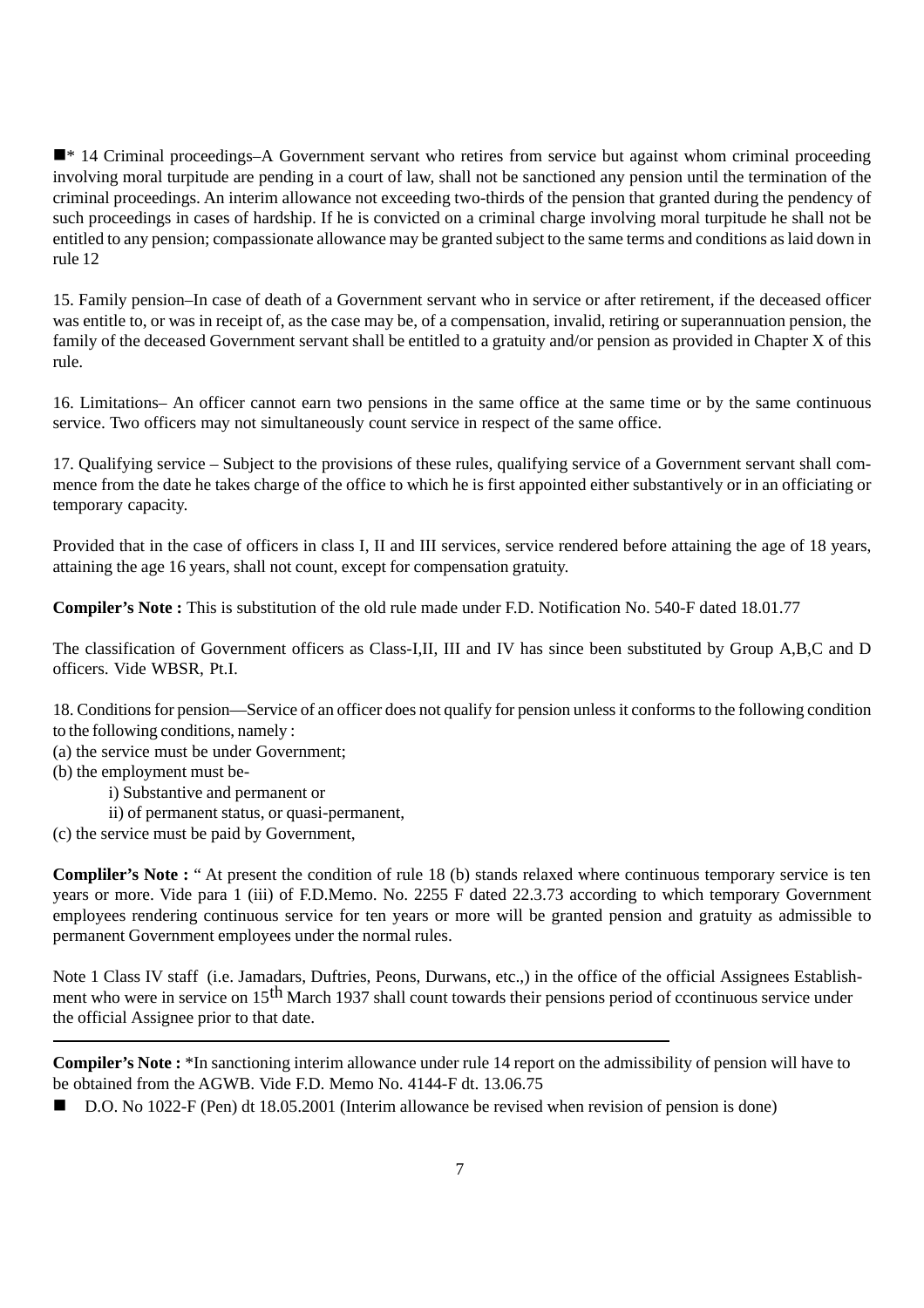Note 2 Gratuities to Treasure and Sub –Treasury shroff will be regulated by the following rule; namely :

(a) a shroff is required to retire on reaching the age of 60 years.

Provided that the Collector may on public grounds, which must be recorded in writing, retain him in service until he has attained the age of 65 years

Provided further that such continuous service after attaining the age of 60 years shall be contingent upon the mental and physical fitness of the shroff concerned.

(b) a shroff may be invalidated it the medical officer in charge of the district certifies that by physical or mental infirmity he is permanently incapacitated :

(c) When a shroff retires under clause (a) or is invalidated under clause (b) or is discharged, the collector in his discretion may grant him a gratuity subject to the following conditions, namely

(i) the gratuity shall not exceed one month's pay for each completed year of qualifying service rendered before attaining the age of 60 years or 30 months pay whichever is less;

(ii) the qualifying service must be continuous and approved;

a shroff on being re-employed as a shroff will not count his previous service for any further gratuity.

19. Service paid from contract allowances—Services of clerks of public Prosecutors and Government Pleaders which are paid from contract establishment allowance with the detailed distribution of which Government does not interfere, do not qualify, whether such contract allowance is a fixed amount or consists of fees.

20. Service paid out of the contract allowances and tour allowance of Governor–Service in any establishment paid out of the contract allowances and tour allowances of the Governor followed appointment to permanent post in the Governor's Secretariat shall count provided the Government servant retires on or after  $2<sup>nd</sup>$  June 1960

21. Service under non-Government employer–In case of service under a non-Government employer to which position Government has succeeded, such service qualifies in respect of the period of service for which a contributory provident fund was paid by the non-Government employer and the amount of contributory provident fund together with interest is credited to Government :

Provided that the service in the court of Wards shall also count towards pension where the benefits of the contributory fund were not in operation.

Where the benefits of the contributory provident fund were in operation in a Court towards , the service in the Wards Estate will count if the employer's share of contribution together will the interest is credited to Government.

\*21A The period service rendered under any Government Undertaking prior to the service under the State Government will be treated as service qualifying for pension subject to the following conditions :

i) Where the undertaking concerned has a pension/gratuity scheme, pensionary liability is to be shared between the undertaking and the State Government on the basis of the length of qualifying service rendered under each of them, Where the undertaking is unwilling the State Government may allow the benefit, provided pensionary contribution for the period of service in question is paid by the employee concerned. Each case is to be taken up individual

**Compiler's Note :** \* This rule has been inversed under F.D. 'Notification No. 1748-F dated 6.3.81 Page 42 of H. Book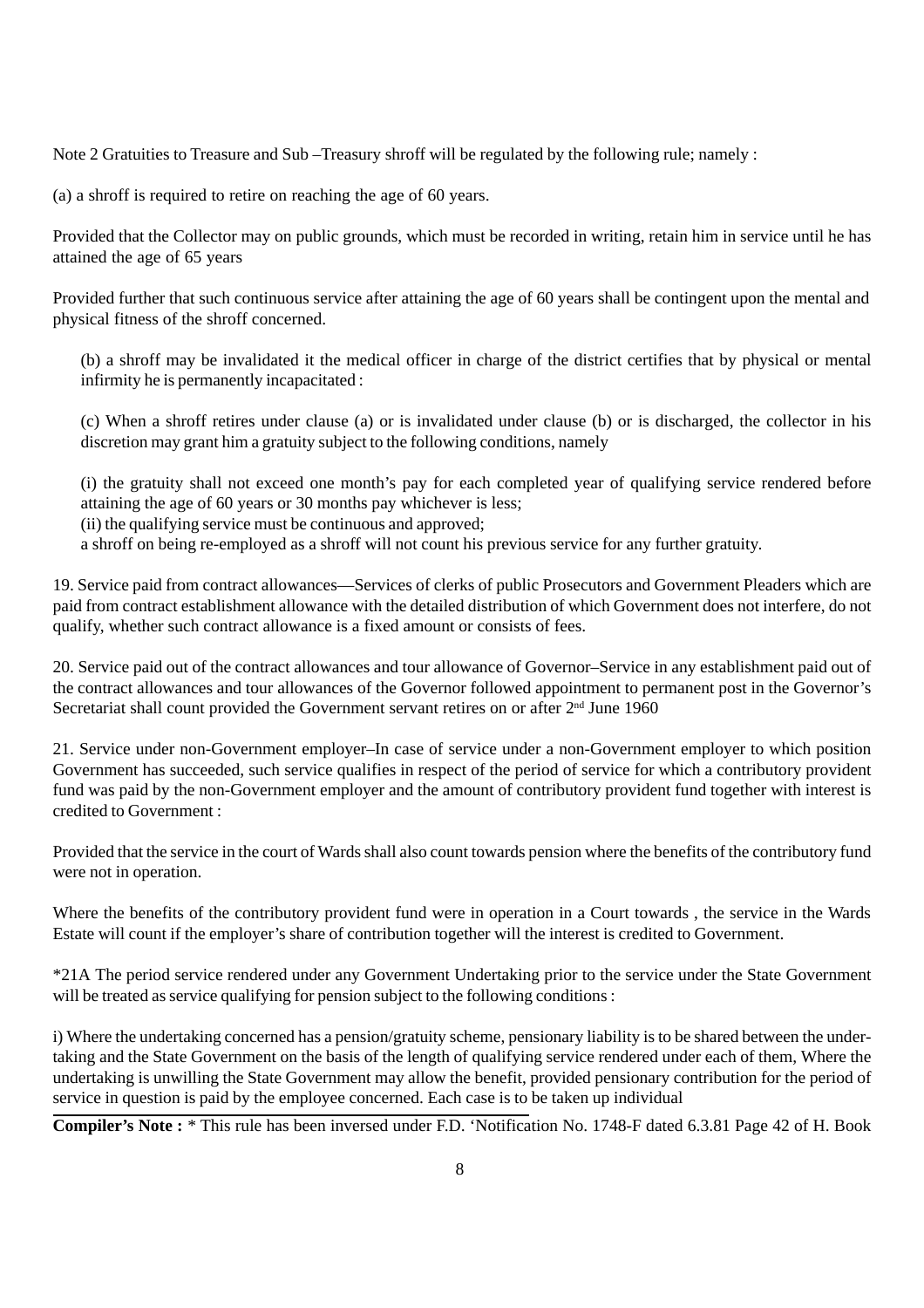(ii) Where the undertaking concerned has a contributory Provident Fund Scheme, past service rendered under the undertaking concerned will be counted as service qualifying for pensionary benefits in respect of the period for which the contribution to the Provident Fund was made by the employer, subject to the refund to the State Government the employer's share of contribution towards Provident Fund Scheme together with interest accrued thereon.

(iii) Where the undertaking of other Government are involved, the principle as mentioned above may be adopted on merit of each case.

iv) Condonation of interruption in these cases may be allowed as provided in rule 35.

22 (1) Any temporary or officiating service under Government followed with out interruption by confirmation or by declaration as quasi-permanent or permanent in status in the same or another post shall however count in full as qualifying service except that shall however count in full as qualifying service except that–

(a) the period of temporary or officiating service in and establishment where contributory provident fund benefits are allowed shall not count unless the Government contribution including interest is refunded in full to Government;

\*(b) the period of service paid from contingencies shall not count.

(2) Past service whether permanent or temporary rendered by a Government servant of the undivided province of Bengal who at the time of Partition opted finally for service in Pakistan but returned to West Bengal and was absorbed in the State Government not later than 31<sup>st</sup> December 1951 and subsequently made permanent, will count towards pension provided the service was otherwise qualifying. The period of service rendered under the Government of East Pakistan after Partition and the period during which no duty was performed will neither count towards pension nor constitute a break for a determining the total length of service.

23. Service of a probationer–The service of a probationer who holds a substantive office and draws substantive pay qualifies. So does that of an officer who is on probation for a substantive office, if he is employed in a vacancy reserved for him pending probation, and in which no other officer simultaneously counts service.

**Note–**Service as an apprentice does not qualify.

24. Permanent officer deputed–An officer on permanent establishment deputed on temporary duty on the understanding that when the temporary duty ceases he will return to permanent establishment, counts his deputation service.

**Compiler's Note :** \*In terms of para 1 (iv) of F.D.Memo. No. 2255-F dated 22.03.73 position of this cluse has been changed according to which wholetime service rendered in contingent establishment has been made countable subject to same condition as at clause (a) of sub-rule (1) of rule 22

25. Abolition of substantive office — If the substantive office of an officer is abolished within the meaning of rule 38 but the officer, is, at. the time on special duty, or is on abolition of office deputed on special duty his service on special duty qualifying.

26. Piece work– An officer in the. Government press, who is for piece work, is treated as having held a substantive office, if-

(a) he is employed, not casually, as a member of the fixed establishment and

(b) during the last 72 months of his actual employment he has been attached to one office uninterruptedly for 24 months, or it has not been through his own choice or misconduct that he has not been so attached.

**Note.-** Service rendered in the piece and extra piece establishment of the West Bengal Government Press shall count provided the service is followed by confirmation against a permanent post.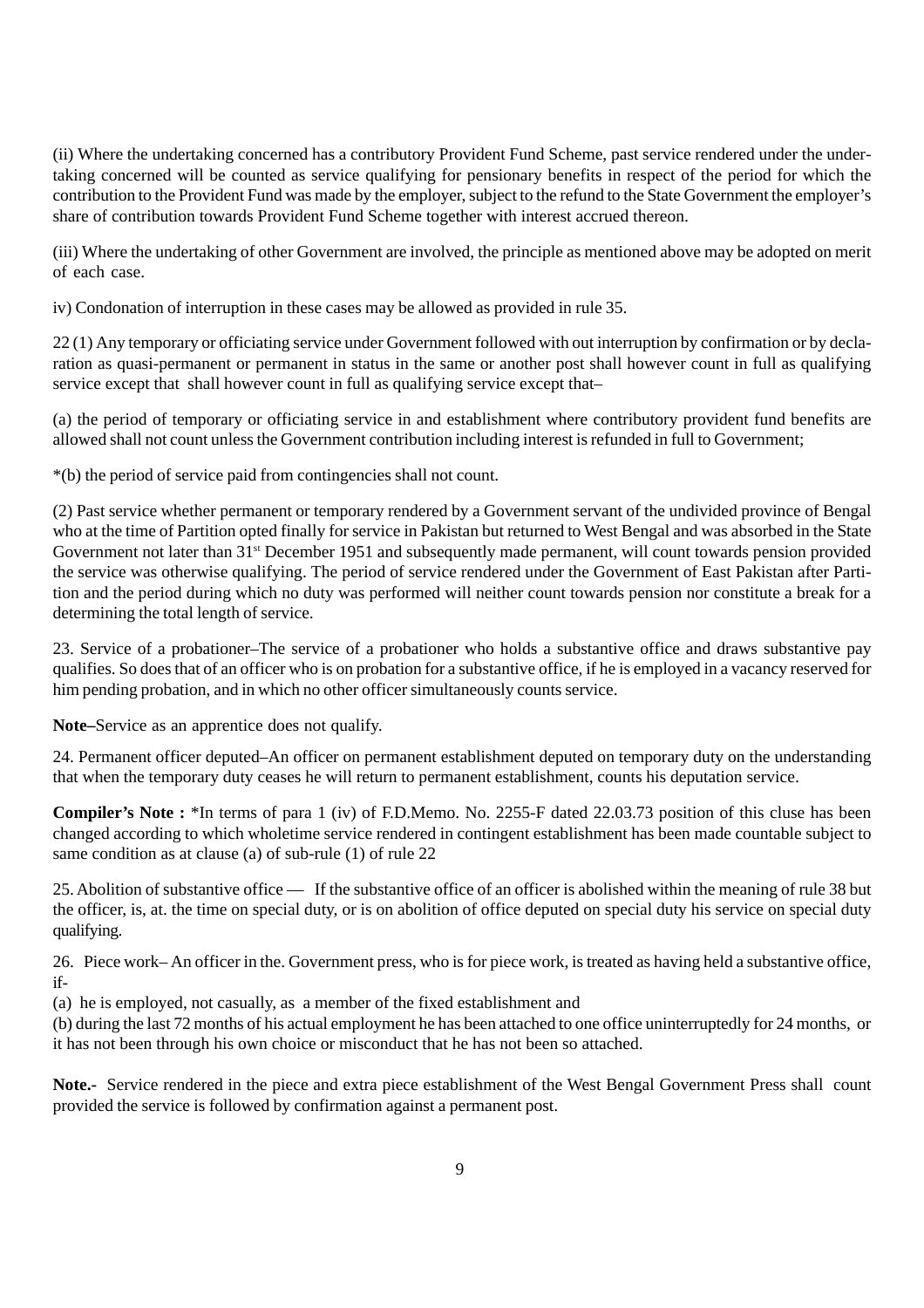#### **CHAPTER IV RULES FOR RECORDING SERVICE**

\*27 Concession of adding to qualifying service.— An officer appointed to a service or post may add to his service qualifying for superannuation (but not for any other class of pension) the actual period not exceeding five years by which his age at the time of recruitment exceeds twenty-five years if the service or post is one

(a) for which post-graduate research or specialist qualification. or experience in scientific technological or professional field is essential, and

(b) to which candidates of more than twenty—five years of age are normally recruited.

Provided that this concession shall not. be admissible to any such officer unless his actual qualifying service at the time he quits Government service is not less than 10 years.

[Provided also that this concession shall not be admissible to any who are eligible for counting their past services for superannuation pension unless they opt for the weight age in service under this rule foregoing the counting of the past. Service before the date of their retirement and that the option so exercised shall be final.]

Note 1.— In the case of persons recruited to. any of the services or posts mentioned in appendix 4 or Appendix 5, on or ,after 1st November, 1975, the decision, to grant +he concession under this rule shall be taken by the administrative department at the time of recruitment in consultation with the Finance Department and the State Public Service Commission where recruitment is made through the Public Service Commission while for person who were recruited to any of the aforesaid .services or posts before 1st November, 1975, and who did not retire before 1st January 1972, such decision, if not already taken, shall be taken by the administrative department concerned in consultation with the Finance Department.

**Compiler's Note :** \*This rule is substitution vide F.D. Nt.f. No.6979-F dated 18.11.72 read with No.6645-F dated 18.9.75 and No.266-F dated 14,1.76.

 $\lceil$  ] Inserted by F.D. Ntf.No.2065-F(Pen) dated 21.9.92

556-F (Pen) dt. 14.08.08 (Amendment of Rule 27 (b) seven in place of Twenty five 200 –F (Pen) dt. 25.02.09 (the benefit of Rule 27 has been withdrawn.)

654 F- (Pen) dt. 8.6.98 (Age of superannuation retirement has been enhanced from 58 yrs to 60 yrs). \*Consultation with PSC, WB not necessary vide Memo No. 113-F (Pen) dt. 11.1.95

**Note 2-** All persons recruited to any of the services or posts mentioned in Appendix 4 and Appendix 5 shall, subject to the provisions of Note 1, be entitled to the benefit of this rule.

**Note 3** Vice order No. 1725-F (Pen) dt. 27.10.94

28. Period of leave.–All periods of leave other than the extra ordinary leave without pay shall count as service.

\*28A. Period of extraordinary leave–All extraordinary leave granted on medical certificate shall count as qualifying service :

Provided that in the case of extraordinary leave other than extraordinary leave granted on medical certificate, the appointing authority may, at the time of granting such leave, allow the period of that leave to count as qualifying service if such leave is granted to Government servant–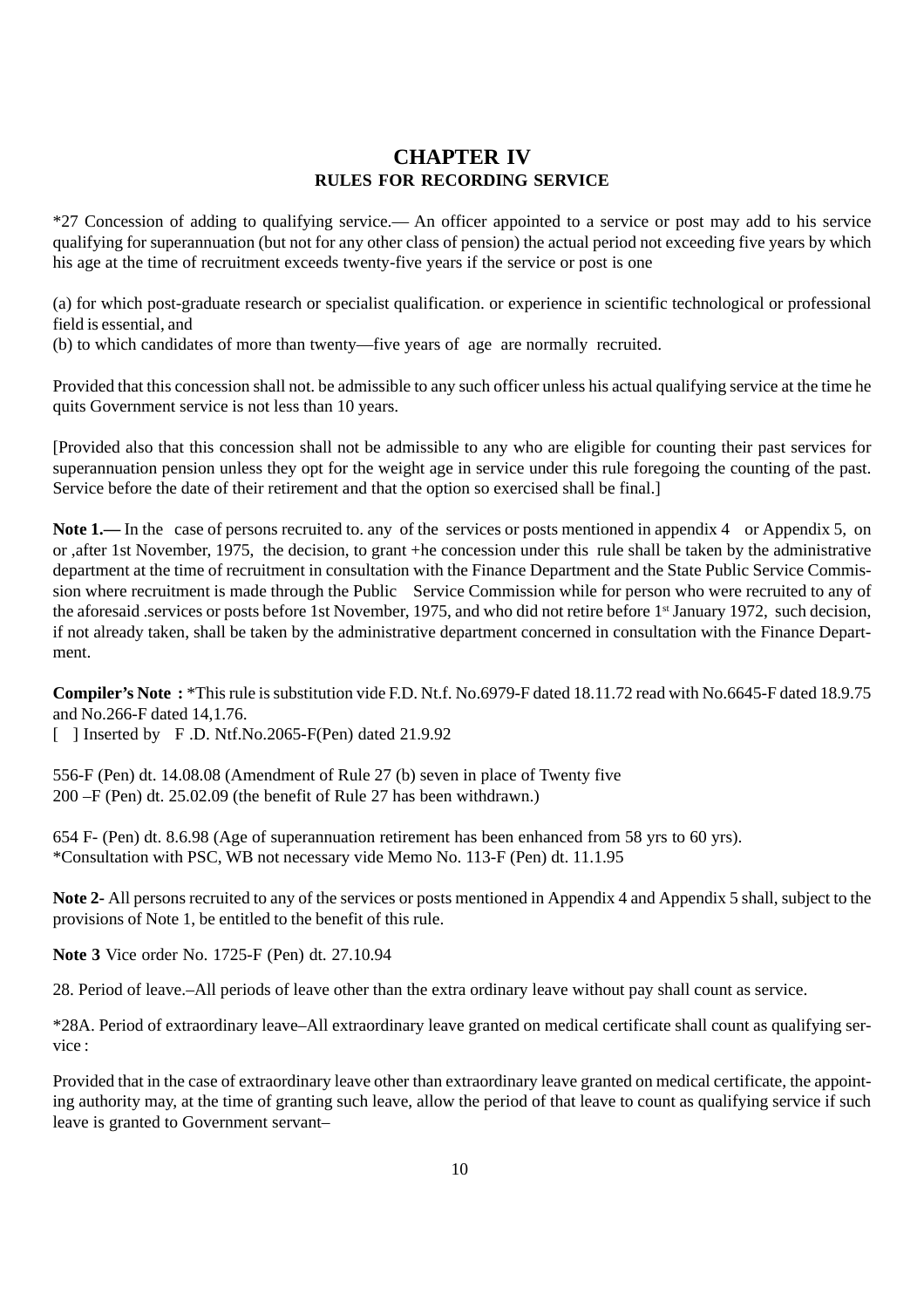- (i) due to his inability to join or rejoin duty on account of civil commotion; or
- (ii) for prosecuting higher scientific and technical studies,

29. Departmental leave-The period passed on departmental leave by subordinates in the survey Departments and in the Traverse Survey Party whose service is superior counts, provided they return to duty when required by their superior officers.

30. Period spent in training–The competent authority may at its discretion decide in the case of an officer who is selected to undergo a course of training, whether the period spent in training shall count as service qualifying for pension.

31. Deputation out of India—where an officer is deputed out of India on duty, the whole period of his absence from India counts. When an officer on leave out of India is employed, or is detained after the termination of his leave on duty, the period of such employment or detention counts.

32. Period of suspension-The period passed under suspension pending enquiry into conduct counts in full where, on conclusion of the enquiry, the Government servant has been fully exonerated or the suspension is held to have been wholly unjustified; in other cases the period of suspension does not count unless the authority competent to pass order under rule 72 of West Bengal Service Rules, Part I expressly declares at the time that it shall be treated as duty.

33. Resignation and dismissal—(1) Resignation from public service, or dismissal or removal from it for misconduct, insolvency, examination entails forfeiture of past service.

(2) Resignation of an appointment to take up, with proper permission another appointment, whether permanent to temporary, service in which counts in full or in part, is not a resignation of public service :

**Compiler's Note :** \*This rule has been inserted under F.D. Notification No.1950-F dated 21.2.83 Position of rule 28A has been clarified vide F.D. Memo. No. 8287-F dated 23.7.84. (Page 71 of the Hand Book)

Provided that a Government servant who resigns his appointment to take up another appointment under Government with higher initial pay as an outsider in terms of paragraph 4 (b) of the Government of West Bengal, Finance Department G.O. No. 3556-F dated 7.7.64, shall not be entitled to the benefit of this clause.

(3) In cases where an interruption in service is inevitable due to appointment being at different stations, such interruptions not exceeding the joining time permissible under the rules on transfer shall be covered by grant of leave of any kind due to the Government servant on the date of relief or by formal condonation under rule 35 (3) to the extent to which the period is not covered by leave due to the Government servant.

34. Subsequent reinstatement-(1) A Government servant, who is dismissed, removed or compulsorily retired from public service but is reinstated on appeal or revision is entitled to count his past service.

(2) The period of break in service between the date of dismissal removal or compulsory8 retirement, as the case may be, and the date of reinstatement and the period of suspension, if any, shall not count unless regularized as duty or leave by a specific order of the authority which passed the order of reinstatement.

35. Interruption–(1) Subject to provisions contained in sub-rule (2) of rule 22 and interruption in the service of an officer entails for feature of his past service except in following cases, namely:

(a) authorized absence of leave ;

(b) suspension where it is immediately followed by reinstatement whether to the same or a different office, or where the officer dies or is permitted to retire or is retired while under suspension;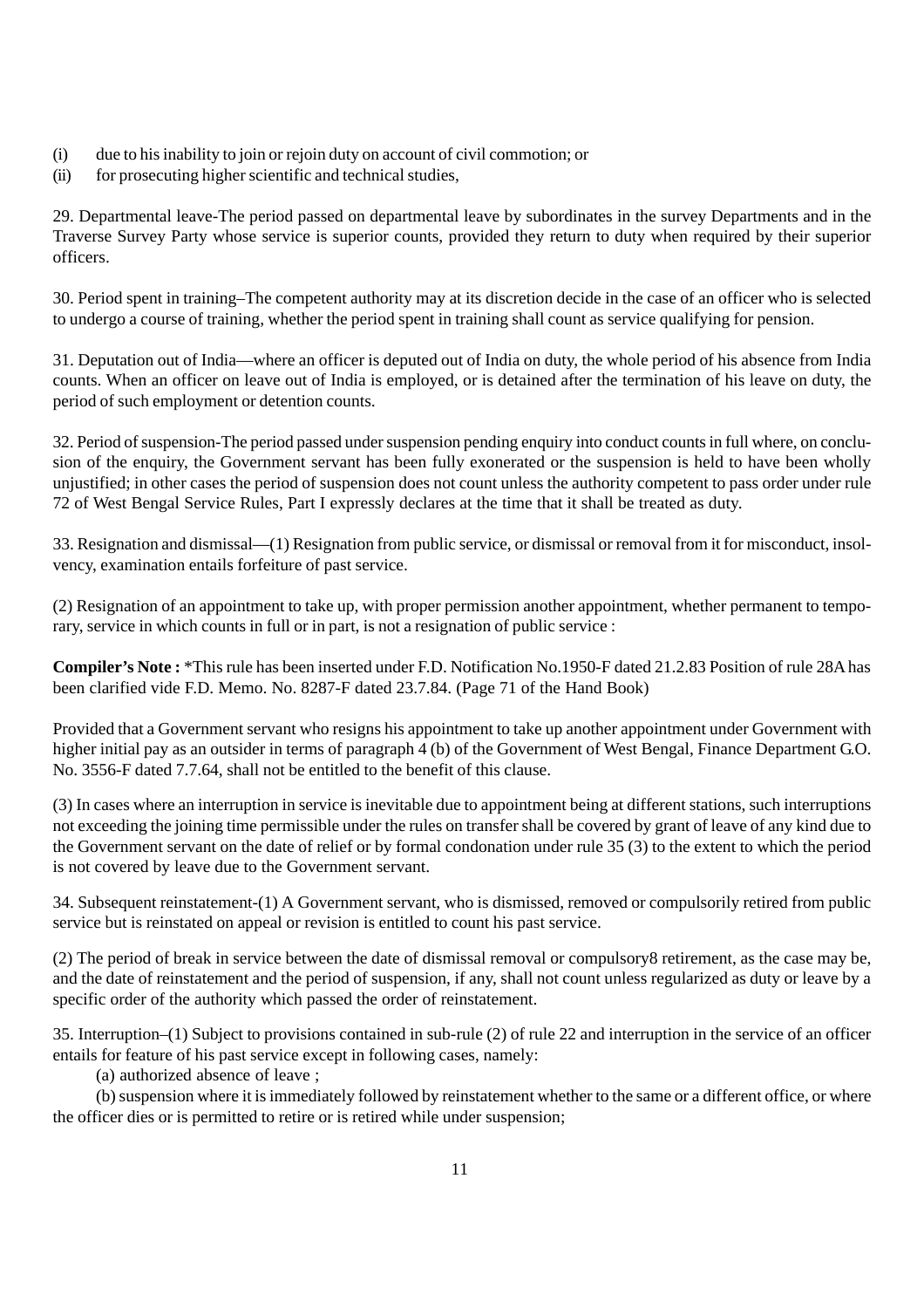(c) abolition of office or loss of appointment owing to reduction of establishment;

(d) transfer to non-qualifying service in a establishment under Government control;

(e) The period occupied in transit from one appointment to another, provided the officer is transferred under the order of the competent authority and the period does not exceed the amount of joining time admissible in case of a Government servant transferred from one post to another in the interest of public service.

(2) The competent authority may commute retrospectively the period of absence without leave into extraordinary leave without pay and allowance.

(3) Upon such conditions as it may think fit in each case to impose the competent authority may condone interruptions in service

**Note** – In view of present rule in respect of counting of qualifying service and reckoning of emoluments for pension and retiring benefit no condnation should hereafter be allowed except with the approval of Government. Before sanctioning any condonation by Government, the following conditions are required to be fulfilled , namely

(a) the interruption has been caused by reasons beyond the control of the Government servant concerned :

(b) the service preceding the interruption should not be less than five years' duration

(c) the interruption or interruption taken together if there be more than one should not be of more than six months' duration.

36. Power of Government to condone deficiency in service,–Upon any condition which it may think fit to impose, Government may condone a deficiency of six months in the qualifying service of a Government servant.

**Note –** The deficiency should not be condoned with a view to make up the minimum prescribed qualifying service for the purpose of death gratuity or family pension. In other cases power should be restricted to Government servant drawing pay not exceeding Rs. 425/- per month at the time of retirement on invalid or compensation pension.

#### **Chapter V**

#### **CONDITIONS OF GRANT OF PENSION**

37. Classification of pensions–Pensions are divided into the following four classes, namely :

- (a) compensation pension;
- (b) invalid pension;
- (c) superannuation pension ; and
- (d) retiring pension

**Compiler's Note :** a new class of pension named as 'pro-rata pension has since beer added under rule 189A as inserted by F.D. Notification No.2567-F dated 30.3.76

#### **Compensation Pension**

38. Option in case of abolition of permanent post. If an officer is selected for discharge owing to the abolition of permanent post, he shall, unless he is appointed to another post the conditions of which are deemed by the authority competent to discharge him to be at least equal to those of his own, have the option–

(a) of taking any compensation pension or gratuity to which he may be entitled for service he has rendered; or

(b) of acceptation another appointment of transfer to another establishment even on a lower pay, if offered, and continuing to count his previous service for pension.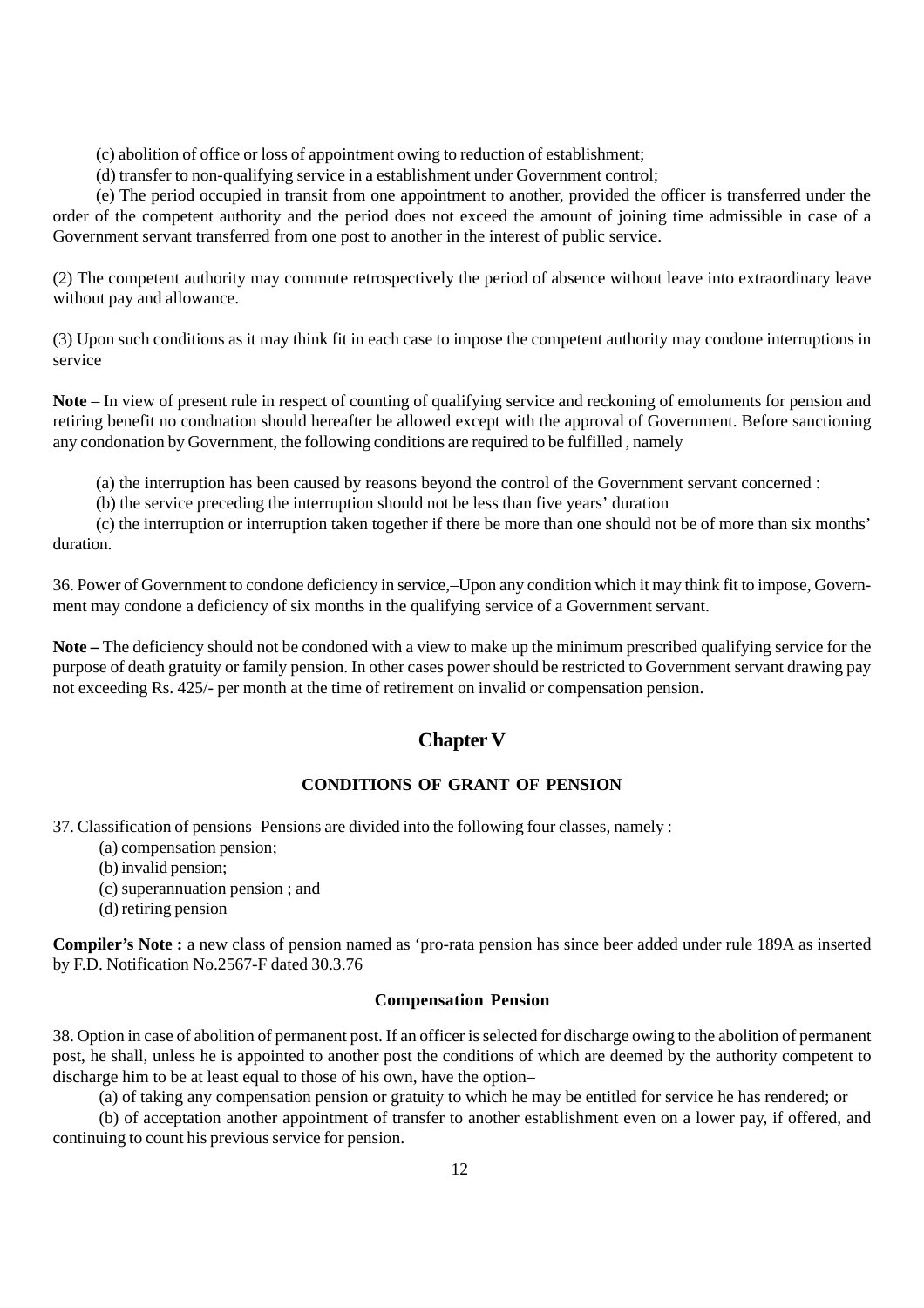**Note –** It is to be noted that the abolition of a post does not automatically involve discharge of the incumbent of the post. The compentent authority has to be satisfied after making a reference to Government where necessary, that the officer cannot be appointed to another post the conditions of which are deemed by the authority competent to discharge him to be at least equal to those of his own.

39. Selection for discharge. The selection of the officers to be discharged upon the abolition of a post should prima facie be so made that he least charge for compensation pension will be incurred.

**Note :** Where an establishment or cadre consisting of permanent and temporary posts are manned by permanent Government servants, Government servants with permanent status, quasi-permanent Government servants and temporary Government servants, termination of service on the abolition of any post shall ordinarily take place in the following order namely :

- (a) temporary Government servants ;
- (b) quasi-permanent Government servants;
- (c) Government servants with permanent status;
- (d) Permanent Government servants.

40. Discharge of an officer.–The discharge of one officer to make room for another better qualified is not the abolition of an appointment within the meaning of rule 38. The abolition must produce a real saving to Government. Particulars of the saving effected should be fully set forth in every application for compensation pension. The saving should always exceed the cost of the pension; otherwise it may be better to postpone the reduction of establishment or abolition of appointment.

41. Officers not entitled to compensation pension.–An officer who is a member of a service specified in Appendix 9 of West Bengal Service Rules, Part I (Other than the West Bengal General Service) Cannot obtain a compensation pension on the abolition of a particular appointment.

42. Loss of appointment after completion of a specified term of service.– No pension is admissible to an officer for the loss of an appointment on discharge after the completion of a specified term of service.

43. Loss of any special pay or local allowance–No pension may be awarded for the loss of any special pay or local allowance.

44. Discharge of an officer in consequence of a change in the nature of duties of office. If it is necessary to discharge an officer in consequence of a change in the nature of duties of his office the case should be referred to the Government who will deal with it in accordance with the rules laid down in this chapter as to notice of discharge and compensation pension or gratuity.

45. Abolition of one of two appointments held by one officer. If of two appointment held by one officer only one is abolished and it is desired to give him an immediate pension in respect of the abolished post the case should be referred to Government for orders.

46. Notice of discharge – Reasonable notice, not less than three months, should be given to an officer in permanent employ before his service is dispensed with on the abolition of the office. If, in any case, notice of at least three months is not given and the officer has not been provided with any other employment on the date on which his services are dispensed with.

Then, with the sanction of the authority competent to dispense with the officer's services, a gratuity not exceeding his emoluments for period by .which the notice actually given- to him falls short of months, may be paid to him in addition to the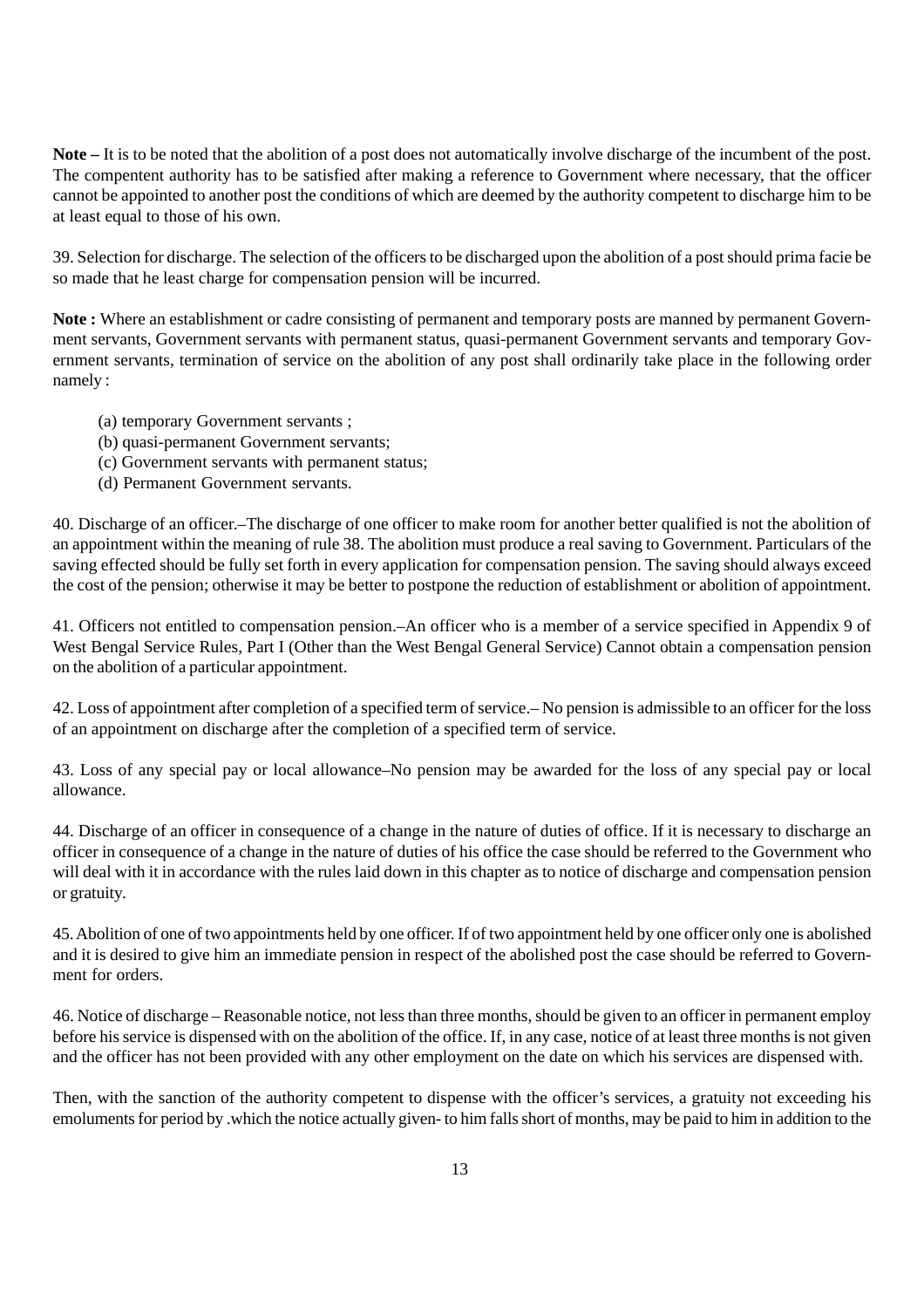pension to which he may be entitled under rule 67 but the pension shall not be payable for the period in respect of which he receives a gratuity in lieu of notice.

**Note –** The gratuity prescribed in this rule is not granted as compensation for loss of employment but only in lieu of notice of discharge. When, therefore, an officer discharged without notice is provided with some other employment on the date on which his services are dispensed with, whether that employment to be in qualifying or non-qualifying service, he is not entitled to any gratuity. "Emoluments" in this rule means the emoluments or leave allowances (partly the one and partly the other) which the officer would be receiving during the period in question had the notice not been given to him.

47. Acceptance of new appointment.— If an officer who is entitled to compensation pension accepts instead another appointment in the public service and subsequently becomes again entitled to receive a pension of any class, the amount of such pension shall not be less than he could have claimed if he had not accepted the appointment.

#### **Invalid Pension**

48. Invalid pension when awarded.- An invalid pension is awarded, on his retirement from public service, to an officer who by bodily or mental infirmity is permanently incapacitated for public service, or for .the particular branch of it to which he belongs.

49. Medical Certificate-(1) An officer applying for an invalid pension shall submit a medical certificate of incapacity from a medical authority.

(2) The medical authority referred to in sub-rule  $(1)$  shall be –

(i) in the case of all gazetted Government servants and those non-gazette Government servants whose pay as defined in clause (28) of rule 5 of the West Bengal Service rules, Part I exceeds Rs.500 per month, a Medical Board; (ii) in other case, the Chief Medical Officer of the district or a medical officer of equivalent status.

(3) No medical certificate of incapacity for service may be granted unless the applicant appears through the Head of Office or in case of a gazette officer through the Head of the Department. The Medical Officer shall be supplied by the Head of the Office or department in which the applicant is employed with a statement of what appears from the official records to be the applicant's age.

50. Statement of the medical case.— (1) A succinct statement of the medical case, and of the treatment adopted, should, if possible, be appended.

(2) If the medical authority, although unable to discover any specific disease in the officer, considers him incapacitated for further service by general debility while still under the age of fifty-five years, he should give detailed reasons for his opinion, and, if possible, a second medical opinion should also in such a case be obtained.

(3) In a case of this kind, special explanation will be expected from the head of the office or department of the grounds on which it is proposed to invalid the officer.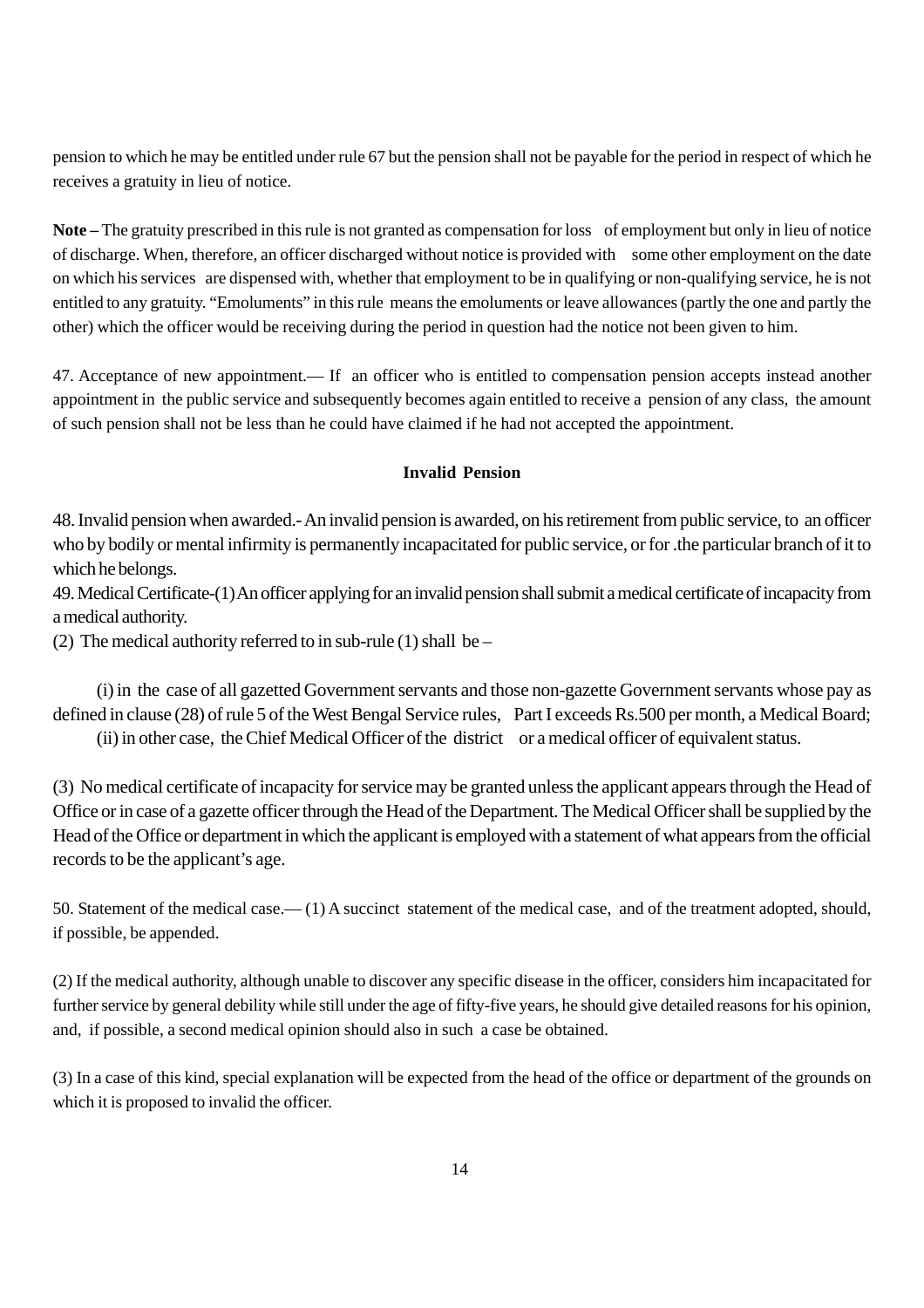51. Inefficiency due to old age or natural decay. A simple certificate that inefficiency is due to old age or natural decay from advancing years is not sufficient in the case of an officer whose recorded age is less than fifty-five years, but the medical authority is at liberty, when certifying that the officer is incapacitated for further service by general debility, to state his reasons for believing the age to be understated.

**Note.** Senile cataract, arterial changes consequent on senile decay, general nervous-breakdown and commencing cataract may be treated as specific diseases as they may come before a man reaches the 55<sup>th</sup> year of his age.

52. Form of medical certificate (1) the form of medical certificate to be given respecting an officer applying for pension in India is as follows :-

"Certified that I (We) have carefully examined A.B. son of C.D. a\_\_\_\_\_\_\_\_\_\_\_\_\_\_\_\_\_in the\_\_\_\_\_\_\_\_\_\_\_\_. His age is by his own statement\_\_\_\_\_\_\_\_\_\_years.and by his appearance about\_\_\_\_\_\_\_years. I (We) consider A.B., to be completely and permanently incapacitated for further service of any kind in the Department to which he relongs in consequence of (here state disease or cause). His incapacity does not appear to me (us) to have been caused by irregular or intemperate habits."

**Note :** If the incapacity is the result of irregular or intemperate habits the following will be substituted for the sentence.

"In my/our opinion his incapacity is directly due to \_\_\_\_\_\_\_\_\_\_\_\_\_\_\_\_\_\_\_\_\_\_\_\_\_\_\_\_\_\_\_\_\_\_\_\_has been accelerated or aggravated by\_\_\_\_\_\_\_\_\_\_\_\_\_\_\_\_\_\_\_\_\_\_\_\_\_\_\_\_\_\_\_\_\_\_\_irregular or intemperate habits."

If the incapacity does not appear to be complete and permanent, the certificate should be modified accordingly and the following addition should be made.

" I am/we are of opinion that A.B., is fit for further service of a less laborious character than that which he has been doing (or may, after resting for\_\_\_\_\_\_\_\_\_\_\_\_\_\_months, be fit for further service of a less laborious character than that which he has been doing)."

(2) The object of the alternative certificate (of incapacity) is that an officer should, if possible, be employed even on lower pay, so that the expense of pensioning him may be avoided. If that be no means of employing him even on lower pay, then he may be admitted to pension; but it should be considered whether in view of his capacity for partially earning a living, it is necessary to grant to him the full pension admissible under rule.

53. Examination by medical authority–The medical authority should be specially searching in their examination of the physical unfitness of every applicant for pension, and, however large may be the number of applicants for pensions the examination should, if possible, be conducted by the medical officers.

54. Officer discharged on other ground.–An officer discharged on other grounds has no claim under rule 48 even though he can produce medical evidence of incapacity for service.

55. Incapacity due to irregular or intemperate habits.–If the incapacity is directly due to irregular or intemperate habits, no pension can be granted. If it has not been directly caused by such habits but has been accelerated or aggravated by them, it will be for the authority by which the pension is grantable to decide what reduction should be made on this account.

**Note 1–**The mere fact that an officer has suffered from syphilis taken by itself is not sufficient to bring him under the operation of this rule.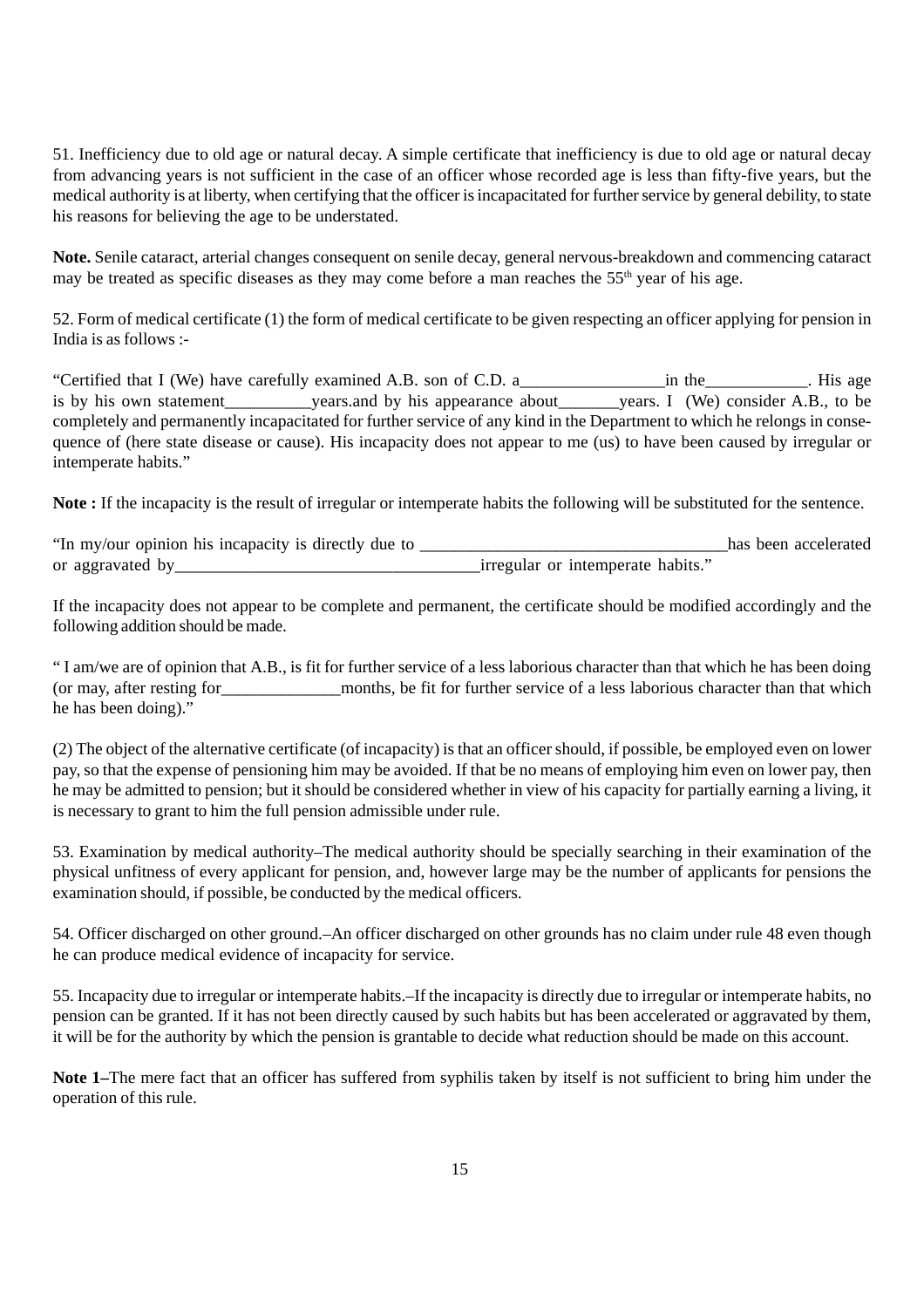**Note 2–**Unsoundness of mind caused by drug habits is a sufficient cause for invaliding an officer.

**Note 3–**The expression "irregular or intemperate habits" occurring in this rule refers to incapacity on account of drug habit or on account of diseases resulting from immoral habits. Cases where in capacity occurs due to other causes, e.g. work at irregular hours due to exigencies of service and not due to its own volition do not come under the purview of this rule.

56. Officer submitting medical certificate under rule 49 to be discharged.–(1) An officer who has submitted under rule 49 a medical certificate of incapacity for further service shall, if he is on duty, be invalided from service from the date of relief of his duty, which should be arranged without delay on receipt of the medical certificate. If he is on leave other than leave not due at the time of submission of the medical certificate he, should, except as provided in sub-rule (2), be invalided from the service on the expiration of the leave already granted to him. If he is on leave not due, his date of retirement should take effect from the date of the medical report.

(2) A Government servant declared by the competent medical authority to be completely and permanently incapacitated may, in special cases, be granted leave, or an extension of leave not exceeding six months as debited against the leave account, if such leave be due to him. Special circumstances justifying such treatment may be held to exist when the Government servant's break-down in health has been caused in and by Government service, or when the Government servant has taken a comparatively small amount of leave during his service or will complete at an early date an additional six months' service for pension.

#### **Superannuation Pension**

57. When superannuation pension is granted.–A superannuation pension is granted to an officer entitled or compelled under rules prescribed in chapter X of West Bengal Service Rules, Part-I, to retire at a particular age.

Note–If only the year of birth of an applicant for pension is known but the exact date of birth in that year is not known, the first of July of that year is taken to be the date of birth. Similarly, if only the month and the year of birth are known, the 16<sup>th</sup> of the month is taken to be the exact date of birth.

#### **Retiring Pension**

\*58. Retiring pension when granted.- A retiring pension is granted to an officer who is permitted to retire after completing qualifying service for 30 years or such less time as may for any special class of officers be prescribed.

59. Retiring pension in the case of members of certain services.- Members of the following services or holders of following posts are entitled, on their resignation being accepted, retiring pension after completing qualifying service of not less than 25 years, namely :

- 1) West Bengal Higher Agricultural Service;
- 2) West Bengal Agricultural Service;
- 3) West Bengal Higher Veterinary Service;
- 4) West Bengal Veterinary Service;
- 5) West Bengal Senior Educational Service;
- 6) West Bengal Educational Service;
- 7) West Bengal Civil Service (Executive);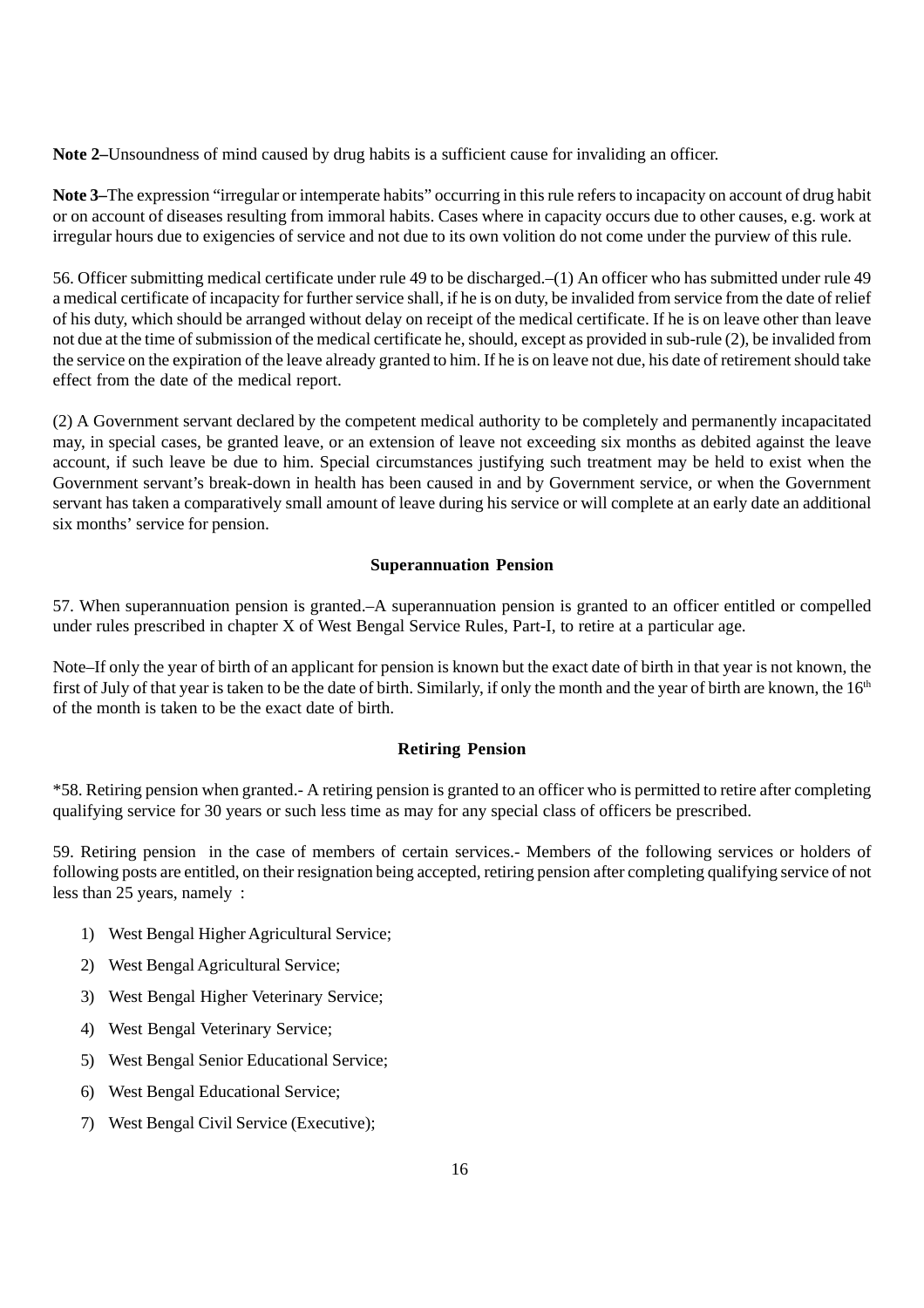- 8) West Bengal Civil Service (Judicial);
- 9) West Bengal Health Service;
- 10) West Bengal Police Service;
- 11) West Bengal Senior Engineering Service;
- 12) West Bengal Engineering Service;
- 13) Officers of and above the rank of Superintendent of Jails
- 14) Director of Statistics;
- 15) Superintendent of Government Press;
- 16) Agricultural Engineers in Pension able Service;
- 17) Inspectors of Smoke Nuisances Directorate;
- 18) Officers of and above the rank of District Registrars;
- 19) Inspectors of Boilers.

A retiring pension is also granted to an officer who is required by Government to retire after completing 25 years' qualifying service or more.

60. Officers appointed or re-appointed on or after the first day April 1941.-\*\*(1) An officer appointed or re-appointed after termination of his previous service on or after the first day of April 1941 may on completing 25 years' qualifying service apply to be permit to retire. If his resignation is accepted, he will be entitled to retiring pension under rule .67.

(2) The Government may without giving any reasons and without payment of any compensation retire any officer appointed or reappointed after termination of his previous service, on or after the first of April 1941 after such officer has completed 25 years of qualify service.

(3) An officer compulsorily retired as provided for a sub-rule is entitled to a retiring pension under rule 67.

**Compiler 's Note :** \*For state Government employees other than though mentioned in rule 59 a Scheme of Voluntary Retirement has been introduced under which one is permitted to retire after completing not less than 20 years' qualifying service. For details - see FD Memo No.6620-F dated 20.8.81.

\*\*In terms of para' 14 of F,D. Memo.N'o.6620-F dated 20.6,81, rule 60 (1) shall be deemed to have been amended to the extent of the said Memo.

61. Accountant-General to be consulted. – The Accountant-General, West Bengal, should invariably be consulted before a Government servant is permitted to retire on retiring pension to ensure that the officer has rendered the minimum period of service qualifying for retiring pension.

**Note–** In some cases officers were allowed to retire from service and it was subsequently found by the Audit Officer that owing to the peculiar conditions of a portion of their service or to some other reason, they had not completed the minimum period of qualifying service necessary to enable them to draw the retiring pension to which they believed they were entitled when they were permitted to retire.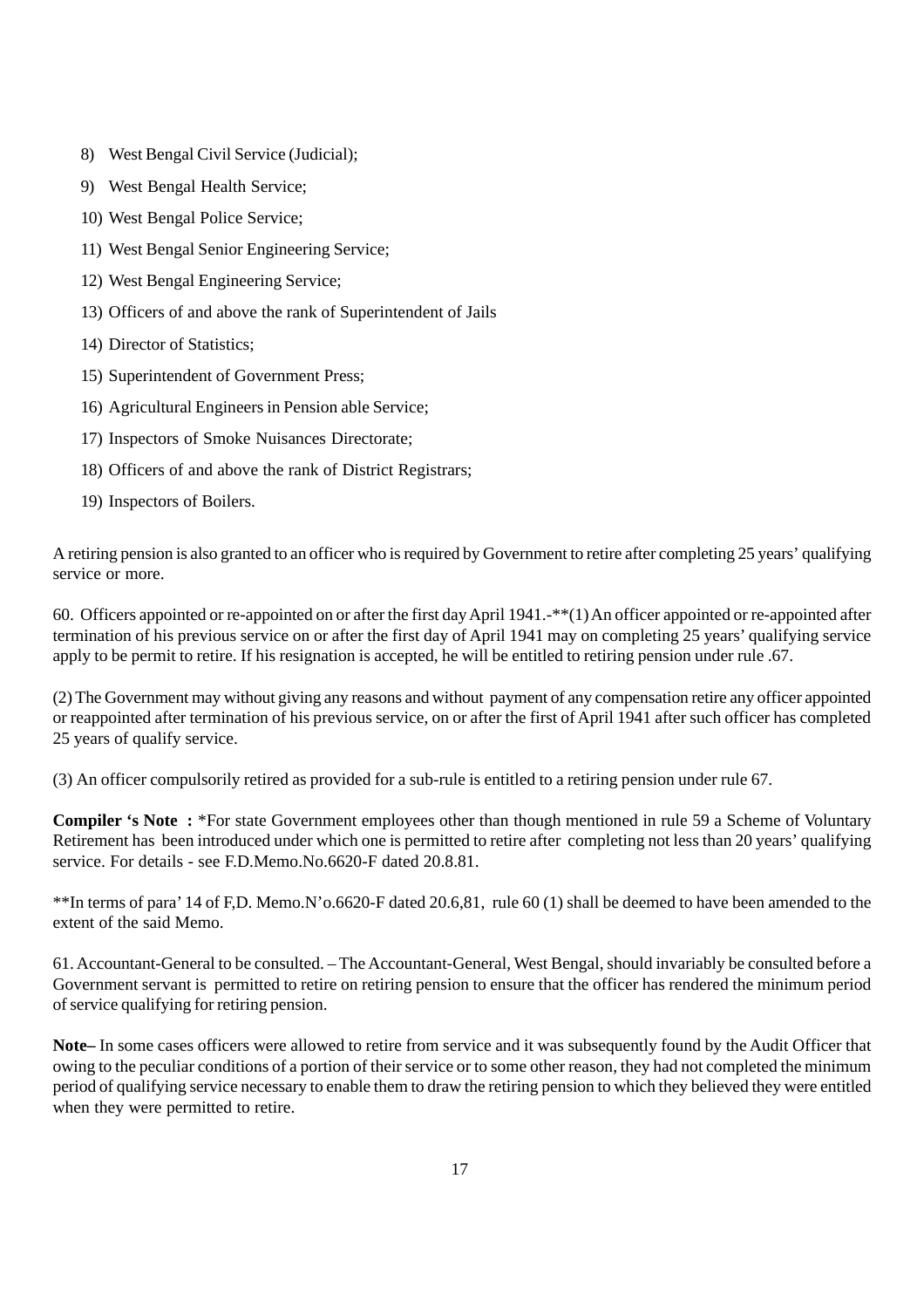### **CHAPTER VI AMOUNT OF PENSIONS**

 \*62. Amount of pension is determined by length of service–The amount of pension that may be granted is determined by the length service as set forth in the rules 67-69. Fractions of a year are taken into account in the calculation of any pension admissible to an officer provided that in case of Government servants in the West Bengal State Service Class IV and in respect of other officers retiring from service on or after 7th June 1966 who have not opted to remain under the Pension Rules issued under Finance Department Notification No.2222/F/F/1P-1 (10)/52 dated 11th August 1952, or under the existing rules of the Civil Service Regulations, fractions of year equal to six months and above shall be treated as a completed six monthly period for the purpose of calculation of any pension admissible under these rules.

**Note.-** In calculating the length of service and adding together broken periods of a month, a month should be taken to consist of 30 days.

\*\*63. Fractions to be rounded off.- The amount of pension payable monthly shall be expressed in whole rupees and where the pension calculated according to these rules contains a fraction of a rupee it shall be rounded off to the next higher rupee provided that the maximum annual pension prescribed in rule 67 shall not be increased thereby.

64. Pension fixed in rupees.— A pension is fixed in rupees and not in other currency even though it is to be paid in countries outside India.

65. Award of full pension.— (1) The full pension admissible under the rules is not to be given as a matter of course or unless the service rendered has really been approved.

(2) If the service has not been thoroughly satisfactory, the authority sanctioning the pension should make such reduction in the amount as it thinks proper :

**Compiler's Note :** \*At present, fraction of a year equal to three months and above is treated as six monthly period of service period below three months is ignored vide F, D.Memo.No.,14971 dated 16.12.83.

\*\*w.e.f. 1.1.88 maximum amount of monthly pension has been fixed at Rs.3650/- vide F.D. Memo.No.4055-F dated 25.4.90

Maximum amount of monthly pension has been fixed at Rs. 11200/- w.e.f. 1.1.96 normally from 1.4.98 vide F.D. Memo No 1127 (Pen) dt. 27.10.98

Maximum amount of monthly pension has been fixed at Rs. 35000 w.e.f 1.1.96 notionally and actually from 1.4.08 vide F.D.Memo No. 201-F (Pen) dt. 25.2.09

Provided that in cases where the authority sanctioning pension is other than the appointing authority, no order regarding reduction in the amount of pension shall be made without the approval of the appointing authority.

Provided that in cases where the authority sanctioning pension is other than the appointing authority, no order regarding reduction in the amount of pension shall be made without the approval of the appointing authority.

[Provided further that the pension sanctioning authority before passing any final order regarding reduction in the account of pension or gratuity, or both, shall serve upon the person concerned a notice specifying the reduction proposed to be made in such amount and the grounds therefor, and call upon such person to submit, within fifteen days of the receipt of the notice or such further time as may be allowed by that authority, such representation as such person may wish to make against the proposed reduction and take into considaration the representation, if any, submitted by such person before passing the final order.]

**Compiler's Note :** [ ] inserted by amendment under F.D.Notification No,2562-F dated 30.3.76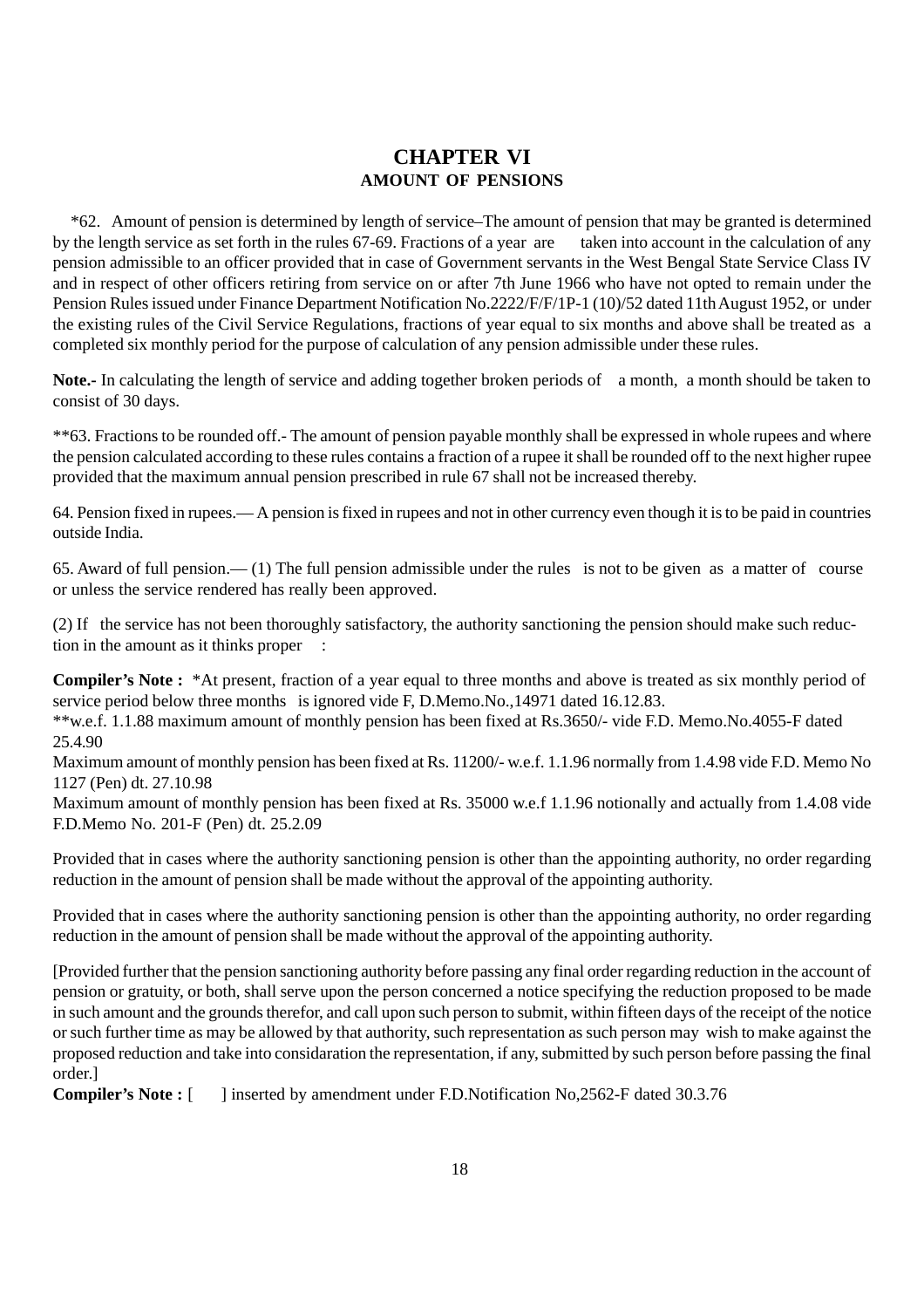**Note 1.-** No pension shall be liable to seizure, attachment or sequestration by process of court in India at the instance of the creditor for any demand against the pensioner, [Section of the Pensions Act (Act XXIII of 1871)].

**Note 2**.- The Public Service Commission, West Bengal, shall be consulted whenever it is proposed to pass an order awarding pension including an additional pension, less than the maximum admissible under these rules to any Government servant who was a member of the West Bengal State Services, Class I or class II before retirement. Whenever an order reducing the pension of an officer is passed, the officer affected shall have a right to appeal to the authority to whom an appeal for an order of dismissal or removal lies.

**Note 3**.— (a) This rule cannot be used directly to effect a penal recovery, but Government are justified in making proof of a specific instance of fraud or negligence by an officer, the ground for a finding that his service has not been thoroughly satisfactory within the meaning of this rule for the purpose of reducing his pension.

(b) The measure of the reduction in the amount of pension made under this rule should be the extent by which the officer's service as a whole has failed to reach a thoroughly satisfactory standard, and any attempt to equate the amount of reduction with the amount of loss caused to Government is incorrect.

(c) The rule contemplates permanent reduction in the amount of pension ordinarily admissible and does not admit of the reduction of the pension payable in respect of any one particular year.

**Note 4**.– The question whether in the departmental enquiry an officer charged with corruption should be presumed to be guilty of that charge - in case he is unable to satisfactorily account for possession by himself or by any other person on his behalf, e.g. dependants, of pecuniary resources of property disproportionate to his known sources of income was under examination. It is considered that a presumption of corruption fairly and reasonably arises against an officer who cannot account for large accretion of wealth which he could not possibly have saved from his known sources of income. Such a principle has received statutory recognition in section 5(3) of the Prevention of Corruption Act, 1947 and it is considered that its application in a departmental enquiry would not be unjust or inequitable. Accordingly, it has been decided that if an officer against whom a departmental enquiry is held is unable to explain satisfactorily the large wealth amassed by him the officer holding the enquiry is entitled to act on the presumption that such wealth was amassed by corrupt means.

The service of an officer against whom such a charge of corruption has been proved whether in a specific case or by the presumption stated above cannot be considered to be thoroughly satisfactory within the meaning of this rule. Any action under this rule should, however, be taken only after a charge of corruption has been proved in the above manner in al formal departmental enquiry.

66. An officer entitled to pension may not take a gratuity instead of pension.

67. Amount of pension,- The amount of pension is regulated as follows :

 (A) Gratuity.- After a service of less than ten years a gratuity at the rate specified below irrespective of whether he has opted in favour of any rule or not :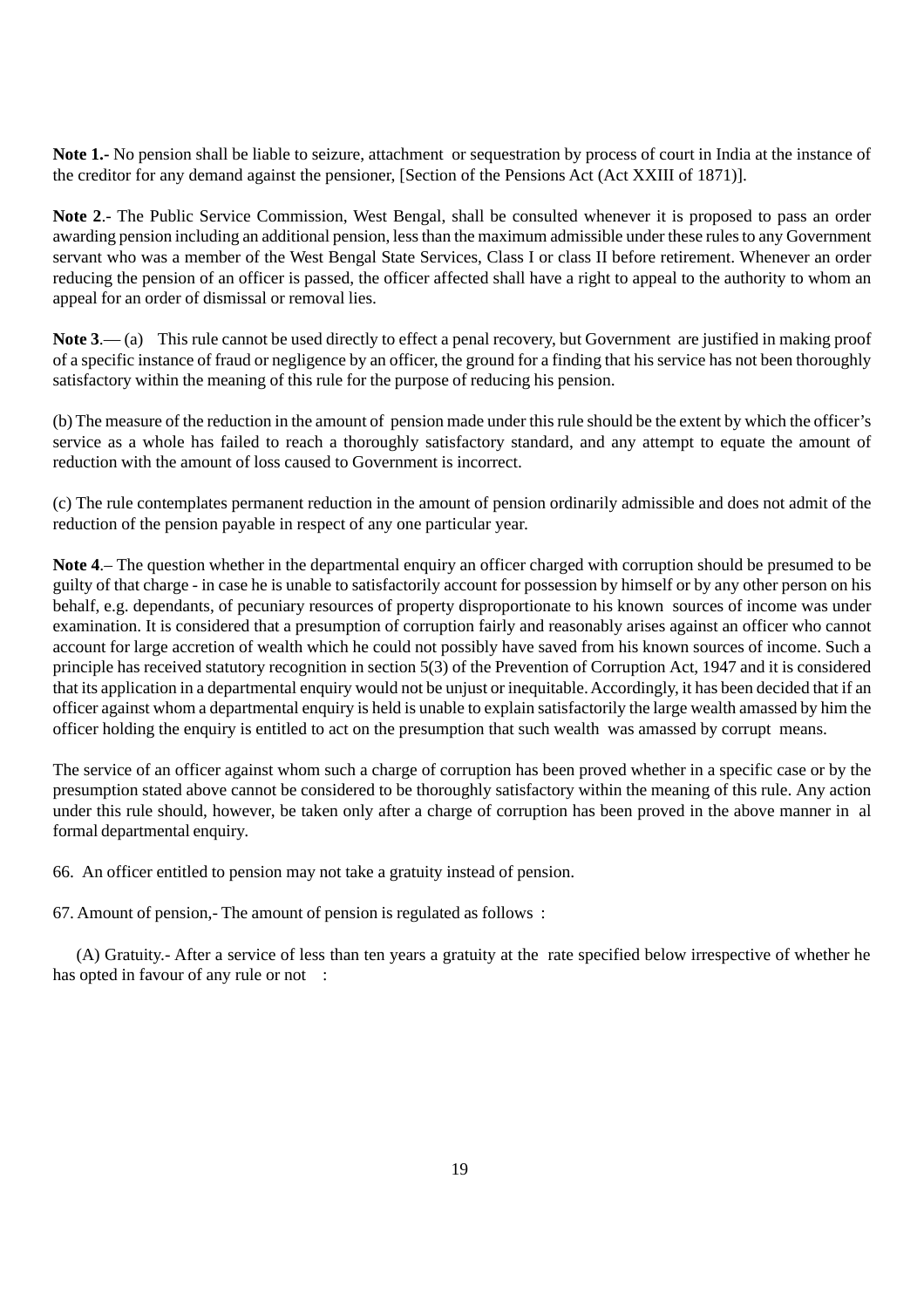| Completed six monthly periods |                                   |
|-------------------------------|-----------------------------------|
| of qualifying service         | <b>Gratuity</b>                   |
| 1                             | $\frac{1}{2}$ months' emoluments  |
| $\overline{2}$                | 1 months' emoluments              |
| 3                             | 1 months' emoluments              |
| $\overline{4}$                | 2 months' emoluments              |
|                               | $2\frac{1}{2}$ months' emoluments |
| 6                             | 3 months' emoluments              |
| $\overline{7}$                | $3\frac{1}{2}$ months' emoluments |
| 8                             | 4 months' emoluments              |
| 9                             | $4\frac{1}{2}$ months' emoluments |
| 10                            | 5 months' emoluments              |
| 11                            | $5\frac{1}{2}$ months' emoluments |
| 12                            | 6 months' emoluments              |
| 13                            | $6\frac{1}{2}$ months' emoluments |
| 14                            | 7 months' emoluments              |
| 15                            | $7\frac{1}{2}$ months' emoluments |
| 16                            | 8 months' emoluments              |
| 17                            | $8\frac{1}{2}$ months' emoluments |
| 18                            | 9 months' emoluments              |
| 19                            | $9\frac{1}{2}$ months' emoluments |

\*(B) After service of not less than ten years a pension not exceeding the following amounts :

 (i) In case of Government servants in the West Bengal State Services, Class IV and in case of other Government servants retiring on or after 7th June, 1966 who have not opted to remain under the rules issued under Finance Department Notification No.2222-F/F|1P-1(10)/52 dated 11th August 1952 or under the existing rules of the Civil Service Regulation

**Compiler's Note :** \*At present amount of pension is determined and calculated in terms of F.D. Memo.No.7530-F dated 6.7.88 read with No,4055-F dated 25.04.90.

#### **I. Pension**

| Completed six monthly<br>periods of qualifying service |                       | <b>Maximum pension in rupees</b><br>in rupees (per annum) |       |
|--------------------------------------------------------|-----------------------|-----------------------------------------------------------|-------|
| 20                                                     | $10/80$ ths           | of average emoluments                                     | 2,700 |
| 21                                                     | $10\frac{1}{2}$ 80ths | of average emoluments                                     | 2,835 |
| 22                                                     | $11/80$ ths           | of average emoluments                                     | 2,970 |
| 23                                                     | 11½/80ths             | of average emoluments                                     | 3,105 |
| 24                                                     | $12/80$ ths           | of average emoluments                                     | 3,240 |
| 25                                                     | $12\frac{1}{2}$ 80ths | of average emoluments                                     | 3,375 |
| 26                                                     | 13/80ths              | of average emoluments                                     | 3,510 |
| 27                                                     | $13\frac{1}{2}80$ ths | of average emoluments                                     | 3,645 |
| 28                                                     | 14/80ths              | of average emoluments                                     | 3,780 |
| 29                                                     | $14\frac{1}{2}80$ ths | of average emoluments                                     | 3,915 |
| 30                                                     | $15/80$ ths           | of average emoluments                                     | 4,050 |
|                                                        |                       |                                                           |       |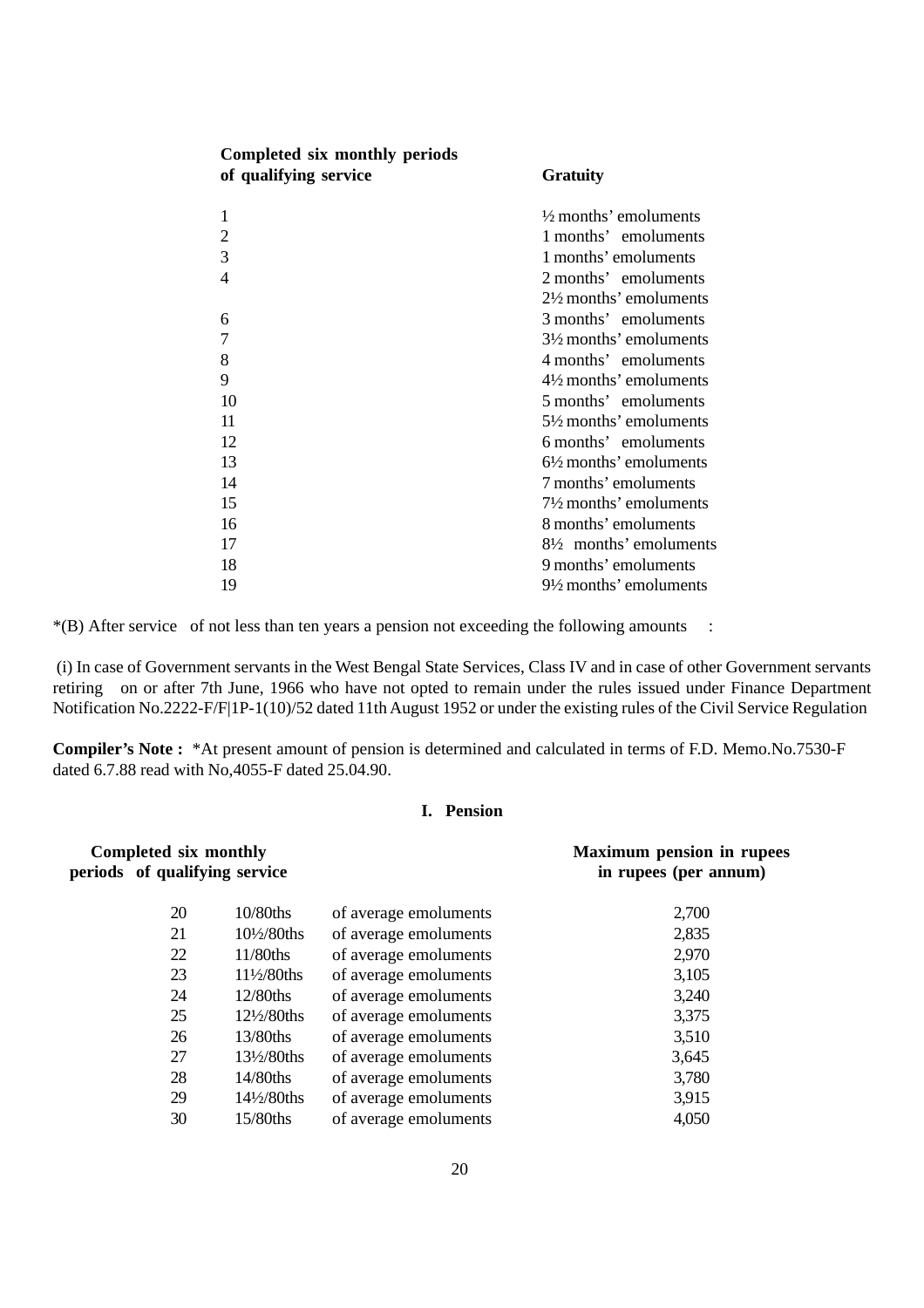| 31 | 15½/80ths     | of average emoluments | 4,185 |
|----|---------------|-----------------------|-------|
| 32 | 16/80ths      | of average emoluments | 4,320 |
| 33 | 16½/80ths     | of average emoluments | 4,455 |
| 34 | 17/80ths      | of average emoluments | 4,590 |
| 35 | 171/2/80ths   | of average emoluments | 4,725 |
| 36 | 18/80ths      | of average emoluments | 4,860 |
| 37 | 181/2 / 80ths | of average emoluments | 4,995 |
| 38 | 19/80ths      | of average emoluments | 5,130 |
| 39 | 191/2/80ths   | of average emoluments | 5,265 |
| 40 | 20/80ths      | of average emoluments | 5,400 |
| 41 | 201/2/80ths   | of average emoluments | 5,535 |
| 42 | 21/80ths      | of average emoluments | 5,670 |
| 43 | 211/2/80ths   | of average emoluments | 5,805 |
| 44 | 22/80ths      | of average emoluments | 5,940 |
| 45 | 221/2/80ths   | of average emoluments | 6,075 |
| 46 | 23/80ths      | of average emoluments | 6,210 |
| 47 | 231/2/80ths   | of average emoluments | 6,345 |
| 48 | 24/80ths      | of average emoluments | 6,480 |
| 49 | 241/2/80ths   | of average emoluments | 6,615 |
| 50 | 25/80ths      | of average emoluments | 6,750 |
| 51 | 251/2/80ths   | of average emoluments | 6,885 |
| 52 | 26/80ths      | of average emoluments | 7,020 |
| 53 | 26½/80ths     | of average emoluments | 7,155 |
| 54 | 27/80ths      | of average emoluments | 7,290 |
| 55 | 271/2/80ths   | of average emoluments | 7,425 |
| 56 | 28/80ths      | of average emoluments | 7,560 |
| 57 | 281/2/80ths   | of average emoluments | 7,695 |
| 58 | 29/80ths      | of average emoluments | 7,830 |
| 59 | 291/2/80ths   | of average emoluments | 7,965 |
| 60 | 30/80ths      | of average emolument  | 8,100 |

[**Note** (a)- Officers in the operational personnel of the West Bengal Fire service, namely, Fireman, Leaders, Fire Engine Operator cum-Drivers, Sub-Officers and Station Officers, who are either required or permitted to retire, after completion of 20 year qualifying service or more, shall be eligible to pension at rate of 30/80ths of average emoluments.]

**Compiler's Note** : [ ] inserted under F.D.Ntf. No.5544 –F dated 8.8..75. Rates of pension & gratuity and ceiling thereof have since been changed.

#### **II. Gratuity**

In addition to pension to which he is eligible as specified above, a retiring gratuity at the rate of one fourth of his emoluments for each completed six monthly period of qualifying service subject to a maximum of 15 times the emoluments, provided that in no case it shall exceed Rs. 24.0000

"Emolument" has the same meaning as in rule 7 (b) except that it shall be subject to a maximum of Rs. 1800 per month for the purpose of sub-clause (A) and (B) above.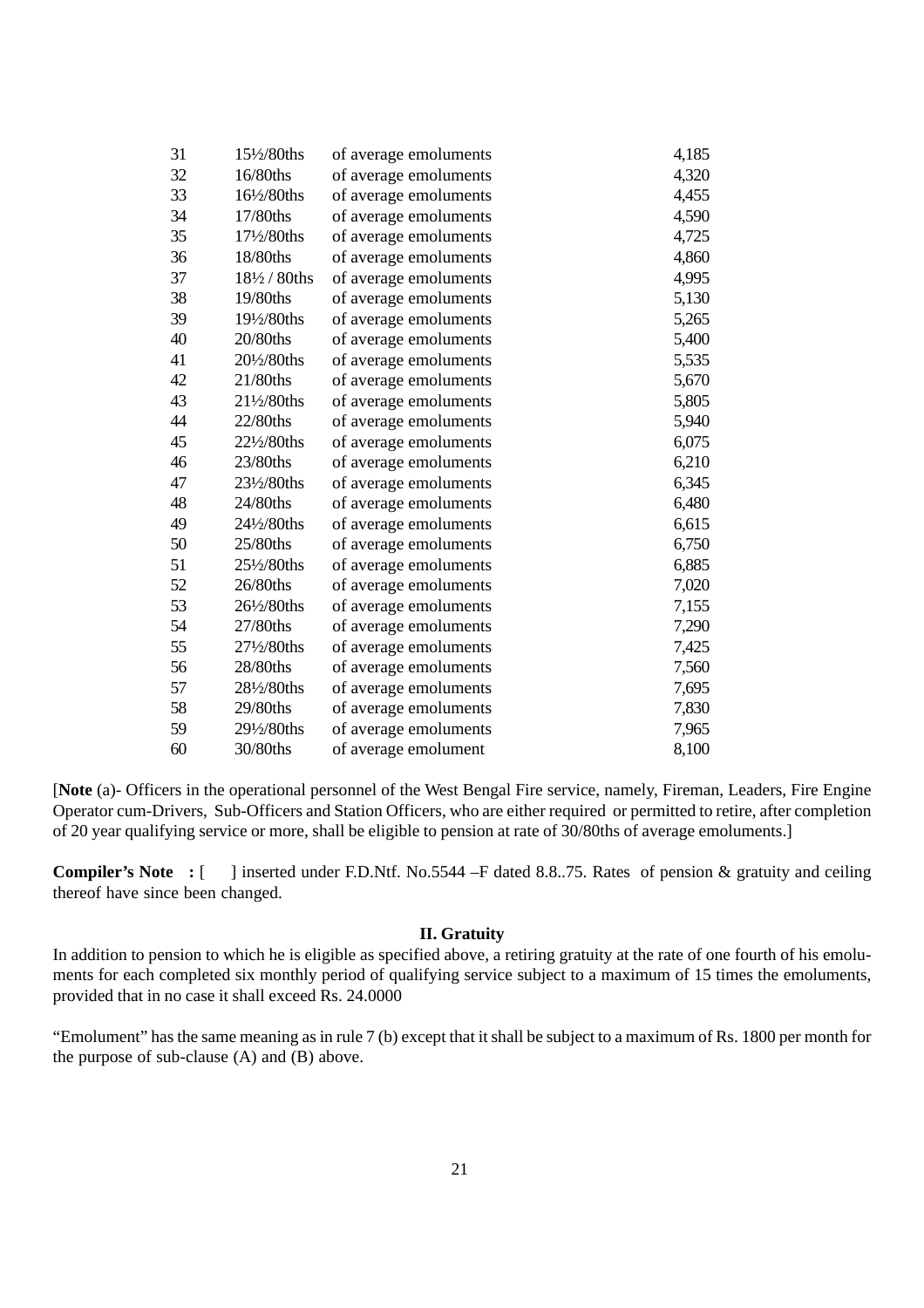[**Note 1.** –Officers in the operational personnel of the West Bengal Fire Service, namely, Fireman, Leaders, Fire Engine Operator-cum-Drivers, Sub-Officers and Station Officers retiring after completion of 20 top 24 years of qualifying service, shall be granted a retiring gratuity of an amount equivalent to 12 months' emoluments.]

(ii) In case of Government servants who opted to remain under the rules issued under Finance Department Notification No. 2222-F/FP-1(10)/52 dated 11st August 1952.

|                                                       |          | <b>A. Ordinary Pension</b> |                                                           |
|-------------------------------------------------------|----------|----------------------------|-----------------------------------------------------------|
| <b>Completed six monthly</b><br>periods of qualifying |          |                            | <b>Maximum pension in rupees</b><br>in rupees (per annum) |
| 10                                                    | 10/80ths | of average emoluments      | 1,500                                                     |
| 11                                                    | 11/80ths | of average emoluments      | 1,650                                                     |
| 12                                                    | 12/80ths | of average emoluments      | 1,800                                                     |
| 13                                                    | 13/80ths | of average emoluments      | 1,950                                                     |
| 14                                                    | 14/80ths | of average emoluments      | 2,100                                                     |
| 15                                                    | 15/80ths | of average emoluments      | 2,250                                                     |
| 16                                                    | 16/80ths | of average emoluments      | 2,400                                                     |
| 17                                                    | 17/80ths | of average emoluments      | 2,550                                                     |
| 18                                                    | 18/80ths | of average emoluments      | 2,700                                                     |
| 19                                                    | 19/80ths | of average emolument       | 2,850                                                     |
| 20                                                    | 20/80ths | of average emolument       | 3,000                                                     |
| 21                                                    | 21/80ths | of average emolument       | 3,150                                                     |
| 22                                                    | 22/80ths | of average emolument       | 3,300                                                     |
| 23                                                    | 23/80ths | of average emolument       | 3,450                                                     |
| 24                                                    | 24/80ths | of average emolument       | 6,300                                                     |
| 25                                                    | 30/80ths | of average emolument       | 3,750                                                     |
| 26                                                    | 30/80ths | of average emolument       | 3,900                                                     |
| 27                                                    | 30/80ths | of average emolument       | 4,050                                                     |
| 28                                                    | 30/80ths | of average emolument       | 4,200                                                     |
| 29                                                    | 30/80ths | of average emolument       | 4,350                                                     |
| 30 and above                                          | 30/80ths | of average emolument       | 4,500                                                     |

Amount of retiring pension for officers who are permitted to retire after completing 25 years' qualifying service or more.

**Compiler's Note** : [ ] inserted under F.D.Ntf. No.5544–F dated 8.8..75. Rates of pension & gratuity and ceiling thereof have since been changed.

| <b>Scale of Pension</b> |                       | <b>Maximum pension in rupees</b><br>in rupees (per annum) |  |
|-------------------------|-----------------------|-----------------------------------------------------------|--|
| $25/80$ ths             | of average emoluments | 3,750                                                     |  |
| 26/80ths                | of average emoluments | 3,900                                                     |  |
| 27/80ths                | of average emoluments | 4,050                                                     |  |
| 28/80ths                | of average emoluments | 4,200                                                     |  |
| 29/80ths                | of average emoluments | 4,350                                                     |  |
| 30/80ths                | of average emoluments | 4,500                                                     |  |
|                         | of qualifying Service |                                                           |  |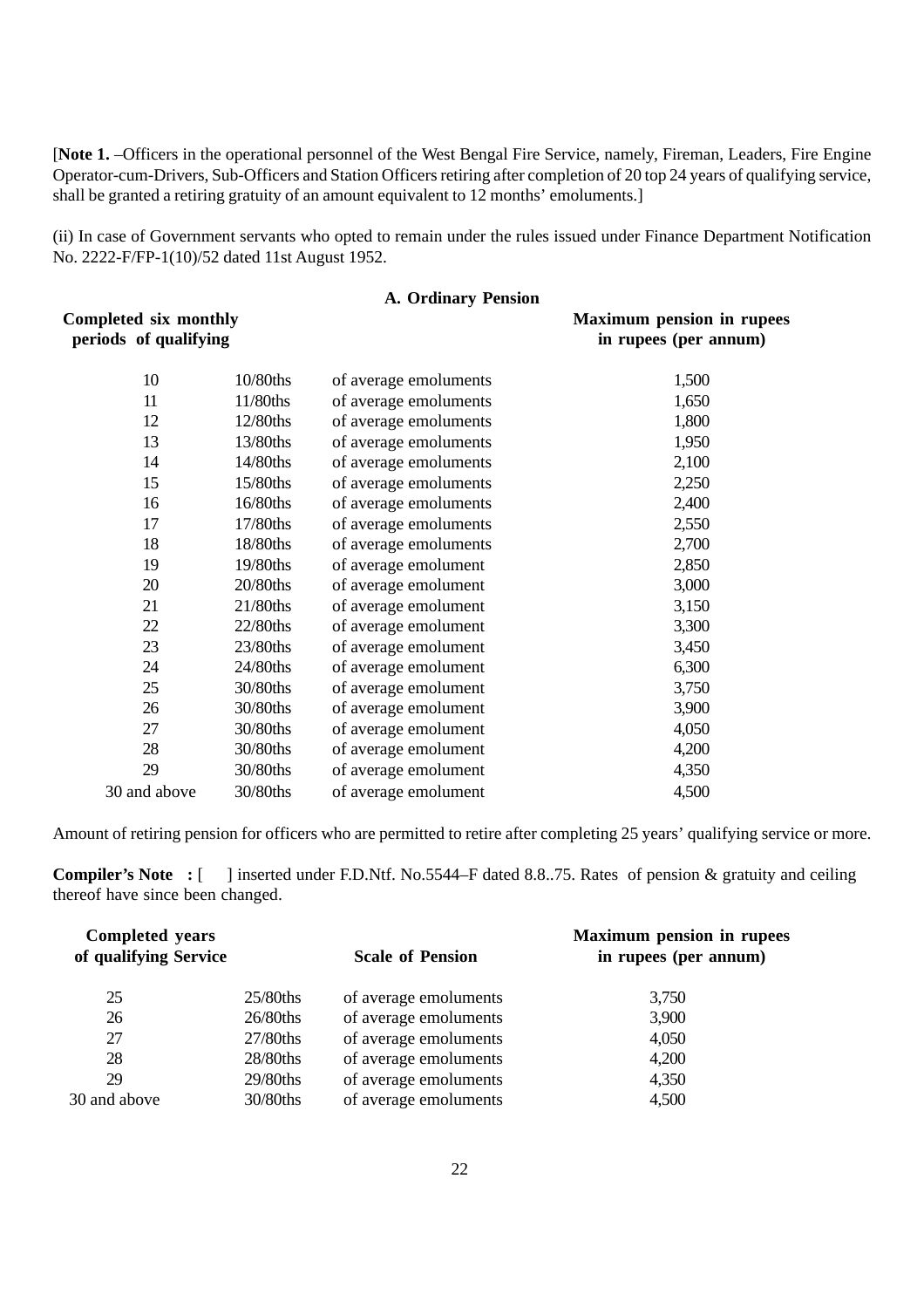#### **B. Gratuity**

#### **Completed year of Qualifying service**

| $1-9$        |                | Nil                   |            |
|--------------|----------------|-----------------------|------------|
| 10           |                | $4\frac{1}{2}$ months | emoluments |
| 11           | $\overline{4}$ | 19/20                 | emoluments |
| 12           | 5              | 2/5                   | emoluments |
| 13           | 5              | 17/20                 | emoluments |
| 14           | 6              | 3/10                  | emoluments |
| 15           | 6              | 3/4                   | emoluments |
| 16           | $\overline{7}$ | 1/5                   | emoluments |
| 17           | $\overline{7}$ | 13/20                 | emoluments |
| 18           | 8              | 1/10                  | emoluments |
| 19           | 8              | 11/20                 | emoluments |
| 20           | 9              |                       | emoluments |
| 21           | 9              | 9/20                  | emoluments |
| 22           | 9              | 9/10                  | emoluments |
| 23           | 10             | 7/20                  | emoluments |
| 24           | 10             | 4/5                   | emoluments |
| 25           | 11             | 1/4                   | emoluments |
| 26           | 11             | 7/10                  | emoluments |
| 27           | 12             | 3/20                  | emoluments |
| 28           | 12             | 3/5                   | emoluments |
| 29           | 13             | 1/2                   | emoluments |
| 30           | 13             | $\frac{1}{2}$         | emoluments |
| 31           | 13             | 19/20                 | emoluments |
| 32           | 14             | 2/5                   | emoluments |
| 33           | 14             | 17/20                 | emoluments |
| 34 and above | 15             |                       | emoluments |

"Emolument" for the purpose of gratuity has the same meaning and rule 7 (b) except that it shall be subject to a maximum of Re. 1 per month

#### **C. Additional Pension**

III. Additional pension at the rates and subject to the conditions specified in rule 68 shall be admissible to holders of the following posts:

#### **A.Upper Grade**

(1) Director of Public Instruction, Government of West Bengal;

(2) Director of Health Services, Government of west Bengal;

(3) Chief Engineer in the Works and Buildings Department and also in other Engineering Departments, Government of West Bengal.

#### **B. Lower Grade**

(1) Director of Agriculture, Government of West Bengal;

(2) Chief Conservator of Forests, Government of West Bengal

(3) Director of Industries, Government of West Bengal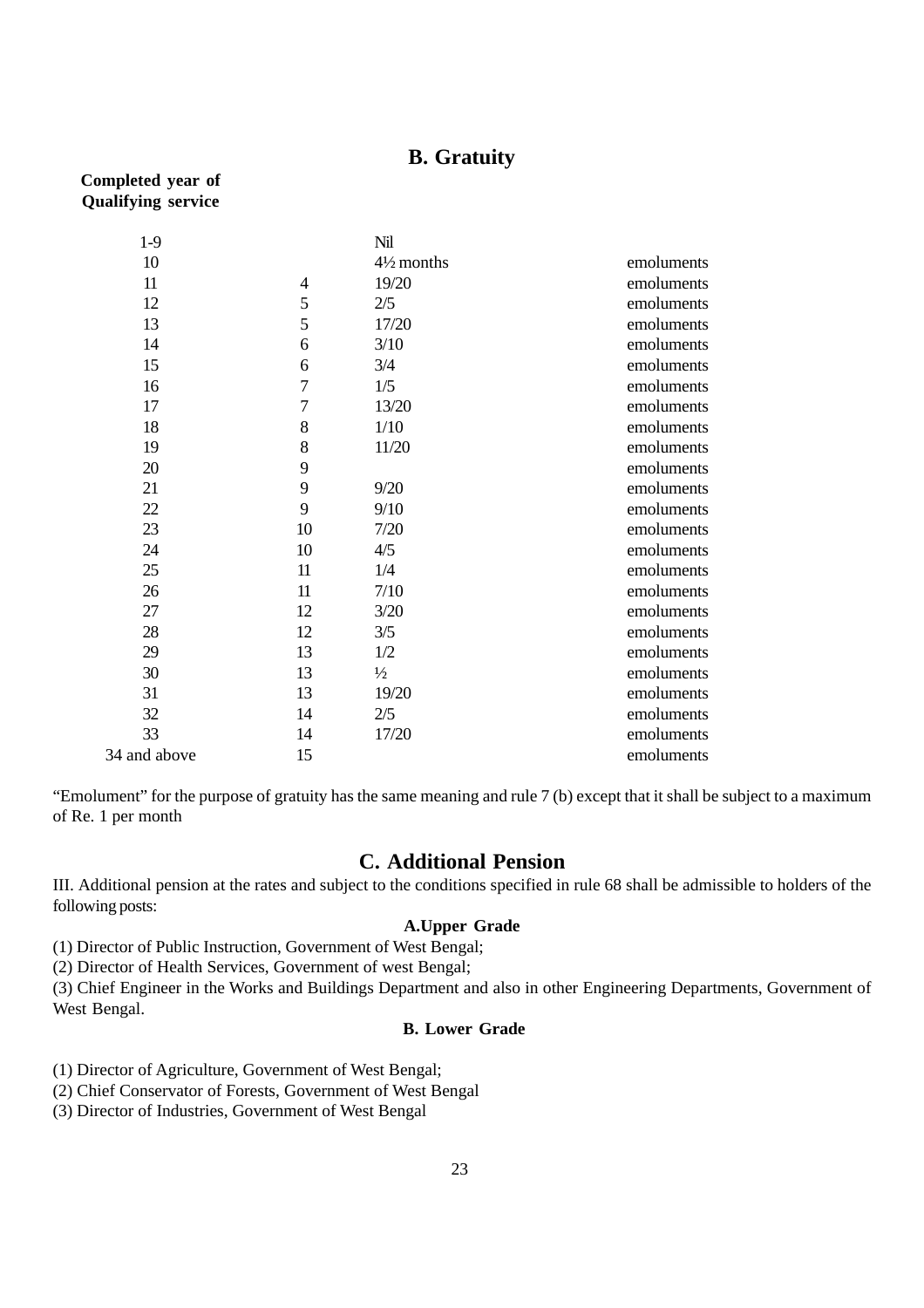(iii) In case of Government Servants who opted to remain under the rules in the Civil Service Regulations–

I. For officers other than those mentioned in rule 59 of these rules :

| <b>Years of</b>            | Scale of pension                                              | <b>Maximum limit of pension</b> |
|----------------------------|---------------------------------------------------------------|---------------------------------|
| completed Service          |                                                               |                                 |
|                            |                                                               |                                 |
| 10                         | 10/60ths of average emoluments                                | $2,000$ a year                  |
| 11                         | 11/60ths of average emoluments                                | $2,200$ a year                  |
| 12                         | 12/60ths of average emoluments                                | $2,400$ a year                  |
| 13                         | 13/60ths of average emoluments                                | 2,600 a year                    |
| 14                         | 14/60ths of average emoluments                                | 2,800 a year                    |
| 15                         | 15/60ths of average emoluments                                | 3,000 a year                    |
| 16                         | 16/60ths of average emoluments                                | 3,200 a year                    |
| 17                         | 17/60ths of average emoluments                                | 3,400 a year                    |
| 18                         | 18/60ths of average emoluments                                | 3,600 a year                    |
| 19                         | 19/60ths of average emoluments                                | 3,800 a year                    |
| 20                         | 20/60ths of average emoluments                                | $4,000$ a year                  |
| 21                         | 21/60ths of average emoluments                                | $4,200$ a year                  |
| 22                         | 22/60ths of average emoluments                                | 4,400 a year                    |
| 23                         | 23/60ths of average emoluments                                | $4,600$ a year                  |
| 24                         | 24/60ths of average emoluments                                | 4,800 a year                    |
| 25 and above               | 30/60ths of average emoluments                                | 5,000 a year                    |
|                            | II. For officers mentioned in rule 59 of these rules :        |                                 |
| (a) For retiring pensions- | Upto 24 years of completed service, as in sub-clause I above. |                                 |
| <b>Years of</b>            | <b>Scale of pension</b>                                       | <b>Maximum limit of pension</b> |
| completed Service          |                                                               |                                 |
|                            |                                                               |                                 |
|                            |                                                               |                                 |
| 25                         | 25/60ths of average emoluments                                | 5,000 a year                    |
| 26                         | 26/60ths of average emoluments                                | 5,200 a year                    |
| 27                         | 27/60ths of average emoluments                                | 5,400 a year                    |
| 28                         | 28/60ths of average emoluments                                | 5,600 a year                    |
| 29                         | 29/60ths of average emoluments                                | 5,800 a year                    |
| 30 and above               | 30/60ths of average emoluments                                | $6,000$ a year                  |
| (b) For other pensions-    |                                                               |                                 |
|                            | Upto 25 years' completed service,—as in sub-clause I above.   |                                 |
| <b>Years of</b>            | Scale of pension                                              | <b>Maximum limit of pension</b> |
| completed Service          |                                                               |                                 |
| 26                         | 30/60ths of average emoluments                                | 5,200 a year                    |
| 27                         | 30/60ths of average emoluments                                | 5,400 a year                    |
| 28                         | 30/60ths of average emoluments                                | 5,600 a year                    |
| 29                         | 30/60ths of average emoluments                                | 5,800 a year                    |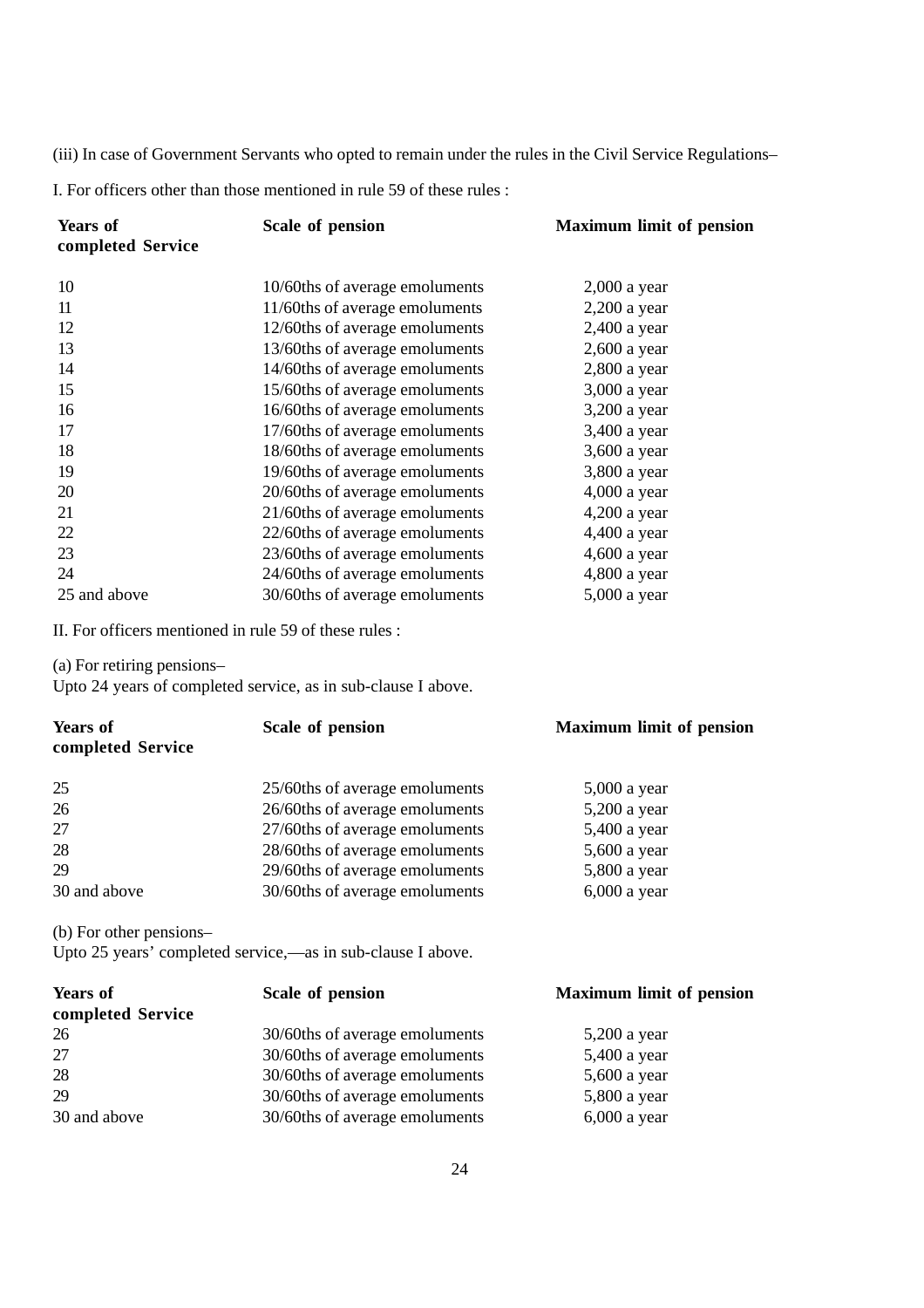#### **Additional Pension**

III. Additional Pension at the rates and subject to the condition specified in rule 68 shall be admissible to holders of following posts :

#### **A. Upper Grade**

(1) Director of Public Instruction, Government of Went Bengal

(2) Chief Conservator of Forests, Government of West Bengal

(3) Chief Engineers in the Public Works Department and in other Engineering Department, Government of West Bengal

#### **B. Lower Grade**

(1) Conservator of Forests, Government of West Bengal

(2) Superintending Engineers, Government of West Bengal;

(3) Any pensionable appointment the minimum pay of which is Rs.1500 a month.

**Compiler's Note :** The rates of pension, gratuity, length of maximum qualifying service, ceiling of emolument and also ceiling of pension, gratuity etc. as provided in rule 67 have undergone several changes from time to time as a measure of liberalism effected by issue of executive orders from Finance Deptt.

The present position of the rates of pension gratuity etc. shown below indicating the chronological changes thereof to facilitate easy reference :

A. (i) The maximum qualifying service for earning pension in terms of rule 67 (B) (i) has been enhanced from 60 completed six monthly periods to 66 completed six-monthly periods (effect 1.4.74, vide Memo.No.5225-F dated 7.6.76)

(ii) For gratuity, the maximum limit of 15 times emolument as prescribed in Part II of rule 67 has been raised to  $16<sup>1</sup>/<sub>2</sub>$  times the emoluments. Monetary ceiling for gratuity also raised to Rs.30,000 (effect 1.4,74, vide Memo.No.5225-F dated 7.6.76)

(iii) Ceiling of emoluments for the purpose of pension and gratuity has been raised from Rs.1,800 to Rs.2,500 per month (effect 1.4.74, vide Memo.No.5225-F dated 7.6.76.

B . With effect from 1.4.78, a new formula called "slab system was introduced for calculation of pension (vide Memo. No.8390-F dated 13,9.80) :

|     |                                                                         | <b>Amount of monthly</b><br><b>Pension</b> |
|-----|-------------------------------------------------------------------------|--------------------------------------------|
| (i) | Upto first $Rs.1000/-$ of the average<br>amount reckonable for pension. | 50% of the amount                          |
|     | Next Rs, 500/- of the average amount                                    | 45% of the amount                          |
|     | Balance of the average amount                                           | 40% of the amount                          |

(ii) The amount of pension arrived at on the basis of above slab-system is available for a qualifying service not less than 33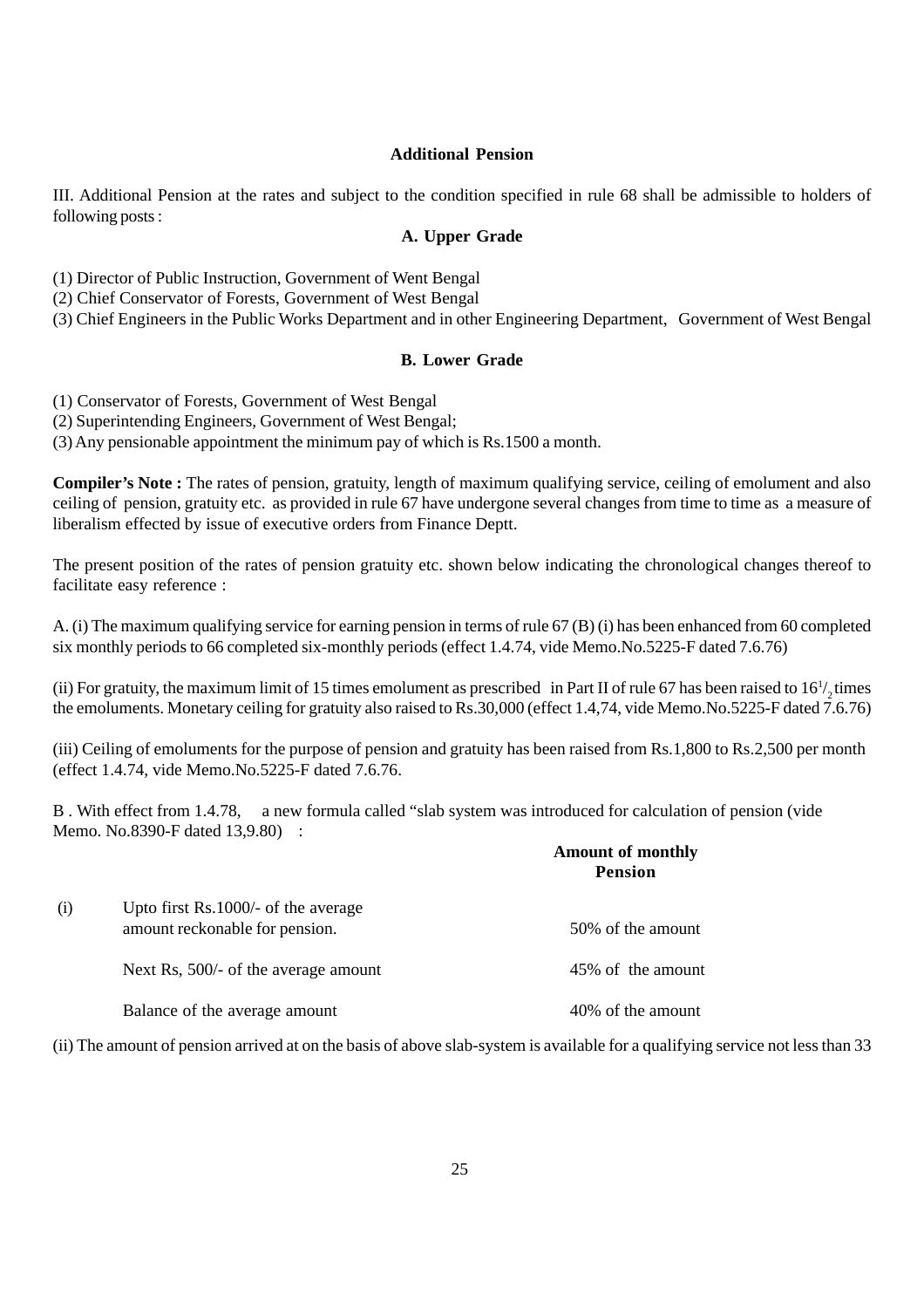years. For a qualifying service less than 33 years but not less than 10 years–amount of pension will be proportionate to what is admissible for a qualifying service of 33 years. The formula is

|                             | $[P = \text{Pension}, A = \text{amount of pension}]$ |
|-----------------------------|------------------------------------------------------|
| $P = \frac{A \times L}{33}$ | arrived at on the basis of slab-system;              |
|                             | and, L=length of qualifying service]                 |

(iii) Ceiling of monthly pension inclusive of ad-hoc increases – Rs. 1500/- w.e.f 1.4.78

(iv) Instead of average amount, last drawn amount is reckoned w.e.f. 30.9.81

C. Monetary ceiling of gratuity raised from Rs. 30000 to Rs. 36,000/- (effect-1.8.82, vide Memo. No. 9777-F dated 8.9.82)

D.(i) Ceiling of gratuity, again, raised from Rs. 36,000 to Rs. 50,000/- and ceiling on emolument for gratuity raised from Rs 2,500 to Rs. 4,000/- p.m. (effect 31.3.85 vide Memo. No. 2436-F dated 7.3.86).

(ii) Ceiling on maximum amount of pension abolished for employees retiring on or after 31.3.85 vide No. 2436 dated 7.3.86)

E. (i) Gratuity-Ceiling, again, raised from Rs. 50,000 to Rs. 75,000/- (effect-1.1.86, vide Memo. No. 7530-F dated 6.7.88) (ii) Minimum pension and maximum pension fixed at Rs. 375/- p.m. and rs. 2675 p.m. respectively (effect-1.1.86, vide Memo No 7530-F dated 6.7.88

(iii) Ceiling on amount reckonable for pension and gratuity abolished (effect – 1.1.86, vide Memo. No. 7530-F dt. 6.7.88) (iv) Pension shall be calculated at 50 per cent instead of slab system as shown at B (i) (effect-1.1.86, No. 7530-F date 6.7.88)

F. Consequent upon revision of pay under the WBS (ROPA) Rules '90 which took effect on 1.1.86 following changes have been made

(i) Maximum amount of pension raised from Rs. 2675/- to Rs. 3650/- (effect- 1.1.88, vide Memo. No. 4055-F dated 25.4.90)

(ii) Ceiling of gratuity raised from Rs 75,000/- to Rs. 85,000/-

(iii) Pension will be calculated on the basis of last drawn 'emolument' as defined in rule  $7(1)(d)$  of the WBS (DCRD) Rules '71 instead of 'amount reckonable for pension (effect 1.1.88, Vide No. 4055-F dated 25.4.90.

(iv) Minimum pension raised from Rs. 375/- p.m. to Rs. 400/- p.m. with effect from 1.5.92 vide F.D.Memo No. 1066-F (Pen)

G. Consequent upon revision of pay under the WBS (ROPA) Rules '98 which took effect on 1.1.96 following changes have been made

(i) Minimum pension and maximum pension shell be Rs. 11,200/- p.m.

(ii) Ceiling of gratuity raised from Rs 85,000/- to Rs. 2,00,000/- in terms of Memo No. 1465 F (Pen) dt. 15.11.95 ceiling of gratuity raised from Rs. 2,00,000/- to Rs. 2,50,000/- in terms of F.D. Memo No. 1127-F (Pen dt. 27.10.98 Ceiling of gratuity has been raised from Rs. 2,50,000/- to Rs. 6,00,000- w.e.f 1.1.2006 vide F.D. Memo No. 201-F (Pen) dt. 25.2.09

(iii) Minimum pension has been raised from Rs. 1300/- pm ti Rs 3300/- pm w.e.f 1.1.06 vide F.D.Memo No.201-F (Pen) dt. 25.2.09

68. Grant of additional pension,- The grant of .additional pension to officers specified in rule 67 is regulated as follows :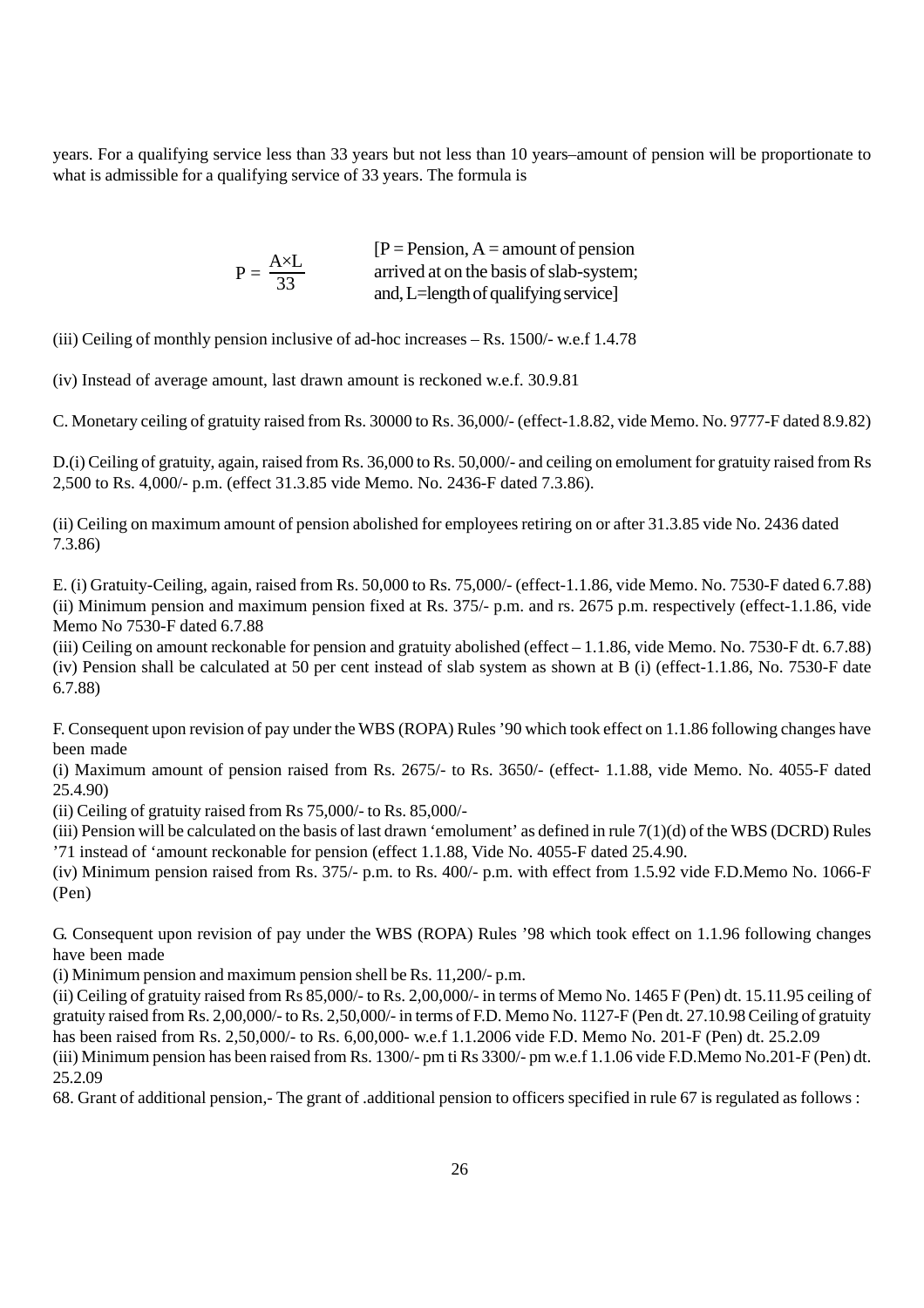(1) The additional pension admissible under this rule is not to be given as a matter of course but only where the service rendered is approved as satisfying the standard of work and conduct required in special conditions of the post or duty hereinafter mentioned.

(2) Officers who, have held posts listed in rule 67 may be granted additional pension - (a) at the rate of Rs. 300 for each completed year of effective service in any post included in the lower grade, and (b) at. the rate of Rs. 500 for each completed year of effective service in any post included in the upper grade, upto a maximum of Rs, 1,500 per annum for service in lower grade appointments and Rs. 2500/- per annum for service in lower and upper grade appointment combined or in upper grade appointments alone; provided that in the case of an officer who has earned an additional pension by service in appointment in both the upper and lower grades, service for any broken period of a year in upper grade may count as service in the lower grade if his pension would be thereby increased.

(3) An Officer who has held a temporary post which has been declared by the authority competent to create the post as carrying similar duties and responsibilities and which carries the same rate of pay as a post listed in toe rule may be granted an additional pension in respect of that post at the rate and subject to the conditions prescribed in sub-rule (2).

(4) For the purpose of sub-rules (2) and (3) "effective serviced includes, besides periods of duty in a post mentioned in the said clauses–

#### (i) Duty performance

- (a) in a post of corresponding rank and responsibility in foreign service, or
- (b) on deputation on special duty, or
- (c) in a temporary post, or

(d) in a permanent post in an officiating capacity to which an officer is transferred or appointed whilst holding the post. mentioned in sub-rules (2) or (3), if, in the case of an officer who held a post mentioned in sub-rule (2) in an officiating Capacity, or of an officer who held a post mention in sub-rule (3) Government certifies that he would if he had not been so transferred or appointed, have continued to officiate in or hold the post concerned;

(ii) earned leave for the purpose of calculating service pension taken by the officers during his service in a post mentioned in sub-rules (2) and (3) or during the period of duty covered by clause (1) of this sub-rule if in the case of an officer who has held a post mentioned in sub-rule (2) in an officiating capacity, or who has held .a .post mentioned in sub-rule (3), Government certifies that he would, if he had not proceed on leave; have continued to officiate in the post mentioned in sub-rule (2) or have held a post mentioned in sub-rule (3).

(5) An officer who has received under the proviso to rule 54 of the West Bengal Service Rules, Part I or under rule 100 of the said Rules, officiating promotion to one of the posts listed in rule 67 or in whose case Government certifies that he would have received such promotion had he not been on special duty or held a temporary post-may be granted an additional pension at the rates and "subject to the conditions prescribed in sub-rule (2), as though he had held during the period for which he officiated or would have officiated, a post listed in rule 67.

(6) For the purpose of sub-rule (5) the period of officiating promotion includes any earned leave if Government certifies that had the officer not been on leave he would have continued in the same capacity.

(7) The grant of additional pension is subject to the condition that officers must in the event of voluntary retirement have completed 20 years of qualifying service. Voluntary retirement for the purpose of this rule' should be taken as retirement under rules 58-60 of these rules.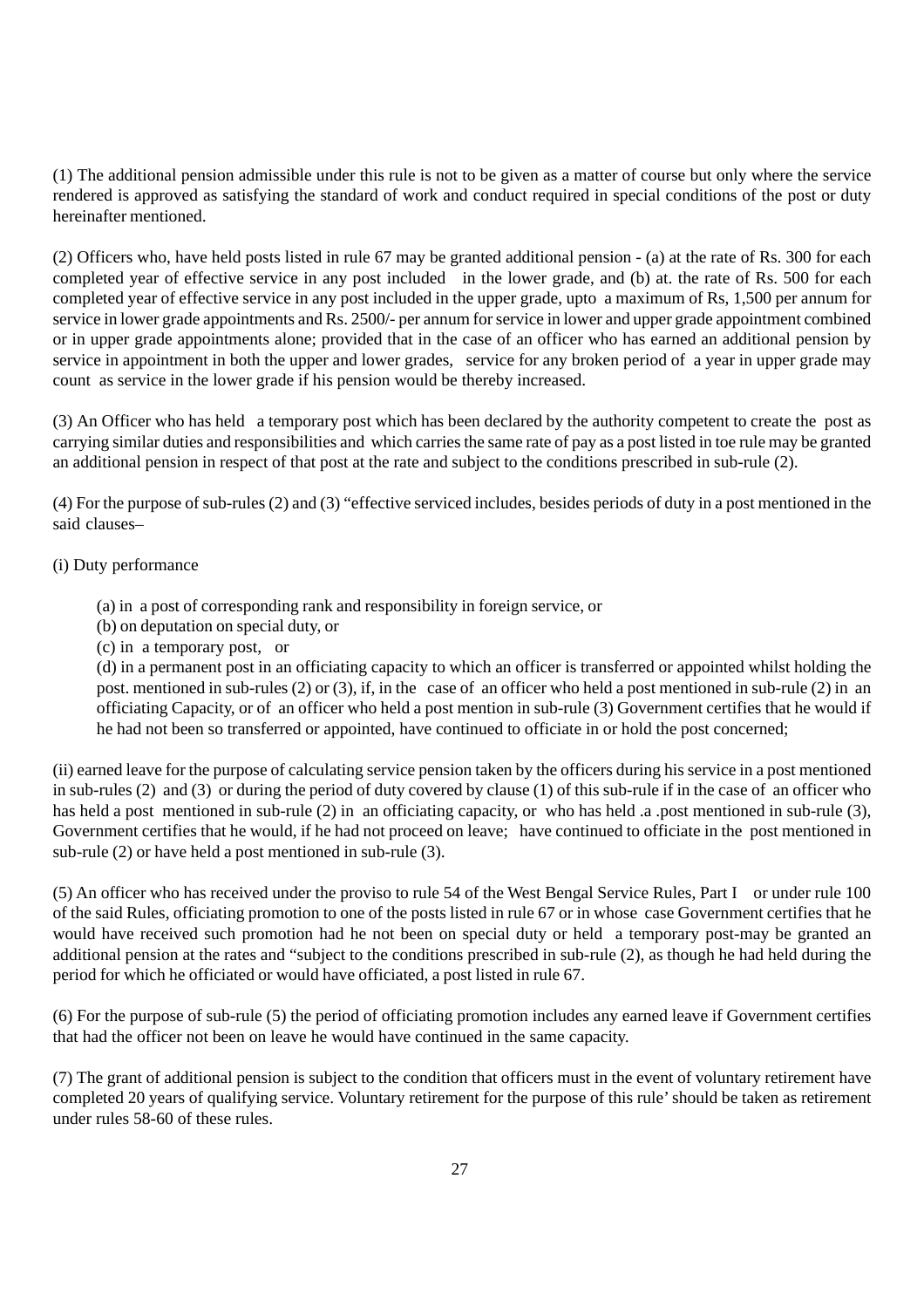69. Permanent invaliding- An officer should not, without urgent necessity, be invalided when he has merely completed thirty years' service; the Government cannot undertake to overlook a deficiency service resulting from an ..officer being prematurely invalided. The principle of this rule applies to all analogous cases.

#### **CHAPTER VII DETERMINATION OF PENSION DURING RE-EMPLOYMENT GENERAL**

70. Re-employment of pensioners -No Government servant may draw pension who retires with a view to being. reemployed and drawing pay in addition, whether in the service paid from general revenues or in the service paid from any local fund.

D.O. No. 1557-F (Pen) dt. 22.09.94 (Principle of fixation of consolidated pay on contract appointment after retirement.

Memo No. 3951 dt 27.5.09 (Regarding fixation of pay and drawls of remuneration of the State Govt. reemployed pensioners in the revised pay structure for those retired before 1.1.06 and retired on or after 1.1.06)

71. Declaration by re-appointed officer.- (1) when a person who was formerly in the employment of any Government in India obtains reemployment, whether temporarily or permanently in Government service or in the service paid from any local fund it shall be incumbent on him to declare –

(a) to the Appointing. Authority the amount of gratuity or pension granted to him in respect of the previous employment, and

(b) to the Accountant-General, West Bengal, and the Government in the Administrative Department in which he was employed before retirement the detailed terms of his re-employment;

(2) The authority competent to fix the pay and allowances of the post in which he is re-employed shall determine the pay admissible on re-employment and state specifically in the order of re-employment whether any reduction is to be made from pension and salary during the period of re-employment with due regard to the provisions contained in Rule 55(B) of West Bengal Service Rules, Part I, and hall .communicate a copy of the order to the Accountant-General.

**Note 1.** Where the employment is in the service paid from a local fund, the authority determining whether the pension shall be wholly or partly held in abeyance shall be the Government.

**Note 2.** When the employment is in Government undertakings, Companies and Corporations, the fact of re-employment of a Government servant together with -the terms of re-employment are invariably and promptly reported by the organization concerned to the Accountant-General in whose auditorial jurisdiction the Government servant was employed before retirement When however the terms of re-employment have not been settled the pension of retired Government servant reemployed in Government undertaking, Companies and Corporations may be released by the Accountant-General under intimation to the pension sanctioning authority and to the authority competent to sanction re-employment which may regulate the pay on re-employment suitably.

72. Attention of re-appointed officer to be drawn.- The attention of every officer who is re-employed should be specially drawn to the provisions of this Chapter by the authority re-employing him and by the Audit Officer whenever he may be aware of such an appointment; but the failure of such authority to do this will not be admitted as a ground for condoning any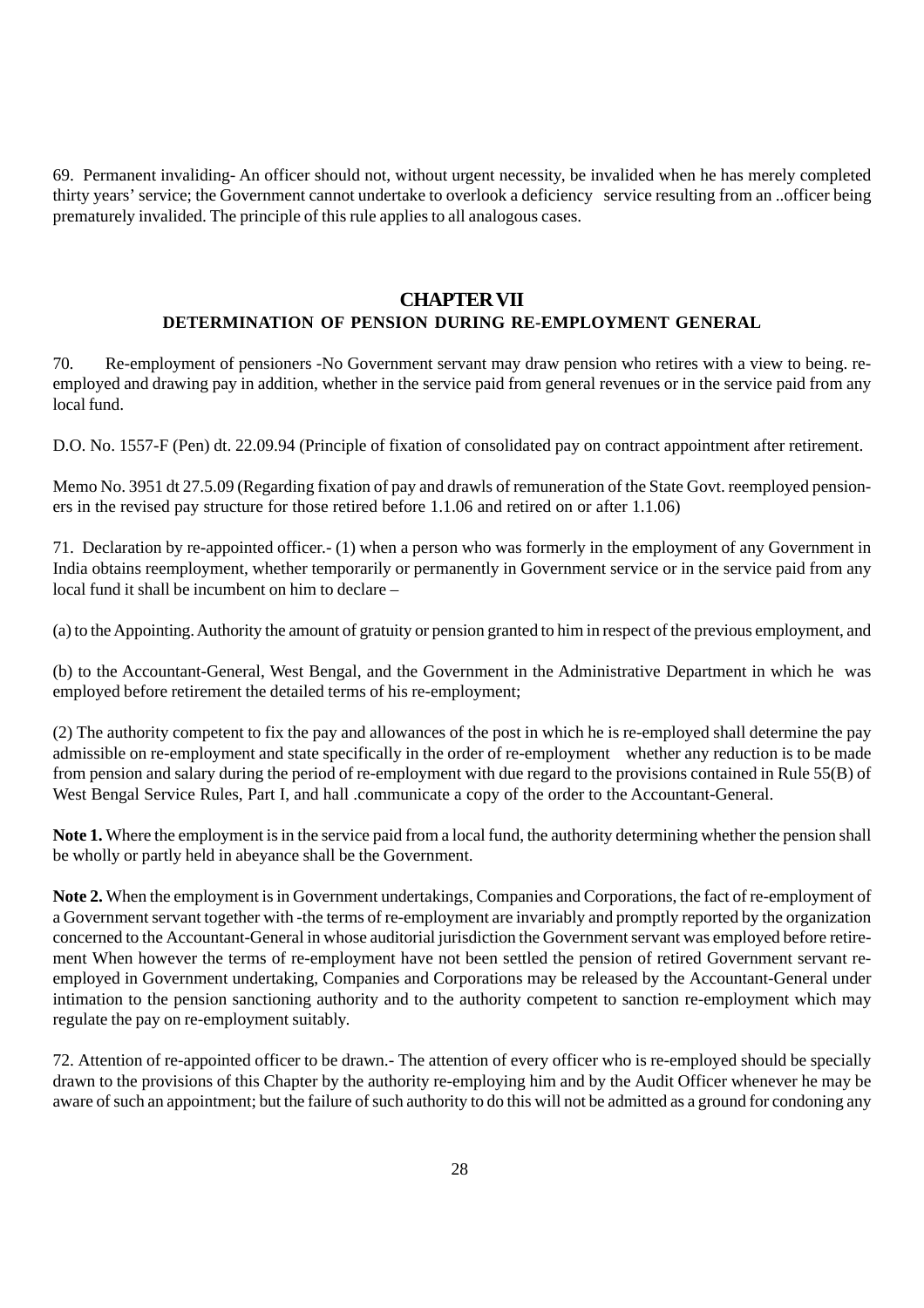breach of the rules contained in this Chapter.

73. Notwithstanding anything contained in the rules in this Chapter an extraordinary pension sanctioned under Chapter XI of these rules shall continue to be drawn by a retired Government servant during re-employment or continued employment and subject only to the conditions of its award. The amount of such pension or addition to such pension shall not be taken into account when fixing the pay during the period of re-employment or continued employment.

## **Civil Pensioners**

74. Re-employment after compensation gratuity.- An officer who has obtained a compensation gratuity under rule 46 of these rules, if re-employed in qualifying service, may either retain his gratuity in which case his former service will not count for future pension on refund it and count his former service but the officer need not refund that portion of his gratuity under rule 46 which the interval of his non-employment bears to the whole period for which the gratuity is given. If the officer is re-employed only temporarily, he need refund no part of his gratuity but if such temporary employment is foreseen as to the time of termination of service, the gratuity awarded under rule 46 should be proportionately reduced. The intention to refund must be stated immediately on re-employment but the refund may be made by monthly installments of not less than one-third of the officer's salary and also not less than the whole gratuity divided by the number of months which have elapsed since the end of service for which the gratuity was given. The right to count previous service does not revive till the whole amount is refunded.

75. After compensation pension.-(1) An officer who has obtained a compensation pension, if re-employed, may retain his pension in addition to his pay provided that if he is re-employed in a post paid from general revenues, the pension shall remain wholly or partly in abeyance if the sum of the pension and the initial pay on re-employment exceeds his substantive pay at the time of his discharge, that is to say, an officer can draw so much of pension only as will make his initial pay plus pension equal to his substantive pay at the time of his discharge.

(2) If his re-employment is in qualifying service, he may either retain his pension in which case his former service will not count for future pension or cease to draw any part of his pension and count his previous service. Pension intermediately drawn need not be refunded.

**Note:-** An officer counts his previous service under rule 75(2) if on re-employment his pension remains wholly in abeyance.

76. Section writer:- In the case of a section writer who has been allowed to qualify/under special orders of Government or of a press servant re-employed, the substantive pay at the time of discharge is taken at the average earnings of last six months of employment.

77. Time for exercising option.— If an officer does not, within three months from the date of his re-employment, exercise the option provided in rule 75 of ceasing to draw pension and counting his former service, he may not thereafter do so without the permission of Government.

78. After invalid pension. — There is no bar to the re-employment of an officer who has regained health after obtaining invalid pension, or if an officer is invalided as being incapacitated for employment in a particular branch of the service, to his re-employment in some other branch of the service. The rules in such a case as to refunding gratuity, drawing pay and counting service acre the same as in the case of re-employment after compensation pension.

79. After superannuation or retiring pension.- An officer who is in receipt of a superannuation or retiring pension shall not be re-employed or continue to be employed in service paid from general revenues or from a local fund, except on public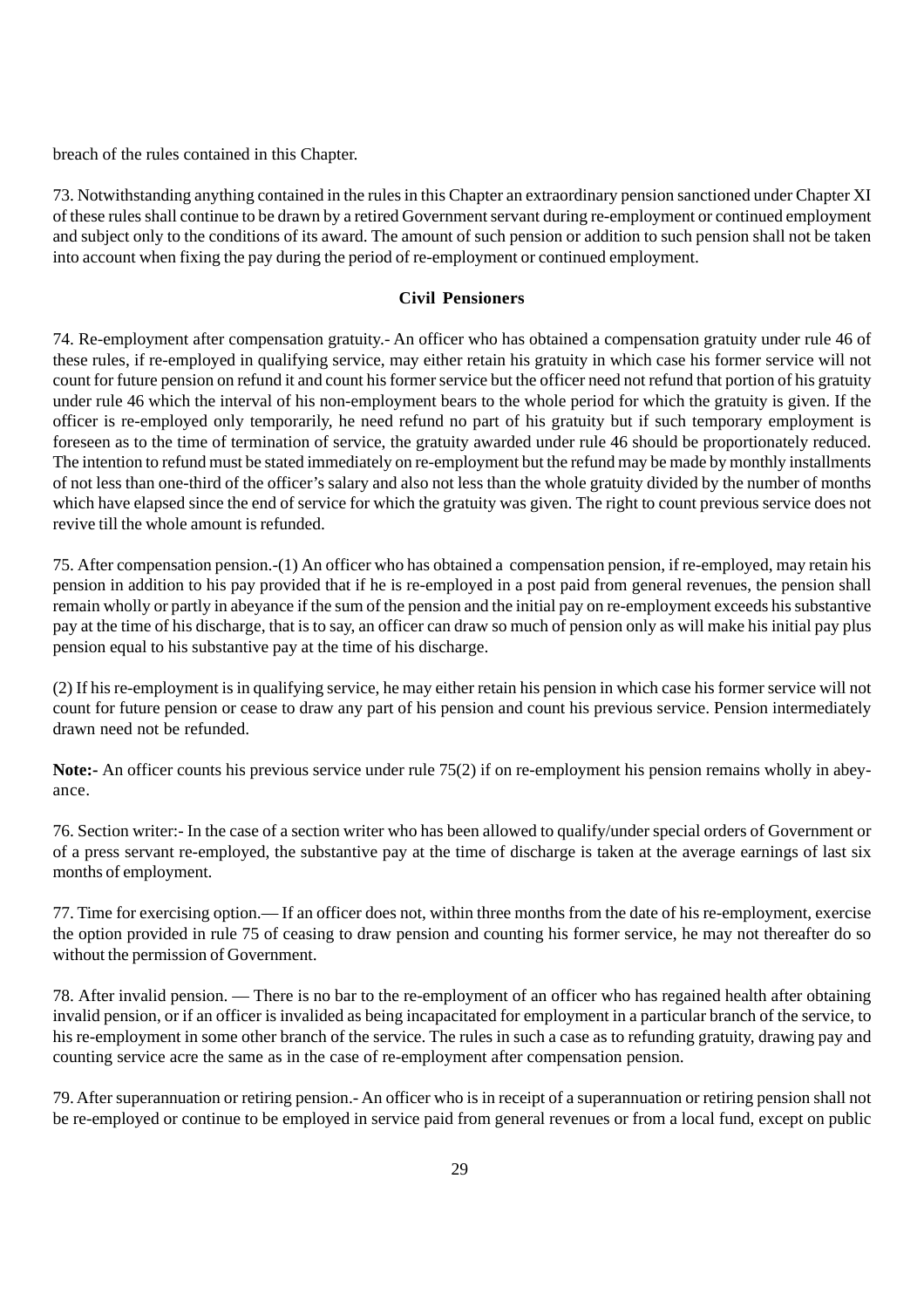grounds and on the specific approval of the Government, The officer seeking re-employment in a service paid from any local fund may likewise obtain prior approval of the Government before accepting any re-employment.

80. In case of commutation of pension:— In the case .of a. pensioner who is re-employed in Government service o r in the service paid from a local fund and who commutes a portion of his pension after such re-employment the amount of pension which the pensioner is entitled to draw under these rules shall be the amount to which he would have been entitled had there been no commutation, less the pension commuted.

In the case of a pensioner whose pension is held wholly in abeyance during re-employment, and who commutes a portion of his pension during this period, his pay during re-employment shall be reduced by the amount of pension commuted with effect from the date on which the commutation becomes absolute. In the case of a pensioner whose pension is held partly .in abeyance during such re-employment, and who during this period commutes, a portion of his pension in excess of the portion actually drawn, his pay during re-employment shall be reduced with effect from the date on which his commutation becomes absolute, by an amount representing the difference between the portion of pension commuted and the portion of pension drawn until the commutation,

81. Original amount of pension should. be taken into consideration.- In case of a pensioner a portion of whose pension has been commuted before re-employment the original amount of the pension should be taken into consideration in fixing the total receipts during re-employment or .continued employment and not merely the commuted pension.

## **Military Pensioners**

82. Rules 74 to 81 not to apply to military officer.- Except where it is otherwise expressly provided, the rules 74 to 81 of this Chapter do not apply to a military officer, departmental officer warrant or non-commissioned officer or soldier who is take into allowed to continue in civil employ after he has been grant a pension under military rules. The claims of such an officer to salary in the Civil Department are governed by rules 83 to 84.

83. Military pension:- (1) When a person formerly in military service obtains employment in the civil department after having been granted a military pension, he shall continue to draw his military pension, but the authority competent to fix the pay and allowances of the post in which he is re-employed shall have, in fixing his pay and allowances in the post in which he is re-employed, the power lo take into account the amount of pension, including such portion of it as may have been commuted.

 (2) A military officer departmental officer, warrant or non commissioned officer or soldier Who is granted a pension under military rules while he is in civil employ, shall draw such pension while he is in civil employ, but the authority competent to fix the pay and allowances of the post in civil employ, may, with effect from the date from which the pension is granted, reduce such pay and allowances with reference to such officer or soldier by any amount not exceeding the amount of such pension.

**Note 1.** The amount of military pension if it is less than (Rs.500) a month or the first (five hundred rupees) of the pension if it exceeds (five hundred rupees) shall not be taken into account in fixing his pay and allowances in the civil appointment. [This will apply in case of service officers and officers holding Group 'A' post on the Civil side.

In the case of service personnel below commissioned officer's rank and officers holding Group "B" or lower post on the civil side, the whole amount of pension shall not be taken into account in fixing the pay and allowance in the civil appointment.]

**Note 2.** In the case of all military officers in civil employ granted leave under rule 184 of the West Bengal Service Rules, **Compiler's Note :** ( ) indicates substitution vide F.D.Ntf. No.7870-F dated 4;8.90.

[ ] indicates insertion, vide F.D.Ntf. No 7870-F dated 4.8.90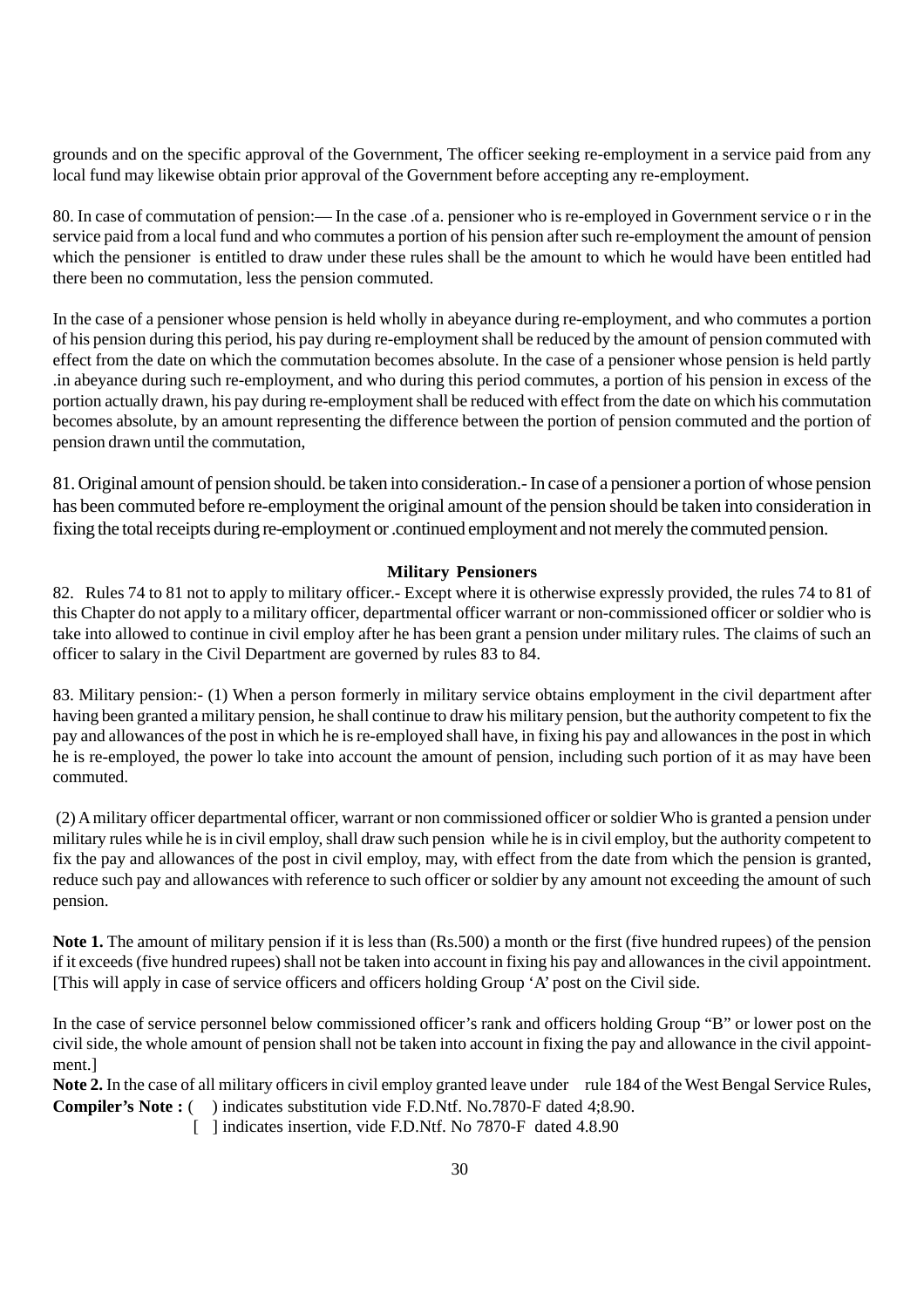part-I, the payment of military pension shall be suspended until the officer is finally retired from civil employ.

84. Pension of the heir of an Indian Military Officer.—The pension of the heir of an Indian Military Officer or non commissioned officer or soldier or the heir of a Medical subordinate, will, during employment in any Civil Department, merge in his salary.

## **Pension for New Service**

85. No separate pension for re-employment.- Except as provided in rules 82-84, an officer who having been discharged with a pension is subsequently re-employed may not count his new service for a separate pension.

86. Pension and gratuity for subsequent service.- If an officer who has obtained a compensation or invalid pension is reemployed in pensionable service and retains the pension, the pension or the gratuity admissible for his subsequent service is subject to the Following limitation, namely that the gratuity or the capital value of the pension shall not be greater than the difference between the value of the pension that would be admissible at the time of officer's find retirement, if the two periods of service were combined, and the value of the pension already granted for the previous service.

87. When gratuity for earlier service not refunded.- (1) If a gratuity received for the earlier service has not been refunded, gratuity or pension, as the case may be, may be allowed for the subsequent service, on condition that the amount of such gratuity or the present value of such pension plus the amount of previous gratuity shall not exceed the amount of gratuity or the present value of pension that would have been admissible had the gratuity received for the earlier service been refunded.

(2) If the amount of such gratuity or the present value of such pension plus the amount of previous gratuity, exceed the amount of gratuity or the present value of pension that would have been admissible if the gratuity received for the earlier service had a refunded, the excess must be disallowed.

88. Calculation of capital or present value of pension.- For the purpose of rules 86 and 87 the capital or present value of pension shall be calculated in accordance with the table mentioned in Chapter XIV.\*

# Pension during the period of commercial

employment after retirement

89. Acceptance of commercial employment.— No pension shall be payable to a pensioner who accepts a commercial employment before the expiry of two years from the date of his retirement without the sanction of the competent authority

Provided that a Government servant permitted by such authority to take up a particular form of Commercial employment during his leave preparatory to retirement shall not be required to obtain subsequent permission for his continuance in such employment after retirement.

Explanation.— In this rule, -

(a) the expression "commercial employment" means employment in any capacity including that of an Agent, under a company, co-operative society, or individual engaged in trading, commercial, industrial, financial or professional business, and includes also a Directorship of such company and a partnership of such firm but shall not include employment under a body corporate owned or controlled by Government,

**Compiler's Note :** \*Chapter XIV has since been incorporated in West Bengal Services (Commutation of Pension) Rules, 1983

(b) the expression "date of his retirement" in relation to any Government servant re-employed after retirement without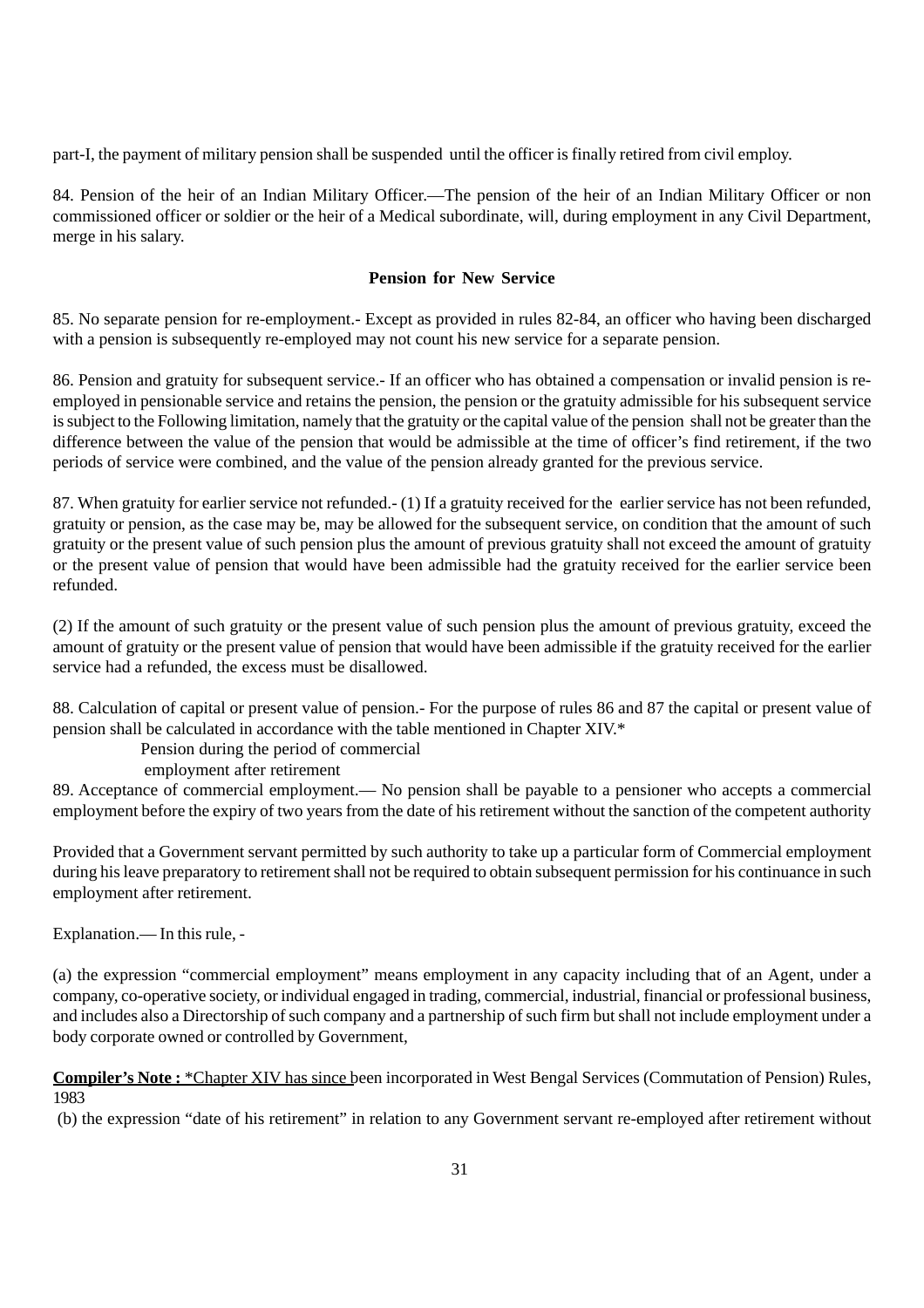any break either in the same or in any other post under Government in India means the date on which such Government servant finally ceases to be re-employed in Government service.

**Note 1.** Employment under a Co-operative Society shall include the holding of any office, whether elective or otherwise such as that of President, Chairman, Manager, Secretary, Treasurer and the like, by whatever name called in such society,

**Note 2.** Requests from Government servants for the sanction referred to in this rule are to be decided by applying the following criteria, namely:

(i) has the officer while in service had any such dealings with the proposed employer as might provoke the suspicion that he had shown favour to the latter?

(ii) will his commercial duties be such that his official knowledge and experience could be used to give the employer an unfair advantage?

(iii) will his duties be such as might bring him into conflict with Government?

(iv) is the proposed employment of a thoroughly reputable kind.

(v) are there any exceptional circumstances which would make the refusal of consent a real hardship?

(employment in work of maintaining liaison or contact with the Government agencies cannot be described as employment of a thoroughly reputable kind.)

Pension during the period of employment under a Government outside India after retirement.

90. Acceptance of employment under a Government outside India - No pension shall be payable to a pensioner who accepts an employment under Government outside India without permission of the Government.

Provided that a Government servant permitted by the Government to take up a particular form of employment under a Government outside India during his leave preparatory to retirement shall not be required to obtain subsequent permission for his continuance in such employment after retirement.

Explanation.-In this rule,- the expression "employment under a Government outside India" includes employment under a local authority or corporation or any other institution or organisation which functions under the supervision or control of a Government outside India.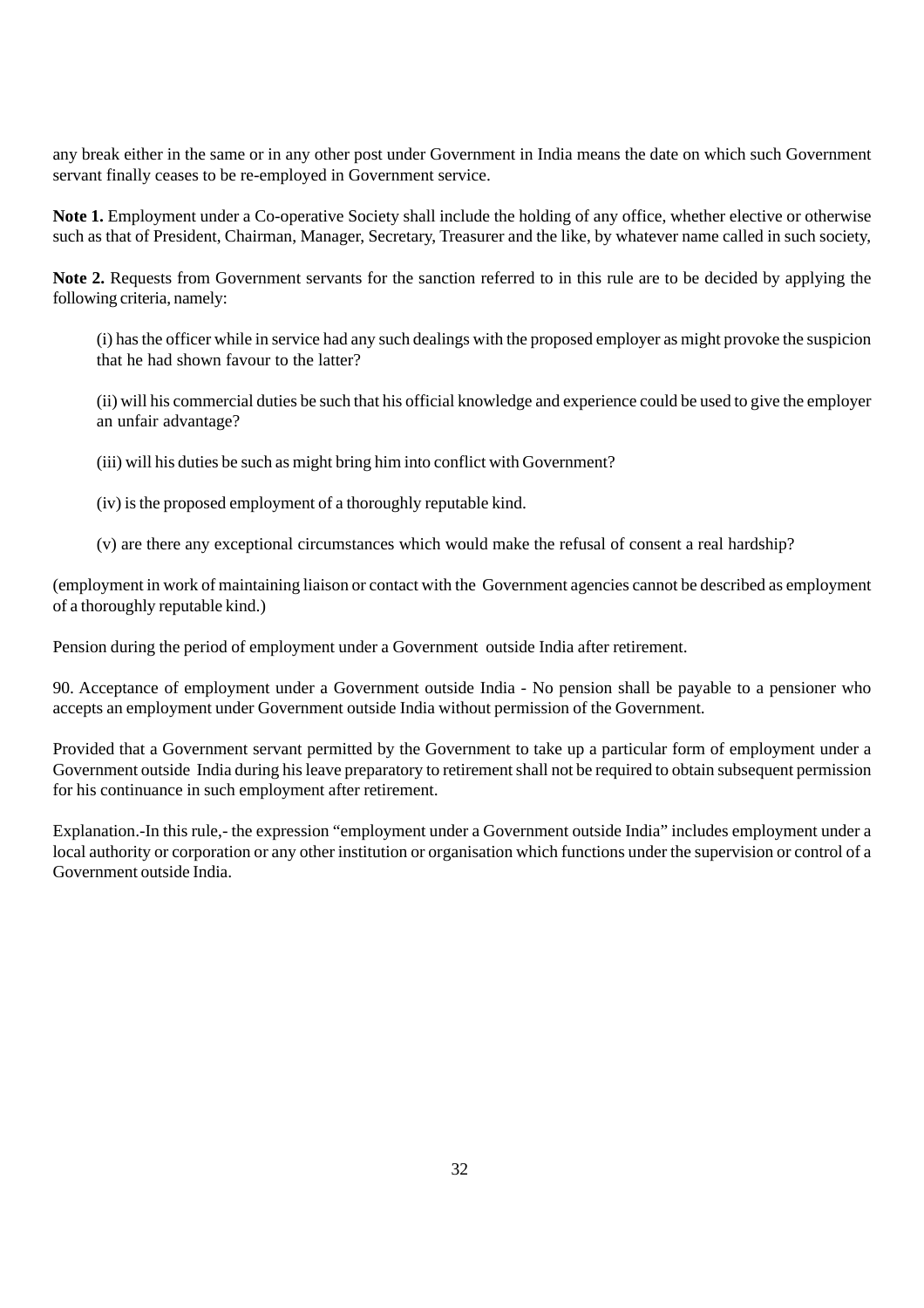# **CHAPTER VIII**

# **RULES APPLICABLE TO SPECIAL DEPARTMENTS OR SPECIAL OFFICERS**

 91. Pension for the members of the West Bengal Higher Judicial Service— The rules applicable to members of All-India Services shall apply mutatis mutandis to members of the West Bengal Higher Judicial Service.

92. Administrator-General and Official Trustees- (4) -If a Solicitor is appointed Administrator-General and Official Trustee, he shall get special pension at the following rate, namely :

| (a) | Length of actual service                           | <b>Pension admissible</b> |  |
|-----|----------------------------------------------------|---------------------------|--|
|     |                                                    | per annum                 |  |
|     | $6^{3/4}$ years but less than $8\frac{1}{2}$ years | £ 375                     |  |
|     | $8\frac{1}{2}$ years but less than 10 years        | £450                      |  |
|     | 10 years but less than $11^{-1/2}$ years           | £ 600                     |  |
|     | $11\frac{1}{2}$ years and over                     | £750                      |  |

(b) Retirement gratuity at  $1/4<sup>th</sup>$  of emoluments not exceeding Rs. 1,800 per month for each completed six .monthly period of service, subject to a maximum of Rs. 24,000.

Provided that the- amount of pension shall be reduced by the pension equivalent of retirement gratuity calculated on the basis of relevant commutation table current at the time of his retirement.

 (2) No officer who has not attained the age of 60 years shall receive a pension under this rule unless he either retires on medical certificate or has had an actual service of at least 11½ years.

 (3) The holder of the post of Administrator-General and Official Trustee shall be otherwise subject to the ordinary Pension Rules as prescribed in these rules.

92A. Special Rules for the Police. - The pension admissible to a police officer in .the subordinate rank shall be determined in accordance with the provisions contained in the Chapters V and VI of these Rules except that the service of Constables the Police Force after the age 18 years qualifies.

**Note —-** Service rendered before enlistment by a Subedar or Jamadar of the East Bengal Frontier Rifles recruited .from the Army and/or from a local corps qualifies. Service rendered by members of the Calcutta Police Force in .the Calcutta Port Trust also qualifies.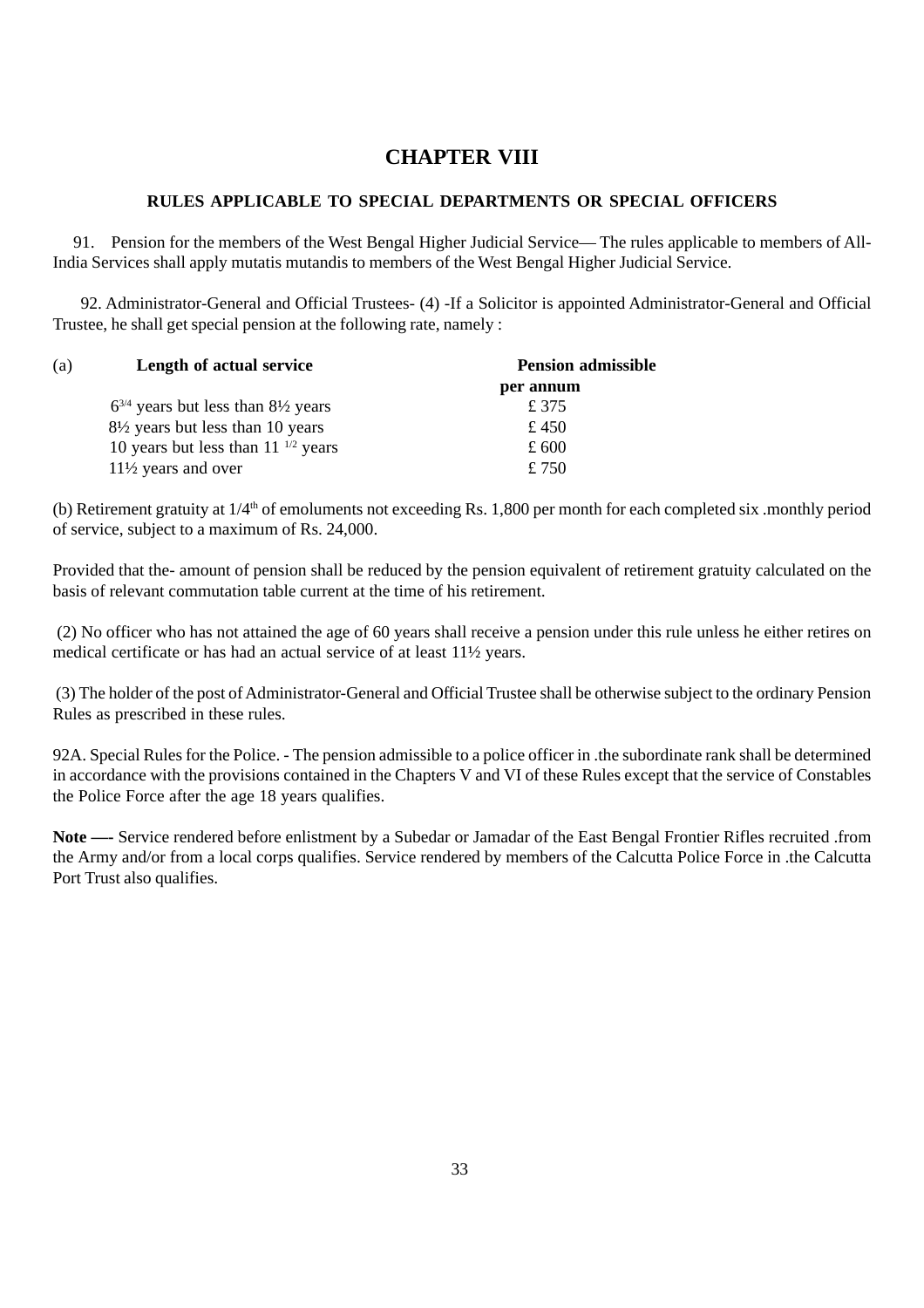# **CHAPTER IX**

\*93. Temporary increase in pension. - Subject to provisions of rule 94, a temporary increase in pension will be admissible to the pensioners as shown in the Annexure I. of this Chapter.

**Note**. — The benefit of temporary increase shall be admissible to holders of family pension at the same rate applicable to pensioner's .in case of families of Government servants who were not eligible to the benefit of the revised pay scales under the West Bengal Services (Pay and Allowances) Rules, 1970.

- 94. Increase not available to certain pensioners, The temporary increase in pension shall not be admissible to (i) pensioners who are governed by Bihar Pension Rules, 1950
	- (ii) pensioners who are under commercial employment;
- \*\* (iii) pensioners residing outside India (excluding Nepal); provided they do not draw pension in India in rupees;
	- (iv) pensioners whose pension is regulated by the All-India Services (Death-cum-Retirement Benefit) Rules, 1958; (v) pensioners who are governed by the High Court Judges Act 1954;

(vi) pensioners retiring from the Higher Judicial Service to whom provisions of All-India Service Rules have been extended;

(vii) Pensioners who migrated from Pakistan.

(viii) Pensioners whose pension has been determined on an ad-hoc basis without reference to emoluments drawn by them, such as political pensioners, special pensioners and war-risk pensioners;

(ix) Pensioners including holders of family pension, who are employed under local funds, in Government aided Schools and Colleges, bodies and undertaking financed wholly or partly by Government and who are in receipt of dearness allowance.

\*\*\* 95. Pensioners in receipt of two pensions. - Where a pensioner is in receipt of two pensions- one from Central or other State Government and another from this Government or where a pension is divisible between another Government in India or Central Government and this Government- the temporary increase in pension shall be based on the total of the two pensions determined in accordance with the rate of the Government under whose rule making control the Government servant concerned was serving at the time of final retirement. The increase in pension shall then be apportioned between the Central or other State Government and this Government in usual proportion.

96. When pension is divisible between two Governments. - In the case of a pensioner whose pension is divisible between another Government in India and this Government and also whose other Government's share of pension has been extinguished by payment of the capitalised value, the grant of temporary increase shall be regulated the following manner, namely :

(a) the temporary increase shall be calculated on the basis of the amount of basic total pension (Other Government and this Government) before extinction and the rate of temporary increase and its admissibility in any particular case shall be determined under the rules and orders of the Government from whose service the Government servant finally retired and who sanctioned his pension;

**Compiler's Note.**-\*the "system of sanctioning temporary increases/ ad-hoc increases in pension has since been replaced by a system of awarding relief on pension on percentage basis, with effect from 1.11.82. The relief system has been restructured with effect 'from 1.3.87 vide F,D. Memo, No.7533-F dated 6.7.88.

<sup>\*\*</sup>Substitution and insertion vide F.D. Ntf. No.9275-F dated 10.10,79 and Ntf. No.7667-F dated 31.7.90.

<sup>\*\*\*</sup>In terms of F.D.Memo.No.12146-F dated 4.11.89 in cases where a pensioner is in receipt of two pensions sanctioned separately - one from this Govt. and the other from the other State Govt./Central Govt./Public Sector undertakings / Autonomous bodies relief on pension will be determined with reference to pension sanctioned by this Govt.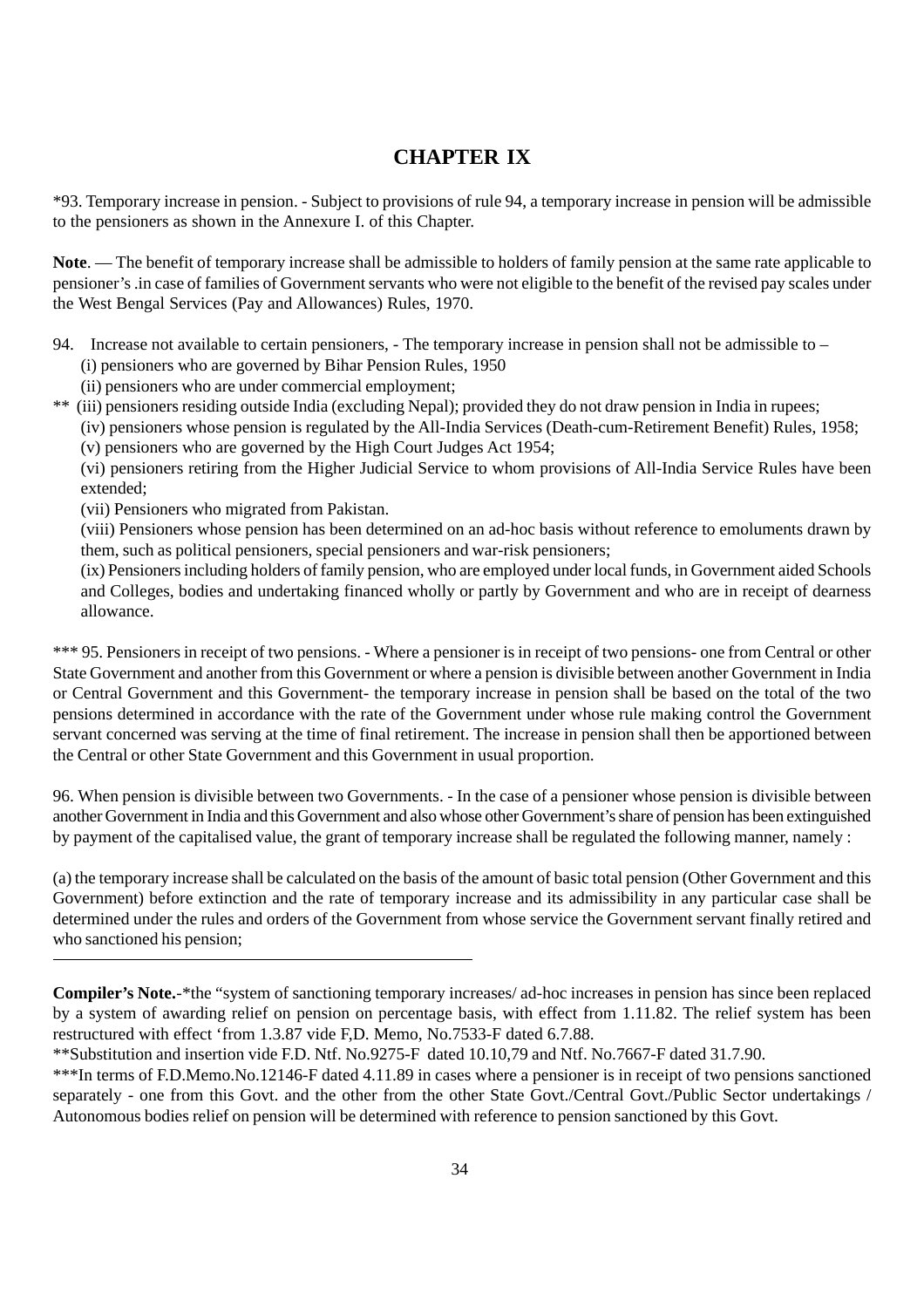(b) in a case in which the amount of temporary increase as admissible under the rules and orders of the other Government on the one hand and this Government on the other is the same, the amount of temporary increase by whichever of the two Governments sanctioned should be divided between the other Government and this Government in the same proportion as the pensioner's basic pension .is divisible between them;

[(c) where the amount of temporary increase as admissible under the rules and orders of this Government is greater than what would be admissible under the rules of the other Government which share a part of the expenditure on account. of the basic pension of the pensioner, the amount of temporary increase to the extent admissible to the pensioner on his total basic pension under the rules and orders of the other Government shall be divided between the other Government and this Government in the same proportion as the basic pension and that part of the temporary increase which exceeds the amount so divided shall be charged only to this Government.]

This Govt. shall have no objection if the Central Govt./other State Govt./Public Sector undertakings/Autonomous Bodies allow relief in respect of their pension in accordance with the orders issued by them.

(d) in case where a part of the basic .pension is subsequently commuted and part of the share of one or more Governments is extinguished by payment of the capitalised value, the allocations of temporary increase remain unaffected and the pensioner will get the temporary increase as if there has been no commutation;

(e) in the case of pensioner, a portion of whose basic pension which is entirely chargeable to this Government has been commuted, the original amount of the pension should be taken into consideration for the purpose of eligibility to temporary increase,

# **CHAPTER X**

# **Death Gratuity and Family Pension Death Gratuity**

97. Application of the rules in this Chapter,- The rules in this Chapter shall apply to all Government servants who were appointed after the 31st March 1952. and those who were in permanent and pensionable service on the 31st March 1952 but .who did not opt to remain under the existing rules of the Civil Service Regulations.

\*98. The rate of death gratuity,- (1) When a Government servant referred to in rule' 97 who has completed five years' qualifying service dies while in service, a death gratuity as prescribed below shall be paid to the person or persons to whom the right to receive the gratuity is conferred [by means of a nomination] under rule  $100***$ 

[Provided that

(a) if no nomination has been made under rule 100 or if the nomination made thereunder does not subsist and if there is one surviving member of the family the whole amount of gratuity shall be ayable to him and if the surviving members of the family are more than one the whole of amount of gratuity shall be payable to all such members in equal shares;

(b) the right of a female member of the family, or that of a brother of a Government servant who dies while in service, to

**Compiler's Note.**-[ ] indicates substitution vide F.D.Ntf.No.2563-F dated 30.3.76.

\*At present death gratuity is admissible even for a length of service less than 1 year vide F.D.Memo.No.7530-F dated 6.7.88

\*\*\*(three stars) indicates omission of some words, under F.D. Ntf.No.2564-F dated 30.3.76.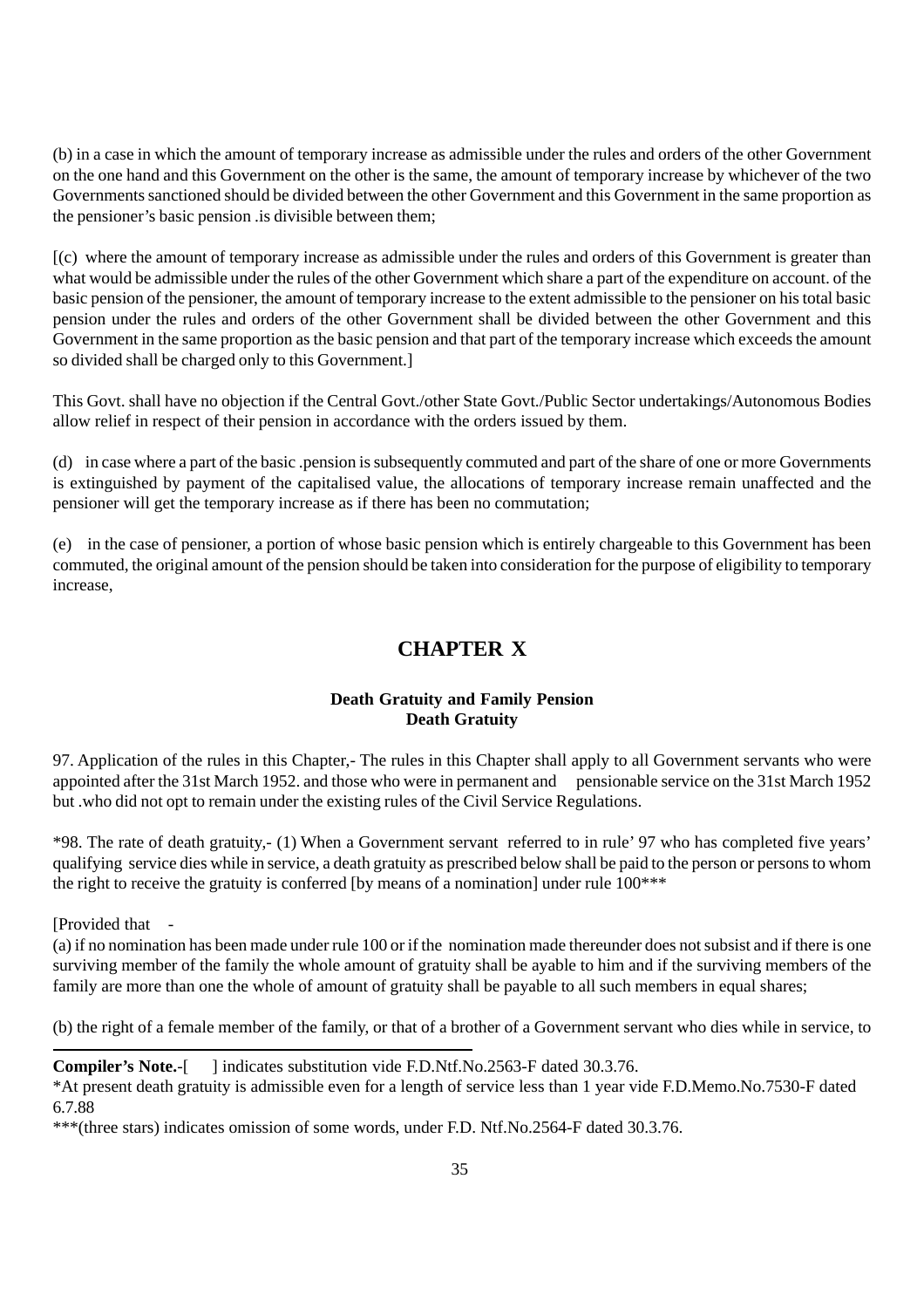receive the share of gratuity shall not be affected if the female member marries or re-marries, or the brother attains the age of eighteen years, after the death of a Government servant and before receiving her or his share of the gratuity; (c) where gratuity is granted to a minor member of the family of the deceased Government servant, it shall be payable to the guardian on behalf of the minor.]

[ ] indicates insertion under Notfn. No. 2564-F dtd. 30.3.76

(2) In the case of Government servant who opted to remain under the rules framed under the West Bengal Services (Revision of Pension) Rules, 1952–

An amount not exceeding 9/20ths of his emoluments for each completed year of qualifying service subject to a minimum of 12 times And a maximum of 15 times of the emoluments at the time of death shall be paid. The emoluments shall be subject to a maximum of Rs.1, 500 per month.

 $*(3)$  In case of other Government servants referred to in rule  $67(5)(1)$ , - [An amount not xceeding1/4th of his emoluments for each completed six monthly period] of qualifying service subject to a minimum of 12 times and a .maximum of 15 times of the emoluments at the time of death shall be paid. The emoluments shall be subject to a maximum of Rs.1,800 per month,

**Compiler's Note.**-[ ] substitution under F.D. Notfn. No. 6930-F dt. 5.7.79

\*The rate, no. of months, ceiling of emo1ument, ceiling of maximum amount etc. of death gratuity have undergone changes from time to time as a result of liberalisation made on the subject by issue of executive orders. The changes are given below in the sequence that look place:-

A. (i) Maximum of death gratuity raised from 15 times to 16½ times the emolument (effect 1.4.74, Memo.No.5225-F dt.7.6.76)

(ii) Maximum emolument for death gratuity raised from Rs.1,800 to Rs. 2,500/- p.m, (effect 1.4.74, Memo.No.5225-F dt.7.6.76)

(iii) Ceiling on emolument for death gratuity further raised to Rs.4,000/- p.m.(effect 31.3.85, Memo.No.2436-F dt.7.3.86)

B. With effect from .1.1.86. a major change has been made in terms of Memo.No.7530-F dt.6.7.88 read with No.4055- F dt.25.4,90.

| Length of service                           | Rate of gratuity                             |
|---------------------------------------------|----------------------------------------------|
| i) Less than one-year                       | 2 times of last drawn emolument.             |
| ii) One year or more but less than 5 years  | 6 times of last drawn emolument.             |
| iii) 5 years or more but less than 20 years | 12 times of last drawn emolument,            |
| iv) 20 years or more                        | Half of the last drawn emolument             |
|                                             | for every completed six-monthly              |
|                                             | period of service, subject to a maximum      |
|                                             | of 33 times the emolument provided the death |
|                                             | gratuity, in no case, exceed Rs.85,000/-     |
|                                             | (Rupees eighty-five thousand only).          |

99. In case of death the balance shall be paid .to the nominee.- When a Government servant who has become eligible for pension and retiring gratuity under rule 67 dies within five years after he has retired from service and the sum actually received by the deceased payable to his legal heirs on account of pension and retiring gratuity is less than the amount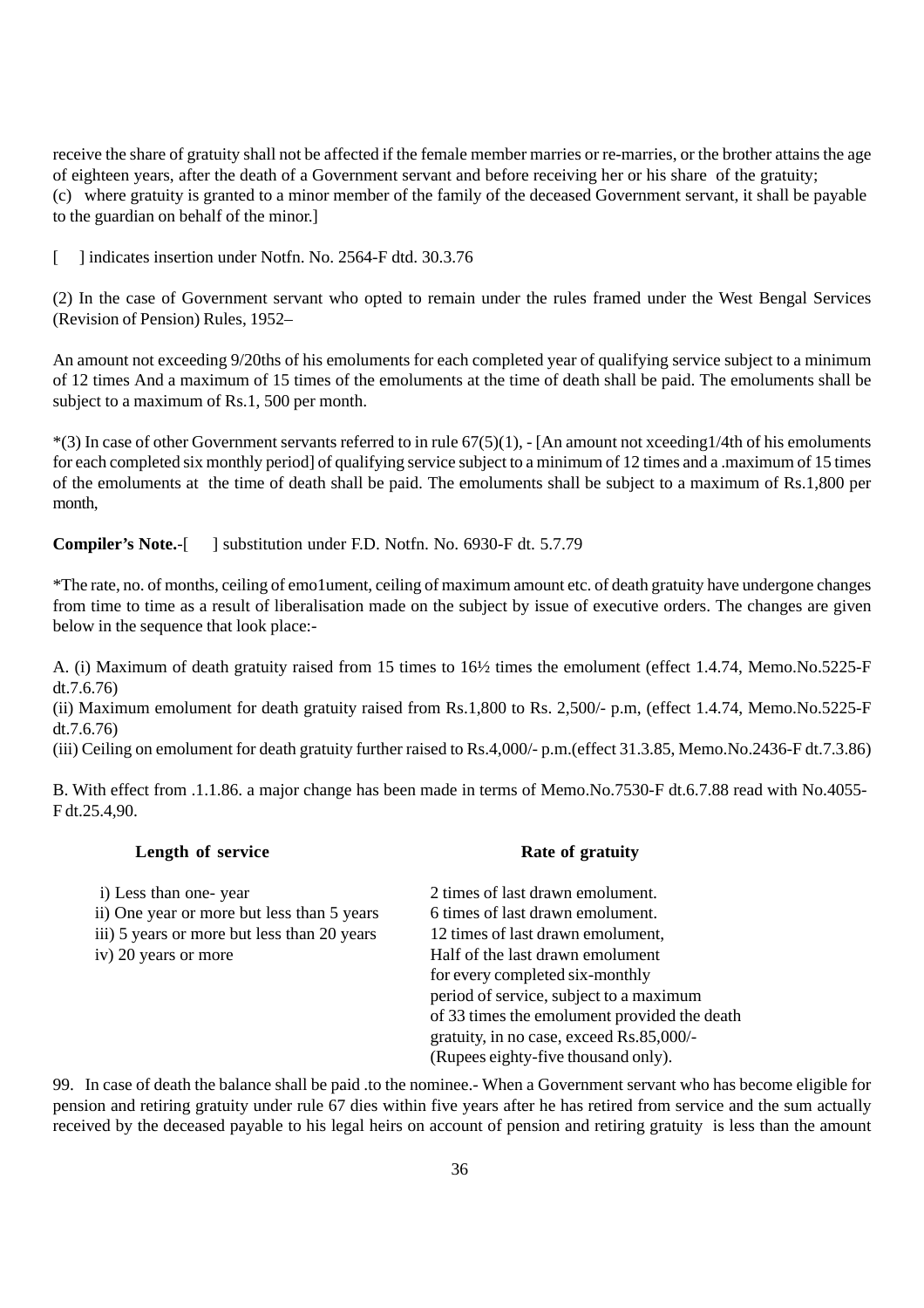which would have been admissible as death gratuity under rule 98 had he died on the date of retirement; the balance shall be paid as gratuity to the person or persons on whom the right -to receive the gratuity is conferred under rule 100 or if there be no such person [ in the manner indicated in the proviso to sub-rule (1) of rule 98.] This benefit shall not be .admissible if the officer had commuted a portion of his pension.

\*\*100. Nomination.- (1) Any Government servant to whom these rules apply may, provided he has completed five years' qualifying service, make a nomination conferring on one or more-persons the right to receive the death gratuity that may be sanctioned under rule 98 :

Provided that if, at the time of making nomination the Government servant has a family, the nomination shall riot be in favour of any person or persons other than the members of his family.

(2) If a Government servant nominates more than one person under sub-rule (1) he shall specify in the nomination the amount or share payable to each of the nominees in such manner as to cover the whole amount of the gratuity.

(3) A Government servant may provide in a nomination —

(a) that in respect of any specified nominee, in the event of his predeceasing the Government servant, the right conferred upon that nominee shall pass to such other member of the Government servants' family-as may be specified in the nomination; and

(b) that the nomination shall become invalid in the event of the happening of a contingency specified therein.

(4) The nomination made by a Government servant who has no family shall become invalid on his subsequently acquiring a family

#(5) Every nomination shall be in such one of the Forms A to in Annexure II of this Chapter as may be appropriate in the circumstances of the case,

(6) A Government servant may at anytime cancels a nomination by sending a notice in writing to the appropriate authority, and Government servant shall along with such notice send a fresh nomination made in accordance with these rules.

**Compiler's Note :** [ ] substitution under F,D.Ntf,No.2564-F dated 30.3.76.

\*At present death gratuity is admissible in case of death in harness even for a service less than one year, as such it has been decided that every whole time and regular Govt. employee shall execute nomination for death gratuity just after his/ her joining the service. Vide F.D.Memo.No.1750-F(Pen) dt.6.12.93

\*\*Amendment was issued vide notification No. 963-F (Pen) Dt. 7.1.05 which is as follows :

In the said rules in rule 100, for clause (5) substitute the following clause :

Every nomination shall be in such one of the form I& II Annexure II of this chapter as may be appropriate in the circumstances of the case."

#1050 –F (Pen) dt. 2.12.05 when nominations does not bear the countersignature of the Head of office, the nomination paper is to be referred to the present Head of Office. Where the deceased Govt. employee was posted at the time of signing the nomination form for counter signature by him subject to his satisfaction, having regard to the fair and circumstances of the case.

(7) Immediately on the death of a nominee in respect of whom no special provision has been made in the nomination under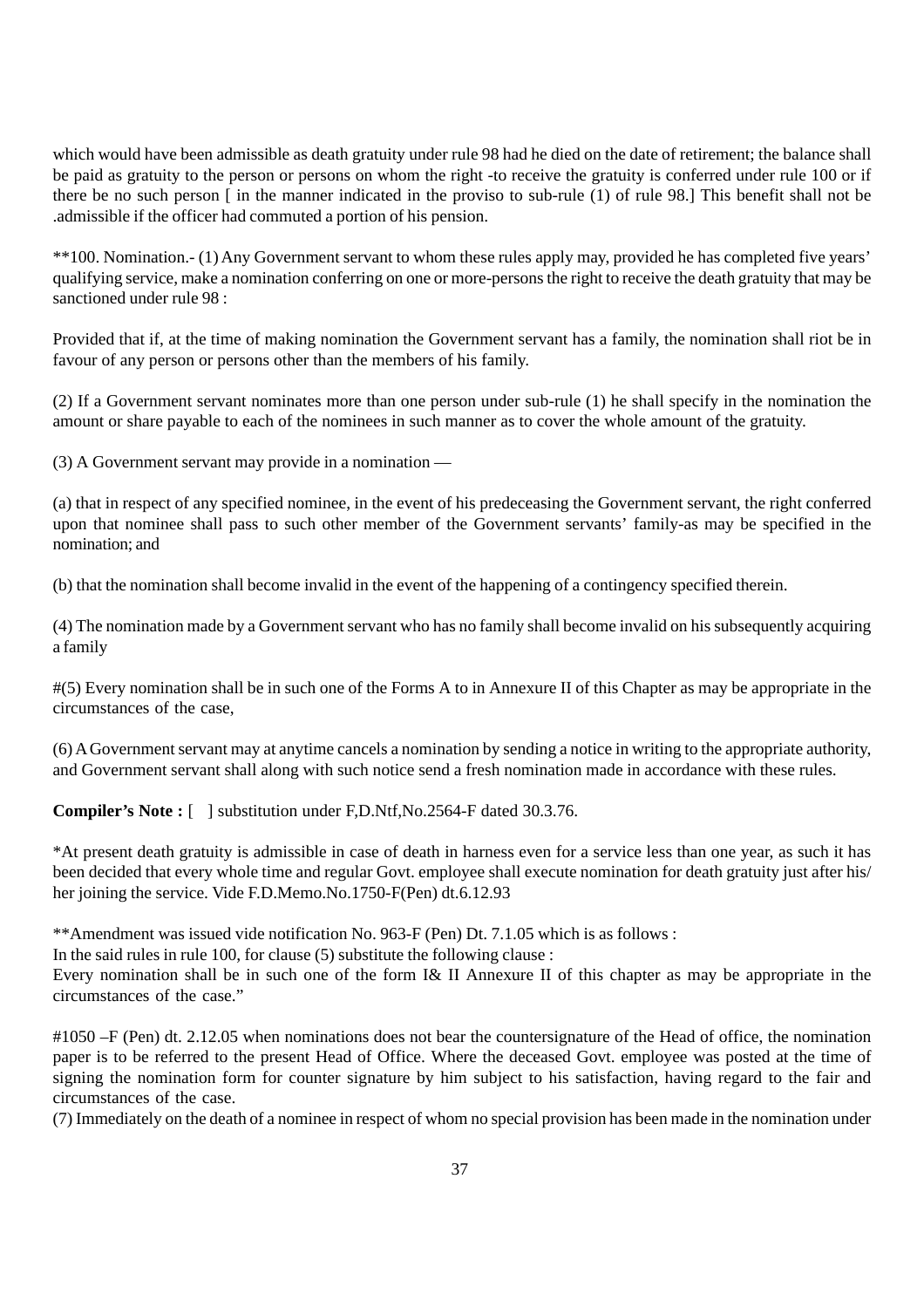clause (a) of sub-rule (3) or on the occurrence of any event by reason of which the nomination becomes invalid in pursuance of clause (b). of that sub-rule or sub-rule (4), the Government servant shall send to the appropriate authority a notice in writing formally canceling the nomination, together with a fresh nomination made in accordance with rule.

(8) Every nomination made, and every notice of cancellation given, by a Government servant under this rule shall be sent, to the appropriate authority who shall, immediately on receipt of a nomination, countersign it indicating the date of receipt and keep it under his custody.

(9) Every nomination made, and every notice of cancellation given by a Government servant shall to the extent that it is valid, take effect on the date on which it is received by the authority mentioned in sub-rule (8) .

**Note.-** The procedure for application, sanction and payment of death gratuity will be as follows :

(i) When it , is payable to the nominee or [members of the family] of the Government ho dies while in service.– If the Government servant has executed a nomination in the prescribed form and the nomination subsists, the Head of the office should, on receipt of the death report of the Government servant, draw up a statement of his services in the second page of Form I. If there is no nomination, or if the nomination does not subsists, the death gratuity is payable [in the manner indicated in the proviso to sub-rule (1) of rule 98] and in such cases the Head of the office need draw up the statement of services only on receipt of an application for death gratuity from [members of the family]. The statement of services along with provisional recommendation of the Head of the Office as to the amount of gratuity proposed to be paid (and the name and address of the person or persons to whom it is to be paid together with the nomination form, where necessary, in .the case of non-gazetted officer) shall be forwarded to the Accountant-General for verification. After ob caining the certificate of verification (and ascertaining from the Accountant-General. the details as to nominee or nominees if the deceased was a Gazetted officer) for formal sanction to the payment. of the gratuity may be accorded by the Head of the office in the case of non-Gazetted Government servants and Government in the administrative department in the case of gazetted Government servants.

The sanction should indicate the name, address and the relationship to the deceased Government servant of the person or persons to whom gratuity is to be paid to each of them. The Accountant-General will then arrange for the disbursal of the amounts as provided in Subsidiary Rule 294 of the Treasury Rules.

**Compiler's Note :** [ ] substituted by Ntf.No.2564-F dt.39.3.76. In terms of F.D. Memo,No.6812-F dated 14..6,84 the system of sanctioning death gratuity after receipt of admissibility certificate from the, AGWB has been done away with for the sake of expeditions disposal of .death gratuity case. The head of office is, now, required to submit sanction in general terms in Form 3 while submitting the cases of death gratuity to the AGWB. At present, Heads of offices are sanctioning authority for family pension and death gratuity in respect of both erstwhile gazetted and non-gazetted employees.

(ii) When it is payable to the nominee or [The members of the family] of the Government servant who dies after retirement.–

Immediately after the death of a pensioner, his nominee or [the members of the family] shall report the fact of death to the authority which sanctioned or is competent to sanction the pension of the deceased. The latter will then ascertain whether any gratuity is due to the nominee or [the members of the family of the deceased in terms of rule 99 and in that case, proceed sanction the amount after following the procedure indicated sub-paragraph (i),

(iii) Anticipatory payments of death gratuities.- Payments of gratuity may be authorised in the appropriate proportion to nominees or [in the manner indicated in the proviso to sub-rule (1) of rule 98] in the event of the death of the Government servants. In all cases the anticipatory payment of retiring death gratuity should be made after the recipient has execute a declaration in the form shown .in the Annexure III of this Chapter. The amount of anticipatory death gratuity shall not exceed three fourths of the amount of death gratuity admission and shall be sanctioned by the Audit Officer.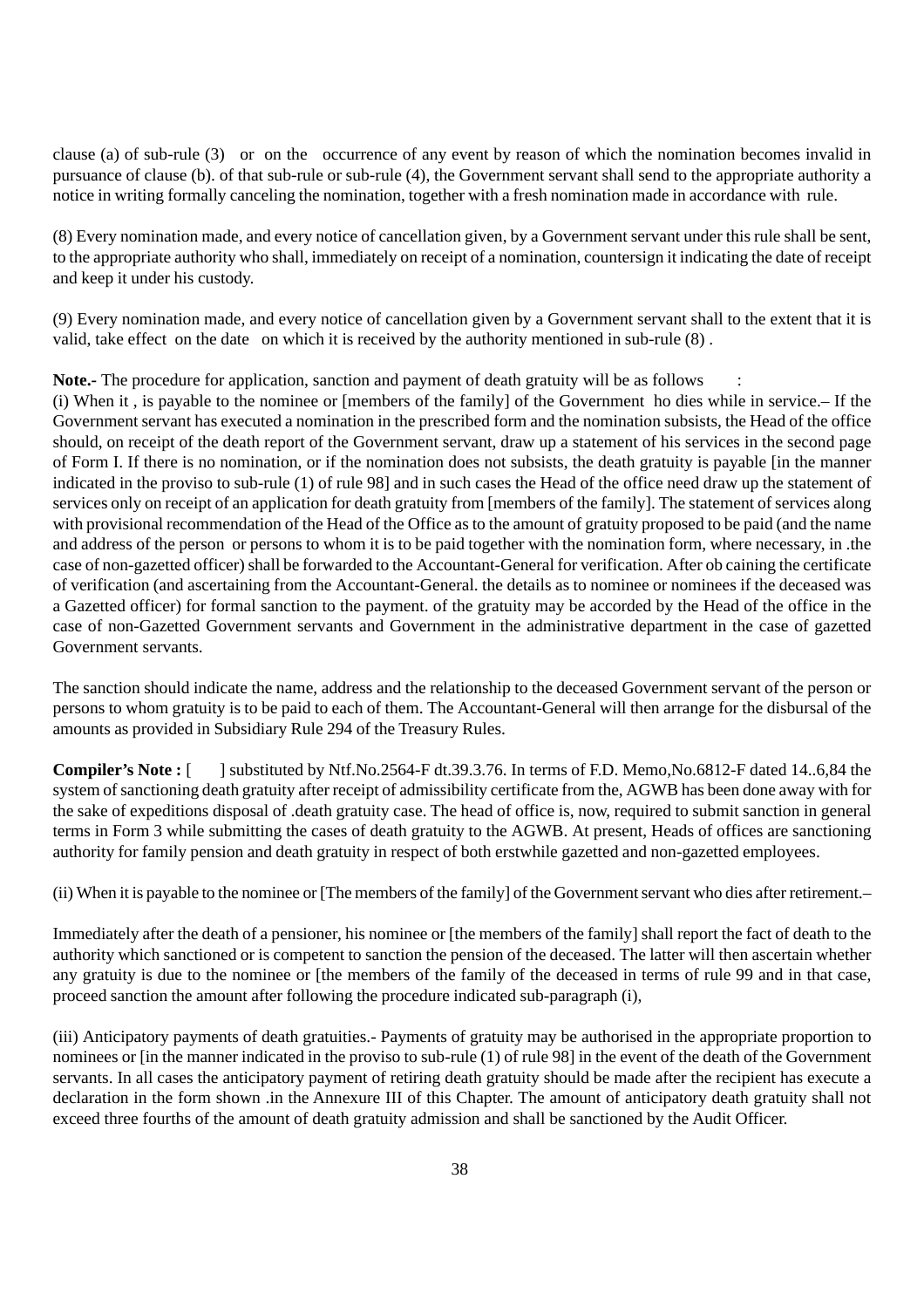\*(iv) Payment of provisional death gratuity in respect of deceased non-gazetted Government employees.- The Head of Office immediately on receipt of a claim or claims from the claimant(s) shall, in accordance with the procedure laid down in sub- paragraph (i) above, arrange to pay the provisional death gratuity not exceeding three fourths of the gratuity payable under rule 98 and adopt the following procedure-

(a) he shall issue a sanction letter in favour of the claimant or claimant endorsing a copy thereof to the Accountant-General, West Bengal, indicating the amount of three-fourth of gratuity payable under rule 98;

(b) he shall indicate in the sanction letter the amount recoverable out of the gratuity;

(c) after issue of the sanction letter, he shall draw, the amount of three-fourths of the gratuity less the amount mentioned in clause (b) and disburse the same to the claimant or claimants on or after the first day of the month following the month in which the Government servant died from the Treasury at which the pay and allowances of the establishment are drawn by him;

(d) if the claimant desires payment of provisional death gratuity through money order or bank draft, the same shall be remitted to him through money order or bank draft at his cost;

(e) as soon as the provisional death gratuity has been paid to the claimant(s) he shall inform the Accountant General, West Bengal, to this effect;

(f) the provisional death gratuity paid to the claimant or claimants will be adjusted by the Audit Officer against final death gratuity admissible under rule 98.

**Compiler's Note :** [ ]substituted by Ntf.No.2564-F dt.30.3.76,

\*This is inserted by F.D.Ntf.No.2566-F dt.30.3.76. The old system of classifying Govt. employees as 'gazetted' and 'non-gazetted has been abolished vide WBSR, Pt.I (latest amendment)

\*(v) Lapse of death gratuity when a Government servant dies without leaving any family.-–In the case of a Government servant who dies while in service or after retirement without leaving any family as defined in items (i) to (vii) of sub-clause (1) of clause (e) of sub-rule (1) of rule 7 and without nominating any one or the nomination made by him subsist the amount of death gratuity admissible under rule 98 shall lapse to Government,

[Provided that the death gratuity payable under rule 98 shall be payable to the person in whose favour succession certificate in respect of the gratuity in question has been granted by a Court of Law.]

#(vi) Debarring a person from receiving gratuity.-

(a) If a person, who in the event of death of a Government servant while in service is eligible to receive gratuity in terms of rule 98, is charged with the offence of murdering the Government servant or for abetting the commission of such offence, his claim to receive his share of gratuity shall remain suspended till the conclusion of the criminal proceedings instituted against him.

(b) If on the conclusion of the criminal proceedings referred to in clause (a), the person concerned

i) is convicted for murder or abetting murder of the Government servant, he shall be debarred from receiving his share of gratuity which shall be payable to other eligible members of the family, if any,

ii) is acquitted of the charge of murdering or abetting murder of the Government,. his share of gratuity shall be payable to him.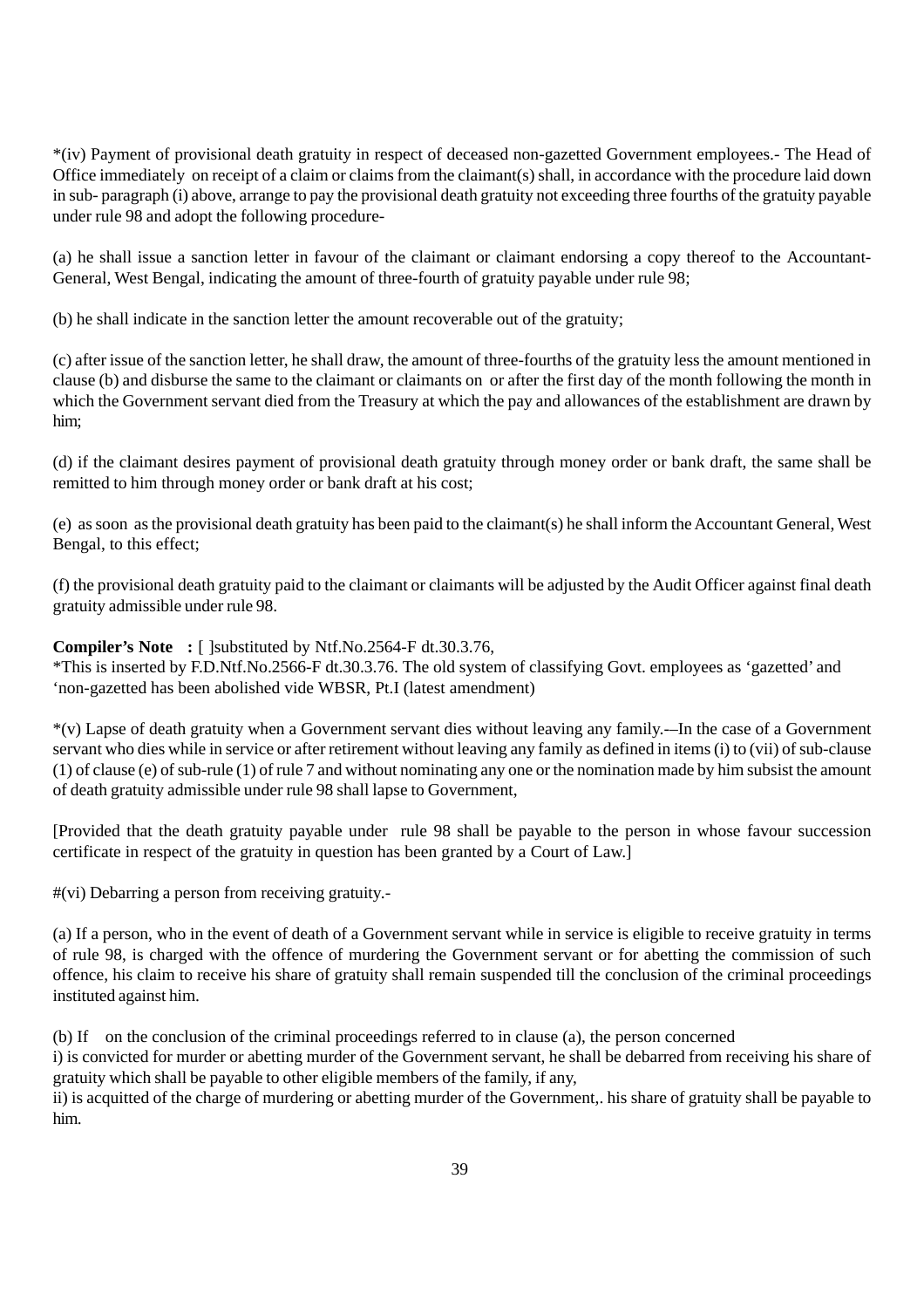(c) The provisions of clauses (a) and (b) shall also apply in the case of payment of gratuity as referred to in rule 99.

**Compiler's Note:** \*Inserted by F.D.Ntf.No.'7924-F dated 31.7.78 [ ] Inserted by F.D.Ntf.No.13248- dated 4.12,89. # Inserted by F,D.Ntf.No.833-F dated 3.2.81

\*\*Explanation.- For the purpose of. a death gratuity the expression 'family' used in -this .rule and in rules 98 and 99 shall include the relatives of a Government servant as enumerated in items (i) to (vii) of sub-clause (1) of clause (e) of sub-rule (1) of rule 7.

**Compiler's Note :** \*\*Inserted by F.D.Ntf.No.2564-F dated 30.3.76,

## **Family Pension**

\*101. Application of these rules,- (1) These rules/, shall subject to the provisions of sub-rule (3), apply in case of death of a Government servant while in service,-

(a) who entered service on or after 1st April 1965; .or

(b) who was in service before 1st April 1965 and has not opted specifically not to come under this scheme, and who has rendered at least three years service.

(2) The benefit shall also be admissible in case of death after retirement, if at the time of death the retired officer was in receipt of a compensation, invalid, retiring or superannuation pension[or gratuity provided the Government servant has completed three years service.]

\*352-F (Pen) dt. 25.6.08 (emp. Who received gratuity and retired prior to 30.7.07 will not come under the preview of 674- F (Pen))

(3) These rules shall not be applicable to–

\*\*(a) persons who retired on or before the 1st April 1965 but may be re-employed on that date or thereafter;

(b) persons paid from contingencies;

#(c) work-charged staff who have not been declared quasi-permanent and who are not in service with permanent status; (d) Casual labourer;

(e) Contract Officers

**Compiler's Note :** \*The position of rule 100(1) has been liberalised with effect from 1.4.81 to the effect that the condition of rendering three years' service for admissibility of the benefit of family pension in case of death while in service. Stands reduced to one year service, vide, F.D.Memo.No.5625-F dt.27.7.81 (See Rule 959-F(Pen) dt. 20.7.95 at next page)

\*\*In respect of persons who retired' on or before the 1st April 1965 a scheme of 'ad-hoc family pension has been introduced with effect from 1.4.81 under F.D. Memo.No.6153-F dated 13.8,81. In respect of employees who died while in service prior to 1.4.65 but after 15.8.47, another ad-hoc family pension' has been .introduced with effect from 1.10.87 under F.D. Memo No. 11585-F dated 19.10.87. .

# Worked-charged staff as mentioned in rule 101(3)(c) has been brought under the purview of F.B.Memo.No.5625-F dated 27.7.81 vide F;D.Memo.No.657-F dated 18.1.90 read with No.4120-F dated 26.4.90.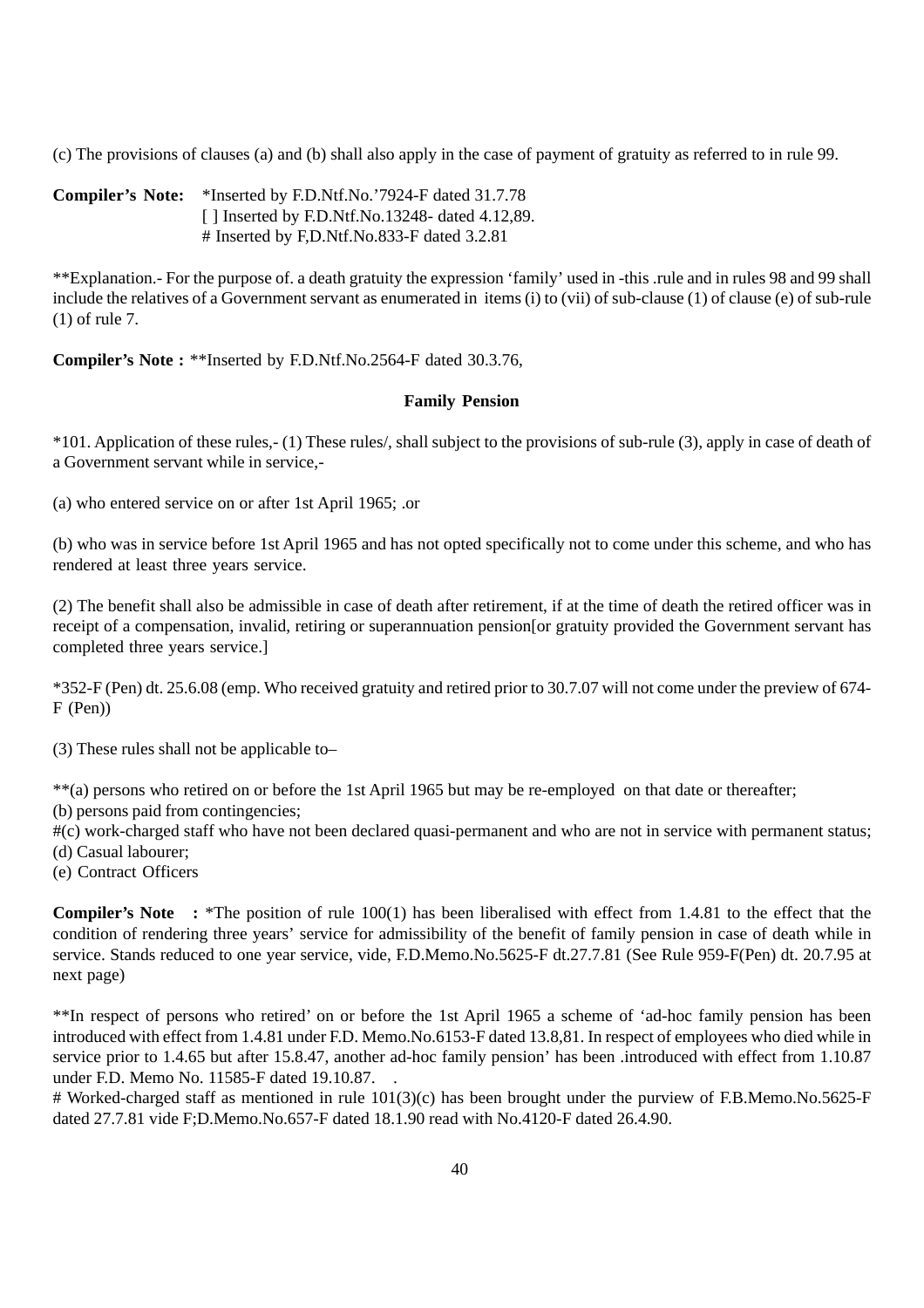In respect of missing employee /pensioners, provisions have since been made for grant of family pension etc. to, the family concerned, vide F.D.Memo'.No.4671-F dated 14.5.90 read with No. 1500-F (Pen) Dated 17.7.92.

\*674F (Pen) dt. 30.7.07 (The benefit of family pension shall be admissible in case of death after retirement, if at the time of death the retired officer was in receipt of compensation invalid, retiring or super annotation pension).

• 959 –F (Pen) dt. 20.7.95 (family pension for employees who dies before completion of one year's service.)

\*102. Family pension.- Subject to provisions of rule 103 following pension shall be admissible to the family of such Government servants, namely :

| Pay of Government servant              | <b>Monthly pension</b>                                                      |
|----------------------------------------|-----------------------------------------------------------------------------|
| 1. Rs,800 and above                    | 12 per cent of pay subject to a maximum<br>of Rs.150 per month,             |
| 2. Rs. 200 and above but below Rs. 800 | 15 per cent of pay subject to a maximum<br>of Rs,96 and a minimum of Rs 60. |
| 3. Below Rs. 200                       | 30 per cent of pay subject to a minimum of<br>Rs.20.                        |

#### **Source :**

Note.- Pay for the purpose means the pay as defined in rule 5(28) of West Bengal Service Rules, Part-I which the Government servant was drawing on the date of his death, while in service or immediately before his retirement. If on the date of his death while in service or immediately before his retirement a person has been absent from duty on leave, other than extra-ordinary leave, pay means the pay which the Government servant would have drawn had he not proceeded on such leave. The amount of family pension shall not be increased on account of increase in pay' not actually drawn but only increments actually falling within the period of 120 days earned leave or 4 months leave on average pay shall be taken into account. If. however, on the date of his death or immediately before his retirement, a person is under suspension, pay on the date of his death or retirement shall be taken to be the pay he would have drawn had he been on duty subject to the condition that the period of suspension is treated as duty.

**Compiler's Note :** \*The slab and rates of family pension was changed first w.e.f., 1.4.74 vide Memo.No.5225-F dated 7.6.76; the current slab & rates were made effective from 1.1,86 vide Memo.No.753'O-F dated 6.7".88 read with No. 4055-F dated 25.4.90.

| <b>Emolument for family .pension</b> | Rate of family pension per month                                                                                                                           |
|--------------------------------------|------------------------------------------------------------------------------------------------------------------------------------------------------------|
| (a) Not exceeding $Rs.1500/-$        | 30 per cent of emolument, subject to a<br>minimum of Rs.375/- (w.e.f. 1.5.92, Rs.400/-)                                                                    |
| (b) Exceeding $Rs.1500/-$ but not    | 20, per cent of emolument subject                                                                                                                          |
| exceeding Rs.3000/-                  | to a minimum of Rs.450/-                                                                                                                                   |
| (c) Exceeding $Rs.3000/-$            | 15 per cent of emolument, subject to a<br>minimum of Rs.600/- and a maximum of<br>Rs.800/-, (w.e.f. $11.88$ maximum family<br>pension raised to Rs.1000/-) |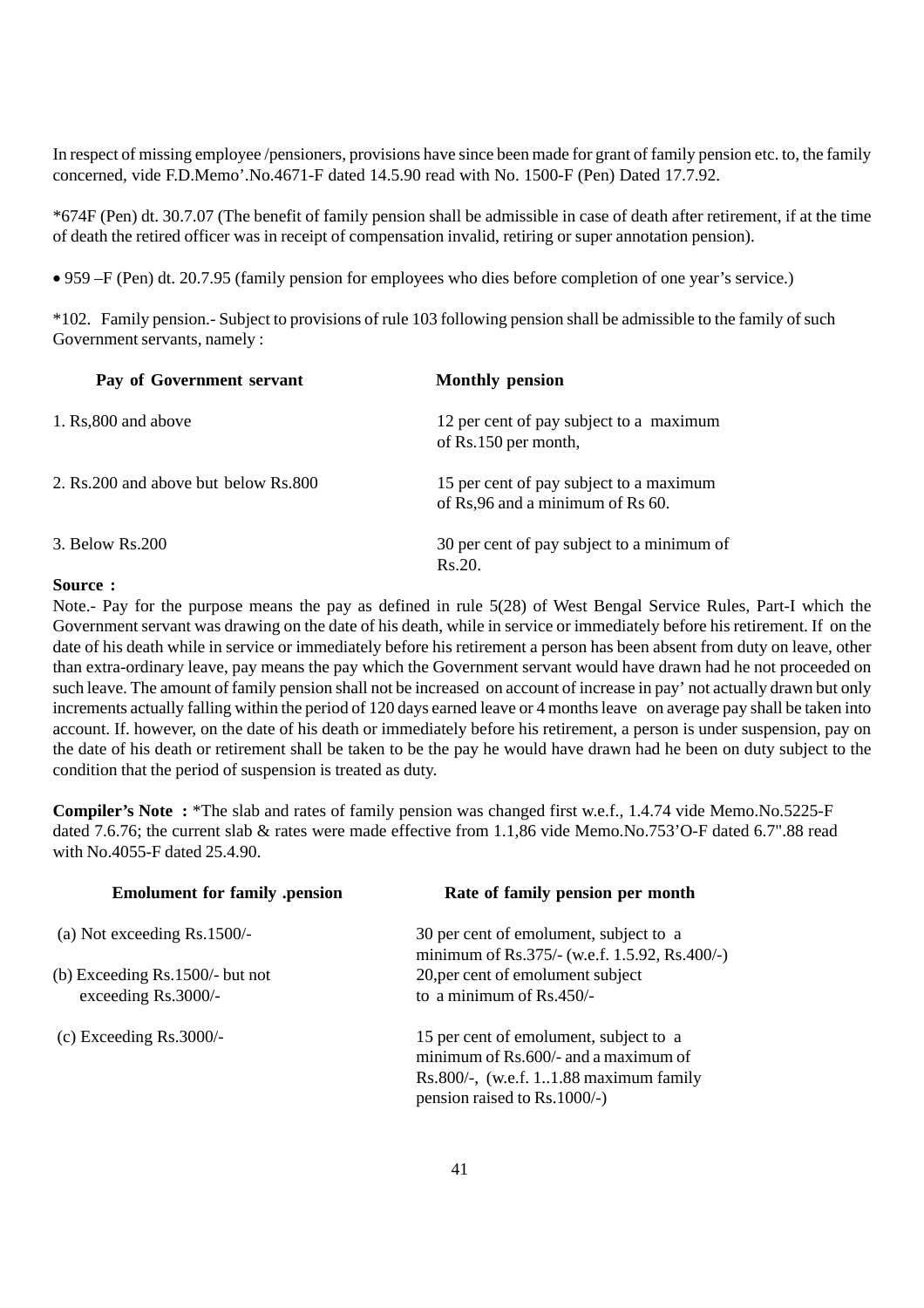(d) Family pension is to be calculated @ 30% of Pay drawn last actually or notionally under WBS (ROPA) Rules, 98 instead of being determined by Pay ranges as shown in Para VIII of Memo No. 7530 –F dt. 6.7..88 vide F.D.Memo No. 1127-F (Pen) dt. 27.10.98 (Maximum Family pension of Rs. 1000/- pm as laid in Memo No. 4055-F dt. 25.4.90 raised to Rs. 6720/- pm w.e.f. 1.1.96

(e) Family pension is continued to be calculated @ 30% of pay drawn last and maximum ceiling of such pension raised to Rs. 21000/- p.m. Vide F.D. Memo No. 201-F (Pen) dt. 25.2.09.

#103. Rate of family pension· in case of death of a Government servant-

For a period of even years from the date following the date of death or till the date on which the officer would have reached the normal age of superannuation had he remained alive, whichever period is shorter, the pension payable will be at fifty per cent of the \*pay last drawn subject to a maximum of twice the pension admissible under rule 102, provided that the said benefit will not be admissible if the Government servant has put in less than 7 years continuous service prior to his death. Pension payable thereafter will be at the rates laid down in rule 102. This additional benefit will be admissible with effect from 1st April 1969

**Note.-** The method of determining the amount of family pension under this rule would be calculated as follows :

Pension payable under the rule 102 should first be calculated at 50 percent of the \*pay last drawn. Simultaneously the pension admissible under rule 101 should be determined by applying the maximum and minimum limits. The pension thus arrived at should then be doubled. The resultant amount or 50 per cent of the \*pay last drawn whichever is less is the amount of family pension admissible under this rule. The family pension shall be rounded off to the next rupee at the final stage.

104. Period during which pension is admissible.- The pension shall be admissible

(a) in the case of widow/widower upto the date of death or remarriage whichever is earlier;

\*\*(b) in the case of minor son until he attains the years;

\*\*(c) in the case of unmarried daughters until she attaints the age of 21 years or marriage whichever is earlier;

(d) in the case of dependent parents upto the date of their death or remarriage whichever is earlier.

**Compiler's Note :** \*Indicates omission of the word "basic" which appeared originally in this rule, vide NTf.No.5737-F dt,18.5.75 Consequent upon issue of F.D.Memo.No,5225-F dated 7.6.76 the position of rule 103 has changed to the following extent -

(a) in the event of death of a Govt. employee while in service, family pension at enhanced rate is payable for a period of seven years or upto the date on which the deceased employee would have attained the age of 65 years had he survived, whichever period is shorter.

 (b) In case of death after retirement enhanced pension is also payable for the period as at (a) but another condition is that the amount of enhanced family pension shall not exceed the pension sanctioned to the Government employee at the time of retirement.

<sup># 1012-</sup>F (Pen) dt. 31.12.07 regarding enhancement of age while getting enhanced family pension.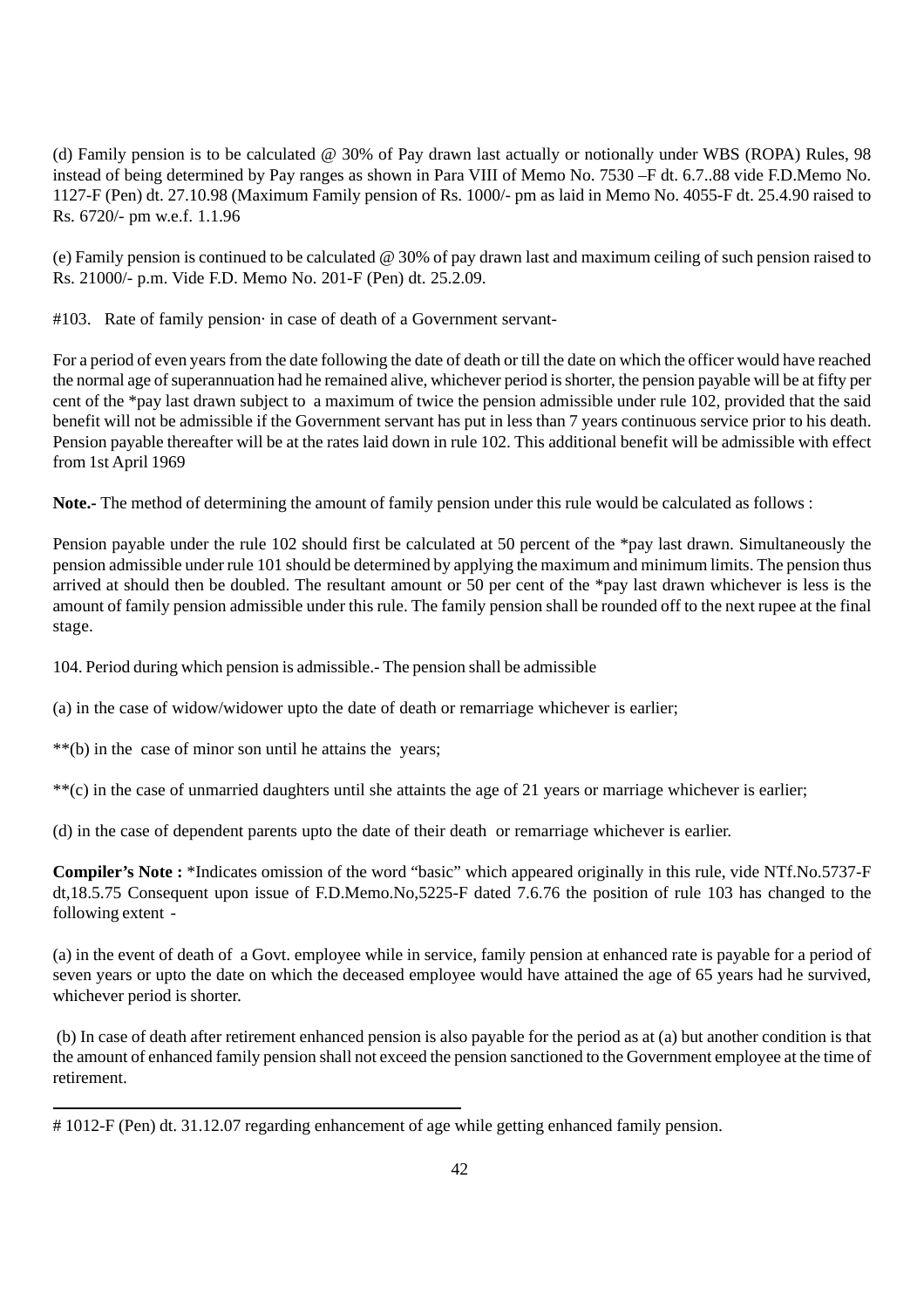\*\*w.e.f. 18.6.91, age-limit for admissibility of family pension in respect of minor children has been raised to 25 years. vide F.D. Memo.No.1097-F(Pen) dated 18.6.91

**#Note** - Where a Government servant is survived by more than one widow, the family pension shall be paid to them in equal shares. On the death of a widow her share of the pension shall become payable to her eligible minor children. If at the time of her death a widow leaves no eligible minor child the payment of her share of the pension shall cease.

 (In case the, miner children are twins, the family pension shall, if the twins are of the same sex, he divided between them in equal shares. If the twins are of different sexes, the family pension shall be paid to them in accordance with the provisions of these rules :)

[Provided that where the deceased Government servant or pensioner is survived by a widow but has left behind eligible child or children from another wife who is not alive, the eligible child or children shall be entitled to the share of family pension which the mother would have received, if she had been alive at the time of the death of the Government servant or pensioner]

\*104A, If the son or daughter of a Government servant is suffering from any disorder or disability of mind or is physically crippled or disabled so as to render him or her unable to earn a living even after attaining the age of 18 years in the case of the son and 21 years in the case of the daughter, the family pension shall be payable to such son or daughter for life subject to the following conditions, namely :

**Compiler's Note :** ( ) inserted by F.D. Ntf.No.1116-F(Pen) dt.25.6.91 [ ] inserted by F.D.Ntf.No.10275-F dt. 2.12.05.

Under Section 17 of the Hindu Marriage Act, 1955, second marriage solemnised during the life-time of the first wife is void. Such second wife is not entitle to receive any benefit due on the death of a Government employee while in service or after retirement.

However, under Section T6(1) of the said fact though, the second marriage is null and void, any children born out of such second marriage shall be legitimate and, as such, such children are accented as members of the family/legal heirs within the meaning of rule 7(1)(e)(1)&(2) and rule 170 of the WBS(DCRB) Rules, 1971. vide F.D.Memo.No.0388-F dt. 4.G.85,and No.8252-F dated 29.7,AO,

Where the deceased Govt. employee or pensioner has left behind eligible child or children from a divorced wife or wives, such eligible children is entitled to the share of family pension which the mother would have received had she not been divorced. Vide F.D. Meme.No.1568-F(Pen) dt. 31.7.92.

\* inserted by F.D. Ntf.No.839-F dt.2.2.77.

\*977-F (Pen) dt. 27.07.95 (New rule 104B was inserted regarding pension to judicially separeted widowes or widow)

(i) if such son or daughter is one among two or more children of the Government servant, the family pension shall be initially payable to the minor children in the order set out in clause (b) and (c) of rule 104 of this rule until the last minor child

<sup>#54-</sup>F (Pen) dt. 13.01.97 - (It is an amendment and is to be inserted as a whole)

<sup>200</sup>F (Pen) dt. 26.02.07 (In lieu of Civil Surgeeon the certificate shall be issued by a Medical Board which shall consist of not less than two members one of which on shall act a Chairperson and another as a specialist for assessment on the particular kind of disability. Supdt of all Govt. M.C.H, D.H. S.D.H. and B.M.O.H. shall act as chairperson and shall include as another members a specialist Doctor.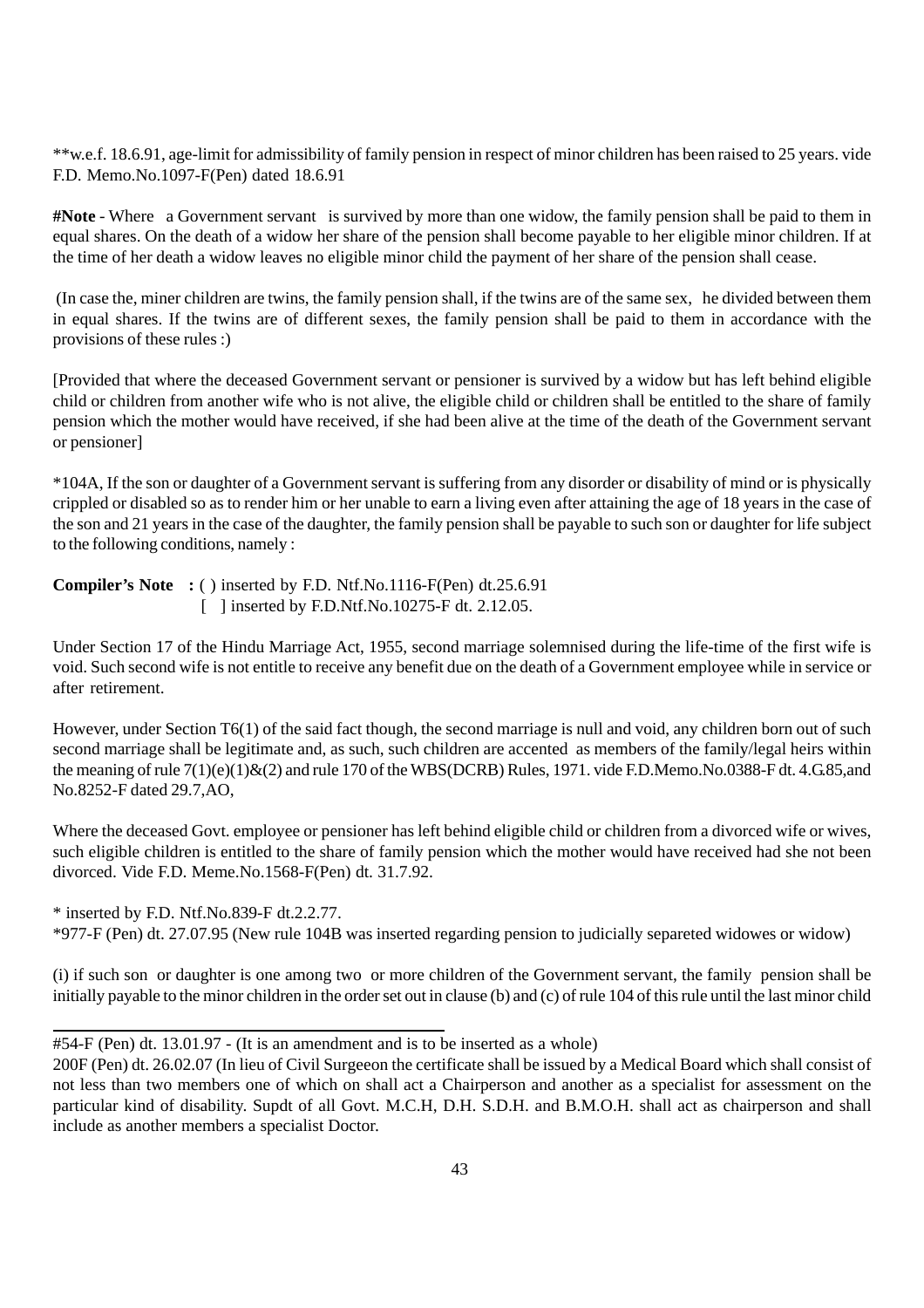attains the age of 18 years or 21 years, as the case may be and thereafter the family pension shall the resumed in favour of the son or daughter suffering from disorder or disability of mind or who is physically crippled or disabled and shall be payable to him/her for-life;

[ii) if there are more than one such son or daughter suffering from disorder and disability of mind or physically cripple and disabled, the family pension shall be payable in the order of their birth and the younger shall get the family pension -only after the elder next above him/her ceases to .be eligible. Where the family pension is payable to twin children, it shall be paid to such twin children in equal shares, provided when one such child ceases. to be eligible, his/her share shall revert to the other and when both .of them cease to be eligible the family pension shall be payable to the next eligible single child/ twin children. This shall apply to children of Government employees dying /retiring on or after the date of issue of this order:]

(iii) the family pension shall be paid to such son or daughter through the guardian as if he or she were a minor;

(iv) Before allowing the family pension for life to any such son or daughter, the sanctioning authority. shall satisfy that the handicap is of such a nature as to prevent him or her from earning his or her livelihood and the same shall be evidenced by a certificate obtained from a medical officer not below the rank of a Civil Surgeon setting out, as far as possible, the exact mental or physical condition of the child.

#(v) the person receiving the family pension as guardian of such son or daughter shall produce every three years a certificate from a medical officer not below the rank of Civil Surgeon to the effect that he or she continues to suffer from disorder or disability of mind or continues· to be physically crippled or disabled.

• 105. Pension payable to one member of the family.– Subject to the provisions contained in the note under rule 104 the pension awarded under this scheme shall not be payable to more than one member of the Government servant' s family at the same time, It shall first be admissible to the widow (s)/widower and than to the minor children and thereafter to mother and lastly to father.

In the event- of re-marriage or death of the widow/widower the pension shall be. granted to the minor children through their natural guardian. In disputed cases however payments shall be made through a legal guardian.

Note.-Payment of family pension will not be bar if at the time of entitlement, the widow or widower, or unmarried daughter or son happens to be employed in the State or Central Government or otherwise.

Compiler' s Note: [ ] substituted, by. F.D.Ntf.No.2000.-F(Pen) dt.3.10.91.

\* production of guardianship certificate is not necessary where the disabled /crippled child has attained majority. Vide F.D Memo No.587-F(Pen) dt. 18.4.93.

Govt. employees who retired prior to 2.2.77 but after 1.4.65, their disabled children also come under rule 104A w.e.f.13.4.93. Vide Memo.No.550-F(Pen) dt,13.4.93.\*

• 1410 – F (Pen) dt. 12.11.97 # 354-F (Pen dt. 15.3.2001 \* 329-F (Pen) dt. 19.5.08 on the same topic

201-F (Pen) dt. 26.207 (regarding payment of family pension to the physically candipped/mentally crippled son/daughter) and 484-F (Pen) dt. 31.5.07 on the same topic and 577-F (Pen) dt. 6.7.07 on the same topic.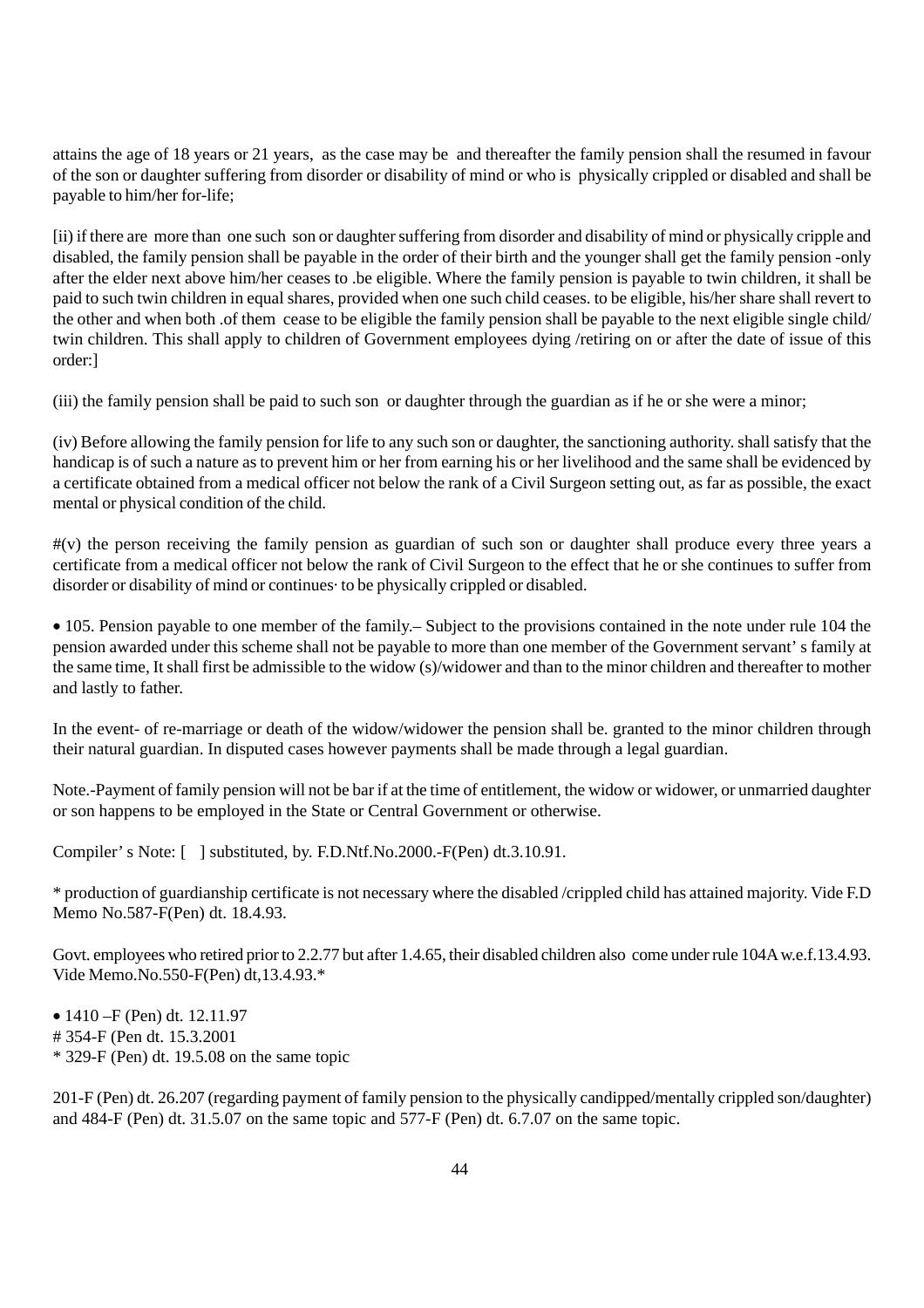105 A. Debarring a person .from receiving family pension. —

1) If a person, who in the event of death of a government servant while in service is eligible to receive family pension under rule 104, is charged with the offence of murdering the Government servant or for abetting the commission of such offence, the claim (including ether eligible member or members of the family) to receive the family pension, shall remain suspended till the conclusion of the criminal proceedings instituted against him,

2) If on the conclusion of the criminal proceedings referred to in sub-rule(1), the person concerned.

(a) is convicted for murder or abetting murder of the Government servant, such person shall be debarred from receiving the family pension which shall be payable to other eligible member of the family, from the date of death of the Government servant,

(b) is acquitted of the charge of murder or abetting murder of the Government servant, the family pension shall be payable to such person from the date, of death of the Government servant.

(c) The provisions of sub-rules  $(1)$ .  $\& (2)$  shall also apply to the family -pension becoming payable on the death of a Government servant after his retirement.

#106. Government servant eligible to the benefit of family pension shall be required to surrender a portion of his gratuity, where admissible, equal to his two months' emoluments subject to a maximum Rs, 3,600 or Rs. 3,000 as the case may be. In cases where the gratuity admissible is less than two months emoluments the same shall be resumed by Government against the family pension benefits admissible under this scheme,

**Note.1-**In the case of Government servants retiring or crying while in service without a wife/husband or minor children including adopted children or parents the deduction of two months emoluments from the gratuity shall not be made.

**Note.2-**In case no gratuity either under special order or under normal rules is admissible, no deduction on account of family pension shall not be made.

#### **Compiler's Note :** \*Inserted by F.D.Ntf.No.834..F dt..3.2.81

#w.e.f. 1.10.77, deduction of two months emoluments has been discontinued by .Govt. decision. Vide F.D. Memo No.9087- F dt.15.10.77.

\*106A, Sanction of anticipatory Family Pension in respect of Gazette Government servants. –(1) Where family pension payable under rules 102 and 103 of these rules cannot be finally assessed and settled in accordance with the provisions of these rules within a reasonable time, the Audit Officer shall determine the family pension which, after the most careful summary investigation that he can make without delay he believes the claimant to be entitled. He shall, after complying with the provisions prescribed in' sub-paragraphs (iii), (iv) and (v) of Appendix I of these rules, authorise the disbursement' of the family pension so determined as anticipatory family pension".

(2) This anticipatory family pension shall be subject to revision on the completion of the detailed investigation and inquiries, if any.

(3) If the amount of anticipatory family pension granted is afterwords found to be in excess of the family pension finally assessed by the Audit Officer, it shall be open to the Audit Officer to adjust the excess by short payment of family pension payable in future.

\*\*106B payment of provisional family pension in respect of non-gazetted Government servants.- (1) after observance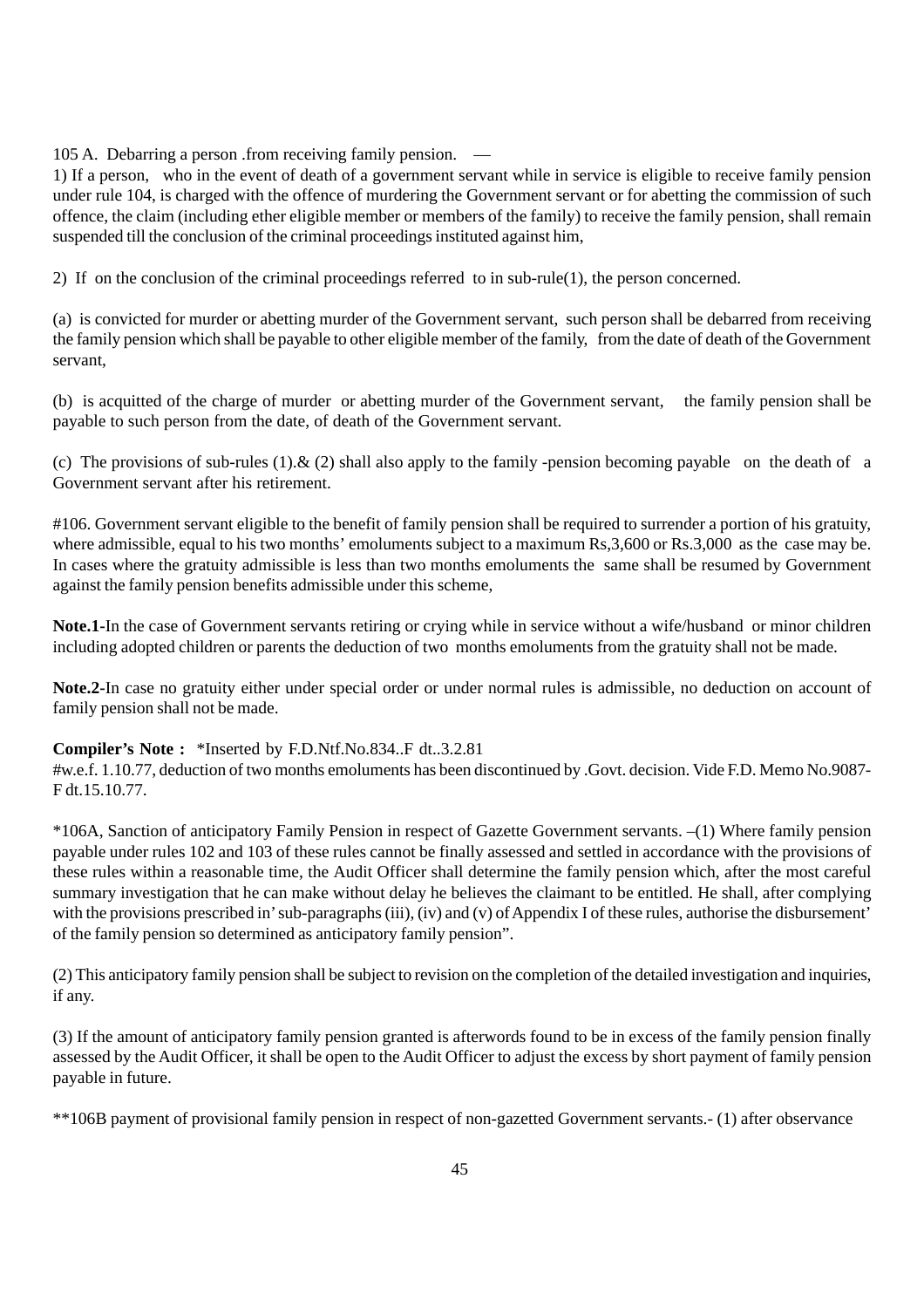of the procedure as laiddown in sub-paragraphs (iii), (iv) and (v) of Appendix I of these rules, the Head of Office shall draw Provisional family pension not exceeding the maximum family pension for a period not exceeding six months from the date of death of the Government servant concerned and adopted the following procedure :

(a) he shall issue 'a sanction letter in favour of the claimant or claimants endorsing a copy thereof to the Audit Officer indicating the amount of provisional family pension to be paid.

(b) after issue of the sanction letter, he shall draw the amount of provisional family pension from the Treasury at which the pay and allowances of the establishment are drawn by him.

(c) he shall disburse the amount of provisional family pension drawn by him to the claimant or claimants on or after the first day of the month following the month in which the Government servant died.

(d) if the claimant desires payment of provisional family pension through money order -or bank draft the same shall be remitted to him through money order or bank draft at his cost.

**Compiler's Note :** \*Inserted. by F.D.Ntf.No.2565-F dt.30.3,76. Personal entitlements of the erstwhile gazetted offices were used to be determined by the Accountant-General. l. W.e.f. 1.11.77 this arrangement was discontinued in respect of payments made from the districts and w.e.f. 1.2.78 in respect of payments made in Calcutta. This work has been vested in the Heeds of Departments/Offices concerned. Consequent upon the decision of discontinuance of control of personal entitlement of the erstwhile gazetted officers by the Accountant-General, the work of maintaining service books of-such officer has been transferred from A.G.W.B. to respective Head of office/Department and the work is done by Head of Office/Deptt. in the same form and manner prescribed for erstwhile non-gazetted officers. At .presently there is no separate procedure for preparation of pension papers a i sanctioning thereof in respect of erstwhile gazetted and nongazetted officers. The pension papers are processed and sanctioned by Head of Office irrespective of the class of the employees.

\*\* Inserted by F.D. Memo.No.2565-F dt.30.3.76

(2) The payment of family pension shall be effective from the date following the date on which the payment of provisional family pension ceased,

(3) Arrears of family pension, if any, in respect of the period for which provisional family pension was drawn and disbursed by the Head of Office shall be authorised by the Audit Officer.

(4) The fact of the issue of the Pension Payment Order shall be promptly reported to the Head of office and the documents which are no longer required shall be returned to him,

(5) If the amount of provisional family pension drawn and disbursed by the Head of Office is found to be in excess of the family pension finally assessed by the Audit Officer, it shall be open to the Audit Officer to recover the excess amount by short payments of family pension payable in future.

**Note.**- If the Audit Officer is, for any reason, unable to assess the amount within a period of six months, he shall communicate the fact to the Head of Office under intimation to the Treasury Officer concerned and authorise the Head of Office to continue to disburse the provisional family pension to the claimant for such period as may be specified by the Audit Officer.

107. If Government servant may be permitted to come out of the family pension if at any time he ceases to have a family. The option once exercised shall be final.

108. The members of the family of such Government servants as are governed by these rules shall not be entitled to family pension under any other rules in addition.

If, however, extraordinary pension to family as laid down in rules in Chapter XI is favourable to such a member, he/She may exercise option in favour of that pension.

109. Procedure regarding claiming of family pension is laid down in Appendix-I (Page:106)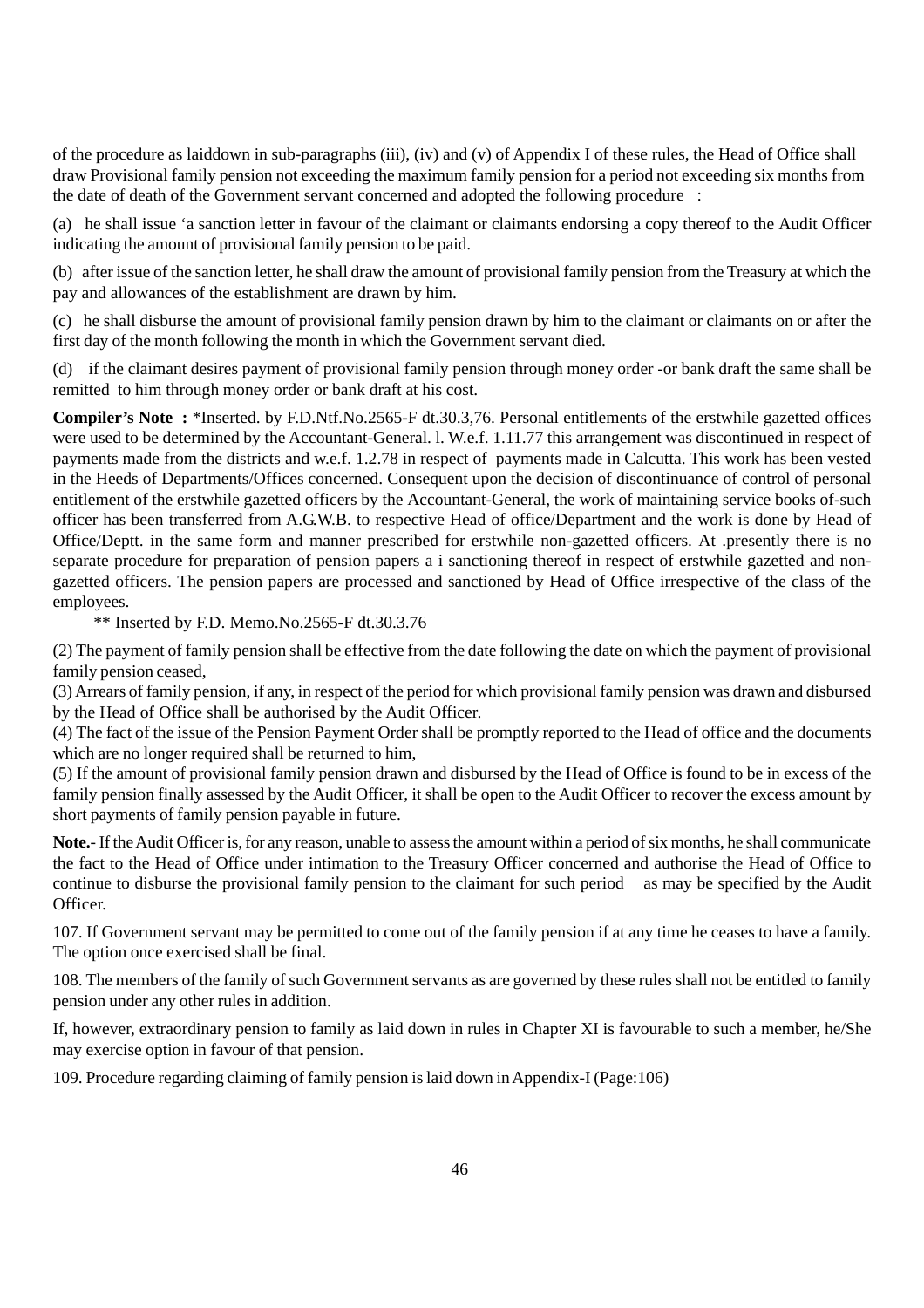# **Annexure I Government of West Bengal Finance Department Audit Memorandum No. 497-F/F1 P-4/61 Calcutta, the 13th February 1962**

The Government of West Bengal have had under consideration the question of affording some relief to their small scale pensioners and have decided that some increase in their present rate of pension should be granted. The Governor is accordingly pleased to direct that the rates of temporary increase in pensions sanctioned for pensioners in this Department Memorandum No, 1130-F, dated tile 21st June, 1945, shall be revised as following

| Hanouille of pendrom                                                | <i>rate of temporary mercase</i>                                        |  |  |
|---------------------------------------------------------------------|-------------------------------------------------------------------------|--|--|
| 1. Pensions upto Rs.50 per month.                                   | Temporary increase of Rs.10 per month                                   |  |  |
| 2. Pensions above Rs.50 per month<br>but not above Rs.100 per month | Temporary increase of Rs.12,50 per month.                               |  |  |
| 3. Pensions above Rs.100 per month,                                 | Such temporary increase as will bring the<br>total pension to Rs.112.50 |  |  |

 **Amount of pension Rate of temporary increase**

The increased rates will take effect from 1st January 1962, 'that is to say on pensions due in February 1962 and will be in operation until further orders.

> **K. K. Roy Secretary to the Government of West Banga1.**

#### **Memorandum No.1030-F/F-1P-4/61 Calcutta, the 25th March, 1963**

In supersession of this Department Memorandum No.4589(175)-F, dated 26th September 1962, and in continuation of this Department Memorandum No.497-F, dated 23rd February 1962, the Governor is pleased to direct that the temporary increase in pension sanctioned under this Department Memorandum No. referred to above will not be admissible to these Government servants who retired after 1st April 1961. Temporary increase will, however, be admissible to these Government servants who retired after  $1<sup>st</sup>$  April 1961 but opted to retain the old scale of pay

Government servants retiring after 1st April 1961, on , superannuation with a pension less than Rs.19 per month as admissible under the normal rules may, however, be allowed a temporary increase of Rs.10 per month subject to the condition that pension plus the temporary increase shall not exceed Rs.19 per month.

> **B. B. Biswas Deputy Secretary to the Government of West Bengal.**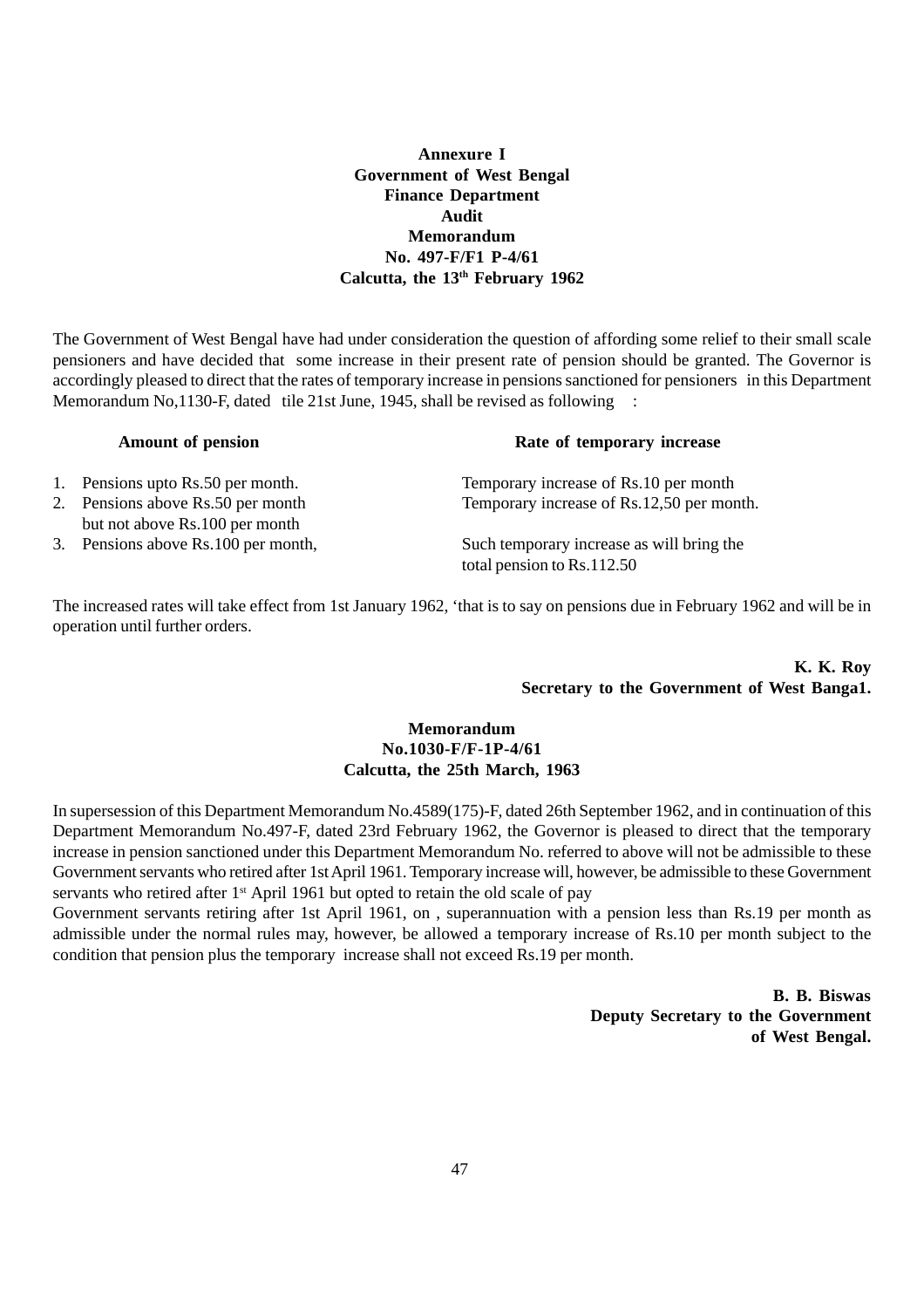#### **GOVERNMENT OF WEST BENGAL Finance Department Audit MEMORANDUM No.1178-F/F1P-10/65Calcutta, the 23rd March 1965**

The question of affording some relief to pensioners who are in receipt of small amounts of pensions has been engaging the attention of Government for some time past.

2. The Governor has now been pleased to decide that ad-hoc increase on pensions upto Rs.250 per month will be sanctioned at the following rates until further orders :

| Amount of pension                                                  | Rate of ad-hoc increase in Pension                                           |  |  |
|--------------------------------------------------------------------|------------------------------------------------------------------------------|--|--|
| Pension upto Rs. 50 per month.                                     | Rs. 5.00 per month                                                           |  |  |
| Pension above Rs.50 per month<br>But not above rs. 100 per month   | Rs. 7.50 per month                                                           |  |  |
| Pension above Rs. 100 per month<br>But not above Rs. 250 per month | $Rs. 10.00$ per month                                                        |  |  |
| Pension above Rs. 250                                              | Such ad-hoc increase as will bring<br>The total pension to Rs. 260 per month |  |  |

3. These increases will apply to all existing pensioners of the Government of West Bengal and those Government servants who will retire thereafter and will take effect from 1st March 1965, i.e., in respect of pensions few the month of March 1965 payable in the month of April 1965, is Memorandum does not apply to pensioners who have migrated from Pakistan.

4. The pensioners who are already in receipt of temporary increase pension in terms of this Department Memorandum No.497-F, dated the 13th February 1962, as amended from time to time will receive the benefits mentioned in paragraph 2 above in addition.

5. These orders will not apply to pensioners whose pension has been determined ad-hoc without reference to the emoluments drawn by them, such as political pensioners, special pensioners, war-risk pensioners, etc.

6. All other in force in regard to temporary increase in pension will mutatis mutandis apply to those ad-hoc increase also.

> **P.K. BASU, Special Officer and Secretary (E.O.) Government of Nest Bengal**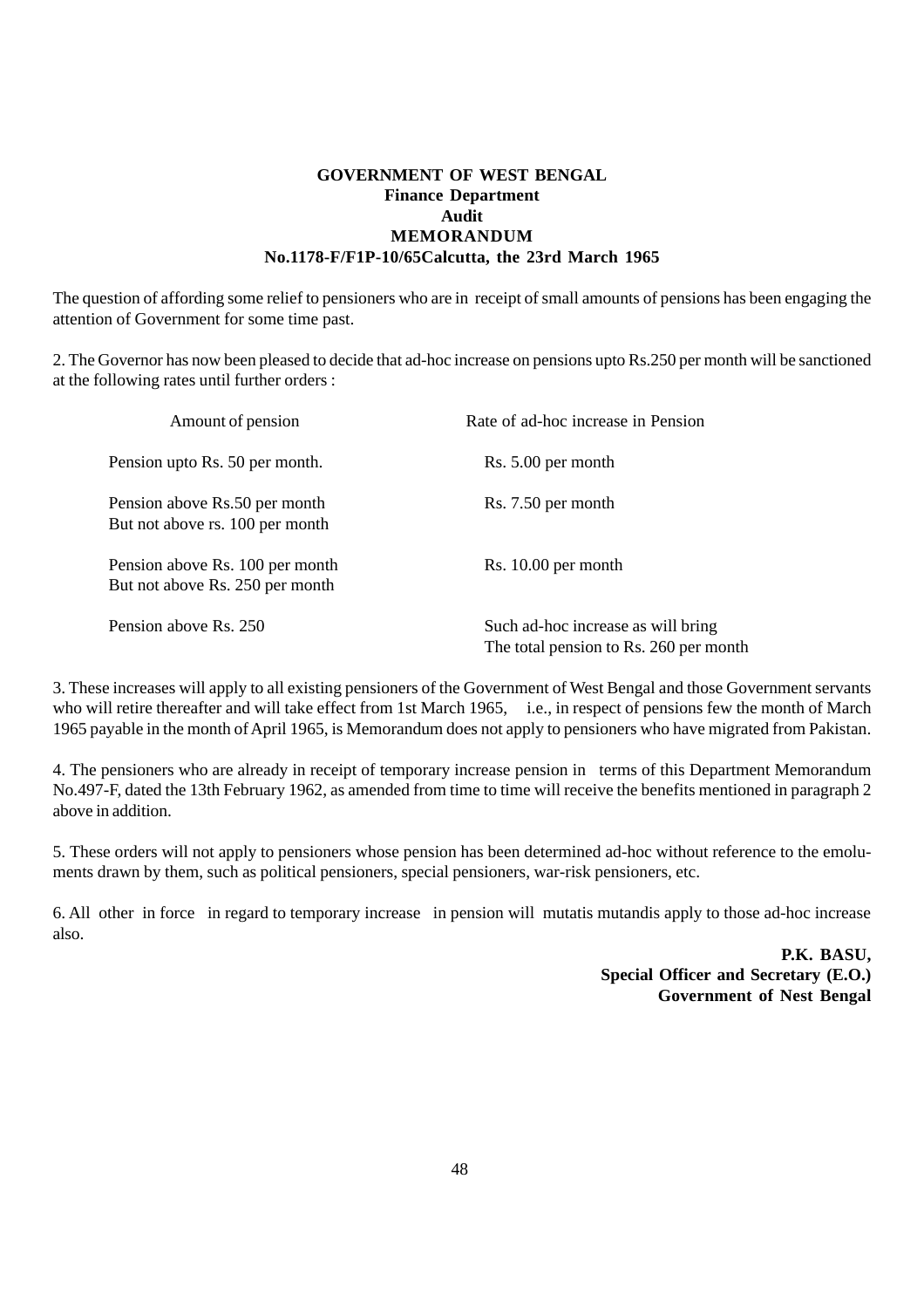#### **GOVERNMENT OF WEST BENGAL** Finance Department Audit

 Memorandum on the West Bengal Services (Revision of Pay and Allowance) Rules, 1970, and on allied matters dealt with by the Pay Commission.

#### No.5211-F Dated, the 30th December 1970.

Relief to Pensioners : 18(1) Pensioners of the Government of West Bengal who retired before 1st April 1970 and those Government servants who retired or will retire on or after 1st April 1970 without coming under the revised scale of May shall with effect from the 1st April 1970, and until further orders, be entitled to draw temporary increases in pension at the following rates :-

| Monthly pension | Rate of temporary increases per month |  |  |
|-----------------|---------------------------------------|--|--|
| Upto Rs. 109    | Rs. 27                                |  |  |
| Above Rs. 109   | Rs. 37                                |  |  |

(2) The pensioners who are already in receipt of temporary increase in pension under this Department Memorandum No.497-F, dated the 13<sup>th</sup> February 1962, and ad-hoc increase in pension under this Department Memorandum No.1178-F, dated the 23rd March 1965, as amended from time to time will receive the benefit mentioned in (1) above, in addition.

(3) In no case the aggregate of pension and increases in pension shall exceed Rs.675 per month.

(4) All other criers in force in regard to drawal of temporary increases and ad-hoc increase in pension will apply mutatis mutandis to the ad-hoc increases as indicated in (1) and (2) above.

(5) The increases in pension as in (1) and (2) above are not applicable to special categories of pensioners, such as -

- (i) Pensioners who have migrated from Pakistan;
- (ii) Political Pensioners
- (iii) Special Pensioners;
- (iv) War Risk Pensioners.

(6) Finance Department Memorandum Nos,2700-F, dated the 31st July, 1967, and 3308-F, dated the 10th September 1968 shall be treated as cancelled from 1st April 1970.

**Compiler's Note** : The system of sanctioning ad-hoc increases/ temporary increases in pension has since been replaced by a system of awarding relief on pension on percentage basis with effect from 1.11.82; the relief system has been restructured with effect from 1.3.87, Vide Memo.No,1210-F dt.28.1.83 and No,7533-F dt, 6.7.88.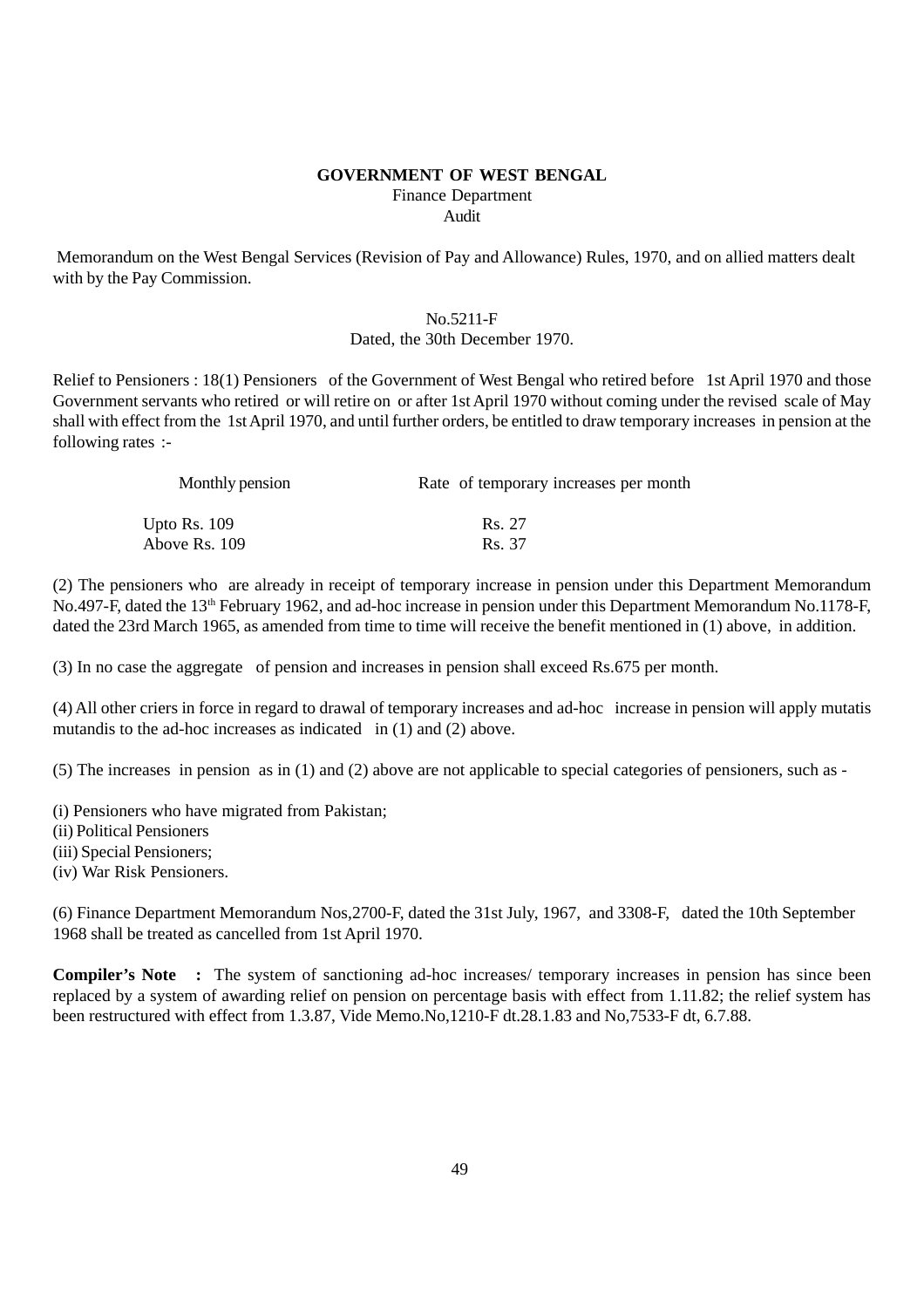# **ANNEXURE II** Forms for nomination to receive the death gratuity (Rule 100) FORM A

# Nomination for Death Gratuity

(When the Government servant : a family and wishes to nominate one member thereof)

I hereby nominate the person mentioned below, who is a member of my family and confer on him the right to receive any gratuity that may be sanctioned by Government in the event of my death while in service and the right to receive en my death any gratuity which having- become admissible to me on retirement may remain unpaid at any death

| Name<br>$\&$<br>Address<br>. of<br>Nominee | with Officer | Relationship Age Contingencies on the<br>happening of which<br>the nomination shall<br>become invalid | Name, address and relationship of the<br>persons, if any to whom the right<br>conferred on the nominee shall pass in<br>the event of the nominee pre-deceasing<br>the officer or the nominee dying after<br>the death of the officer but before<br>receiving payment of the grantuity | Amount of share<br>of Gratuity payable<br>to each |
|--------------------------------------------|--------------|-------------------------------------------------------------------------------------------------------|---------------------------------------------------------------------------------------------------------------------------------------------------------------------------------------------------------------------------------------------------------------------------------------|---------------------------------------------------|
|                                            |              |                                                                                                       |                                                                                                                                                                                                                                                                                       |                                                   |

This nomination supersedes the nomination made by me earlier on……………. which stands cancelled.

Dated this……………………….day of………………………9…………

At…………………..

Witness to signature—-

(1)………………………………..

(2)………………………………. Signature of Officer

Note.- The last column should be filled in to cover the whole amount of gratuity.

(To be filled by the Head of Office in case of a non-Gazetted Officers

Performa for acknowledging the receipt of the Nomination Form by the Head of Office/Audit Officer

**Compiler's Note :** Form No. A, B, C, D have been substituted by Form No. 1 & II, Notification No. 963-F (Pen), dt. 7.11.2005.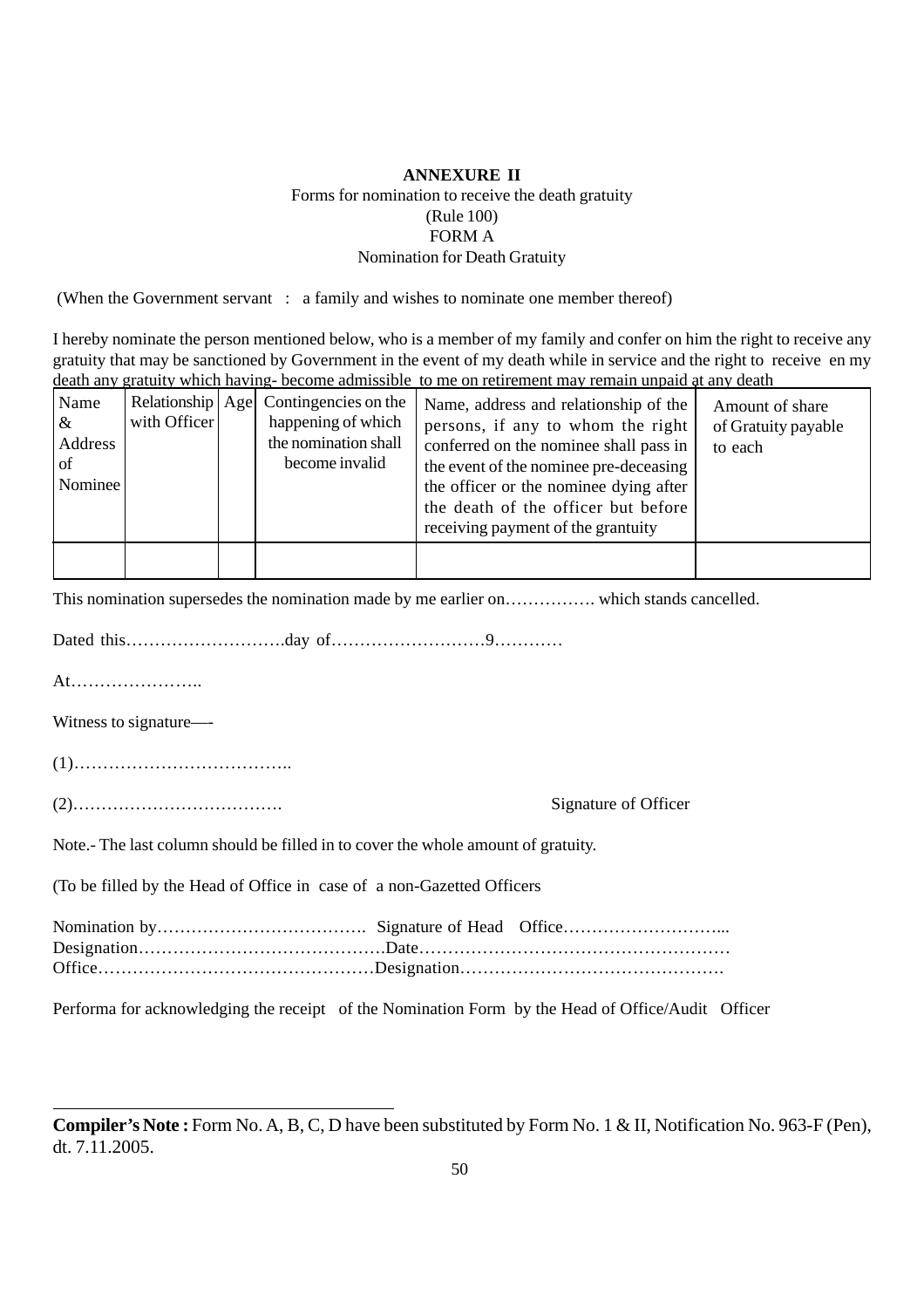To……………………………… …………………………………. ………………………………….

Sir,

In acknowledging the receipt of your nomination dated…………………… cancellation, dated ……………………… , of the nomination made earlier, in respect of Death Gratuity in Form …………………………, I am to state that they have been duly placed on record.

Dated……………………………….

## Signature of Head of office / (Audit Office (Designation)

#### FORM B

#### Nomination for Death Gratuity

(When the Government servant has a family and wishes to nominate more than one member thereof)

I hereby nominate the persons mentioned below, who are members of my family and confer on them the right to receive, to the extent specified below, any gratuity that may be sanctioned by Government in the event of my death while in service and the right to receive on my death to the extent specified below, any gratuity which having become admissible to me on retirement may remain unpaid at my death :-

| Name<br>$\alpha$<br>Address<br>of<br>Nominee | with Officer | share of<br>gratuity<br>payable to $\vert$<br>each | Relationship   Age   Amount or   Contingencies<br>on the<br>happening of<br>which the | Name, address and relationship or<br>persons, if any, to whom the right<br>conferred on nominee shall pass in the<br>event of the nominee pre-deceasing<br>momination shall the nominee dying after the death of<br>become invalid $\vert$ the death of the officer but before<br>receiving payment of the gratuity | Amount of<br>share of<br>gratuity<br>payable to<br>each |
|----------------------------------------------|--------------|----------------------------------------------------|---------------------------------------------------------------------------------------|---------------------------------------------------------------------------------------------------------------------------------------------------------------------------------------------------------------------------------------------------------------------------------------------------------------------|---------------------------------------------------------|
|                                              |              |                                                    |                                                                                       |                                                                                                                                                                                                                                                                                                                     |                                                         |

This nomination supersedes the nomination made by me earlier on……………. which stands cancelled.

**N.B.** The officer shall draw lines across the blank apace below the last entry to prevent the insertion of any name after he has signed.

| Dated this              | day of |                      |
|-------------------------|--------|----------------------|
| at                      |        |                      |
| Withness to signature : |        |                      |
|                         |        |                      |
|                         |        | Signature of officer |

**Note 1** Fourth column should be filled in so as to cover the whole amount of gratuity.

**Note 2** The amount / share of gratuity shown in last column should cover the whole amount /share payable to the original nominees.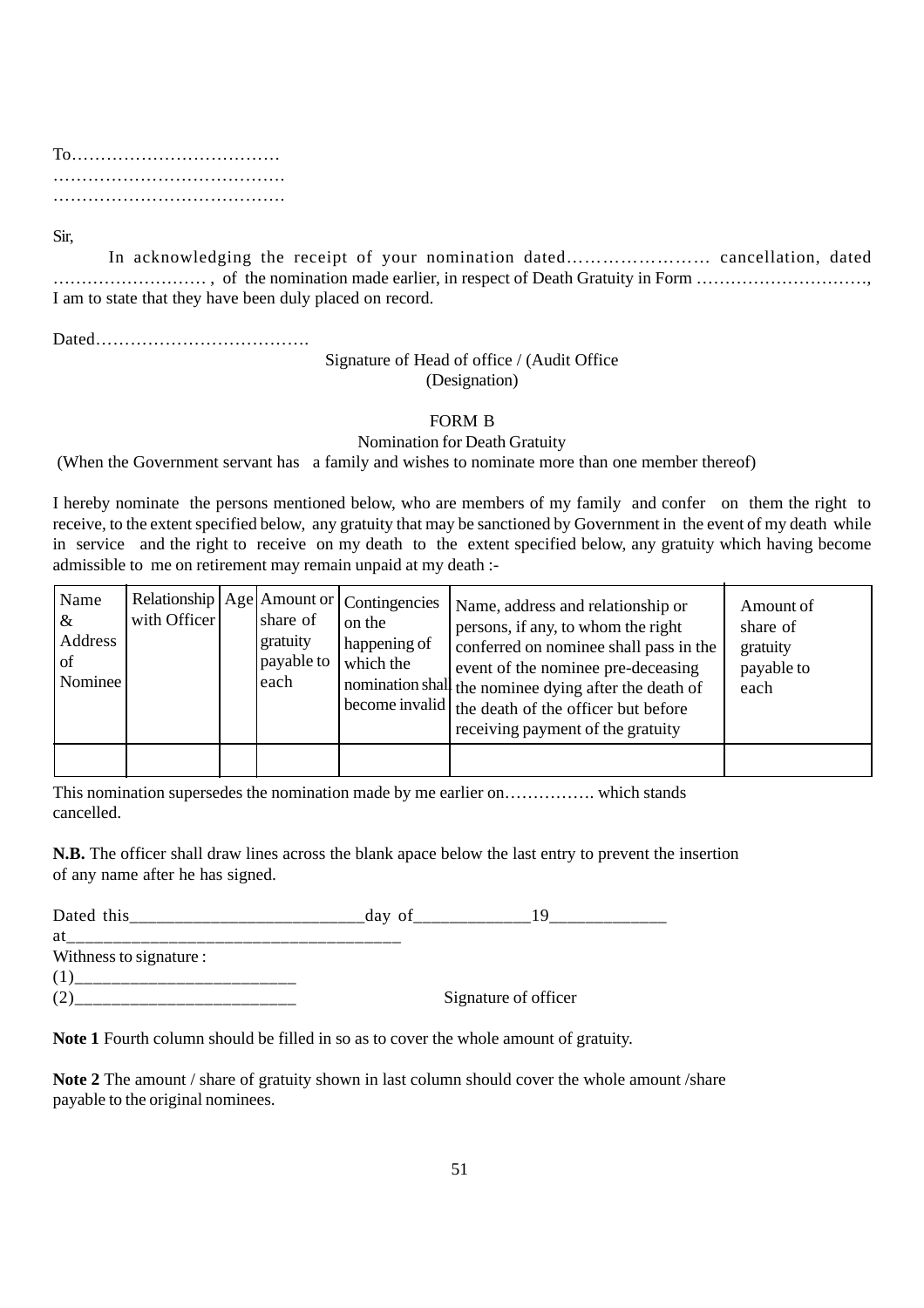(To be filled in by the Head of office in the case of a non-gasetted officer)

| Nomination by | Signature of Head of Office |
|---------------|-----------------------------|
| Designation   | Date                        |
| Office        | Designation                 |

Proforma for acknowledging the receipt of the Nomination Form by the Head of Office/Audit Officer

| To         |  |
|------------|--|
| __________ |  |
|            |  |

Sir,

In acknowledging the receipt of your nomination, date\_\_\_\_\_\_\_\_\_\_\_\_\_\_\_\_ cancellation, dated\_\_\_\_\_\_\_\_\_\_ , of the nomination made earlier, in respect of Death Gratuity in Form\_\_\_\_\_\_\_\_\_\_\_\_\_\_I am to state that they have been duly placed on record.

Dated\_\_\_\_\_\_\_\_\_\_\_\_\_\_\_\_\_\_

# Signature of Head of Office/Audit Officer (Designation)

# FORM C

Nomination for Death Gratuity

(When the Government servant has no family and wishes to nominate one person)

I, having no family, hereby nominate the person mentioned below and confer .on him the right to receive any gratuity that may be sanctioned by Government in the event of my death while in service and the right to receive on my death any gratuity which having become admissible to me on retirement may remain unpaid at my death :

| Name<br>&<br>Address<br>of<br>Nominee | with Officer | Relationship   Age   Contingencies on the<br>happening of which<br>the nomination shall<br>become invalid | Name, address and relationship or<br>persons, if any, to whom the right<br>conferred on nominee shall pass in the<br>event of the nominee pre-deceasing<br>the nominee dying after the death of<br>the death of the officer but before<br>receiving payment of the gratuity | Amount of share<br>of gratuity payable<br>to each |
|---------------------------------------|--------------|-----------------------------------------------------------------------------------------------------------|-----------------------------------------------------------------------------------------------------------------------------------------------------------------------------------------------------------------------------------------------------------------------------|---------------------------------------------------|
|                                       |              |                                                                                                           |                                                                                                                                                                                                                                                                             |                                                   |

| This nomination supersedes the nomination made by me earlier on | which stands |
|-----------------------------------------------------------------|--------------|
| cancelled.                                                      |              |

Dated this\_\_\_\_\_\_\_\_\_\_\_\_\_\_\_\_\_\_\_\_\_day of\_\_\_\_\_\_\_\_\_\_\_\_\_\_\_\_\_\_\_\_\_\_\_19\_\_\_\_\_\_\_\_\_\_\_\_\_\_

| $W_{\text{itmore to signature}}$ |  |
|----------------------------------|--|

- Witness to signature :
- (1)\_\_\_\_\_\_\_\_\_\_\_\_\_\_\_\_\_\_\_\_\_\_\_\_\_\_
- $(2)$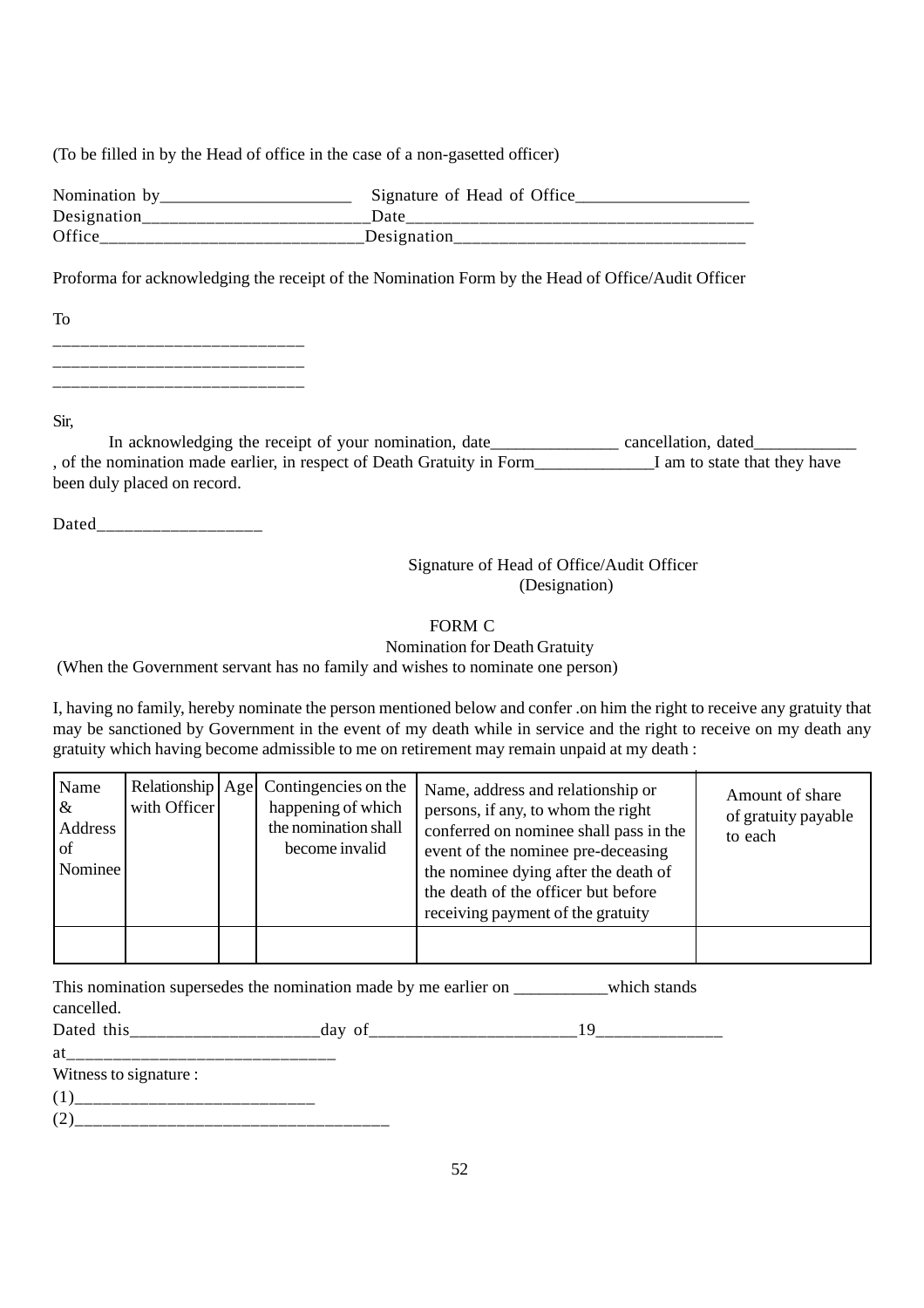(To be filled in by the Head of Office in the case of a non-gazette Officer)

Proforma for Acknowledging the Receipt of the Nomination Form by the Head of Office/Audit Officer

To……………………………….. …………………………………… …………………………………….

Sir,

In acknowledging the receipt of your nomination dated………….. cancellation, dated……………of nomination made earlies in respect of Death Gratuity in Form…………………….I am to state that they have been duly placed on record.

Dated……………………… Signature of Head of Office/Audit Office Designation

# **Form D Nomination for Death Gratuity**

(When the Government servant has no family and wishes to nominate more than one person)

I, having no family, hereby nominate the persons mentioned below and confer on them the right to receive, to the extent specified below any gratuity that may be sanctioned by Government in the event of my death while in service and the right to receive on my death to the extent specified below, any gratuity which having become admissible me on retirement my remain unpaid at my death:-

| Name<br>$\alpha$<br>Address<br>of<br>Nominee | with Officer | share of<br>gratuity<br>payable to<br>$leach*$ | Relationship   Age   Amount or   Contingencies<br>on the<br>happening of<br>which the<br>nomination shall<br>become invalid | Name, address and relationship or<br>persons, if any, to whom the right<br>conferred on nominee shall pass in the<br>event of the nominee pre-deceasing the<br>nominee dying after the death of the<br>death of the officer but before receiving<br>payment of the gratuity | Amount of<br>share of<br>gratuity<br>payable to<br>each |
|----------------------------------------------|--------------|------------------------------------------------|-----------------------------------------------------------------------------------------------------------------------------|-----------------------------------------------------------------------------------------------------------------------------------------------------------------------------------------------------------------------------------------------------------------------------|---------------------------------------------------------|
|                                              |              |                                                |                                                                                                                             |                                                                                                                                                                                                                                                                             |                                                         |

This nomination supersedes the nomination made by me earlier on which stands cancelled.

**N.B.** The officer should draw lines across blank space below the last entry to prevent the insertion of any name after he has agreed.

Dated this day of 20

Withness to signature

(1)\_\_\_\_\_\_\_\_\_\_\_\_\_\_\_\_\_\_\_\_\_

(2)\_\_\_\_\_\_\_\_\_\_\_\_\_\_\_\_\_\_\_\_\_ Signature of Officer

\***Note 1.-**This column should be filled in so as to cover the .whole amount of gratuity.

**Note 2.** The amount/share of gratuity shown "in last column should cover the whole amount/share payable to the original nominees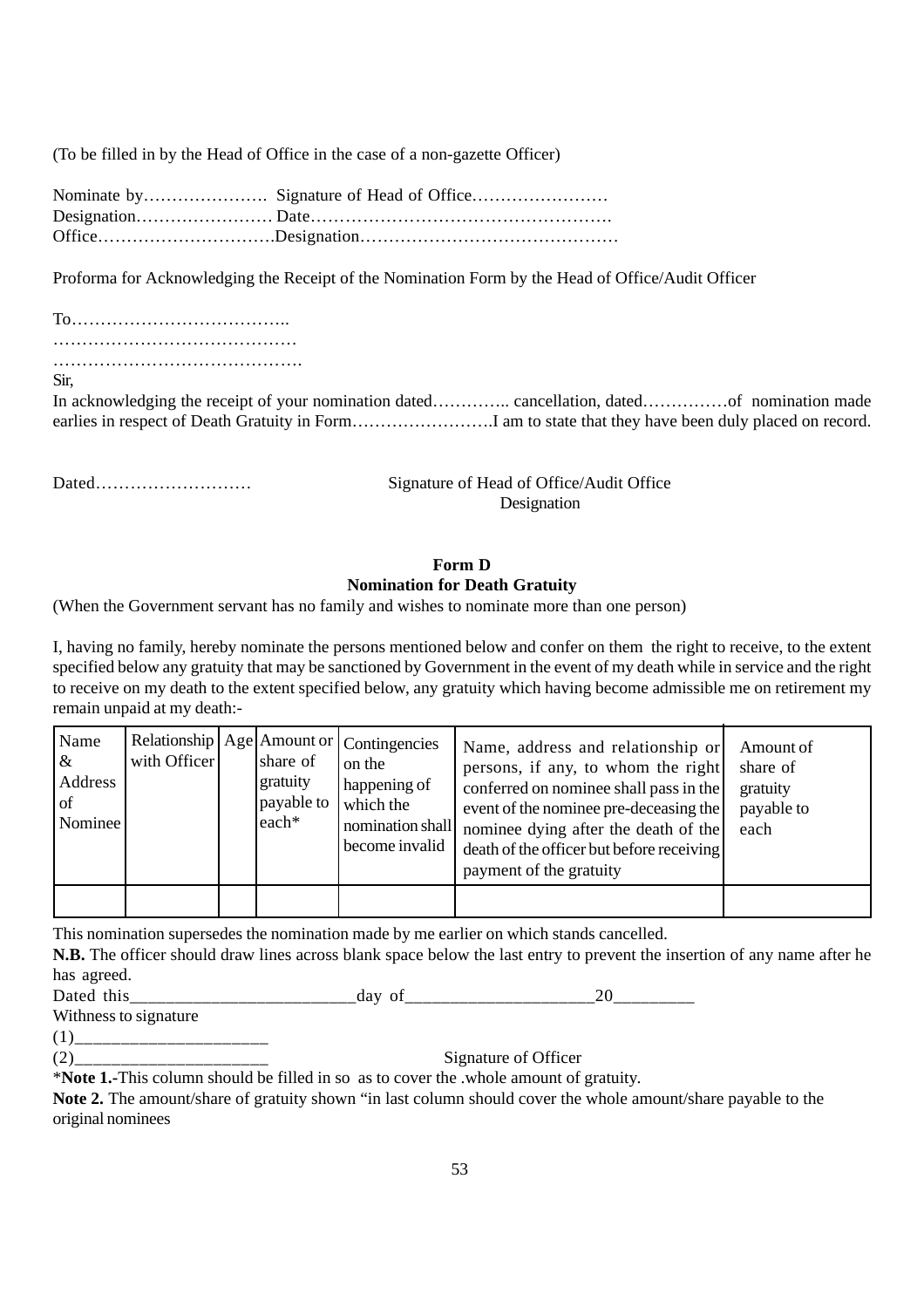(To be filled in by the Head of Office in the case of a non-gazetted Officer)

|  |  |  | Nomination bySignature of Head of Office |
|--|--|--|------------------------------------------|
|  |  |  |                                          |
|  |  |  |                                          |

Proforma for Acknowledging the Receipt of the Nomination Form by the Head of office/Audit Officer.

#### Sir,

| In acknowledging the receipt af your nomination, dated |  |  |  |  | cancellation. |  |
|--------------------------------------------------------|--|--|--|--|---------------|--|
|                                                        |  |  |  |  |               |  |
|                                                        |  |  |  |  |               |  |

Dated……………………….

# Signature of Head of Office/Audit Officer (Designation)

**Compiler's Note :** It may be mentioned that the nomination made by Govt. employees in appropriate Form (i.e. any of the Forms A, B, C & D printed in Annexure II as applicable to the employee concerned) shall be applicable in case of disposal of death gratuity sanctioned under rule 98 of the WBS(DCRB) Rules'71 as well as residual gratuity that may arise under rule 99 ibid Retiring gratuity remaining unpaid on the death of a retired employee cannot be disposed of or the basis of above nomination. The retiring gratuity is covered by the nomination made under the 'Payment of Arrears of Pension (Nomination) Rules, 1986 Vide F.D.Memo.No,885-F(Pem½ dt, 5.7.93).

# **ANNEXURE III**

Form of declaration to be furnished by a person to whom anticipatory death gratuity is sanctioned (Rule 100) FORM

| <b>TT 71</b><br>Wh.<br>-i cas | -11 V<br>________ |  |
|-------------------------------|-------------------|--|
|                               |                   |  |

(here state the designation of the officer sanctioning the advance)

has consented provisionally to advance to me the sum Rs. \_\_\_\_\_\_\_\_\_\_\_\_\_\_\_\_\_\_\_\_\_\_\_ in anticipation of the completion of the enquiries necessary to enable the Government to fix the amount of death gratuity payable to me (as the nominee/legal heir of Shri/Janab/Mr. I hereby acknowledge that, in accepting this advance, I fully understand that the death gratuity payable to me is subject to revision on the completion of the necessary formal enquiries and I promise to base no objection to such revision on the ground that the provisional death gratuity now to be paid to me exceeds the death gratuity which may be finally sanctioned to me. I further promise to repay any amount advanced to me in excess of the death gratuity that may be finally by sanctioned to me.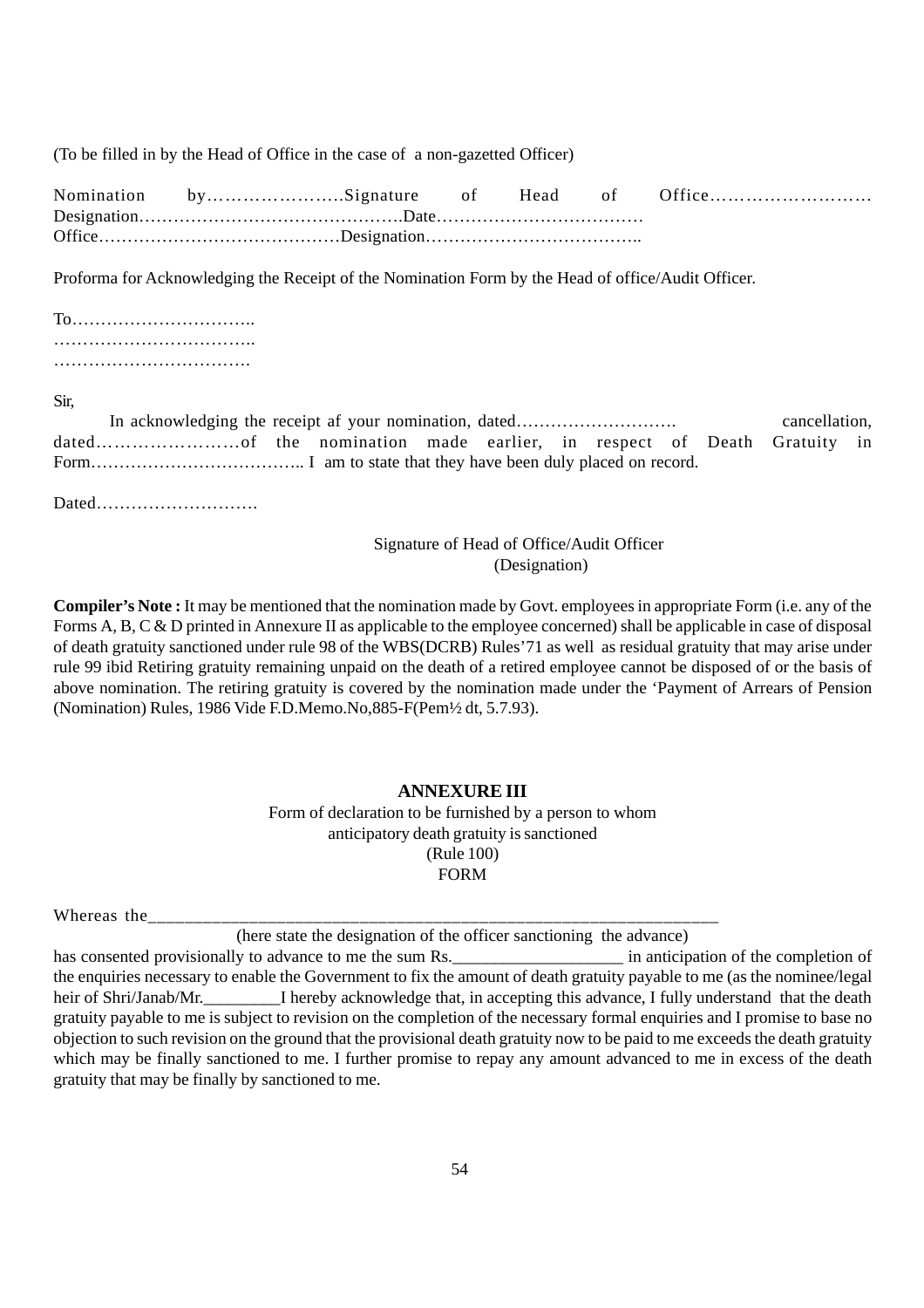Withness to signature (with address)

1.

 $2.$ 

| Signature      |                           |
|----------------|---------------------------|
| Designation    | (if a Government servant) |
| <b>Station</b> |                           |

Date\_\_\_\_\_\_\_\_\_\_\_\_\_\_\_\_\_\_\_\_\_\_\_\_\_\_\_\_

**Note :-** The words in brackets may he omitted where inapplicable

# **CHAPTER XI Extraordinary Pension**

110. Application of rules in this Chapter.- The rules in this Chapter shall apply to all persons paid from civil estimates, other than those to whom the Workmen's. Compensation Act, 1923 (Act 8 of 1923), applies, whether their appointment is permanent or temporary, on me scale of pay or fixed pay or piece-work rates who are under the rule-making control of the Governor of West Bengal.

Note 1.- In cases where the deceased Government servant, to whom the rules are applicable, was woman, the grant of pension to her family will be subject to the following conditions, namely :

(i) Widower.- The widower of a woman Government servant will be eligible for a pension only if he was not separate from her at the time of her death, was dependent on her and in pecuniary need and incapable of self support, The rate of pension will not exceed one half of the pension that would have been admissible under the rules to the widow of a male Government servant of the same status and with the same rate of pay,

(ii) Children.- Where the widower of a woman Government servant is alive, no allowance shall be awarded under these rules, in respect of any child of whom the widower is the father unless the conditions for the award of pension to the widower himself, as laid down in clause (i) are fulfilled,

Note 2.- The procedure in regard to the grant of extraordinary pension in respect of State Government servants on deputation to the Central Government and vice versa is indicated below :

(i) The grant of extraordinary pension or gratuity should be regulated in accordance with the rules of the borrowing Government in respect of Government servants receiving injuries or dying during the period of deputation;

(ii) The liability for such award should be that of the borrowing Government;

(iii) The Union Public Service Commission of the state Public Service Commission concerned should be consulted according as the borrowing Government is the Central Government or the State Government;.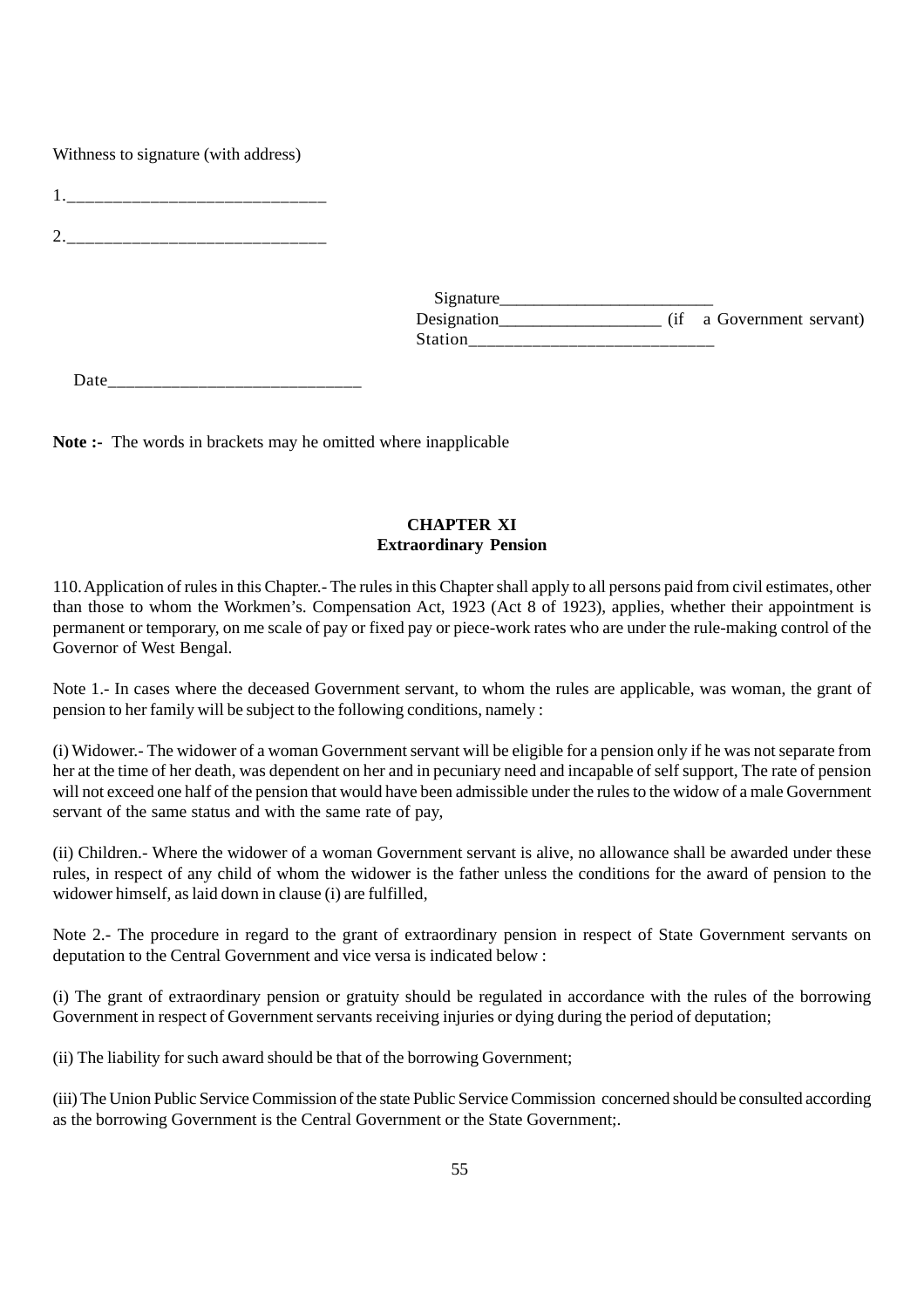iv) The sanction for the grant of such an award should be issued by the borrowing Government after usual consultation with the Audit Officer.

111. Definition for the purpose of these rules.–In these rules, unless there is anything repugnant in the subject or context

(1) "accident" means

(i) a sudden and unavoidable mishap, or

(ii) a mishap due to an act of devotion to duty in am emergency arising otherwise than by violence out of an in the course of service,

(2) "date of injury" means-

(i) in the case of accident or violence the actual date on which the injury is suffered or such date not being later than the date of the report of the Medical Board as the Governor may fix; and

(ii) in the case of disease, the date on which the Medical Board reports or such earlier date as may be fixed by the Govt. without regard to the opinion of the Medical Board,

(3) "disease" means -

(i) Venereal discases or septicemia where such disease or septicemia is contracted by a medical officer as a result of attendance in the course of his official duty on an infected patient or of conducting a post-mortem examination in the course of such duty; or

(ii) disease solely and directly attributable to an accident ;or

(iii) an epidemic disease contracted by an officer in consequence of his being ordered on duty to an area in which such disease is prevalent or in consequence of his attending voluntarily, out of humanitarian motives, upon any patis suffering from any area where he happens to be in the performance of his duties.

(4) "injury" means bodily injury resulting from violence, accident or disease assessed by a medical board as being not less than severe.

**Note.-**Examples of injuries of different categories are given in Schedule I to these rules.

(5) "Pay" means the pay as defined in rule 5(28) of the West Bengal Service Rules Part I, which a person was drawing on the date of his death or injury :

Provided that in the case of a person remunerated by piece work rates, 'pay' means the average earnings of the last six months ending with the date of his death or injury.

(6) "risk of office" means any risk, not being a special risk, of accident or disease to which a Government servant is exposed in the course of, and as a consequence of, his duties, but nothing shall be deemed to be a risk of office which is a risk common to human existence in modern conditions in India, unless such risk is definitely enhanced in kind or degree by the nature, conditions, obligations or incidents of Government service.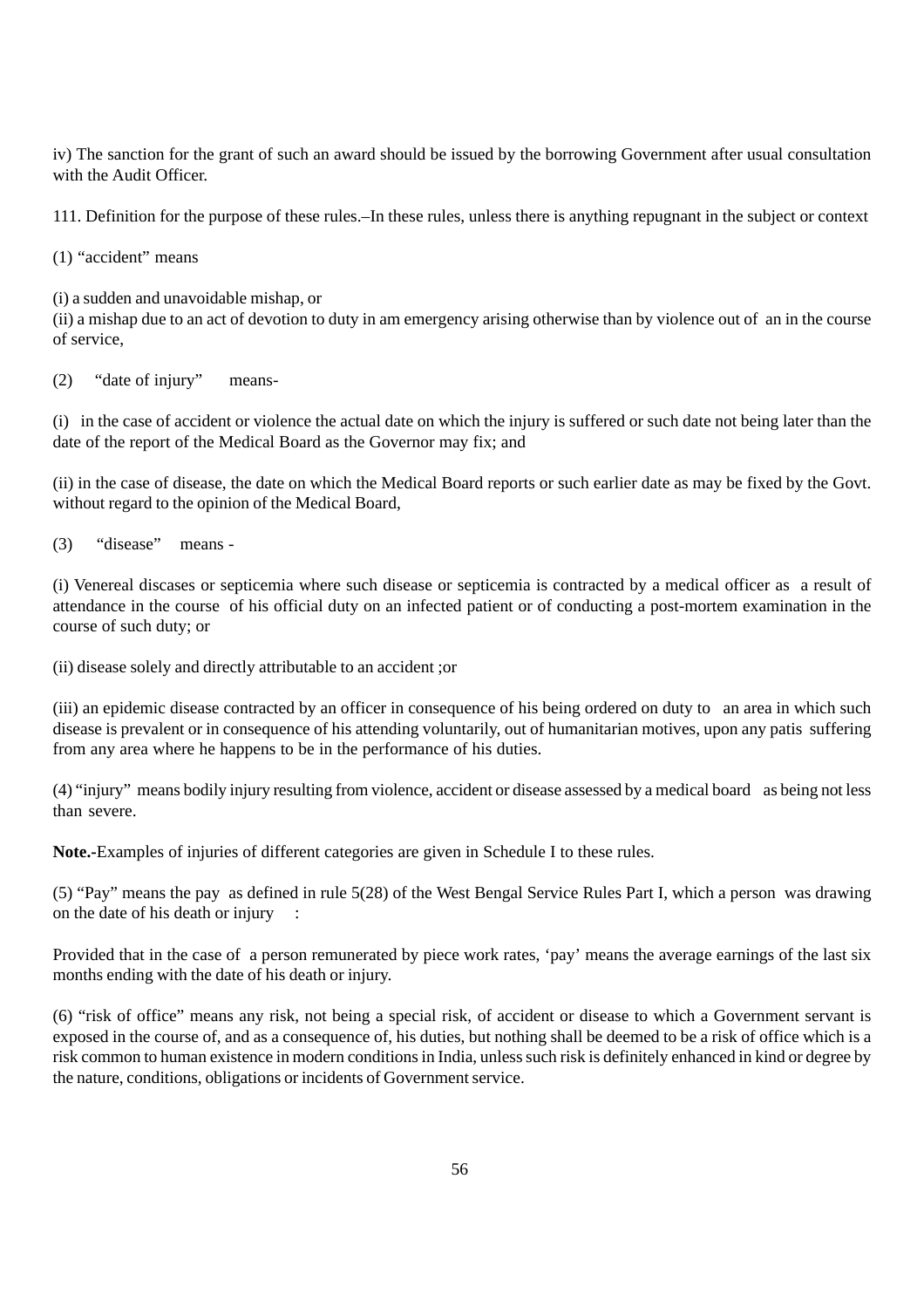**Note.-** The term 'risk of office' shall include the risk of death or injury to which a Government servant is exposed where he attends on a working day, or is required to attend on a holiday, the place of his employment for the performance of his duties during any riot or civil commotion in town, city or village concerned including any suburban areas contiguous thereto, and. While proceeding from his residence to the place of his employment vice versa becomes a victim of the old riot or civil commotion.

(7) "special risk" means -

(i) a risk of suffering injury by violence;

(ii) a risk of injury by accident to which a Government servant is exposed in course of, and as a consequence of, the performance of any particular duty which has the effect materially increasing his liability to such injury beyond normal risks of his office;

(iii) a risk of contracting disease to which a medical office exposed as a result of attending in the course of his duty to a venereal or specticaemic patient or conducting post-mortem examination in pursuance of such duty,

**Note 1–** The death or injuries of a Government servant as a result of an accident, while traveling by air on duty, is treated being due to 'special risk of office'.

**Note 2.-** Death or injuries of a Government servant caused by terrorists should be treated as being due to 'special risk' if received by virtue of his position as a Government servant.

(8) "violence" means the act of person who inflicts an injury on Government servant -

(i) by assaulting or resisting him in the discharge of his duties or in order to deter or prevent him from performing his duties ; or

(ii) because of anything done or attempted to be done by such Government servant or by any other public servant in the lawful discharge of his duty as such; or

(iii) because of his Critical Position.

112. Power of sanction.— No award shall be made under these rules except with the sanction of the Government. In making an award the Governor may take into consideration the degree of default as contributory negligence on the part of the Government servant who sustains an injury or dies as a result of an injury or is killed,

113. . Protection of other pension or gratuity,- Except as otherwise provided in these rules, an award made under these rules shall not affect any other pension. or gratuity for which the Government server concerned or his family may be eligible under any other rules for the time being in force; and the pension granted under the provisions of these rules shall not be taken into account in fixing the pay of the pensioner on his continued employment or re-employment in Government service,

114. Restriction.- No award shall be made in respect of–

(i) an injury sustained more than five years before the date of application; or

(ii) death which occurred more than seven years (a) after the injury due to violence or accident was sustained, or (b) after the Government servant was medically reported as to for duty on account of the disease of which he died,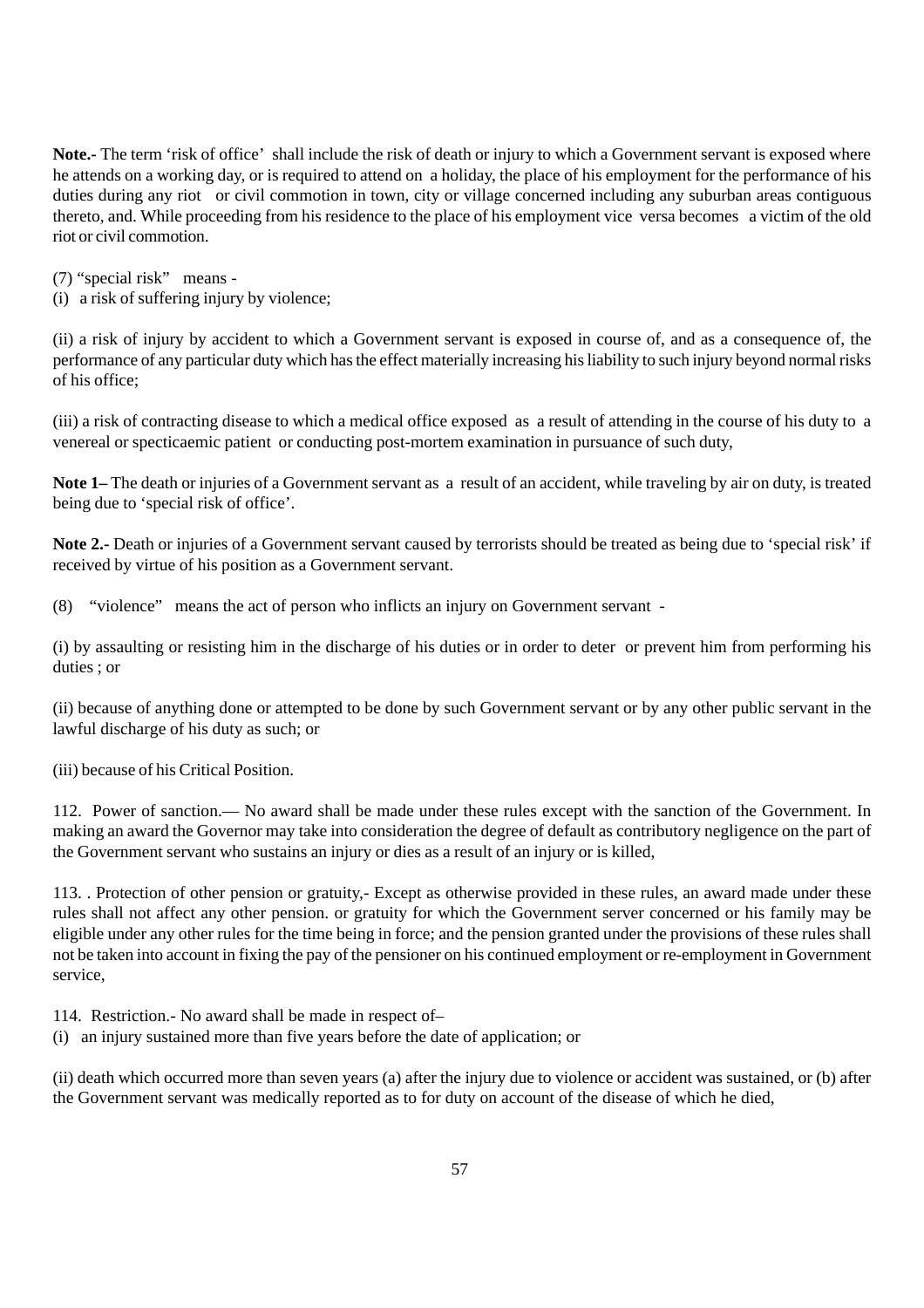115. Payable in rupees.- All awards under these rules shall be made in India in rupees.

116. Class of injury.- For the purpose of these rules injuries shall be classified as follows :

Class A.— Injuries caused as a result of special risk of office which have resulted in the permanent loss of an eye or a limb or are of a more serious nature.

Class B.— Injuries caused as a result of special risk of office equivalent, in respect of the degree of disablement which they cause to the loss of a limb or are very severe or injuries caused as a result of risk of office which have resulted in the permanent loss of an eye or a limb, or are of a more serious nature.

Class C.— Injuries caused as a result of special risk of office are severe, but not very severe, and likely to be permanent; or injuries caused as a result of risk of office which are equivalent in respect of the degree of disablement which they cause to the loss of a limb or which are very severe and likely to be permanent.

117. (1) If a Government servant sustains an injury which falls with in class A of rule 116, he shall be awarded.

(a) a gratuity of the applicable amount specified in Schedule to these rules, and

(b) with effect from the date following the expiry of one year from the date of the injury,

 (i) if the injury has resulted in the permanent loss of more than one limb or one eye, a permanent pension of the applicable amount specified in Schedule II for a higher scale pension; and

(ii) in other cases, a permanent pension the amount of which shall not exceed the applicable amount specified in Schedule II for higher scale pension and shall not be less than half that amount.

(2) If a Government servant sustains an injury which falls within Class B of rule 116, he shall be awarded, -

(i) if the injury has resulted in the permanent loss of an eye or a limb or is of more serious nature, a permanent pension, with effect from the date of the injury, of an amount which shall not exceed the applicable amount specified in Schedule II for a lower scale pension and shall not to less than half that amount; and

(ii) in other cases,

(a) for a period of one year with effect from the date of the injury, a temporary pension the amount of which shall not exceed the applicable amount specified in Schedule II for a lower scale pension and shall not be less than half that amount· and thereafter -

(b) a pension within the limit specified in sub-clause (a) if the Medical Board from year to year certified that the injury continues to be severe.

If Government servant sustains an injury which .falls within Class C of rule 116, he shall be awarded a gratuity of the applicable amount specified in Schedule II, if the Medical Beard, certifies that the Government servant is likely to be unfit for service for a year or a proportionate amount subject to a minimum of one quarter of the amount so specified if he is certified to be likely to be unfit for less than a year: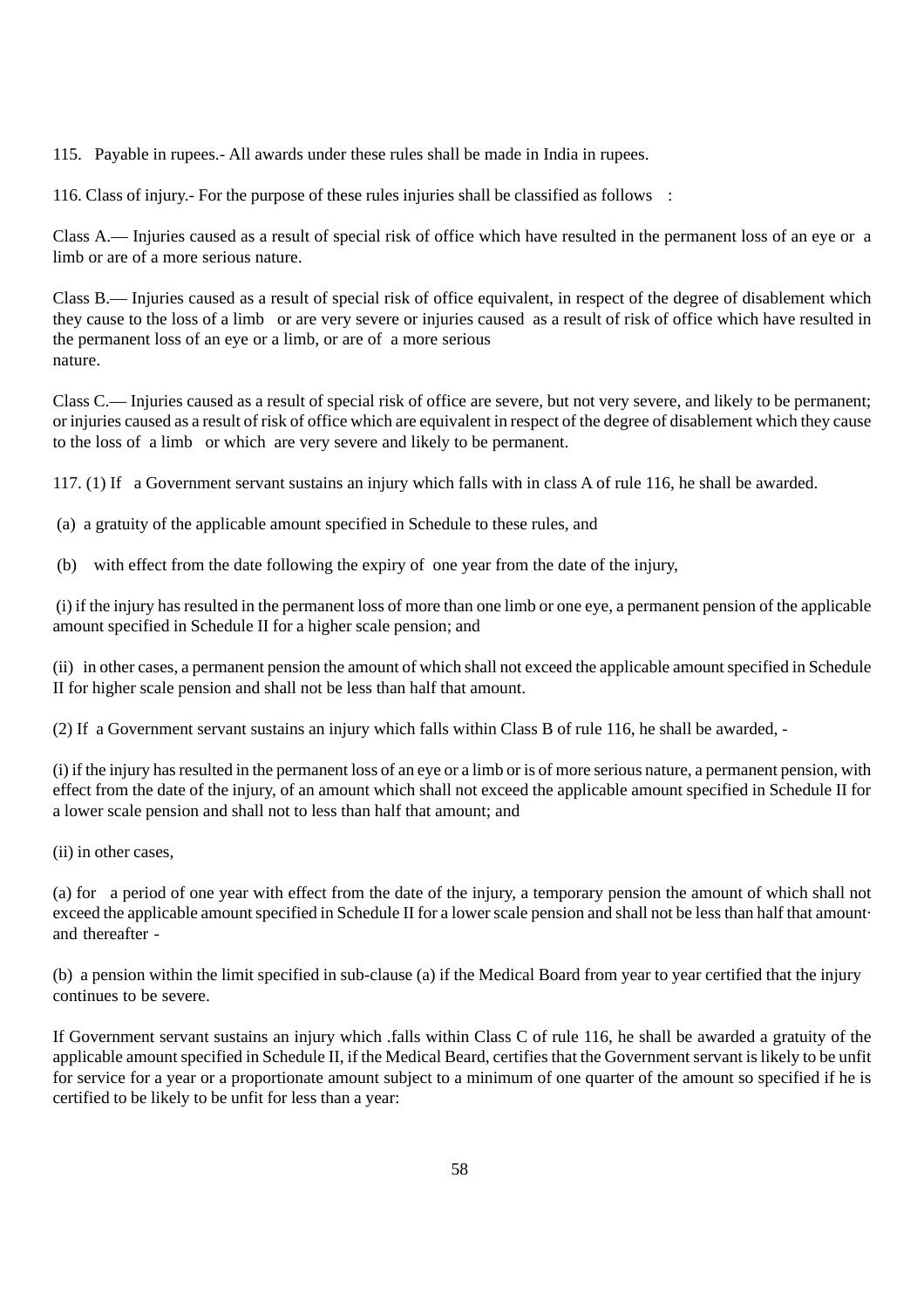Provided that in cases where the injury is equivalent in respect the degree of disablement which it causes to the loss of a limb, Governor may award if he thinks fit, in lieu of the gratuity, a not exceeding the amount admissible under clause (ii) of sub- rule (2).

(4) A temporary pension awarded under this rule ME T be converted into a permanent injury pension—

- I. when the Government servant is invalidated out of the service on account of the injury in respect of which the temporary pension was awarded; or
- II. when the temporary pension has been drawn for not less than five years: or
- III. at any time, if the Medical Board certifies that it sees no reason to believe that there will ever be a perceptible decrease in the degree of disablement.

118 Award to widow and children.- Subject to the provision contained in the Note below rule 120, award shall be made to the widow and children of Government servant as follows :

(i) If a Government servant is killed or dies of injury received as a result of special risk of office,

- (a) a gratuity of the applicable amount specified in Schedule III; to these rules, and
- (b) a pension the amount of which shall not exceed the applicable amount specified in Schedule III;

(ii) If the Government servant is killed or dies of injuries received as a result of risk of office, a pension the amount of which shall not exceed the applicable amount specified in Schedule III.

Provided that if the pay of the deceased Government servant was less ( than Rs.200, the monthly pension or the sum of pensions that may be granted under this rule shall not, irrespective of the rate (including minimum limits) specified in Schedule III, exceed the limit of one half If of his pay; and if in any case the .sum of such pensions calculated under. Schedule III exceeds that limit of one half of his pay, such a pro-rata reduction shall be made in the amount of each individual pension as will reduce the sum to such limit.

**Note :** If a Government servant dies leaving behind two or more widows, the pension or gratuity admissible under this rule to the widow shall be divided equally among all widows.

119. Award to parents.- If the deceased Government servant has left neither a widow nor a child, an award may be made to his father and his mother individually or jointly and in the absence of the father and the mother, to minor brothers and sisters, individually or collectively, if they were largely dependent on the Government servant support and are in pecuniary need :

Provided that the total amount of the award shall not exceed one half of the pension that would- have been admissible to the widow under rule  $10<sup>o</sup>$ 

Provided that the total amount of the award shall not exceed one half of the pension that would- have been admissible to the widow under rule 10 :

Provided further that each minor brother's and sister's share shall not exceed the amount of pension specified in Schedule III for a "child who is not motherless".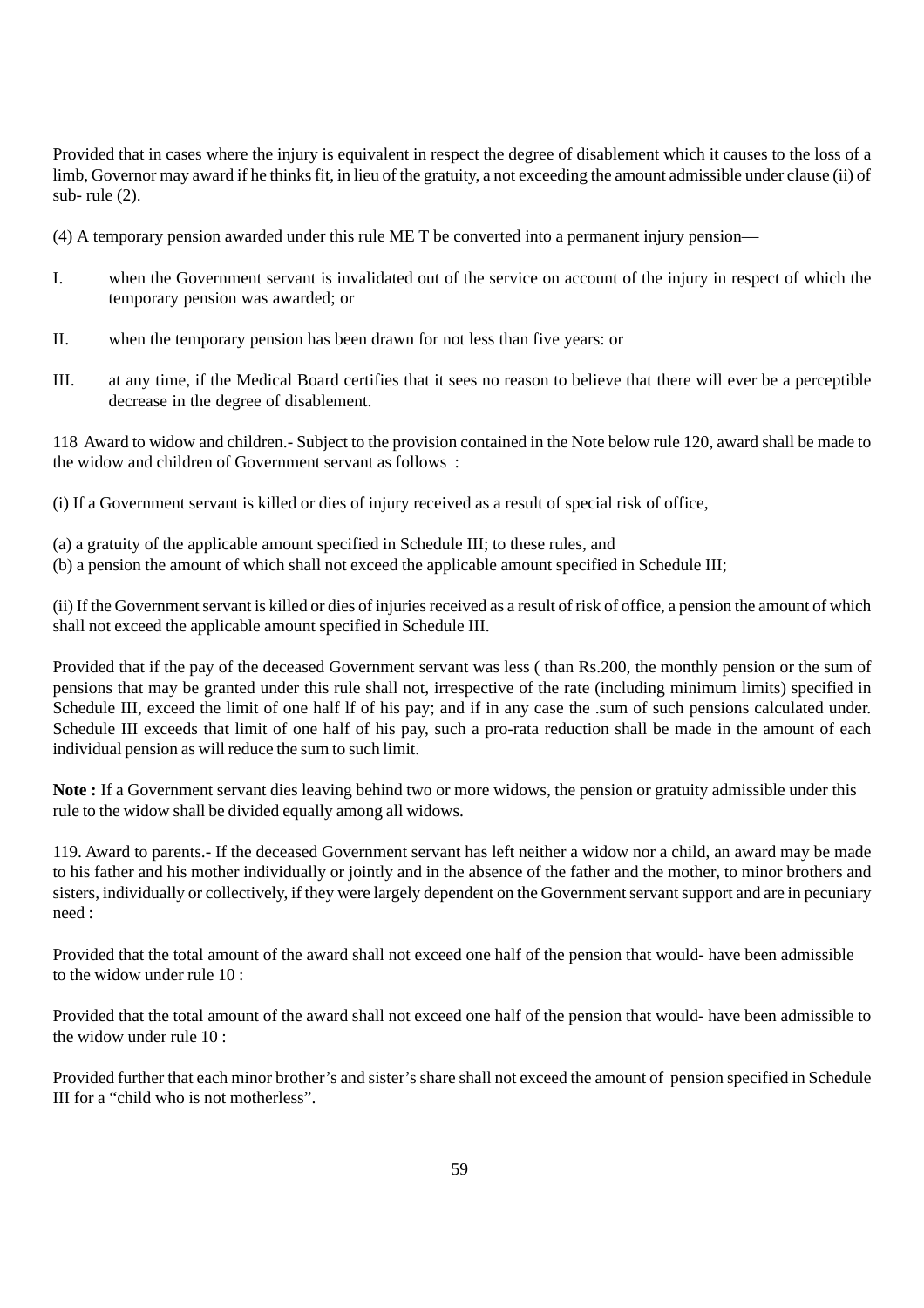120. Any award made under rule 110 will, in the event of an improvement in the pecuniary circumstances of the pensioner, be subject to review in such manner as the Governor may by order prescribe.

**Note.-** If any of the widow, children, father, mother, minor brothers or sisters is denied any share in the property of the Government servant under a will or deed made by him, such a person shall ineligible to receive any award under these rules and the benefit will pass on to the next person eligible.

121. Date of effect.- (1) A family pension will take from day .following the death of the Government servant or from such date as the Governor may decide.

- (2) A family pension will ordinarily be tenable,-
	- (i) in the case of widow or mother, until death or marriage whichever occurs earlier.
	- (ii) in the case of minor son, or minor brother, until he attains the age of 18;
	- (iii) in the case of an unmarried daughter or minor sister, until marriage or until she attains the age of 21 years, which occurs earlier; and
	- (iv) in the case of a father, for whole life.

**Note.-** The family pension of a widow will cease on re-marriage; but when such re-marriage is annulled by divorce, desertion of the second husband, her pension. may be restored upon proof that she is in necessitions circumstances and otherwise deserving.

\* 122. Procedure for award,- (1) In respect of matters of procedure, all awards under these rules are subject to any procedure rules relating to ordinary pension for the time being in force, to the extent that such procedure rules are applicable and are not inconsistent with these rules.

**Compiler's Note :** \*It has since been decided by Govt. that pension papers for grant of extraordinary pension etc. should prepared in triplicate and submitted to Govt. with connected papers viz. photo, specimen signature/LTI etc. so that one set of pension papers may be sent to Audit alongwith the Govt. order sanctioning such pension to enable Audit to issue PPO/ authority for such payment. Vide F. D. No. 1254-F dt. 23.2. 81

(2) When a claim for any injury pension or gratuity or family pension arises, the Head of the office or of the department in which the injured, or the deceased Government servant was employed, will forward the claim through the usual channel to the Government with the following documents, namely :

(i) A full statement of circumstances in which the injury was received, the disease was contracted or the death occurred;.

(ii) The application for injury pension or gratuity in Form A, or, as the case may be, the application for family pension in Form B set forth .in Schedule IV to these rules;

(iii) In the case of an injury a Government servant or one who has contracted a disease a medical report in Form C set forth in Schedule IV. In the case of a deceased Government servant a medical report as to the death or reliable evidence as to the actual occurrence of death if the Government servant lost his life in such circumstances that a medical report cannot be secured; and

(iv) A report of the audit officer concerned as to whether an award is admissible under the rules and, if so, of what amount.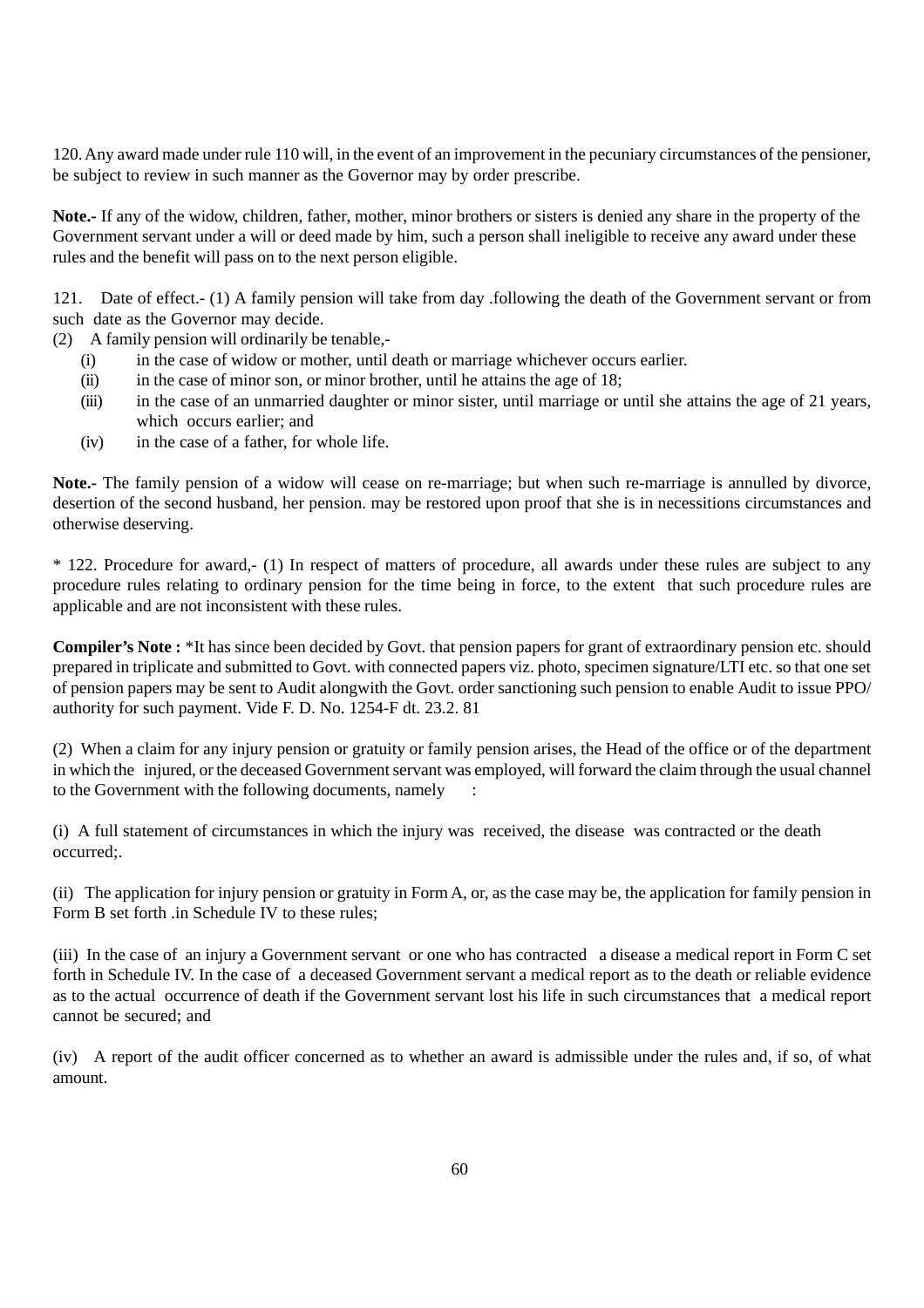(3) Where the Government are satisfied the, evidence placed before them by a Government servant in respect of whom a medical report for the purpose of grant of injury or other extraordinary pension has been received by them of the possibility of an error of judgment in the decision of the Medical Board which examined him, the Government may direct a second Medical Board consisting of members other than those who constituted the first Medical Board to examine the and submit a report to the Government in the matter; pension shall be granted to the officer in accordance with the decision of the second Medical Board.

#### **Schedule I**

[see note elow clause(4) of rule 111] Classification of Injuries

Equal to less to limb-Hemiplegia without aphagia. Permanent use of a tracheotomy tube. Artificial anus. Total deafness of both ears,

Very severe -

Complete unilateral facial paralysis, likely to be permanent, Lesion of kidney, ureter or bladder. Compound fractures (except phalanges). Such gross destruction of soft parts as to lead to permanent disability of loss of function, Severe and likely to be permanent.–

Ankylosis of or considerable restriction in the movement of one of the following joints :

Knee, elbow, shoulder, hip, ankle, temporo-maxillary or rigidity of the dersilumbar. or cervical section of spine.

#### **Partial loss of vision of one eye.**

Destruction or loss of one testicle. Retention of foreign bodies not causing permanent or serious symptoms.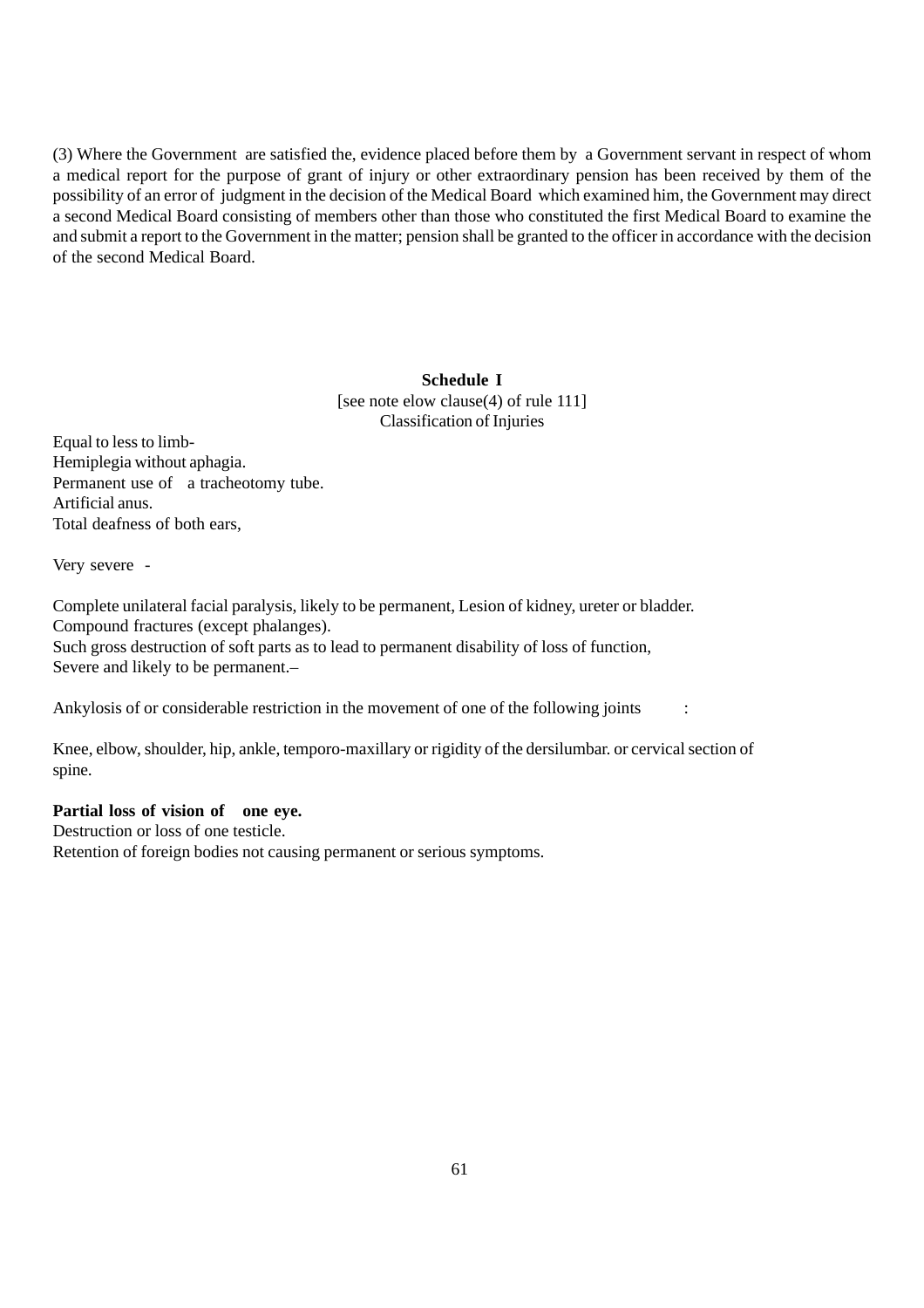# **SCHEDULE II (See rule 117)**

# **Injury gratuity and pension**

| Pay of Government servant<br>On the date of injury | <b>Gratuity</b>                | <b>Monthly pension</b><br>higher scale<br>Rs.                                                                                                     | <b>Monthly pension</b><br>lower scale<br>Rs.                           |
|----------------------------------------------------|--------------------------------|---------------------------------------------------------------------------------------------------------------------------------------------------|------------------------------------------------------------------------|
| 1. Rs. 2,000 and over<br>2. Rs. 1,500 and over but |                                | 300                                                                                                                                               | 225                                                                    |
| under Rs. $2,000$<br>3. Rs. 1,000 and over but     |                                | 275                                                                                                                                               | 200                                                                    |
| under Rs. 1,500<br>4. Rs. 900 and over but         | 3 months] pay subject          | 200                                                                                                                                               | 150                                                                    |
| under Rs. $1,000$<br>5. Rs. 400 and over but       | to a minimum of Rs.<br>$800/-$ | 150                                                                                                                                               | 125                                                                    |
| under Rs. 500<br>6. Rs. 350 and over but           |                                | 100                                                                                                                                               | 84                                                                     |
| under Rs. 400<br>7. Rs. 200 and over but           |                                | 85                                                                                                                                                | 70                                                                     |
| under Rs. 350                                      |                                | 67                                                                                                                                                | 50                                                                     |
| 8. Under Rs. 200                                   | 4 months' pay                  | $1/3^{rd}$ of pay<br>Subject to a<br>Minimum of Rs. 8<br>Per mensem<br><b>SCEDULE III</b><br>(See rule 110)<br><b>Family Gratuity and Pension</b> | $1/3^{rd}$ of pay<br>Subject to a<br>Minimum of Rs.4<br>Per mensem     |
| Pay of Government servant on<br>the date of injury | <b>Gratuity</b>                |                                                                                                                                                   | <b>Monthly pension</b>                                                 |
| 1. Rs. 800 and over                                |                                |                                                                                                                                                   | 20% of pay subject to a<br>maximum of Rs. 275                          |
| Rs. 200 and over but<br>2.<br>Under Rs. 300        | 3months pay                    |                                                                                                                                                   | 25% of pay subject to a<br>maximum of Rs. 150 and<br>Minimum of Rs. 40 |
| Under Rs. 200<br>3.                                | 4months pay                    |                                                                                                                                                   | 45% of pay subject to a<br>Maximum of Rs. 75 and<br>Minimum of Rs. 40. |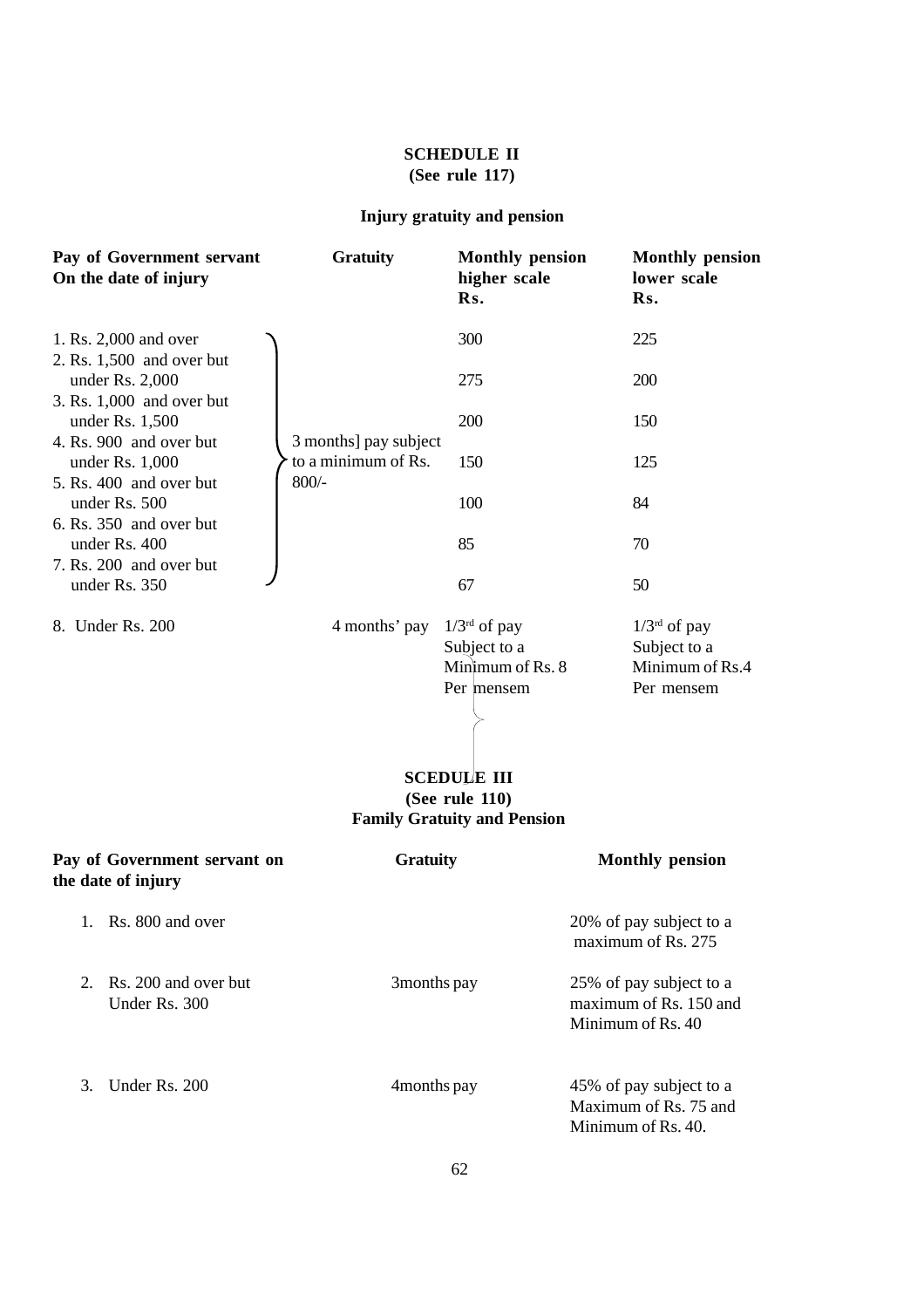# **B – Children**

| Pay of Government servant on<br>the date of death | Gratuity (To a children<br>if motherless) | Monthly pension of each Child |                                      |
|---------------------------------------------------|-------------------------------------------|-------------------------------|--------------------------------------|
|                                                   |                                           | If the child<br>is motherless | If the child<br>is not<br>motherless |
|                                                   | Half the amount                           |                               |                                      |
|                                                   | Which would                               |                               |                                      |
|                                                   | have otherwise                            |                               |                                      |
|                                                   | been admissible                           |                               |                                      |
|                                                   | to widow, to be                           |                               |                                      |
|                                                   | distributed in                            |                               |                                      |
|                                                   | equal shares.                             |                               |                                      |
|                                                   |                                           | Rs.                           | Rs.                                  |
| 1. Rs. 800 and over                               |                                           | 60                            | 25                                   |
| 2. Rs. 250 and over but under Rs. 800             |                                           | 37.50                         | 13                                   |
| 3. Under Rs. 250                                  |                                           | 15% of pay                    | 5% of pay                            |
|                                                   |                                           |                               | Subject to a                         |
|                                                   |                                           |                               | Minimum of Rs. 3                     |
|                                                   |                                           |                               | Per mensem                           |

These rates are subject to the condition that the pension payable to a child/children will, in no case, be less than the amount of pension which would have been admissible to him/them,- had the provisions of the Family pension Scheme, 1965 peen applied,

# **SCHEDULE IV [See rule 122(2)] FORM A Form of application for injury pension or gratuity**

- 1. Name of applicant
- 2. Father's name
- 3. Race, sect and caste
- 4. Residence showing village and peragunnah
- 5. Present .or last employment, including name of establishment
- 6. Date of beginning of service
- 7. Length of service, including interruptions of which Superior\_\_\_\_\_\_\_\_\_\_\_\_\_\_\_\_\_\_\_\_\_\_\_\_ Inferior\_\_\_\_\_\_\_\_\_\_\_\_\_\_\_\_\_\_\_\_\_\_\_\_\_\_\_\_\_\_\_\_\_\_\_\_\_\_\_\_\_\_\_\_\_\_\_\_\_\_\_\_\_\_\_\_\_\_\_\_\_\_\_\_\_\_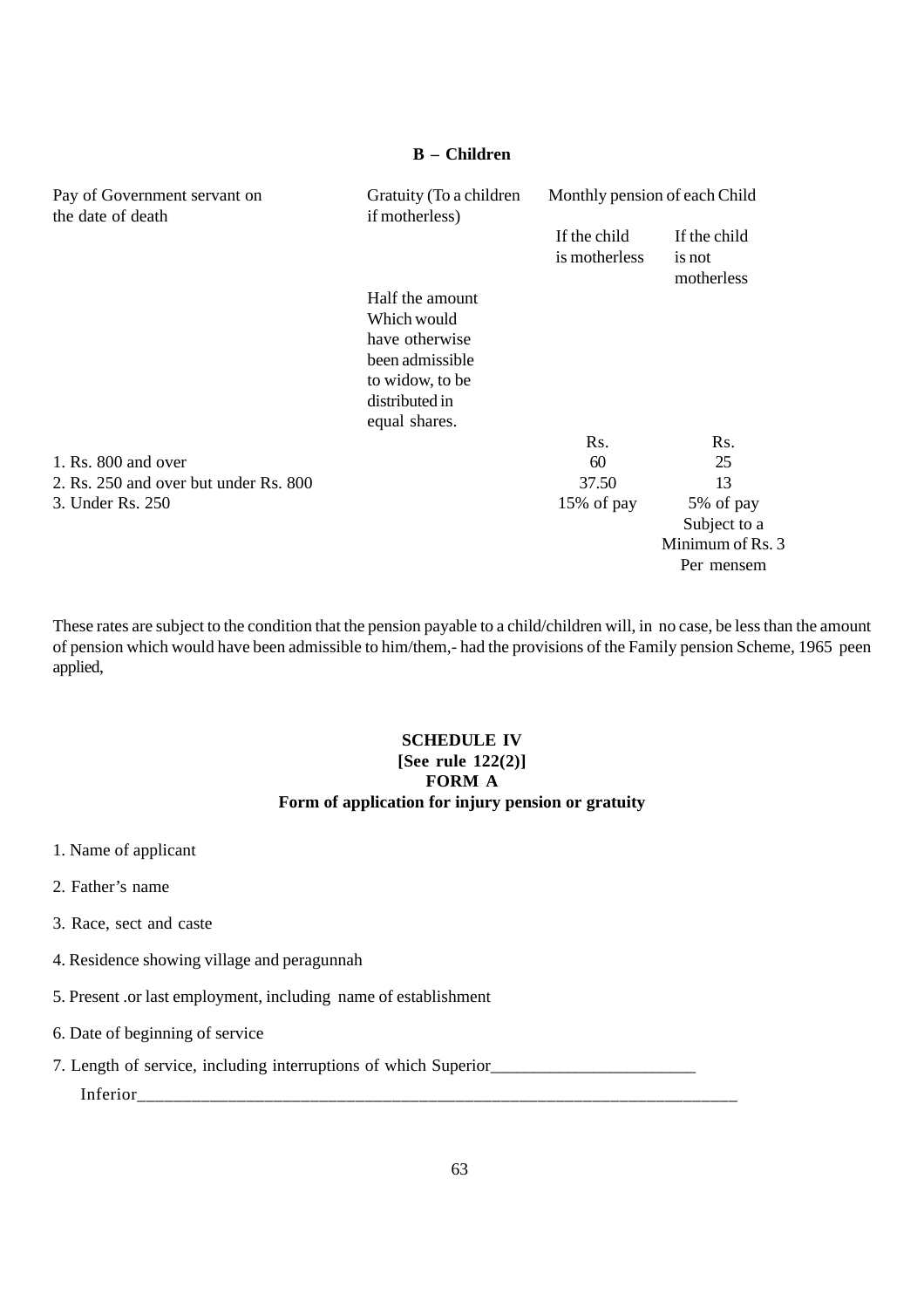#### **Non—qualifying and interruptions**

| 8. Classification of injury      |                                                 |  |                  |  |
|----------------------------------|-------------------------------------------------|--|------------------|--|
| 9. Pay at the time of injury     |                                                 |  |                  |  |
| 10. Proposed pension or gratuity |                                                 |  |                  |  |
| 11. Date of injury               |                                                 |  |                  |  |
| 12. Place of payment             |                                                 |  |                  |  |
| 13. Special remarks, if any.     |                                                 |  |                  |  |
|                                  | 14. Date of applicant's birth by Christian era* |  |                  |  |
| 15. Height                       |                                                 |  |                  |  |
| 16. Marks                        |                                                 |  |                  |  |
|                                  | Thumb and finger impressions                    |  |                  |  |
| Thumb                            | $f$ orefinger                                   |  | middle<br>middle |  |
| little finger                    |                                                 |  |                  |  |

17. Date on which the applicant applied for pension.

Signature of Head of Office

**\*Note.-** In the case of European Ladies, Gazetted officers, Government titleholder and other persona who may be specially exempt by Government in this behalf, thumb and finger impressions and particulars of height and personal marks are not required.

\*If not known exactly, must be stated on the best information or estimate.

# **FORM B**

# Form of Application for Family Pension

Application for an extraordinary pension for the family of A, B (late) a \_\_\_\_\_\_\_\_\_\_\_\_\_\_\_killed, or died of injuries received, as a result of special risk of office.

Submitted by the -

| Name and residence, showing village and perjured |
|--------------------------------------------------|
| 2. Age                                           |

|                | $\cdots$ |
|----------------|----------|
| Description of | Height   |

- 
- Claimant 4. Race, caste or tribe
	- 5. Marks for identification
	- 6. Present occupation and pecuniary circumstances
	- 7. Degree of relationship to deceased
	- 8. Name
	- 9. Occupation and service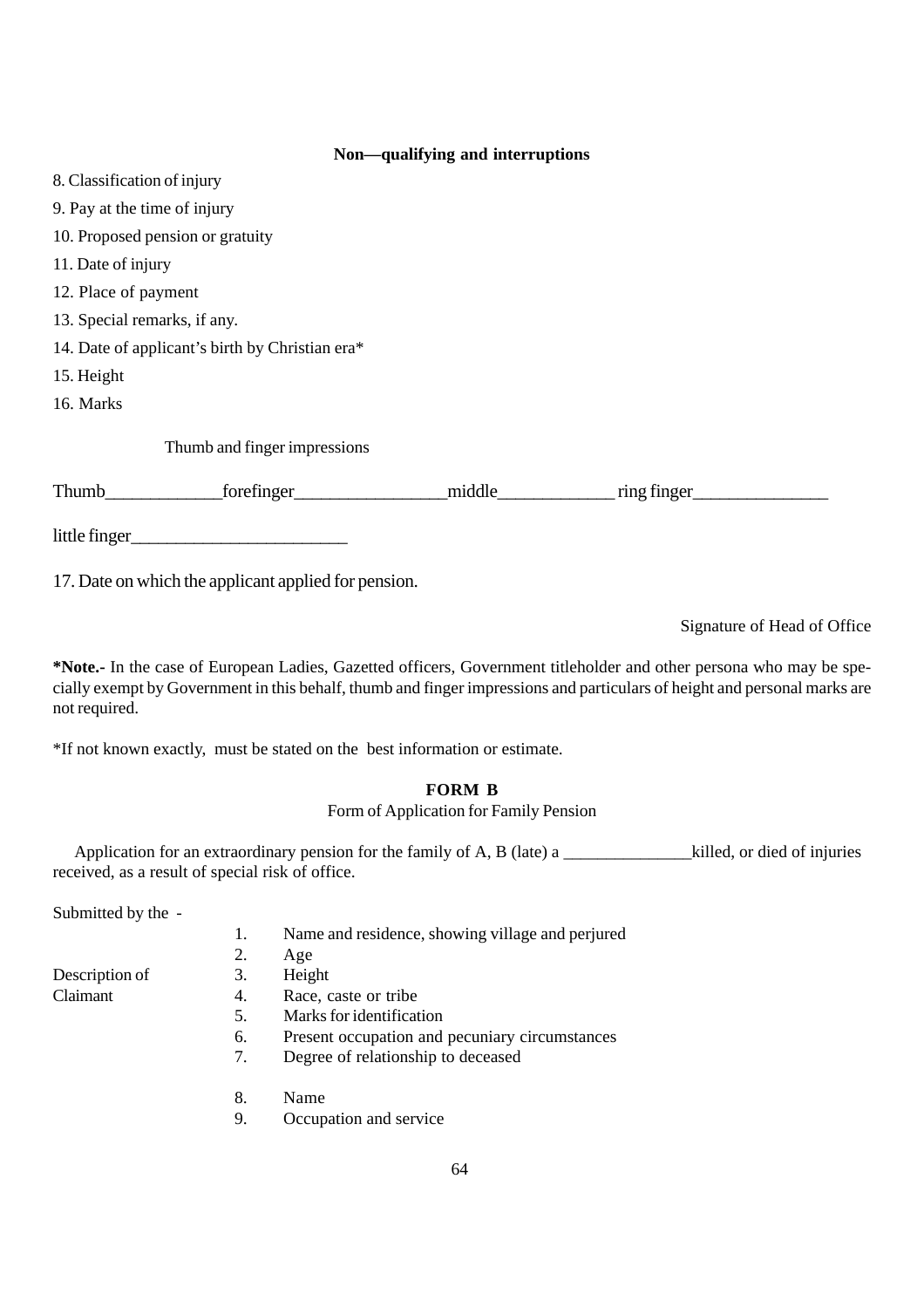| Description of |  |
|----------------|--|
| Dogoood        |  |

- 10. Length and service
- Deceased 11. Pay when killed
	- 12. Nature of injury causing death
	- 13. Amount of pension or gratuity proposed
	- 14. Place of payment
	- 15. Date from which pension is to commence
	- 16. Remarks.

#### **Name, Date of Birth by Christian era.**

| Name and ages of  | Sons     |
|-------------------|----------|
| surviving kindred | Widows   |
| deceased          | Daughter |
|                   | Father   |
|                   | Mother   |

Note.–If the deceased has left no son, widow, daughter, father or mother surviving him, the word "dead" should he entered opposite to such relatives,

Place

Date

1. Is the injury

Signature of Head of Offices

Form to be used by Medical Beard, when reporting on injury Proceeding of Medical Board

#### **CONFIDENTIAL**

Proceedings of a Medical Board assembled by order of\_\_\_\_\_\_\_\_\_\_\_\_\_\_\_\_\_\_\_\_\_\_\_\_\_\_\_\_\_\_\_\_\_\_ for the purpose of examination and reporting on the present state of the injury sustained by/at/disease contracted by\_\_\_\_\_\_\_\_\_\_(place of injury, etc.) on the date (date of injury, etc.) .

(a) State briefly the circumstances-under which the injury/ disease was sustained/contracted

(b) what is the Government servants present condition?

(c) Is the Government servants present condition wholly due to the injury, disease?

(d) In the cases of disease from which date does it appear that the Government servant has been incapacitated?

The opinion of the Board upon question below is as follows

### **PART A - FIRST EXAMINATION**

The severity of injury should be assessed in accordance with the following classification and details given in the remarks column. Below :

| 1. Is the injury                           |      |    |
|--------------------------------------------|------|----|
| $(i)$ (a) The less of an eye or limb?      | Yes. | No |
| (b) The loss of more than one eye or limb? | Yes. | No |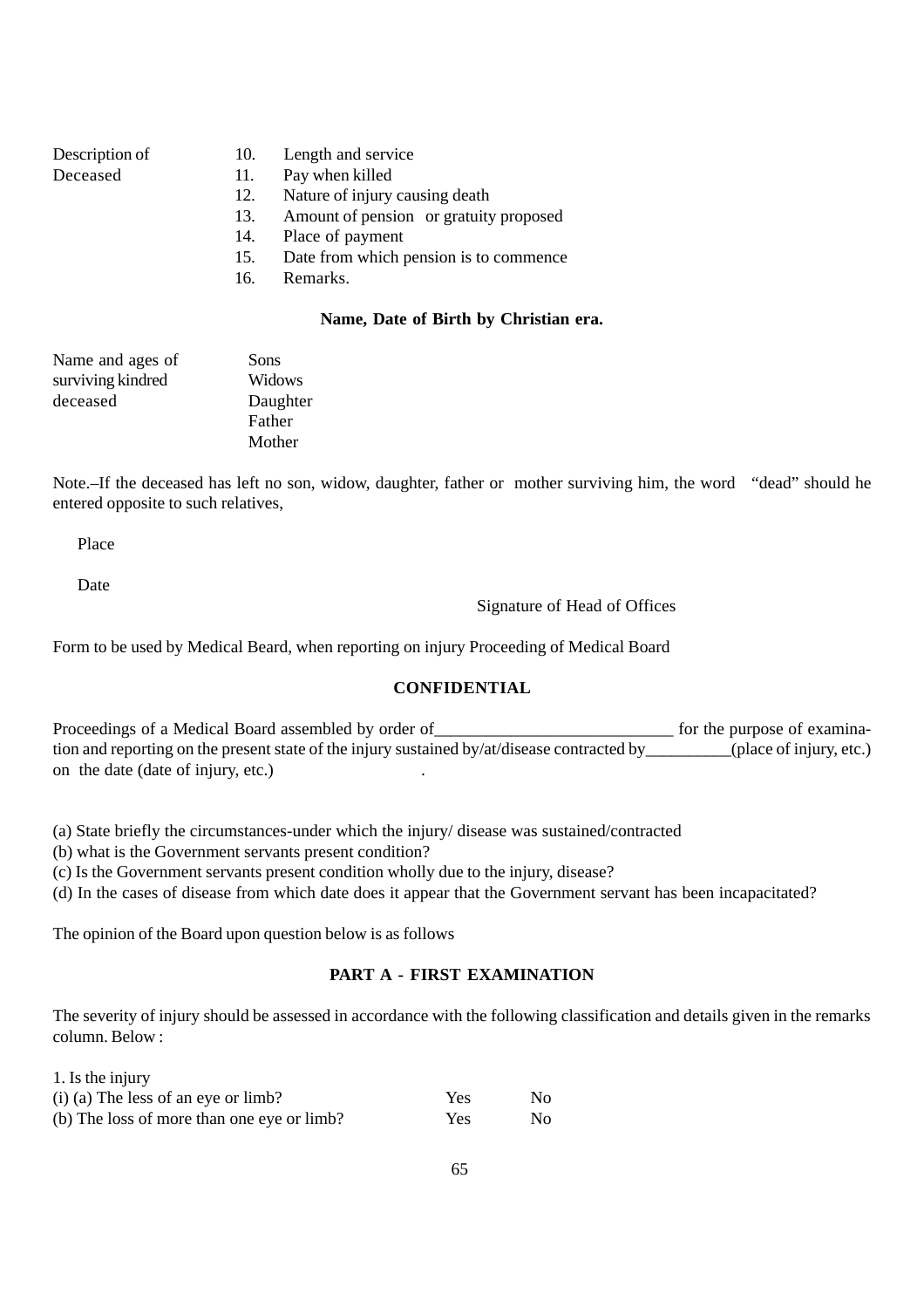- (iii) Equivalent to the loss of an eye or a limb?
- $(iv)$  Very" severe?  $\qquad \qquad$ .
- (v) Severe and. likely to be permanent?
- (vi) Severe but not likely to be permanent?
- (vii) Slight hut likely to be permanent?

2. For what period from the date of the injury,

(a) has the Government servant been unfit for duty (b) Is the Government servant likely to remain unfit for duty?

**Remarks.-** Here the classification above may be amplified if necessary or details of additional injuries to the main injury may be given.

## **PART SECOND OR SUBSEQUENT EXAMINATION**

If the original degree of disability of the Government servant has changed, in which of the above categories should it now he placed?

**Remarks.**- In this space additional details may be given if necessary. Instructions to be observed by the Medical Board preparing the Report.

1. The Medical Board before recording its opinion should invariably consult the proceedings of previous medical boards, if any, as also all previous medical documents connected with the Government servant brought before it for examination.

2. If the injuries be more than one, they should be numbered separately and should it be considered that, for instance, though only severe" or slight in themselves, they represent together the equivalent of a single "very severe" injury, such an opinion may be expressed in the column provided.

3. In answering the questions in the prescribed form the Medical card will confine itself exclusively to the medical aspect of the case and will carefully discriminate between the Government servant's unsupported statements and the evidence available.

4. The Board will not express any opinion, either to the" Government servant examined, or in its report, as to whether he is entitled to compensation, or as to the amount of it, not will it inform the Government servant how the injury has been classified.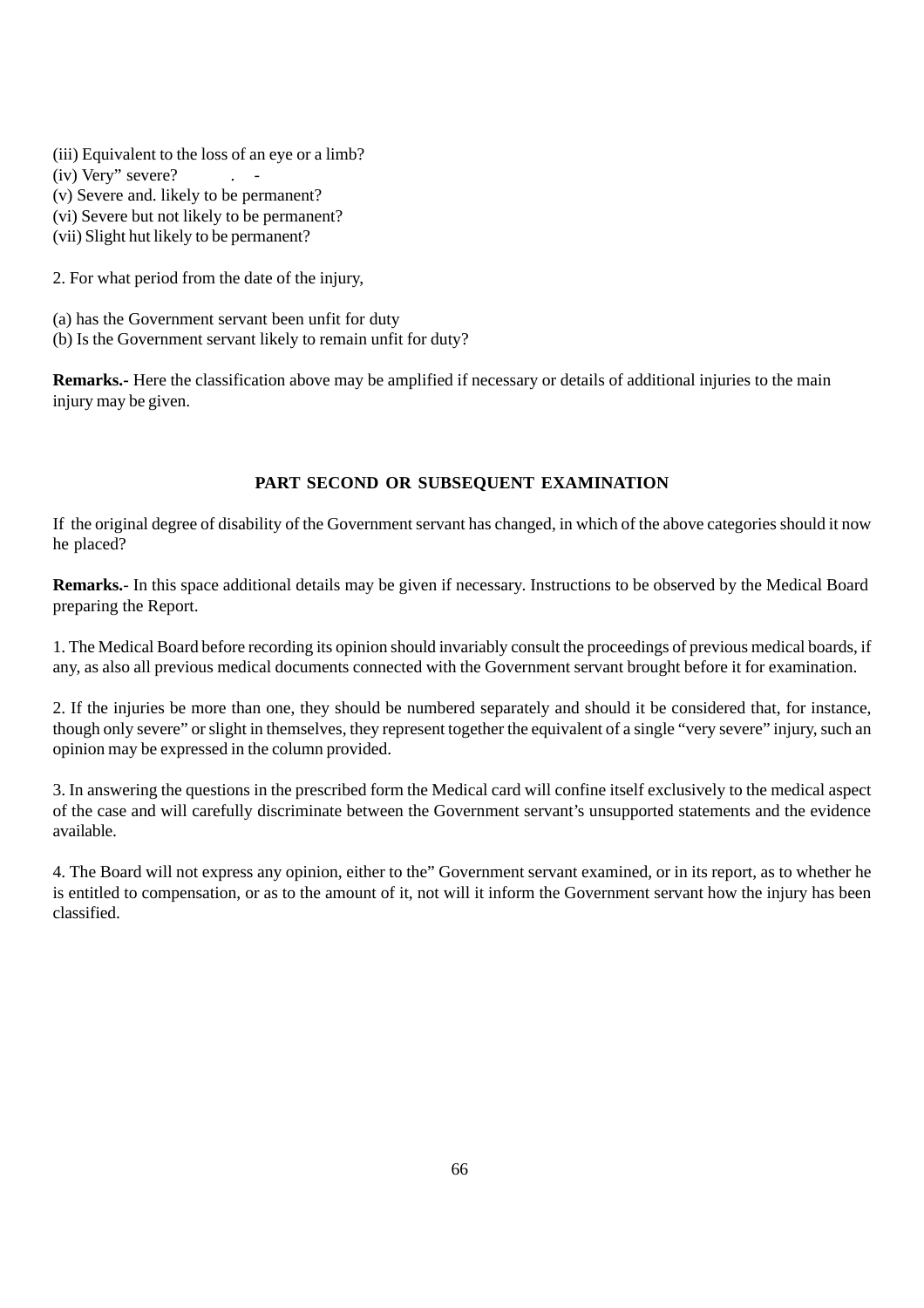# **CHAPTER XII**

### Application To Grant of Pensions

123. Application of these rules.- (1) The rules in this chapter apply to all Government servants applying for pensions under these rules.

(2) For the purpose if this chapter "gratuity" means death-cum-retirement gratuity and includes service gratuity, if any.

\*124. - List of Government servants due to retire.– (1) Each Head of a Department shall. have a list prepare every six months, i.e. on the 1st January and the 1st July each year. If all gazetted and non gazetted Government servants who are to retire within the next 12 to 18 months of that date. A copy of every such list in the form shown in Annexure I shall be supplied to the Audit Officer concerned not later than the  $31<sup>st</sup>$  January or the  $31<sup>st</sup>$  July, as the case may be, of that year. In the case of persons retiring for reasons otherthan by way of superannuation the Head of the Department shall promptly inform the Audit Officer as soon as the impending retirement becomes known to him.

(2) The Head of a Department or if an office shall write to appropriate officer in-charge of accommodation at least one year before the anticipated date of retirement of a Government servant who is in occupation of Government accommodation, for issue of "no demand certificate" so that the sanction of pension and graturity is not delayed and the necessary dues are realised within the period specified in clasue (3) of rule 141.

\*\*125. Formal application–Every Government servant shall submit a formal application for pension in form 5, All gazetted Government servants shall send their applications direct to the Audit Officer and non-gazetted Government servants to the head of office. Every Govt. servant should submit his formal application for pension at least one year in advance of the date of his anticipated retirement : provided that –

(i) in case in which the date of retirement cannot be foreseen one year in advance, the application shall be submitted immediately after the date of retirement is settled, and

(ii) a Government servant, proceeding at leave preparatory to retirement in excess of one year, shall submit the application at the time of proceeding on such leave.

**Compiler's Note :** \*At' present, Heads of. Offices are pension sanctioning authority (vide F.D.Memm.No.13071-F dt.1.11.03). Accordingly in modification of rule 124, it has been decided that all pension sanctioning authorities will prepare the list in Annexure I, every 'six months i.e. on the 1st January and 1st July each year of all Govt. employees who are due to retire within 24/30 months from the date of preparation of list in Annexure I (vide F. D Memo No 6388-F at.24.6.86) and send such list to the A.G.W.B. not later than 31st. January or the 31st July, as the case may be of that years.

The Form of Annexure I to rule 124 has been substituted vide Memo, No.4521 -F . dt.2.5.87.

It has also been decided that each pension sanctioning authority shall maintain a permanent "Pension Register" in his office in the form and for the purpose details of which is given in F.D Memo No. 5977 dated 27.06.85

In this connection see chief Secretary's Circulars Nos.1500-F (Pen) dt;13.10,93 & N:.165-F (Pen) dt.10.11.93.

\*\*At present, top system of classifying Govt. employees into 'gazetted' and 'non-gazetted' has been done away with.

The work relating to maintenance of service-book and determination of personal entitlement in respect of erstwhile gazetted Govt employees has since been transferred from the A..G.W.B. to Deptts. concerned. As such, Heads of Offices being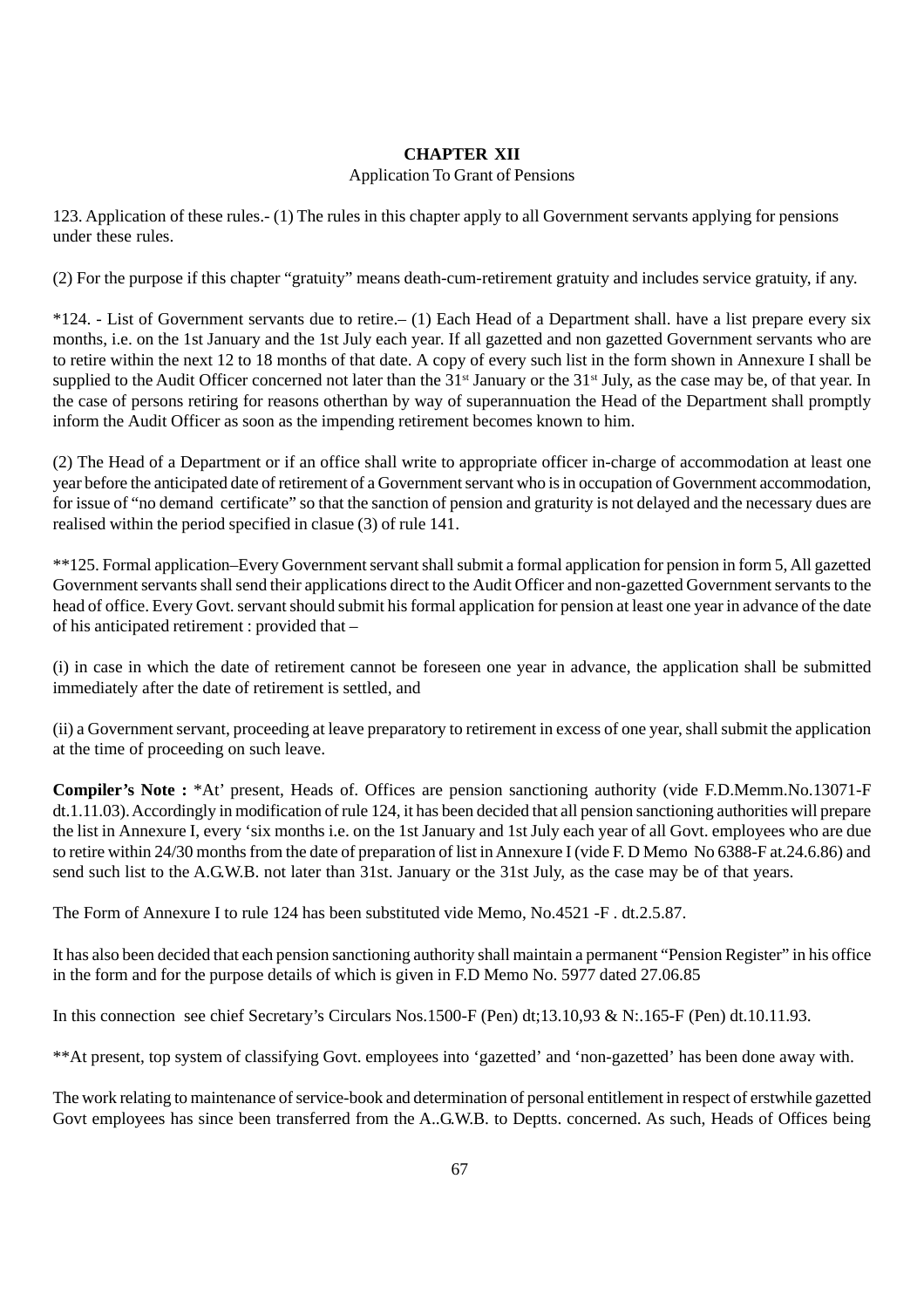pension sanctioning authorities in respect of Govt. employees (irrespective of class of employees) Govt. employees due to retire will submit application in Form 5 to the head of office.

**Note 1.-** In each department and office an officer of appropriate rank should be specifically charged with the responsibility of initiating action in due time regarding the completion of pension records and documents. As the first step in that direction he should have a list prepared every six months, i.e., on the 1<sup>st</sup> January and 1st July, of all officers, gazetted or non-gazeted, who will attain the age of superannuation within the next 12 to 18 months of that date. The attention of every such Government servant should be drawn to the provisions of rule 125 to 129 and he should he advised to make a formal application for pension at least one year in advance from the date of his anticipated retirement in order to avoid the possibility of any delay in the commencement of his pension. A copy of the list referred to should also be sent to the Accountant-General, West Bengal.

**Compiler's Note :** It has been decided all pension sanctioning authorities will prepare the list every six months i.e. on the 1st January and 1st July each year of all Govt. employees who are due to retire within the next 24/30 month's from the date of preparation of such list and send ouch list to the Accountant General, West Bengal not later than 31st January or the 31st July, as the case may be, of that year (vide Memo.No.6388-F dt.24.6.86 and No.4521-F dt.2.5.87)

**Note 2.-** Check lists to ensure that all necessary steps involved in the finalisation of pension cases are taken well in time and simultaneously a pro-forma called "Check List" and a form of "Progress Statement" as shown in Annexure II and III should be prepared, As soon as the list referred to in Note I has been prepared or an intimation is received about the death of a Government servant, the "Check List'' should be started for each such case and information and documents already available checked up with the proforma item by item. A note of the items in respect of which complete information is not available should be made in column 1 of the "Progress Statement" and necessary steps initiated simultaneously to collect the missing information or to complete necessary formalities. A watch on the finalisation should be kept by noting the progress made in column 2 of the "Progress Statement" at weekly or other suitable intervals.

**Note 3.-** Instructions regarding annual verification as laid down in rule 42 of Appendix 7 of the West Bengal Service Rules, Part – I should be carefully observed to avoid delay in verification service.

**Compiler's Note :** In cases where the service book is maintained properly, the requirement of annual verification of service may be dispensed "with, vide Govt. decision in para 2(i) of F.D.Memo.No.2255-F dt.22.3.73.

**Note 4.-** Rule 134 lays down that the preparation of the service statement and its verification by the Accountant-General, West Bengal, shall be taken up one year before an officer is due to retire. All administrative authorities are requested to ensure that these steps are actually taken one year in advance of the date of superannuation and are not postponed till the offer has actually submitted his formal application for pension,

**Note 5.-** If a Government servant who is officiating in a higher post or is holding a higher temporary post and continue to do so for more than two years up to the date of his retirement takes any leave during the last three years of his service the question whether he would have continued to hold the higher post if he had not proceeded on leave should be examined and necessary certificate should be recorded by the sanctioning authority at the time of the grant of leave. Such certificates should always accompany the pension papers.

**Note 6.-** The service books of permanent non-gazetted Government servants who are officiating as gazetted officers are often found incomplete at the time of their retirement. Under the rules the service of such a Government servant should remain in the custody of the Head of Office in which he holds a permanent and substantive non-gazetted post and entries should continue to be made by that officer regularly about any changes in pay, ect., which would have accrued to him had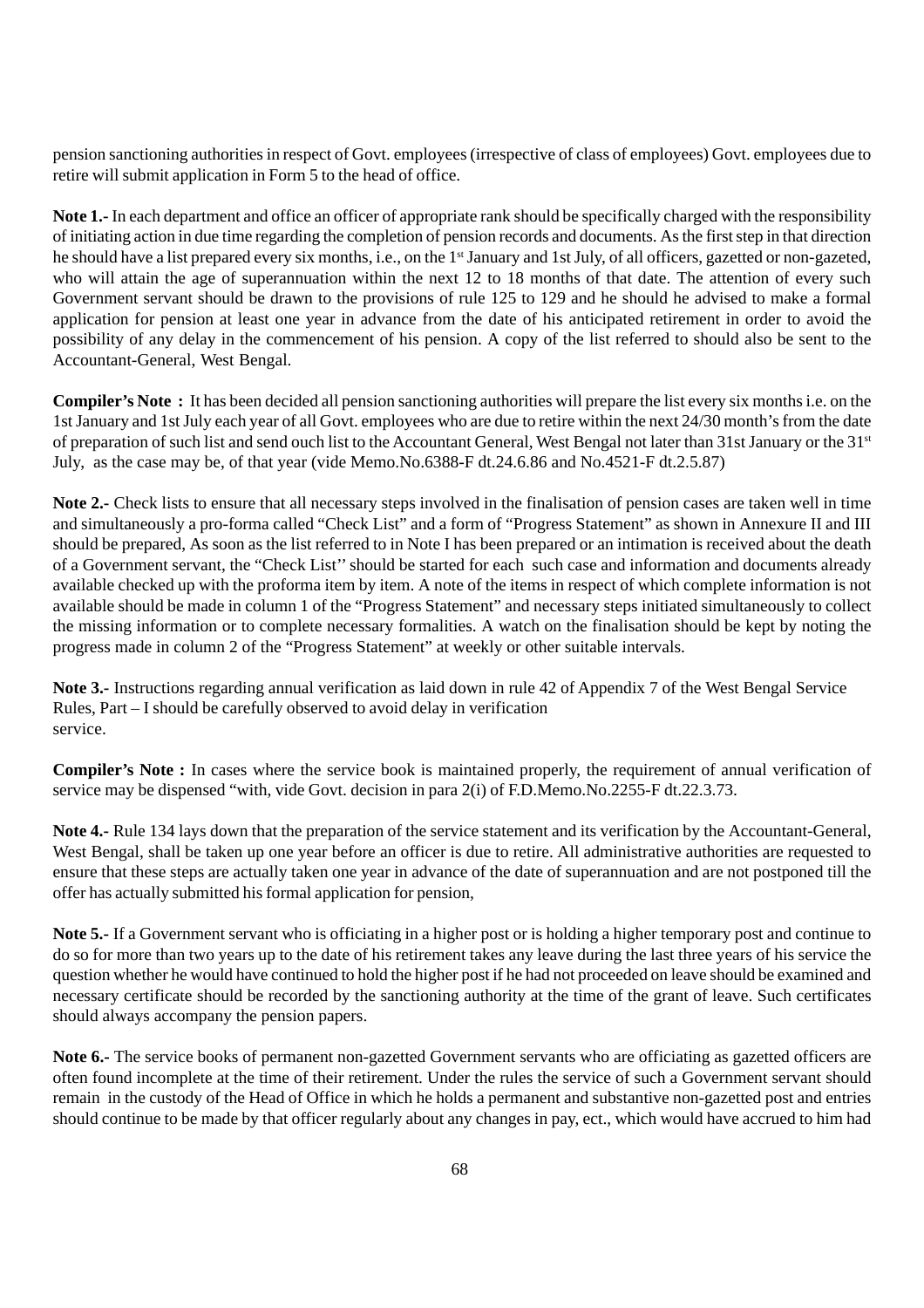he continued to hold his permanent post and entry about the date of transfer to the gazetted post will also be made in red ink at an appropriate place across the pages and another similar entry about his reversion from gazetted post where it takes place. A full record of service in the gazetted post itself will be kept and verification done by the accountant-General. When such a Government servant is confirmed in a gazetted post his service book should be transferred for custody to the Accountant-General, West Bengal after making an entry about such confirmation.

**Compiler's Note :** The work relating to maintenance of service book in respect of erstwhile gazetted Govt. servants has since been transferred from the AGWB to Deptts. concerned. As such, service book of all Govt. employees (irrespective of erstwhile gazetted and non-gazetted servants) are now maintained in the same process and manner by Head of Office/ Deptt.

126. Procedure laid down in rules 132 to 139 shall apply in certain cases.- A gazetted Government servant whose pay and allowances are drawn and disbursed by the Head of Office on an establishment bill shall submit his application for pension to the Head of Office and the procedure as laid down in rules 132 to 139 shall apply to him.

**Note.-** In respect of a non-gazetted Government servant holding gazetted post in an officiating capacity at the time of retirement the Head of Office shall send the Service Book of the Government servant concerned to the Audit Officer at least one year in advance of the date of retirement of such Government servant after verifying that the certificate of verification relating to non-gazetted service has been recorded and the Service Book is complete in all respects. If a nongazetted Government servant is promoted to officiate in a gazette post, at any time during the last year of his service, and in whose case pension papers have not been prepared and forwarded to the Audit Officer, the Service Book of such Government servant duly verified and completed in all respects, shall be forwarded immediately by the Head of Office to the Audit officer.

\*127. Authority competent to sanction pension and gratuity. The Head of department or any other authority competent to make appointment to the post substantively hold by the retiring Government servant shall be competent to sanction pension and gratuity. Such authority shall after taking into consideration the provisions of rule 65 record in Form 3 his orders as to whether the service rendered by the Government servant has been satisfactory and is approved for the grant full pension and gratuity or both, admissible under the rules or whether the service so rendered has not been thoroughly satisfactory and what reduction should for that reason be made for the full pension or gratuity or both, admissible under the rules.

128. Pension once sanctioned shall not be revised.— (1) Subject to the provision of rules 8-10 pension once sanctioned after final assessment shall not by revise to the disadvantage of the Government servant, unless such a revision becomes necessary on account of detection of clerical errors subsequently;

Provided that no revision of pension to the disadvantage of the pensioner shall he ordered by the pension sanctioning authority, without the sanction of Government if the clerical error is detected after a period of 2 years from the date of sanction of pension.

(2) For the purpose of sub-rule(1) the Government servant concerned shall be served with a notice by the pension sanctioning authority for requiring him to refund the excess payment so made within a period of two months from the date of receipt by him of the notice. On his failure to comply with the notice the authority sanctioning the pension shall order that such excess payment shall be adjusted by short payments of pension in future in one or more installments, as the said authority may order.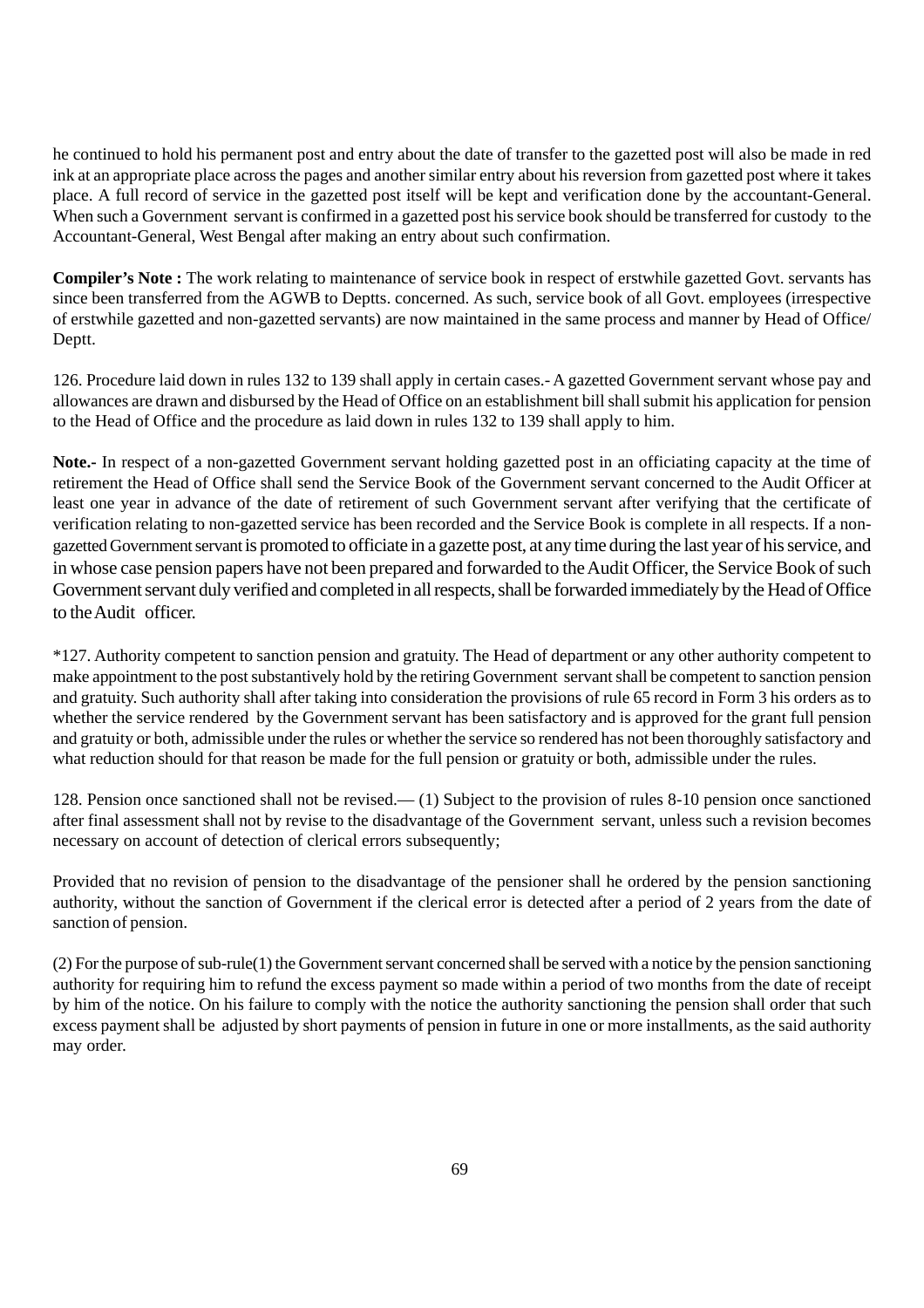#### **\*\* Gazetted Government Servants**

129. Gazetted Government servants.— The Audit Officer shall undertake the work of preparing pension papers in Form I one year before the date on which the Government servant is due to retire on superannuation or on the date on which he proceeds on leave preparatory to retirement, whichever is earlier. The work shall not be delayed till the Government servant has actually submitted his formal application for pension.

**Compiler's Note :** \* W.e.f. 1.11 83, the power to sanction pension etc. has been delegated to the Head of Office. As such, at present, the head of office as defined in rule 5(16A) of WBSR, Pt. I where the Govt. employee was attached at the time of retirement is pension sanctioning authority (vide F.D.Memo.Nos.13071-F dated 1.11.83).

\*\*It has already been pointed out that the system of classifying Govt. employees into "gezetted" and "non- gezetted" has been abolished; and the work relating to maintenance of service-book in respect of erstwhile gezetted Govt. servants has been transferred from AGWB to concerned Deptt. Accordingly at present, pension cases irrespective of all classes of employees (i.e. Gr. A, B. C & D) are prepared and sanctioned in the same manner and process by the head of office concerned. Hence, the rules relating to Gazetted Govt. Servants should be read in the light of the changes discussed.

130. Intimation to gazetted officer.–(1) The Audit Officer shall send to every gazetted Government servant, under intimation to the Head of the Department or where the retiring Government servant is himself the Head of the Department to the Administrative Department concerned, a copy of Form 5 (formal application for pension) one year in advance of the date an which the Government servant attains the age of superannuation or before the date of his anticipated retirement, if earlier, with the request that it should be returned to him duly completed within a period of three months from the date of issue of intimation to the Government servant by him in no case later than the actual date of retirement. The Audit Officer should also draw the attention to the retiring Government servant to the provisions of rule 142.

(2) On receipt of a copy of .formal application for pension from the .Audit Officer, the retiring Government servant shall return it duly completed to the Audit Officer, within the period mentioned in sub-rule (1) under intimation to the Head of Department or the Administrative Department if he is himself the Head of the Department.

(3) On receipt of the intimation from the Audit Officer the Head of the Department or the Administrative Department shall communicate the orders to the authority sanctioning the pension to the Audit Office in Form 3 within a period of three months from the date of the receipt of intimation but in no case later than the date of retirement of the Government servant.

(4) If the orders of the authority sanctioning the pension are not received by the Audit Officer within the period mentioned in sub-rule(3), he shall assume that the retiring Govt. servant has been al owed full pension or gratuity or both as admissible under the rules allowed full pension or gratuity or both as admissible under the rule.

(5) If after communication of the order of the Audit Officer any event occurs which has a bearing on the amount of pension admissible, he fact shall be promptly reported to the Audit officer by the authority sanctioning the pension, In case on such event has occurred a report to that effect together with a certificate as to the satisfactory nature of service rendered by the Government servant after the dispatch of Form 3 mentioned in sub-rule (3) shall be forwarded to the Audit Officer within a week of the date on which the Government servant retires.

(6) The details of any Government dues outstanding against the Government servant and thee steps taken to safeguard the interest of the Government in this behalf shall also be communicated by the Head of office to the Audit Officer at least 14 days before the date of retirement of the Government servant.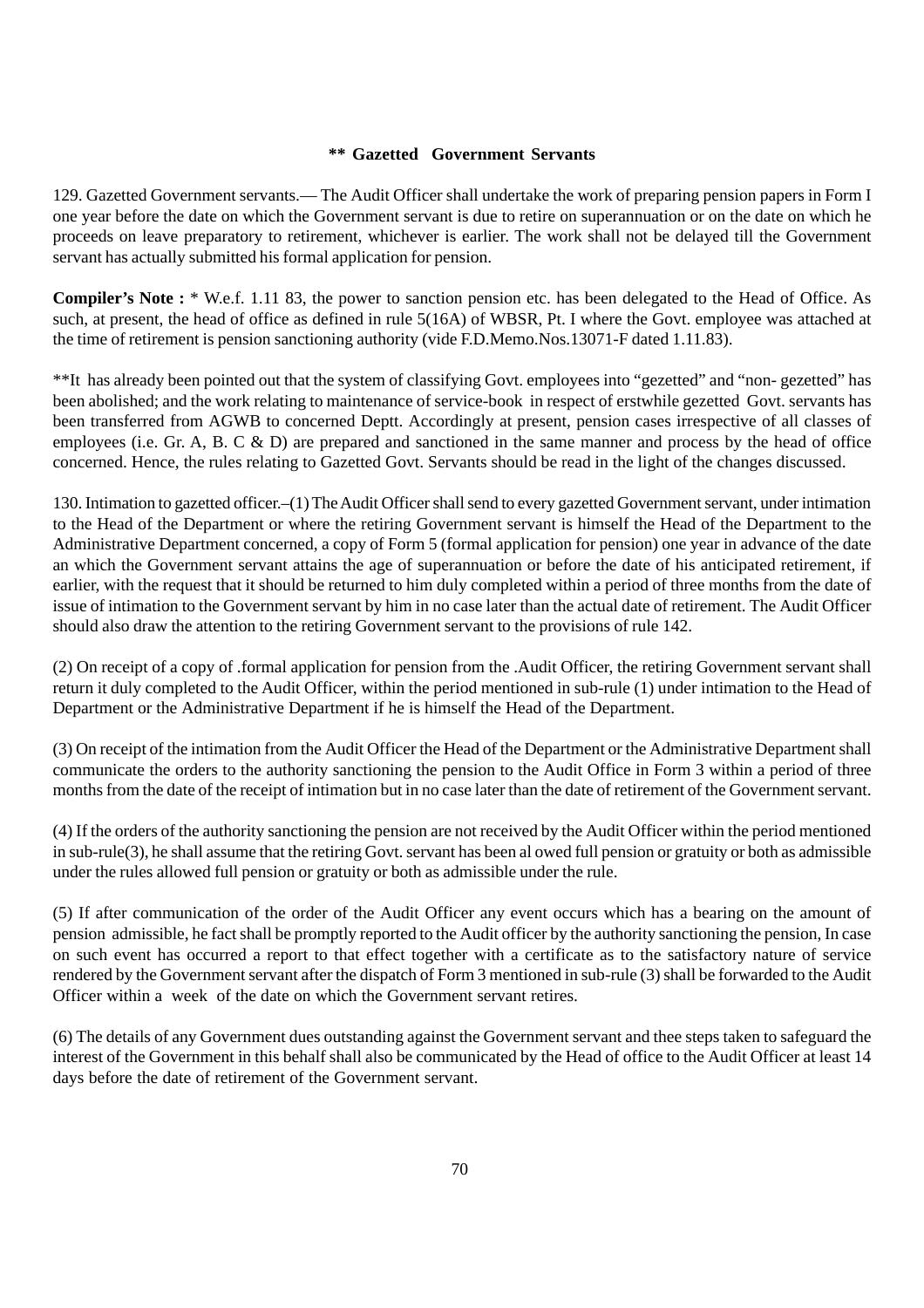(7) When a Government servant has retired front service a notification in the official gezette specifying the actual date of his retirement shall be issued within a week of .such date and a copy of such notification shall be forwarded to the Audit Officer immediately :

Provided that in cases where a notification in the official gezette regarding the rant of leave preparatory to retirement to the gazetted Government servant is issued, a further notification that the Government servant actually retired on the expiry of such leave shall not be necessary unless the leave is curtailed and, the retirement is for any reason antedated or postponed.

(8) As soon as the pension and, gratuity are finally assessed by the Audit Officer and the pension is payable in his circle of audit he shall prepare a pension payment order after taking into account the orders of the pension sanctioning authority and the audit enfacement on the third page of Form I but shall not issue the said order more than a fortnight in advance of the date on which the Government servant is due to retire. The fact of issue of pension payment order shall be promptly reported to the pension sanctioning authority. If the payment of pension is desired in another circle of audit, the Audit Officer shall send the necessary payment authority to the Audit Officer of that circle for arranging payment at the treasury concerned.

131. Disbursement of pension before it can be finally assessed –

(1) When a Government servant whose pension is payable in India is likely to retire before his pens.).on can he finally assessed and settled in accordance with the provisions of this Chapter the Audit Officer shall authorise the disbursement of pension to which after the most careful summary investigation that he can make without delay he believes the Government servant to be entitled. If the payment of pension is desired in another circle of Audit, the Audit Officer shall send the necessary payment authority to the Audit Officer of that Circle for issuing necessary instructions to the Treasury Officer concerned for disbursement of the pension.

(2) The disbursement of pension under sub-rule (1) shall be subject to revision on the completion of the detailed investigation and enquiries, if any. If the amount of pension granted to a Government servant under sub-rule (1). We afterwards found to be in excess of that which he- is entitled under the rules, he shall he called upon to refund such excess in- the manner and subject to the conditions specified in rule 12B.

(3) Subject to the provisions of sub-rule (1) the Audit Officer may also sanction the disbursement of not more than threefourths of the amount of gratuity. If, however, the amount of gratuity se disbursed proves to be larger than. the amount finally assessed, the gratuitant shall not be required to refund any excess actually disbursed to him.

#### **Non-gazetted Government servants**

\*132, Non-gazetted Government servants.- (1) Every Head of office shall undertake the work of preparing pension papers one year before the date on which a Government servant is due to retire on superannuation or on the date en which he proceeds on leave preparatory to retirement ,whichever is earlier. This work shall net be delayed till the Government servant has actually submitted the formal application for pension.

**Compiler's Note :**\*According to latest Govt. decision the work in connection with the pension cases of Govt., employees will be initiated two. years prior to retirement. The pension cases duly completed in all respects should he submitted to the A,G.W.B. 6 months before retirement of a Govt. employee (vide F.D.Meme.No.3267-F dated 22.6.76 and Chief Secy's Circular No,1500-F(Pen) dated 13.10.03.

(2) The Head of office shall send to every non-gazetted Government servant a copy of Form 5 (Formal Application for Pension) one year in advance of the date on which the Government servant attains the age of superannuation or before the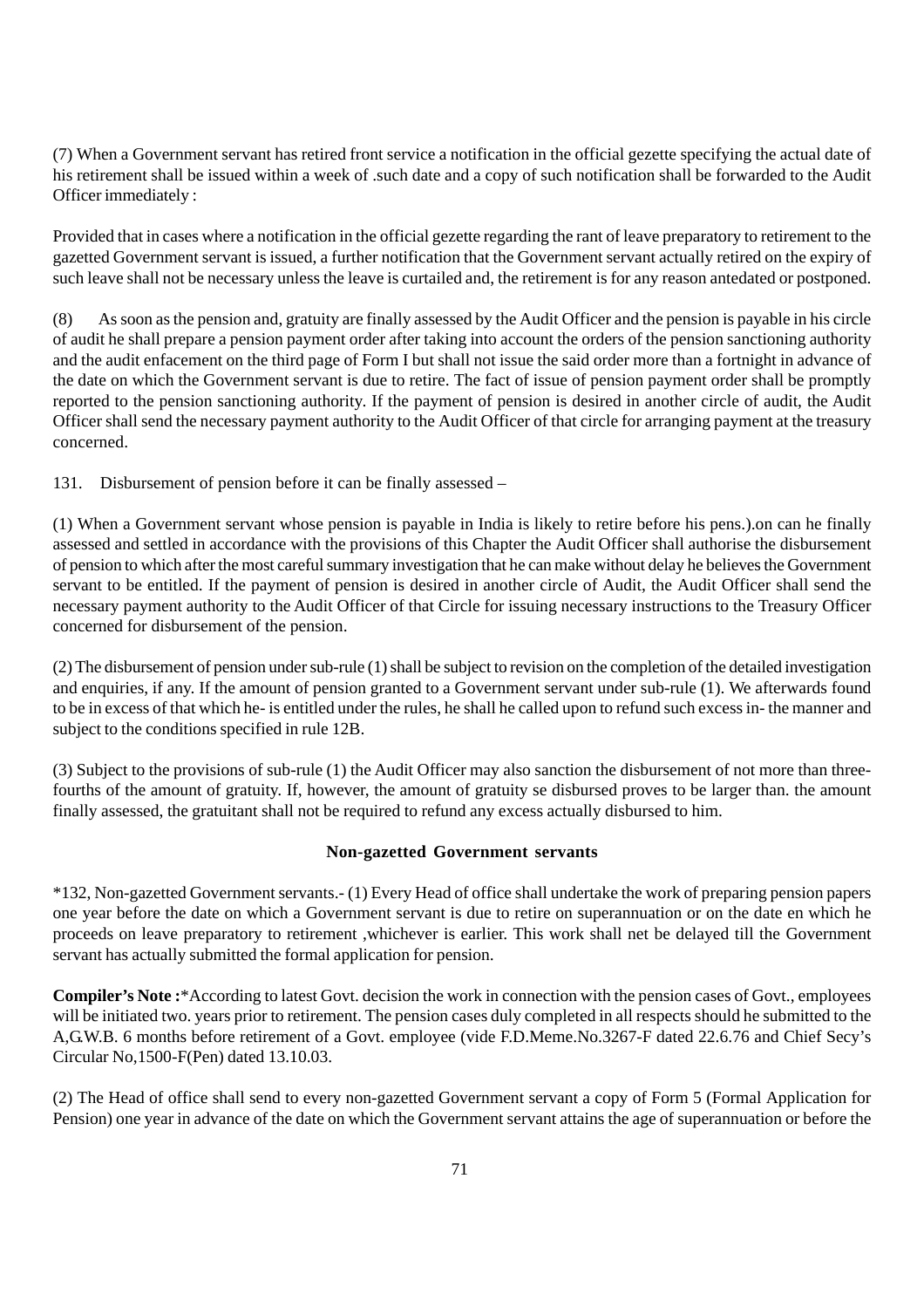date of his anticipated. retirement if earlier, with the request that it should be returned to him duly completed within a period of three months from the date of isssue of intimation to the Government servant by him but in no case later than the actual date of retirement. The Head of office shall also draw attention of the retiring Government servant to the provision rule 142.

133. Preparation of statement.— As a first step the Head of office shall prepare a statement of the applicant's service in, the second page of Form I and thereafter proceed as follows :

\*(a) he shall go through the service-book and the service roll, if any, and satisfy himself as to whether the annual certificates of verification for the entire service are recorded therein. In respect of the unverified portion or portions of service, he shall arrange to verify- it or them, as the case may be with reference to pay bills, acquaintance rolls or other relevant records and record the necessary certificates in the service book or service rolls, as the case may be,

(b) if the service for any period is not capable of being verified in the manner specified in clause (a) that period of service having been rendered by the Government servant in another office or department a reference shall be made to the Head of that office or, as the case may be, of, that department in which officer is shown to have served during that period for purposes of verification.

(c) If any portion of service rendered by a Government servant is not capable of being verified in, the manner specified in clause; (a) and (b) the Government shall file a written statement on plain paper stating that he had in fact rendered that period of service and shall, at the foot of the statement make and subscribe a declaration as to the truth of that statement and shall in support of such declaration produce all documentary evidence and furnish all information which is his power to produce or furnish. The authority competent to sanction pension to that Government servant shall, after taking, into consideration the facts in the written statement and the evidence produced and the information furnished by that servant in support of the said period of service, if satisfied, admit that portion of service as having been rendered for the purpose of calculating pension of that, Government servant.

**Compiler's Note :** \*In, cases where the service book is maintained properly, the requirement of annual verification of service may be dispensed with, vide Govt. decision in para 2(i) of F. D.Memo No 2225 -F dated 22.3.73.

134. Completion of Form.-After completing the service statement mentioned in rule 133 the Head of office shall complete the first page of Form I. This should be done irrespective of the fact whether the formal application for pension has been received from the Government servant or not. If at such time the said formal application from the Government servant has not yet been received, the relevant columns in the first page of Form I shall be left unfilled. The relevant entries shall be made soon after the said formal application is received.

135. Manner in which Head of office shall proceed. - After complying with the requirements of rule 134, the Head of office shall proceed as follows :

(i) he shall certify in Form 3 as to whether the character, conduct and past service of the applicant are such as to entitle him to the favourable consideration of the authority sanctioning the pension, He shall also record therein his own opinion as to whether the service claimed has been established and should be admitted or not. All periods of leave, suspension, etc., which are not reckoned as service should be carefully recorded in section III of second page of Form I. If the application is for invalid pension, the requisite medical certificate shall be attached.

(ii) after obtaining' the orders of the pension sanctioning authority in Form 3, the Head of office shall send Forms I and 3 in original to the Audit officer with a covering letter in Form I alongwith the Government servant's service book and service roll, if any, duly completed up to date and any other documents relied upon for the verification of the service claimed, in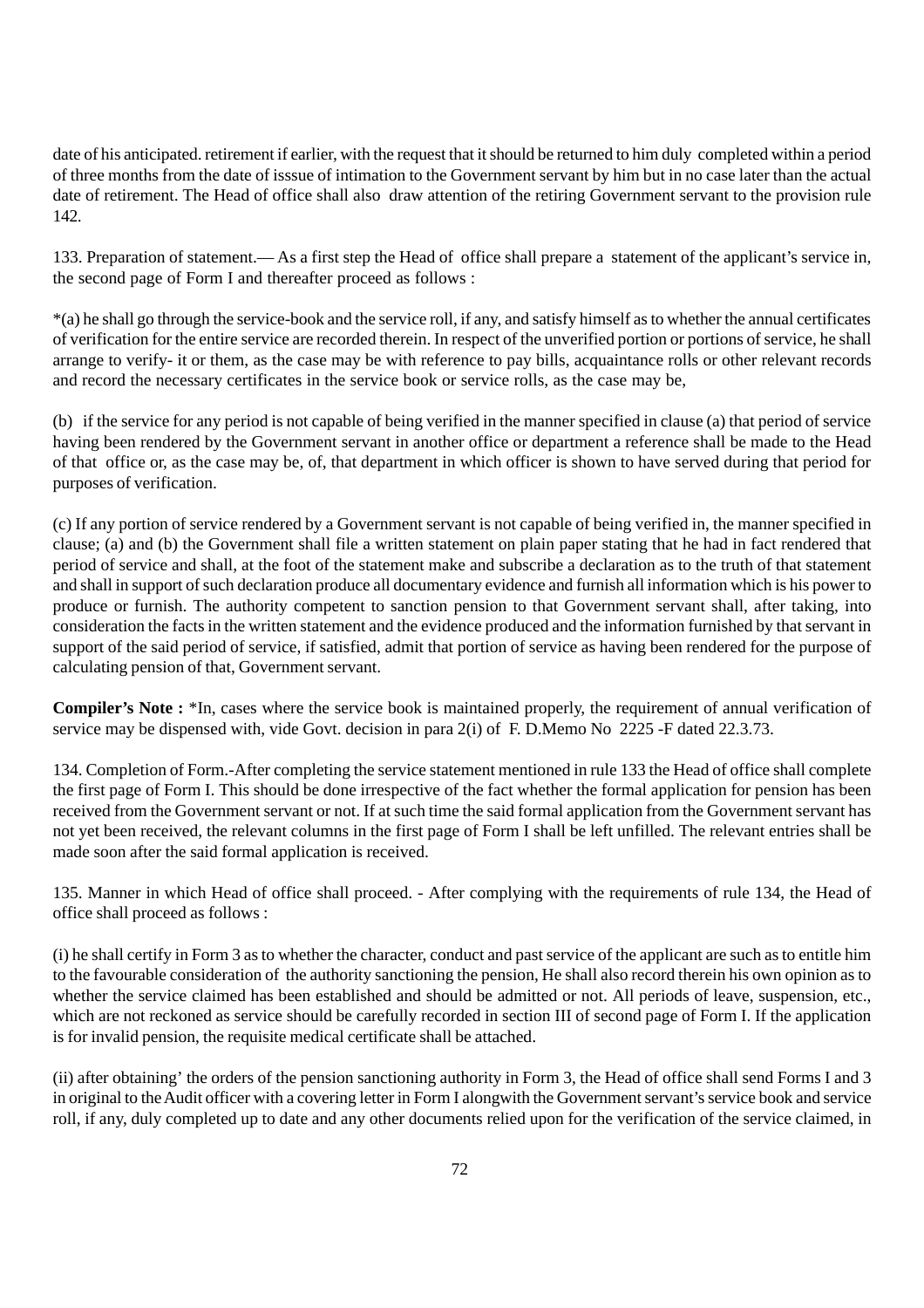such a manner that they can be conveniently consulted. He shall retain one copy of each of the above forms for his office record. In cases where the payment is desired in another Audit Circle Forms I and 3 shall be sent to the Audit Officer in duplicate.

136. Occurrence of events having a bearing on pension. —-

(1) If after the pension papers have been forwarded to the Audit Officer, any event occurs which has a bearing on the amount of pension admissible the fact shall be promptly reported to the Audit Officer by the authority sanctioning the pension.

(2) In case where the pension papers Lave been sent to the Audit Officer before the actual date of retirement of the Government servant a certificate as to the satisfactory nature of service rendered by the Government servant for the period from the date of admitting service by the authority sanctioning the pension to the date of actual retirement together with the copy of the order specifying the· actual date of his retirement, shall be forwarded to the Audit Officer within a week from the date of which he retires. At the same time details of any Government dues outstanding against the Government servant, and the steps taken to safeguard the interest of the Government in this behalf .shall be intimated to the Audit officer.

Compiler's Note: A detailed guidelines for Heads of offices reg. processing and submission of pension cases to the A.G.W.B. was circulated vide F.D.Mema.No.1112-F dt.2.2.89.

\*137. Provisional pension.- (1) After the pension papers have been sent to the Audit Officer, the Head of Office shall draw provisional pension not exceeding the maximum pension as may be admissible in each case and three-fourths of the gratuity as indicated by him against item 13 of Form I for, each pensioner separately at the Treasury at which the pay and allowances are drawn by him and arrange to disburse the pension and gratuity on the first day of the month following the month in which the officer retires from service under intimation to Audit Officer. If the pensioner desires payment through money order or Bank draft at the place where he is residing, the same shall be remitted to him through money order or the Bank draft at his cost. Such payment of pension shall continue only for a period of six month from the date of retirement of Government servant unless the period is extended by Audit Officer under rule 138.

(2) The Head of office, .where necessary, shall -

(a) recover out the gratuity an amount equal to two Months' emoluments representing the Government servant's contribution towards family pension scheme as provided in rule 106,

(b) take appropriate action for the recovery and adjustment of Government dues as provided in rules 140-141.

(3) It is open to the Government servant to receive the payment of the balance of the one-fourth of the gratuity either from the Treasury from which payment of final pension is desired by him or from the Head of office. If the Government servant desires' to receive the payment of the balance of the gratuity from the Head of office, he shall communicate his option in this behalf to the Head of office before proceeding on retirement. The Head of Office shall, in such a case, take necessary steps to draw and disburse the gratuity only after the Audit officer has issued the necessary authority.

(4) The Head of office shall issue a sanction letter endorsing copy thereof to the Audit-Officer quoting the memo, also in which the pension case has been forwarded to the Audit officer and indicating the amount of provisional pension and the three-fourths of the gratuity payable to the. Government servant on retirement from service. He shall also indicate in the sanction letter the amounts to be recovered out of the gratuity. After issue of the sanction letter he shall take necessary steps to draw and disburse the provisional pension and gratuity. As soon as the provisional payments of pension and gratuity have been completed, the Head of office shall inform the Audit officer of the particulars of the aforesaid payment actually made by him.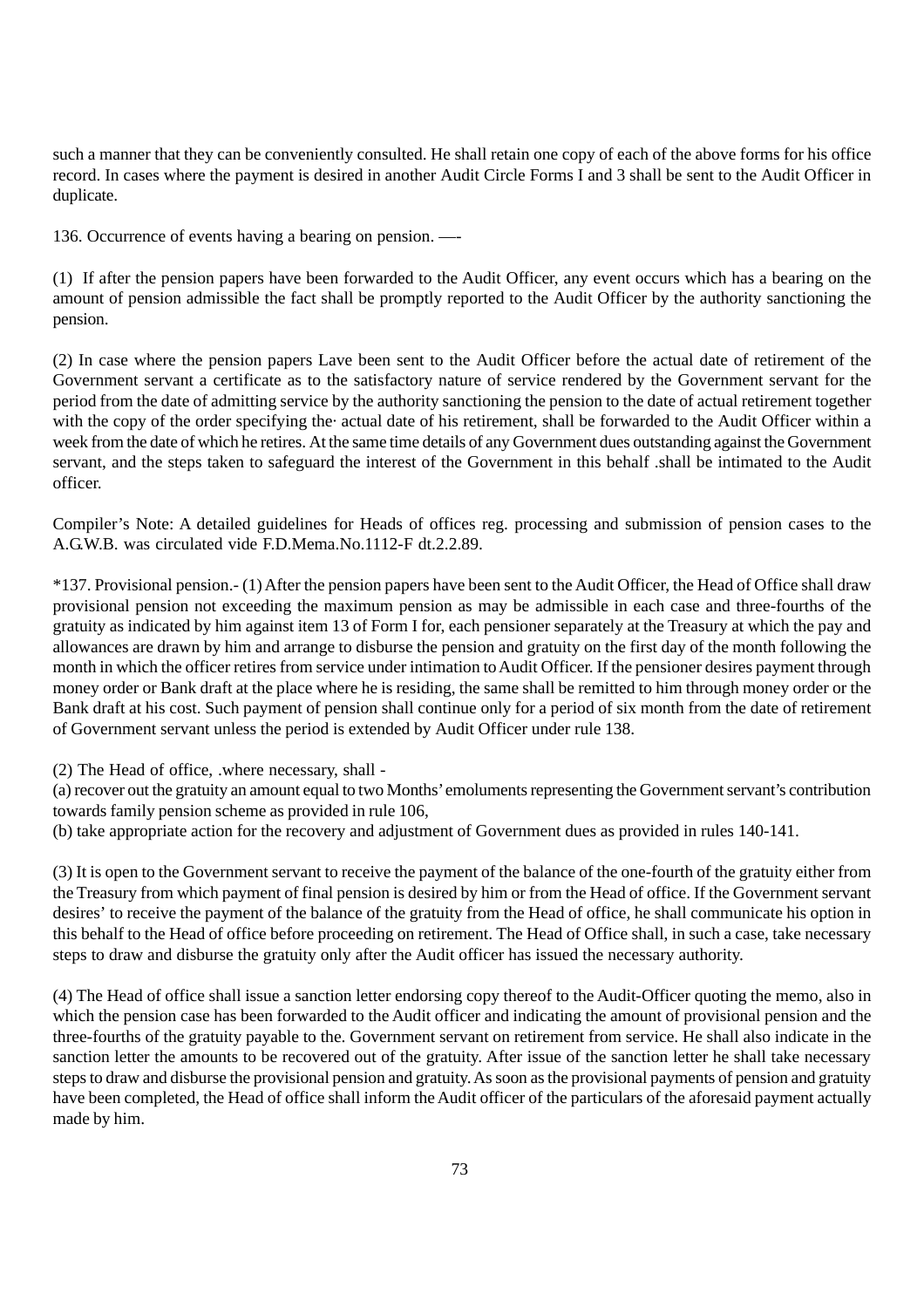**Note. -** The provisional pension and gratuity drawn by the Head of office will be initially debited under the head "65- Pension and other Retirement-Benefits". Allocation of pensionary charges among other Government in any individual case will be done by the Audit Officer only after the final pension payment order has been issued.

**Compiler's Note:** \*The position of rule relating to sanction and payment of provisional pension and provisional gratuity has changed by Government decision which are given at page 85.

504-F (Pen) dt. 24.07.08 (Amendment vide notification mentioned above Rs. 10,000/- is substituted in place of Rs. 1,000/-)

1) Provisional pension at the rate of 100 percent of pension calculated on the basis of available information and provisional gratuity, after withholding of 10 percent. or Rs.1,000 of the gratuity, whichever is less, should be sanctioned immediate to the retiring Government servant, both in respect of erstwhile gazetted and non-gazetted Govt. employee. A written undertaking in the form enclosed in Memo,No.2255-F dt.22.3.73 should be obtained from the retiring Govt. employee. Head of Office may sanction this provisional pension for a period of twelve months. For continuance beyond twelve months– concurrence of Finance Deptt. is required. (vide F.D.Mer.to.No.10000-F dt,13.9.82,)

2) after submission of pension cases to the SGWB, no provision pension and gratuity can be sanctioned (vide F.D.Memo. No.7680-F dt,16.10.73.)

3) In cases where verification of Initial Pay Fixation Statement in respect of a Govt. employee is pending in P.I.Cell of Finance Deptt. in such cases provisional pension can be sanctioned by Head of Office from date of retirement to date of final pension is sanctioned (Vide F.D.Memo.No.11980-F dt.30.9.83).

4) In cases where Govt. employees are enjoying higher scale of pay or higher fixation of pay in terms of interim orders passed by High Court, or in terms of orders against which Appeals are pending - in such cases provisional pension may be sanction and allowed till disposal of the case or appeal; but no provisional gratuity be sanctioned. [Vide F.D,Memo.No.547-F(Pen) dated 12.4.93]

5) Head of Account has been changed vide Memo.No.2845-F dt.18.3 87.

138. Pension Payment Order.- (1) On receipt of pension papers passed on to him under the provisions of rule 135 the Audit Officer shall apply the requisite checks and record his audit enfacement on the third page of the application in Form I. If the pension is payable in his circle of audit he shall prepare the Pension Payment Order. The payment of pension shall be effective from the date following the date on which the payment of provisional pension ceases. Arrears of pension, if any, in respect of the period for which pension drawn and disbursed by the Head of Office shell also be authorised by the Audit Office.

(2) If the payment of the balance of the gratuity is desired to be made from the Treasury or Sub-Treasury from where the final pension is to be drawn; the Audit Officer shall authorise the payment of the gratuity after adjusting the amount outstanding against the retired Government servant, If the Government servant has opted for receiving the payment of the balance of the gratuity from the Head of Office, the Audit Officer shall issue the necessary authority in this behalf under an intimation to the Government servant and the Treasury Officer indicating the amount, if any, which the Head of Office shall adjust before making payment to the Government servant,

(3) The fact of the issue of the Pension Payment Order and the Order for payment of the balance of the gratuity shall be promptly reported to the Head of Office and the pension papers which are no longer necessary shall be returned to him.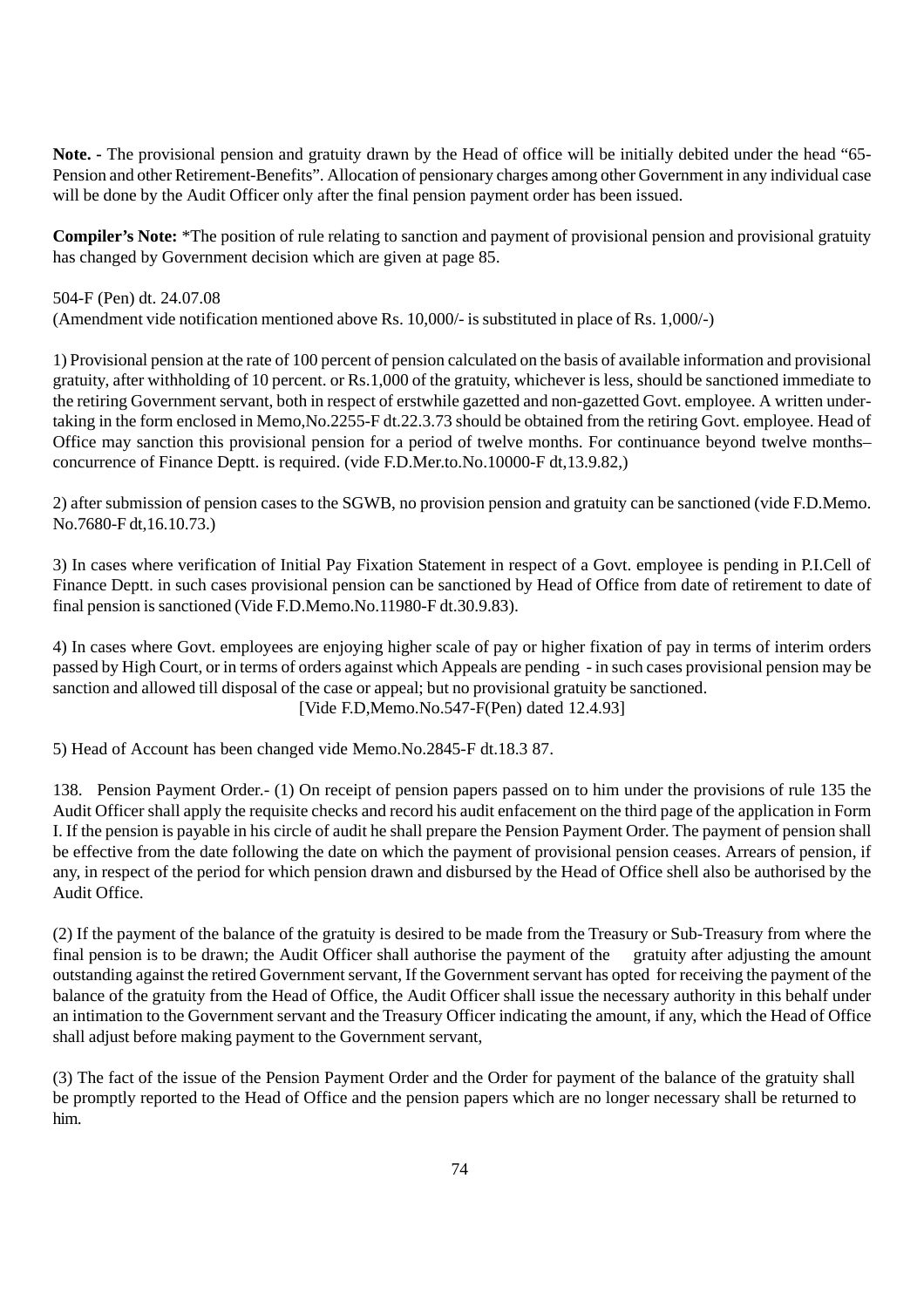(4) The adjustment of provisional pension and gratuity drawn and disbursed by the Head of Office shall be made by the Audit Officer in whose circle the provisional payments were made.

\*(5) If the Audit Officer is unable to assess the amount of final pension and gratuity within a period of six months from the date of retirement of the Government servant he shall communicate the fact to the Head of Office under intimation to the Treasury Officer concerned .and authorise him to continue to disburse the provision pension to the pensioner concerned for such period as may be specified by the Audit Officer.

(6) The Audit Officer may authorise the payment of the balance the gratuity even during the period of the currency of the provisional pension, provided that the amount of gratuity has been finally assessed and no recovery of Government dues is outstanding against the Government servant.

(7) If the pension and the balance of gratuity are to be paid in another circle of Audit, the Audit Officer shall send a copy of each of Forms I and 3 along with audit enfacement and the- last pay certificate if received to the Audit Officer of that circle who shall prepare the Pension Payment Order and Order for payment of balance of gratuity and take further action as indicated in sub-rule(1).

(8) If the amount of provisional pension drawn and disbursed by the Head of Office .is found to be in excess of the final pension assessed by the Audit Officer, it shall be open to the Audit Officer to adjust the excess amount out of the balance of the gratuity, if any, or recover 'the excess amount by short payment of pension payable in future.

(9) If the amount of the gratuity authorised by the Head of office proves to be larger than the amount finally assessed by the Audit Officer, the gratuitant shall not be required to refund the excess.

139. Reasons for disallowing any service to be recorded.- The Audit Officer shall record briefly on the second page of Form I his reasonings for disallowing any service claimed, Any other disallowance shall be recorded in the audit enfacement on the third page of Form I with reasons therefor.

## **RECOVERY OF GOVERNMENT DUES BEFORE SANCTION OF PENSION**

140. Recovery of Government dues.- (1) It shall be the duty of every retiring Government servant to clear all Government dues before the date of his retirement.

**Compiler's Note :** \*Power of Audit Officer under this sub-rule has been restricted consequent on issue of F.D. Memo,No.10000 dated 13.9.82 under which concurrence of Finance Deptt, is required in case of continuance of Provisional pension be 12 months. Compare with Compiler's Note at page 88.

(2) where a retiring Government servant does not clear Government dues and these are ascertainable an equivalent cash deposit may be taken from him, or, out of the gratuity payable to him an amount equal to that recoverable on account of ascertainable Government dues, such as, balance of House Building or Conveyance Advance, arrears of rent and other charges pertaining to occupation of Government accommodation, overpayment of pay and allowance and arrears of income-tax deductible at source under the Income Tax Act, 1961 (43 of 1961) shall be deducted there from.

141. Furnishing surety.- (1) If any of the Government dues remain unrealised and unassessed for any.reason, the retiring Government servant may be asked to furnish a surety of a suitable permanent Government servant in Form 4. If the surety furnished by him is found acceptable, the grant of his pension and gratuity shall not be delayed.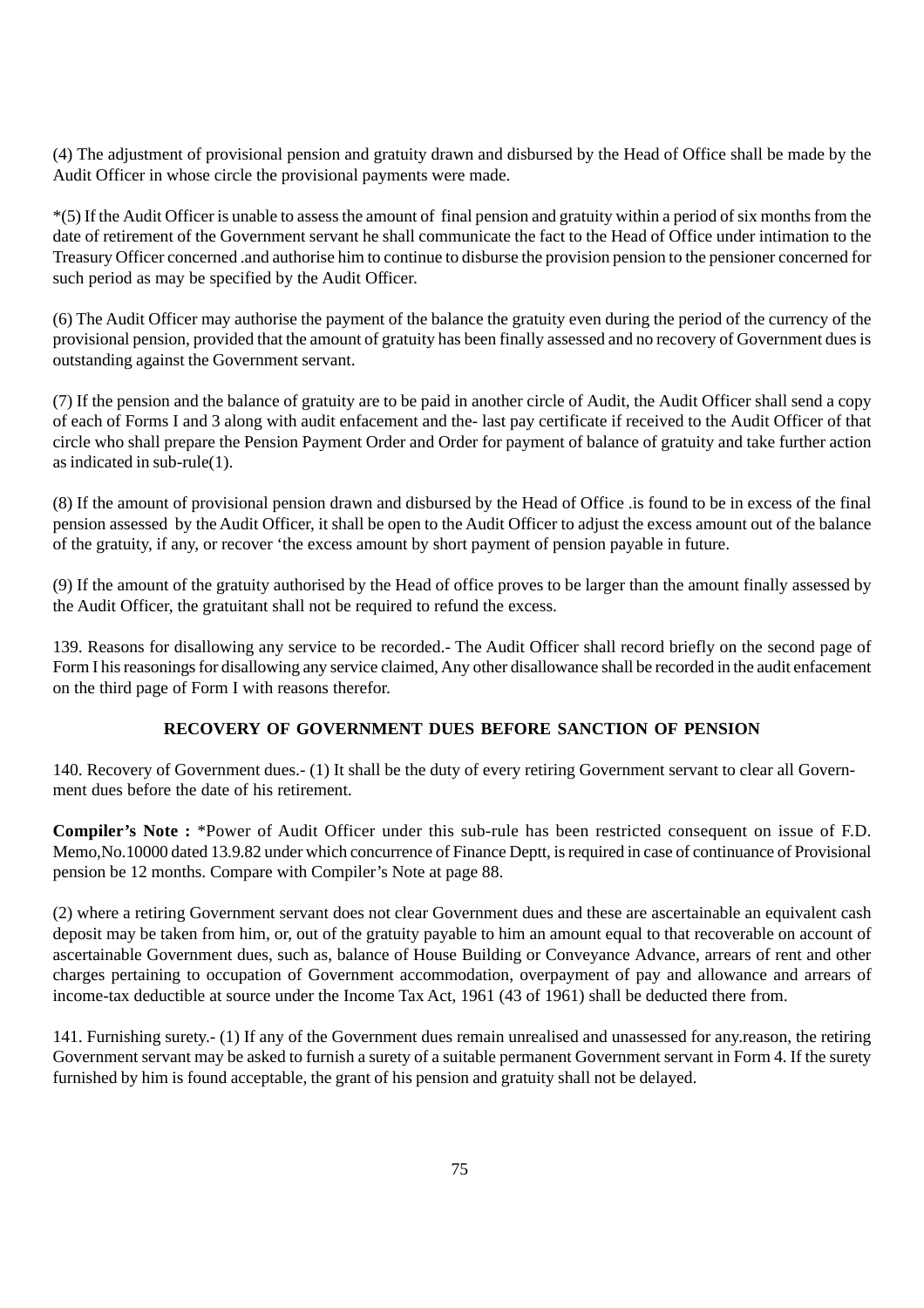(2) If the retiring Government servant is unable or unwilling to furnish a surety, a suitable cash deposit may be taken from, or, such portion of the gratuity payable to him as may be considered sufficient may be held over till the outstanding dues are assessed and adjusted. The cash deposit to be taken or the amount of gratuity to be withheld shall not exceed the estimated amount of the outstanding dues plus 25 per cent. thereof. In cases where it is not possible to estimate the approximate amount recoverable from the retiring Government servant the amount of the deposit to be taken or the portion of gratuity to be withheld, shall be limited to 10 per cent of the amount of the gratuity or Rs.1,000 whichever is less.

(3) Efforts shall be made to assess and adjust the recoverable Government dues within a period not exceeding six months from the date of retirement of the Government servant concerned. If no claim is made on Government account against the Government servant within a period of six months from the date of his retirement, it shall be presumed that no Government claim is outstanding against him. In respect of dues pertaining to the occupation of Government accommodation by the Government servant, the period of six months shall reckon from the date of retirement or from the date of complete vacation the Government accommodation whichever is later. The Government dues as assessed shall be adjusted against the cash deposit. or the amount withheld from the gratuity and the balance, if any, shall be released to pensioner after the expiry of the aforesaid period. Similarly, in cases where a pensioner has furnished a surety, the surety shall be released after the lapse of the period referred to above provided the dues assessed up to that time have been recovered.

(4) Government dues which remain unrealized within the period mentioned in sub-rule (3) and such other dues the claim for which is received after the aforesaid period, shall, however, be recoverable from the pensioner.

(5) After the lapse of the period mentioned in clause (3) above, the deposits or surety bond or gratuity withheld for Government dues till be released but the dues, if any, subsequently assessed will not lapse and will be recovered through legal procedure. For this purpose the full details of the cases where the withheld amount of death cum retirement gratuity has been released after the expiry of the period of six months should be entered in a suitable register in the pension section of the Accountant-General's office and a report sent to the Administrative Department concerned containing the full details of the case. To Administrative Department should sent to the Accountant-General a quarterly return indicating the stage of action in this cases for review by the Accountant-General to satisfy himself that adequate action is being taken by the Department concerned.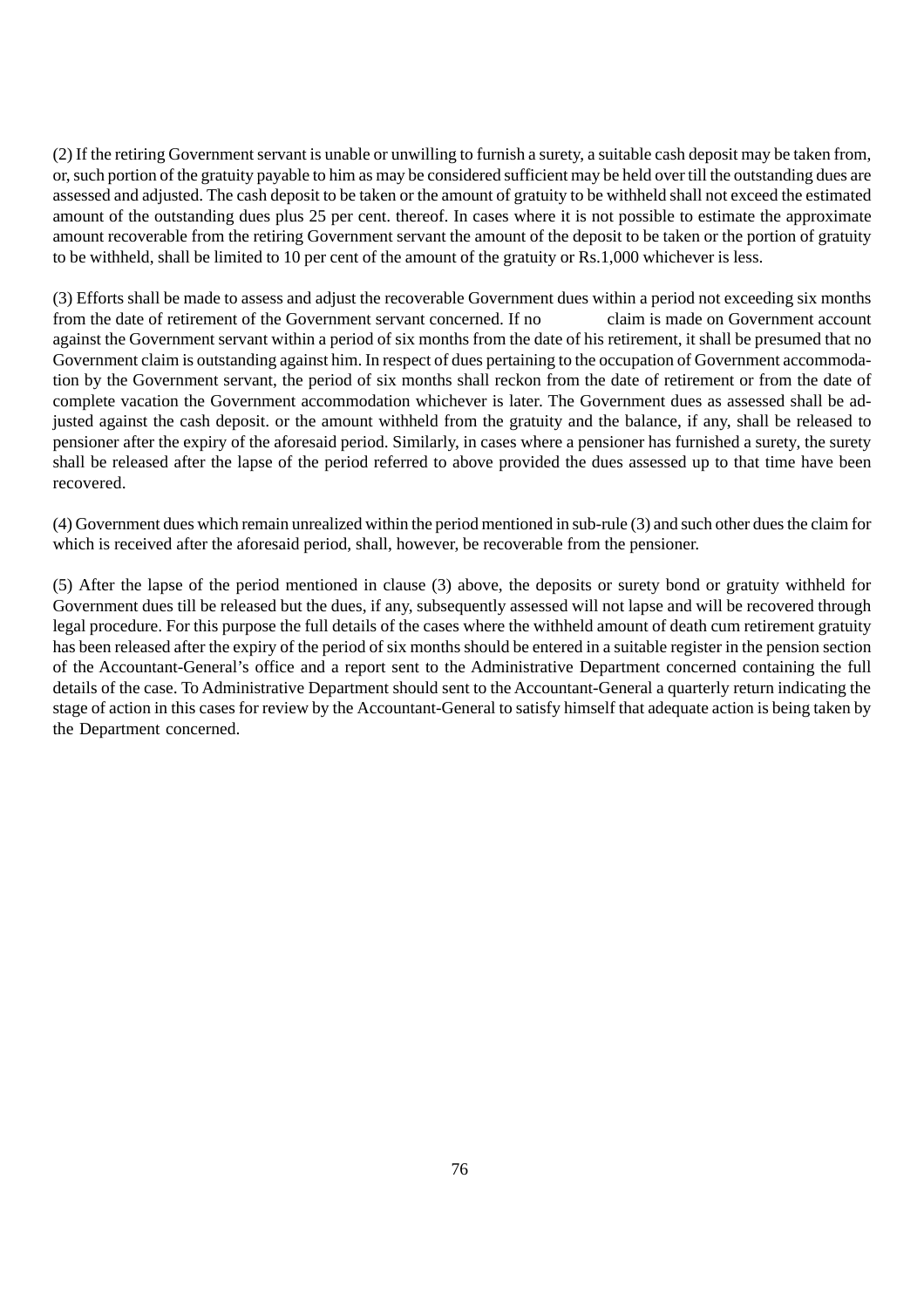## **\*Annexure – I [Rule 124]**

(To be sent in triplicate to the concerned Audit Authority by the 31st January/31st July at the latest)

| $\mathbf{1}$   | Serial No                                                                                                        |
|----------------|------------------------------------------------------------------------------------------------------------------|
| $\overline{2}$ | Name of Office                                                                                                   |
| 3              | Date of Birth                                                                                                    |
| $\overline{4}$ | Appointment held in the substantive capacity scale of pay                                                        |
| 5              | Appointment held in the officiating capacity scale of pay                                                        |
| 6              | Date of superannuation                                                                                           |
| 7              | If on extension of service, the date of expiry of the<br>present extension                                       |
| 8              | The No. and date of communication with which attention<br>of the officer has been invited to rules 125 to 129    |
| 9              | Whether the officer has made a formal application for<br>pension, if so, the date of receipt of such application |
| 10             | Provident Fund Account Number                                                                                    |
| 11             | and date of sanction<br>Σ.                                                                                       |
| 12             | Total number of installments of recovery                                                                         |
| 13             | Amount of loan/advance sanctioned                                                                                |
| 14             | No. of installments of principal/interest outstanding<br>recovery                                                |
| 15             | Amount of Outstanding principal/interest                                                                         |

## **Annexure – II Check List Part I –General**

- 1. Name of Officer
- 2. Date of birth
- 3. Date of first appointment to Government service.
- 4. If service under Government is not continuous, date from which continuous service commenced.
- 5. Date of first confirmation under the Government.
- 6. Date of retirement/death

**Compiler's Note :** \* This form is inserted by substitution of the old form vide R.D. Memo. No. 4521-F dt. 2.5.87.

7. In the case of death, is any proof in the form of death certificate issued by municipal authorities, etc. available? (Proof of death to be insisted upon in the case of doubt only.)

8. Total qualifying service

- 9. (a) Verification of service.
- (i) Does the service book contain the annual certificates of verification of service for all periods?
- (ii) If not, the periods for which the certificates have not been recorded.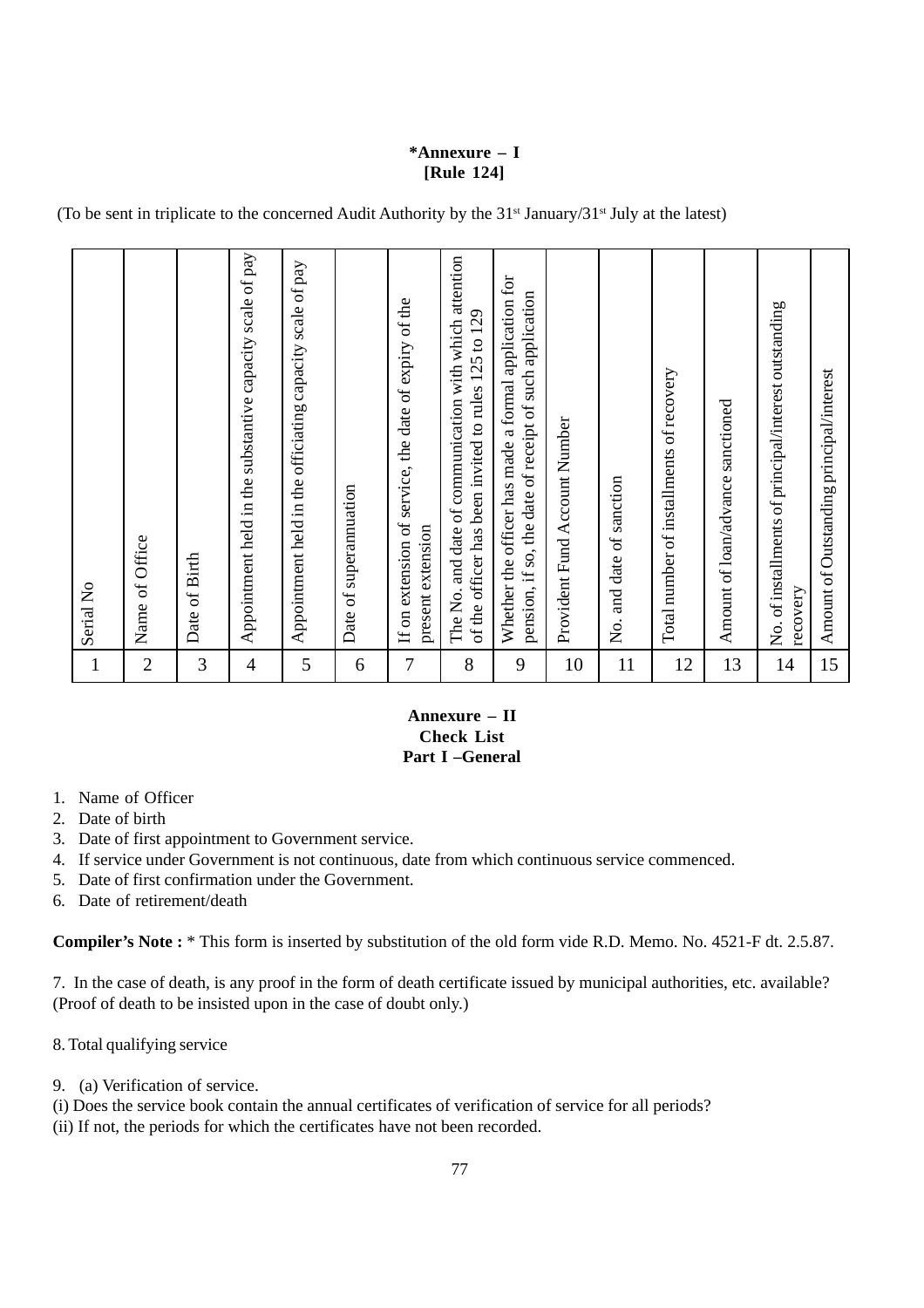(b) Steps taken to verify the "unverified" portions of service.

(i) Whether the local acquaintance rolls, pay bills, etc., for the unverified portion of service, have been looked into.

(ii) If the period of service in question has been rendered by the officer in other office(s)/department s), has (have) the head(s) of the office(s)/Department(s been contacted in the matter?

(iii) If it he found impossible to verify the same otherwise, has the affidavit of the applicant and the evidence been obtained and accepted by the competent authority (Rule 133)?

10. (a) Pension rules by which governed.

(b) Does a valid option for the above rules exist? .

11. Foreign Service : Have the pensionary contributions in respect of period of foreign service, if any, been recovered? If not, specify the periods.

12. Military/War Service : Details of any periods of military/war service which qualify for civil pension.

13. Suspension : Was the officer ever under suspension? If so, do orders exist regarding counting of such period(s) for purposes of pension?

14. Anticipatory (Provisional) Payments : If the pension sanctioning authority sees reason to believe that the pension/ gratuity cannot possibly be sanctioned by the due date has he furnished to the Audit Officer the full information to enable him to authorize provisional payments where necessary?

## **Part II - Pension/Gratuity and Death-cum-Retirement Gratuity**

1. (a) Has the application for pension in Form 5 been received, if not has the officer been asked to apply? (b) Type of pension applied for (e.g., superannuation, retiring, invalid, or compensation pension)

2. .If the officer has applied for superannuation pension, has he completed the prescribed age?

3. Formalities to be observed for the grant of pension gratuity other than superannuation pension/gratuity :

(a) Compensation pension/gratuity.

- (i) Was the permanent post hold by the officer abolished?
- (ii) Was any equivalent post not offered?

(b) Invalid pension/gratuity :

- (i) Has the officer applied for invalid pension/gratuity prescribed in rule 49?
- (ii) Has the certificate in the prescribed form -under rule been obtained?

(c) Retiring pension/gratuity :

(i) If the officer has applied for retiring pension, has a completed the prescribed length of qualifying service? (ii) If the officer is governed by rules 59/60, have the orders of retirement been passed by the appropriate authority following the prescribed procedure (has the resignations the officer been passed by the competent authority)?

4, (i) Are any Government dues of the categories (a) to (d) below recoverable from the officer? If so steps taken to recover them.

- (a) overdrawn-pay and allowances,  $\qquad$  (b) any advances (e.g., motor car advance, etc.)
- (c) arrears of house rent. (d) miscellaneous.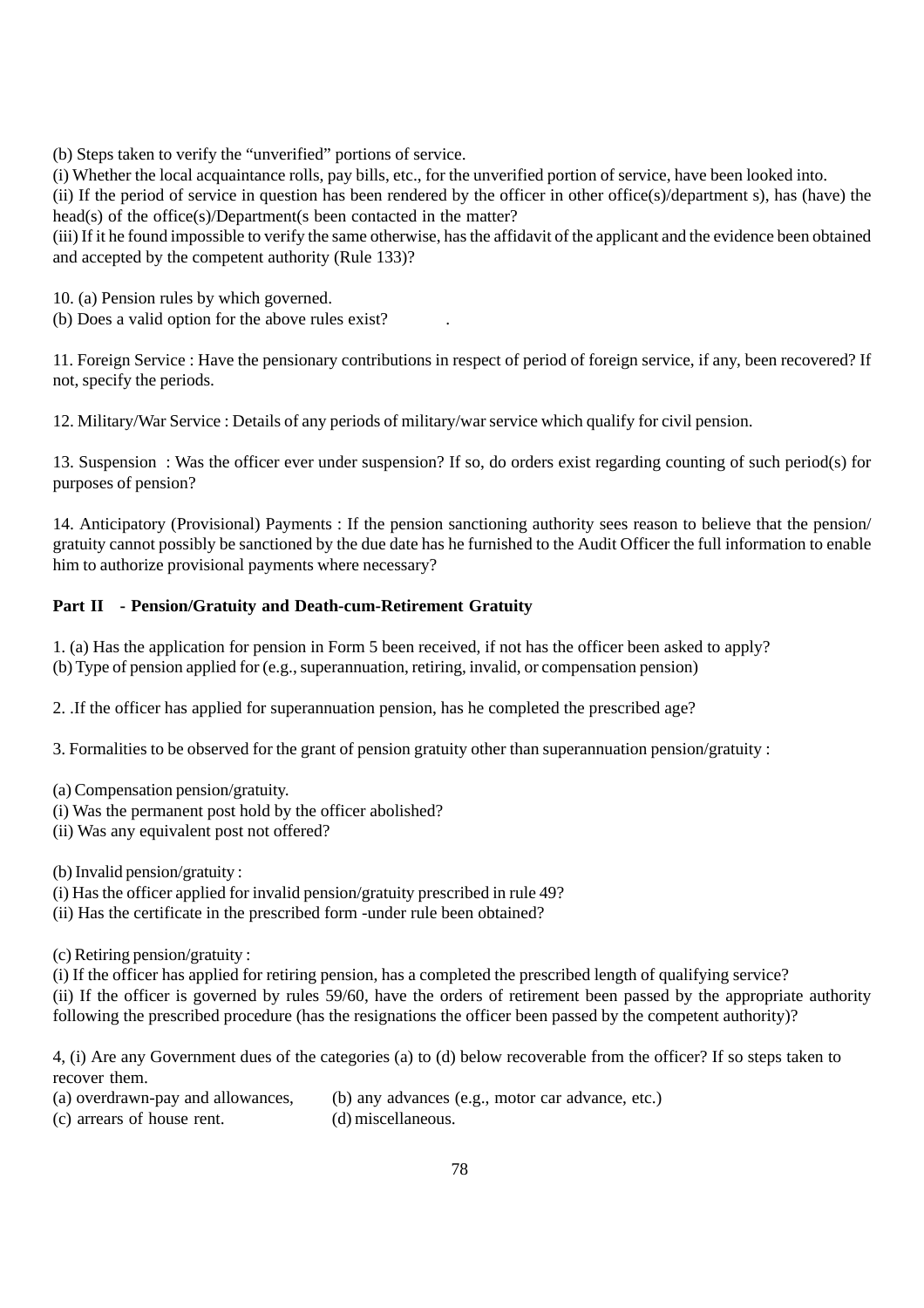(ii) Have steps been taken to recover from the officer–

(a) identity card,

(b) Secret Box Keys or

(c) Library Books.

5, Documents to be forwarded : Is the List of enclosures referred in Form 2 complete?

Part-III–Death-cum-Retirement Gratuity family Pension (To be used where death takes place while in service)

### **Section A (Death-cum-Retirement Gratuity)**

1. Is it, clearly established that officer had completed 5 year's qualifying service or more at the time of his death? 2. If there is a valid nomination for death-cum-retirement gratuity the name(s) of the nominee(s') and his/her/their relationship(s) to the deceased officer.

3. If no nomination exists, the names of the legal heirs.

### **Section B (Family Pension)**

4. Had the officer completed not less than three years qualifying service on the date of his death.

5. If there is valid nomination for family pension, the name of the nominee and his/her relationship to the deceased officer.

6. If no valid nomination exists, the person to whom family pension is payable and his/her relationship to the deceased officer.

#### **Part IV - Death-cum-Retirement Gratuity/Family Pension (To be used where death takes place after retirement) Section A**

- 1. Date from which pension took effect.
- 2. Amount of pension/gratuity sanctioned on retirement.
- 3. Amount of death-cum-retirement gratuity sanctioned on retirement.
- 4. Arrears of pension/gratuity/death-cum-retirement gratuity due.
- 5. Whether any portion of the pension had been commuted.

# **Section B**

#### **(Residuary Gratuity)**

- 6. Is the family of the deceased pensioner eligible for the payment of difference between 12 times the emoluments of the deceased pensioner and the amount shown against item No. 4?
- 7. If there is a valid nomination for the death-cum-retirement gratuity the name(s) of the nominee(s) and his/her/their relationship(s ) to the deceased officer?
- 8. If no valid nomination exists the name of the legal heirs to whom the residuary gratuity will be payable.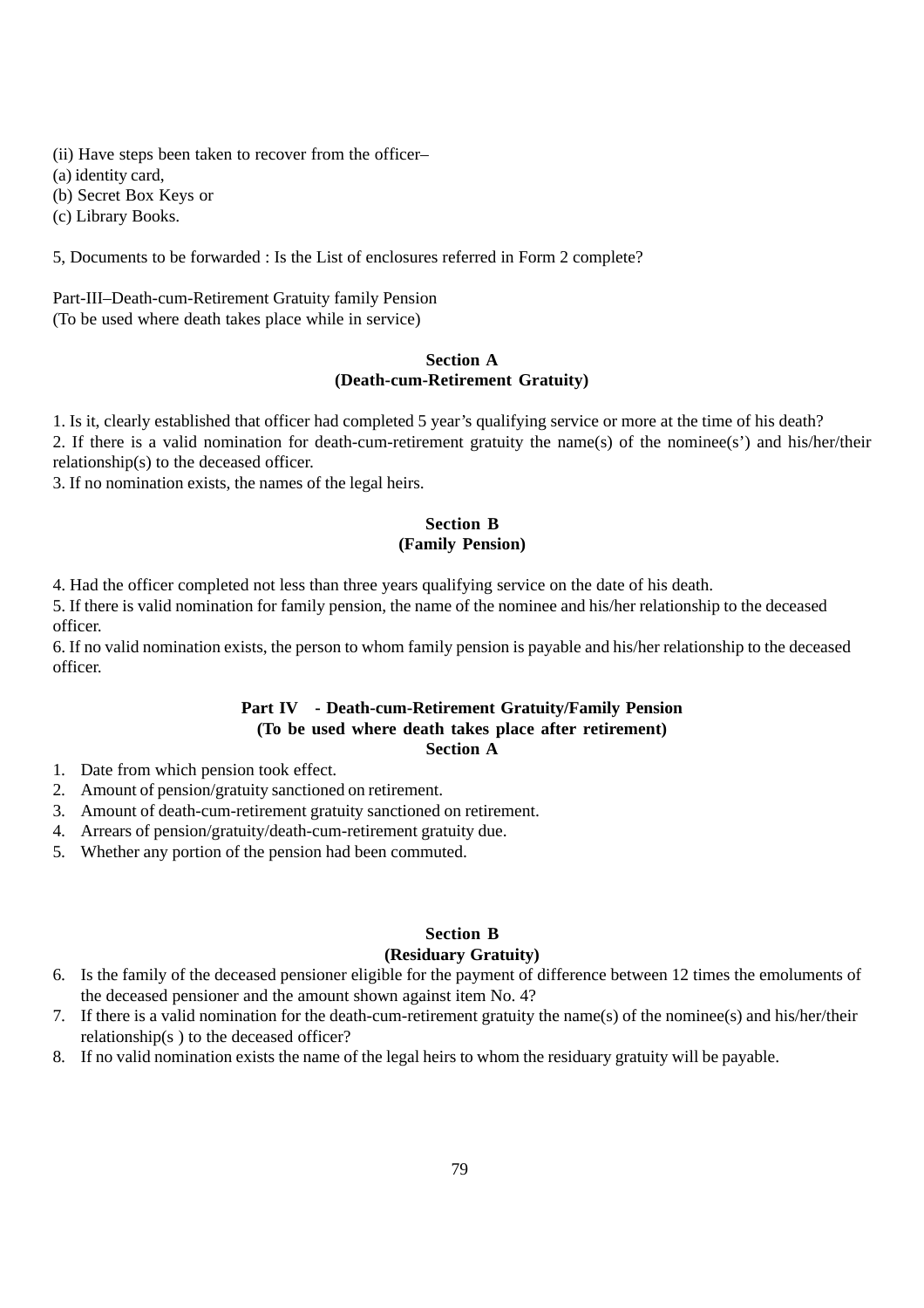## **Section C (Family Pension)**

9. Is the family of the deceased pensioner eligible for family pension?

10. If there is a. valid nomination for family pension name of the nominee and his/her relationship to the deceased officer. 11. If no valid nomination exists, the person to whom family pension is payable and his/her relationship to the deceased pensioner.

## **ANNEXUR.E-III PROGRESS STATEMENT**

Item No. Action taken of the Check List Position as on

Item No. Action taken of the Check List. Position as on

Position as on Position as on

## **CHAPTER XIII PAYMENT OF PENSIONS General**

142. Payment of pension.- Unless otherwise specifically provided a pension other than extraordinary pension under rules 110-122 is payable from the date on which the pensioner ceases to be borne on the establishment or from the date of his application whichever is later.

**Note 1**. The rule may be relaxed in a particular case by the competent authority when the delay is sufficiently explained (e.g., an officer who has taken leave without pay for reasons of health and who subsequently decides that his health will not permit of his return should not be regarded as entitled to pension from the commencement of his leave without pay)

**Note 2.** When leave without pay has been granted at the Officer's own request and for his own advantage, retirement should no take effect from a date which involves cancellation of leave.

**Note 3.** If under special circumstances a pension is granted long after an Officer has retired retrospective effect should not be given without the special orders of the competent authority which granted it; in the absence of special orders, such a pension takes effect only from the date of sanction.

143. Grant of extraordinary pension.- In cases where considerable delay has occurred in making application for extraordinary pension, it will be granted only from the date of the report of the Medical Board and no application for gratuity or pension will be entertained unless submitted within five years of the occurrence of events justifying extraordinary pension.

144. Pension to be paid in rupee.- (1) Except as specifically otherwise provided, in sub-rule(2) of this rule, and in rules 145, 146, 147 and 148 all pensions shall be payable in rupees in India.

(2) In the case .of a non-Indian officer who entered service before the 10th September 1949, and who on retirement takes up his residence in the United Kingdom or in any of the territories mentioned in Appendix 2 payment of pension, except death-cum-retirement gratuity and family pension admissible under rules 97-109, may be made in sterling through the High Commissioner for India in the United Kingdom or through any of the authorities mentioned in Appendix 2 for the period of such residence at the minimum rate of conversion of 1s.9d to the rupee: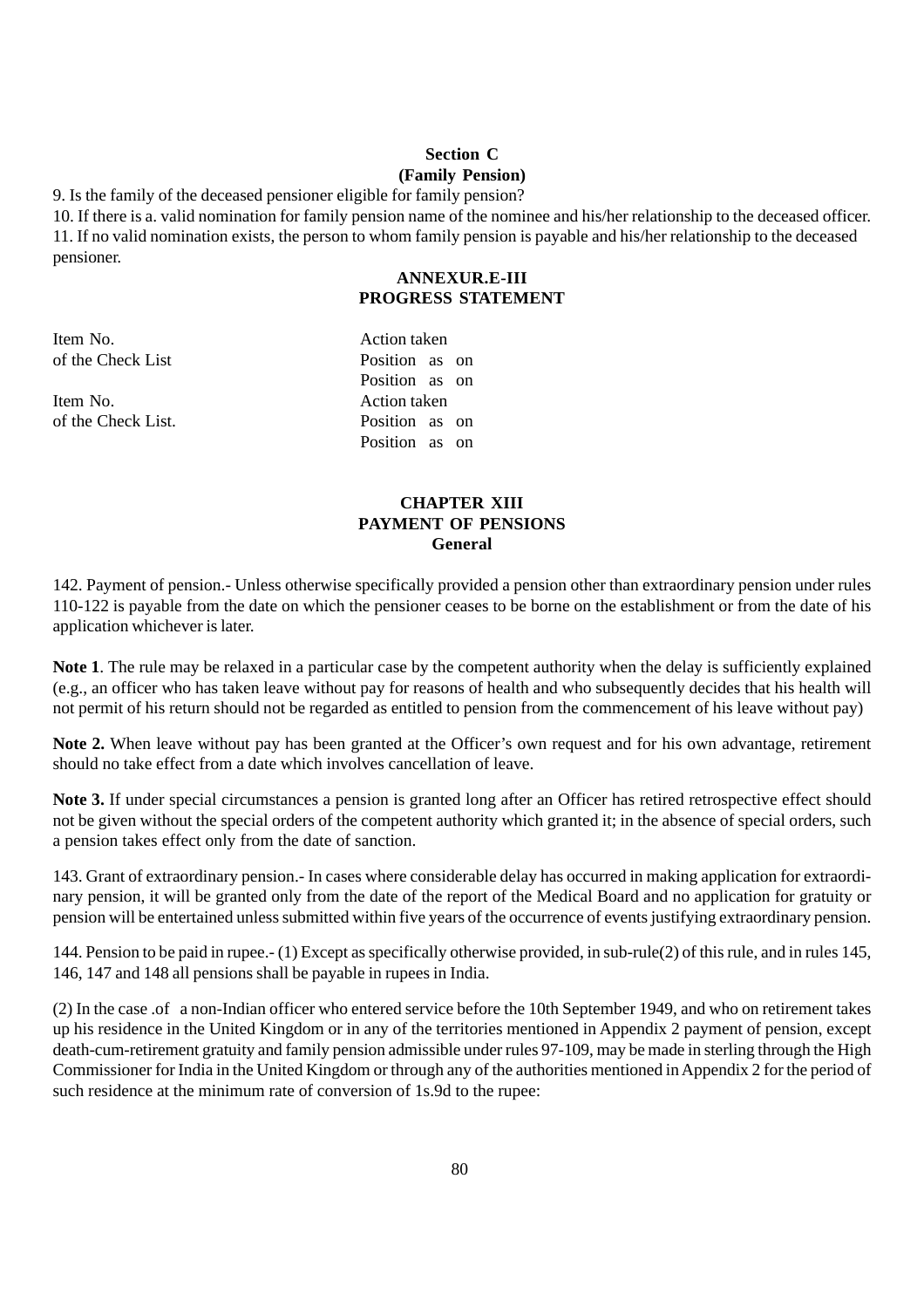Provided that the minimum rate of conversion of 1s.9d. to the rupee shall not apply to those territories included in Appendix 2 where the Indian rupee is either legal or current tender or whose currency is at par with the Indian rupee.

(3) No payment of pension under sub-rule (2) of this rule, and rule 145, 146, 147 and 148 shall be made except with the prior concurrence of the Government of India in the Ministry of Finance.

145. Non-Indian pensioner proceeding to a place outside India.-

1) A non-Indian pensioner who entered service before the 10<sup>th</sup> September 1949, and who has been residing in India and who proceeds a place outside India with the object of taking up residence elsewhere shall be entitled to convert his pension at the minimum rate only from the date when he quits India.

2) A non-Indian pensioner who entered service before the  $10<sup>th</sup>$  September 1949 and who within six months of his retirement leaves India with the object of taking up residence elsewhere shall be entitled to convert his pension at the minimum rate from the date to which it has been paid in India or, if no payment has been made there, from the date of its commencement.

 $3)$  A non-Indian pensioner who entered service before the  $10<sup>th</sup>$  September 1949 and who has been allowed to convert his pension at minimum rate and who returns to India and continues to draw his pension through the High Commissioner for India in the United Kingdom or through any of the authorities mentioned in Appendix II, shall be allowed the benefit of the minimum rate for six months from date of such return.

146. Gratuities to non-Indian Officers. - The minimum rate shall apply to gratuities paid to non-Indian officers who entered service before the 10th .September, 1949, and residing outside India but where the service of an officer to whom a gratuity is granted terminates in India, his gratuity shall be paid in India.

147. Transfer of pension permitted twice only. - Transfer of a pension from India to the, United Kingdom (where it is payable through the High Commissioner for -India) and vice versa is permitted twice only.

148. Application for transfer of payment.— Application for transfer of payment from India to the Treasury in the United Kingdom should be made to the Accountant-General, West Bengal, who will grant a last pay certificate, forwarding a duplicate, with a copy of the first page of the application upon which the pension was originally granted to the High Commissioner for India.

## **Payment in India**

149. Pension Payment Order. - The Accountant-General, West Bengal, shall communicate to the officer who is to pay the pension, authority to make the payment; in the case of a pension such authority will make a pension Payment Order in Forms 27/28 C.S.R. or 27-I/28-I C.S.R. (in the case of Presidency payments).

150. Payment of Gratuity.- A gratuity is paid in single sum and not by installments, on receipt of the authority of the Accountant-General, West Bengal.

151. Gratuity may be converted into life annuity. - A gratuity may at the discretion of the Government or with the sanction of the Government on the application of the recipient be converted into life annuity. The amount of the life annuity will be determined by the table prescribed by Government under Chapter XIV.

152. Government not to insist on conversion. - The Government shall not insist on the conversion of a gratuity into an annuity unless the expectation of life of the officer be reported by competent medical authority to be equal to the average.

153. Procedure to be observed. - (1) .A pension is payable in India monthly on or after the first day at the following month and the provisions of sub-rules (2) to (5) shall be observed.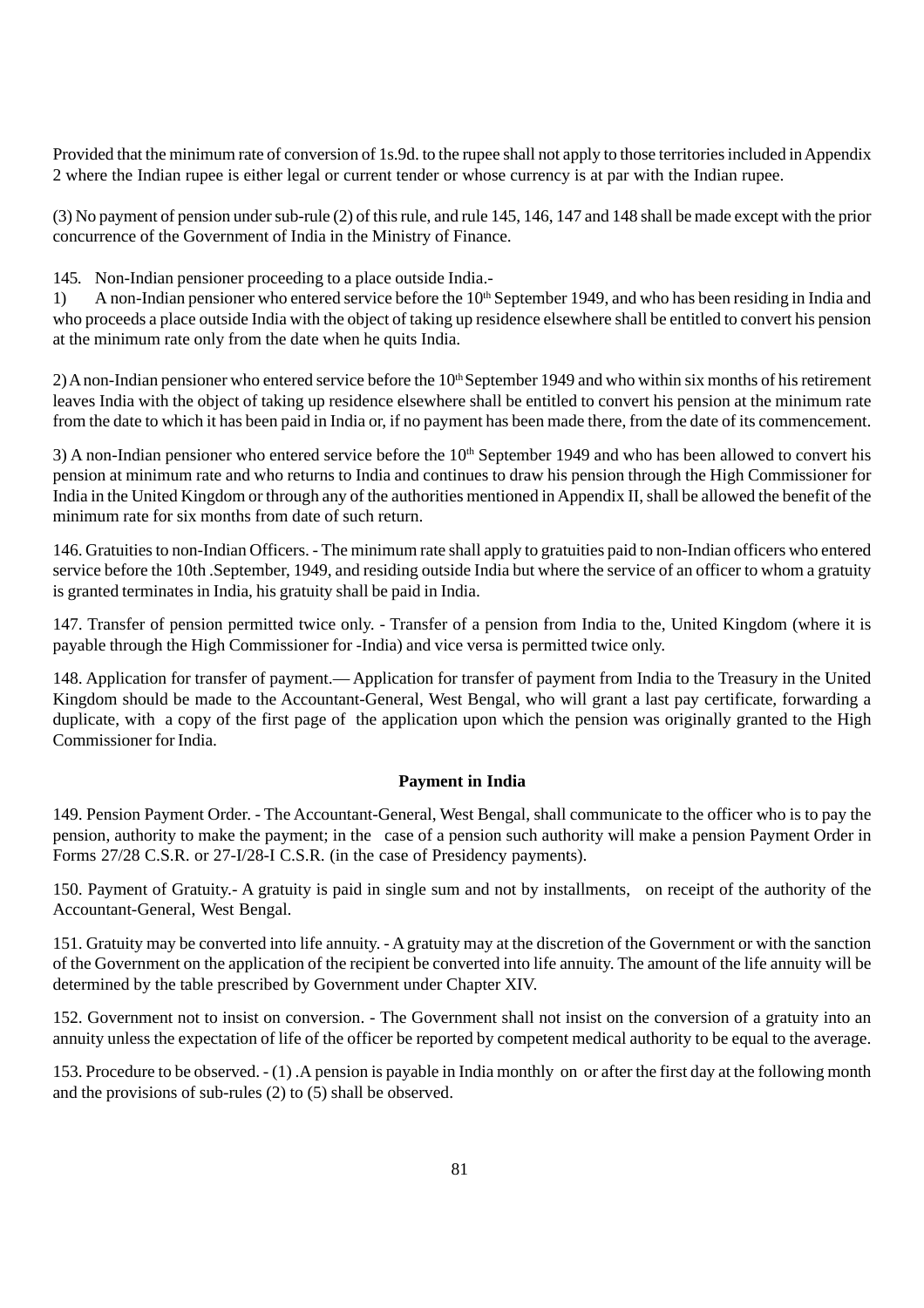(2) On receipt of the Pension Payment Order, the disbursing officer shall deliver one-half to the pensioner, and keep the other half carefully in such manner that the pensioner shall not have access thereto.

(3) Each payment made shall be entered on the reverse, both of pensioner's half and of the disbursing officer's half of the Pension Payment Order, both entries being attested at the time of payment by the signature of the disbursing officer.

(4) With the reference to rules 166-167 a pension should, under no circumstances, be paid for the first time in arrears for more than one year without special orders .of the Competent Authority.

(5) A pension is payable for the day on-which the pensioner dies

**Note.–** In regard to the liability of pensions to attachment by a Civil Court see section II-of Act XXIII of 1871 which runs as follows  $\cdot$ 

Section. II – "No pension, granted or continued by Government on political considerations, or on account of past services or present infirmities or as a compassionate allowance and no money due, or to become, due, on account of any pension or allowances shall be liable to seizure, attachment or sequestration by process of any Court at the instance of a creditor for any demand against the pensioner or in satisfaction -of a decree or order of any such .court".

154. Identification of Pensioner.- A pensioner must take payment in person after identification by comparison with the Pension Payment Order. The pensioner is also required to be identified by a person known to the disbursing office or by a pensioner drawing payment from the same-disbursing officer if so desired by-the disbursing officer.

155. Production of life certificate in certain cases.- A pension especially exempted by the Government from personal appearance, a female pensioner not accustomed -to appear in- public or a male pensioner who is unable to appear in consequence of bodily illness or infirmity may receive his or may receive his or her pension upon the production of a life certificate signed by a responsible officer of Government or by some other well-known trustworthy person.

156. Exemption from personal appearance.- A pensioner of –any description who produces the -life certificate signed by some persons exercising the cowers of Magistrate under· the Criminal Procedure Code (Act V of 1898) or by an Registrar or Sub-Registrar appointed under the Indian Registration Act, 1908 (Act XVI of 1908), or by an pensioned officer who before retirement, exercised the powers of a Magistrate, or by any gazetted officer, or by a Munsif or by police officer not below the rank of Sub-Inspector in charge of a police-station or by a postmaster or a departmental sub-postmaster or an Inspector of Post Office, by a Class I officer of the Reserve Bank of India or a staff Officer or the Staff Assistant of the State Bank of India is exempted from personal .appearance.

157. Precautions to be taken to prevent impersonation.- (1) In all cases referred to in rules 155 and 156 the disbursing Officer shall take precautions to prevent impersonation and must at least once a year require proof independent of that furnished by the life certificate of the continued existence of the pensioner.

2) For the purpose of sub-rule (1 ) the disbursing officer shall (save in cases of exemption from personal appearance granted by the Government) require the personal and due identification of all male pensioners, who are not incapacitated by bodily illness or infirmity from so attending and in all cases where such inability may be alleged he shall require proof thereof in addition to the proof submitted of the pensioner's existence.

**Note.-** The disbursing officer 'is personally responsible for any payment wrongly made. In case of doubt he shall consult the Accountant-General, West Bengal,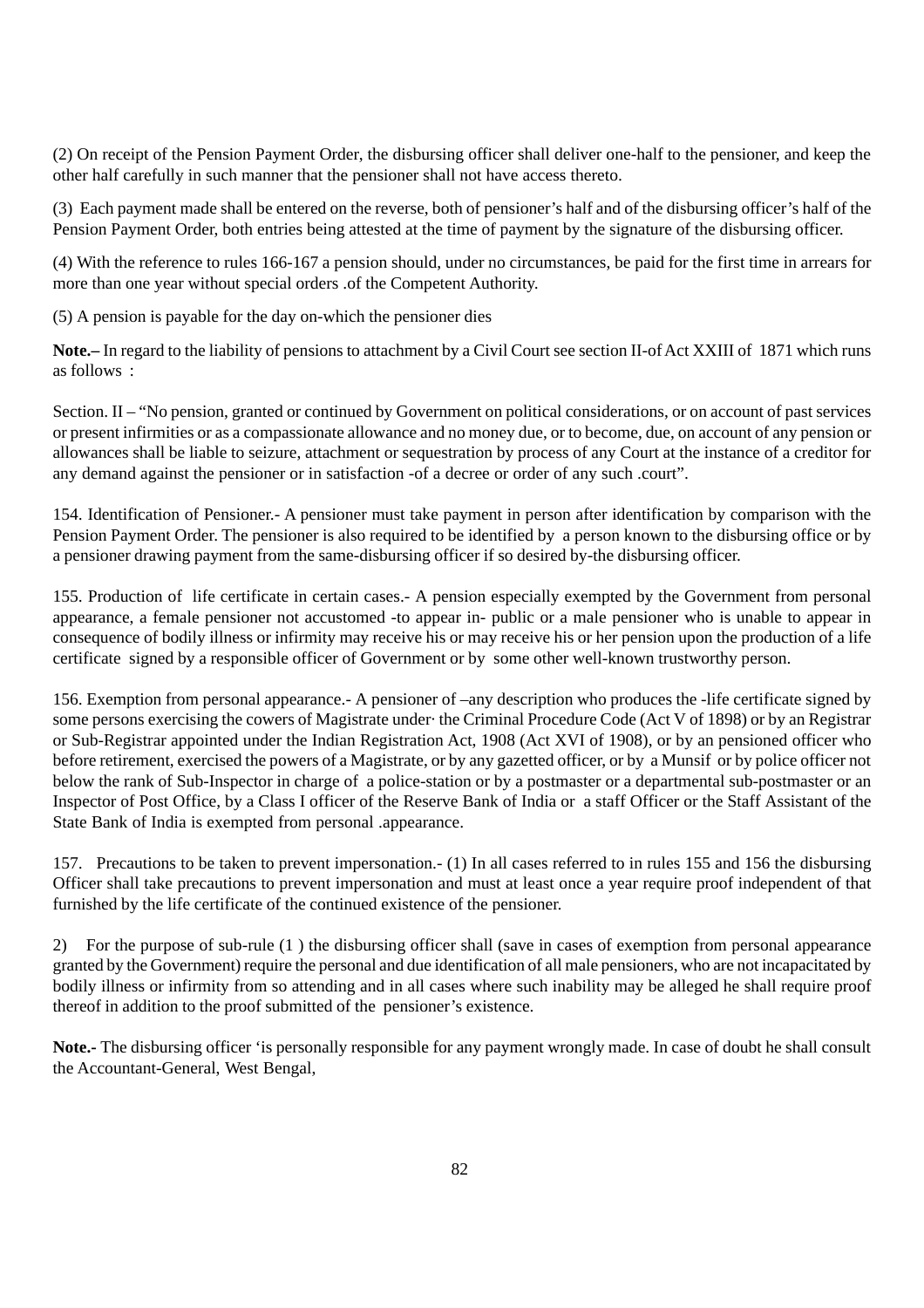158. Payment of pension to police officers.- Payment of pension to police officers ate made in accordance with the rules in this section but if the disbursing officer entertains any doubt as to identity of such a pensioner he may require the local Inspector of Police to identify him. The Inspector shall then be responsible for the correct identification of the pensioner.

159. Payment through agents. - (1) A pensioner not resident in India may draw his pension at any treasury in India through a duly authorised agent who must either produce a certificate by a Magistrate, a notary, banker or a diplomatic representative of India on each occasion, that the pensioner was alive on the date to which his pension is claimed or execute a bond to refund over payments and produce such a certificate as aforesaid at least once a year.

(2) A pensioner of any description resident in India is exempted from personal appearance if he draws his pension through a duly authorised agent approved by the Government, who must execute a bond to refund over payments and produce at least once a year a life certificate signed by any of the persons authorised by rule 156 to sign such certificate.

(3) - The pension of a pensioner drawing his pension through an agent who has executed a bond to refund over payments shall not be paid on account of a period of more than a year after the date of the life certificate last received and the Accountant-General, West Bengal, and the disbursing officer shall be on the watch for authentic information of the decease of any such pensioner and on receipt thereof, shall promptly stop further payments.

**Note.-** A question has been raised whether a pensioner resident in India can draw his pension in India by giving a legally valid power of attorney in favour of another person in India. A pensioner resident in India can authorise another person in India to claim and draw the pension admissible to him by giving him a legally valid power of attorney in favour of the latter. A pensioner desiring to receive his pension through another person to whom he has given a valid power of attorney shall endorse a copy of the deed conferring the power of attorney to the disbursing officer and the Audit Officer. The person holding the power of attorney shall then prepare and present the bills, making a claim on behalf of the pensioner and receive the payment on his (the person holding the power of attorney) giving the quittance.

If the person holding the power of attorney is an agent (including a Bank) who has also executed a bond to refund over payments he can draw the pension for the period of not more than a year after the date of the life certificate furnished by him in respect of the pensioner in accordance with the provisions of subsidiary rule 278 of the Treasury Rules. If, however, the person holding the power of attorney is riot an agent (including a Bank) who has executed a bond to refund over payments he shall either receive the payment in person from the disbursing officer after giving his quittance or if he desires to draw the pension through an agent or representative nominated by him he may receive payment through him but in either case of receiving payment in person or through an agent or representative he shall append to the bills for pension for each month a life certificate in respect of the pensioner duly signed by any of the authorities stated in rule 56 and also furnish a certificate signed by the pensioner required under the provisions of subsidiary rule 282 of Treasury Rules. Under the provisions of S,R. 277 of the Treasury Rules Volume I when a personer draws his pension through an agent who is authorised to do so by conferring on him the power of attorney and who has executed bond of indemnity under S.R.278 ibid (Scheduled Bank), the certificate regarding re-employment, acceptance of commercial employment modified suitably can be signed by an agent and the pensioner himself should furnish once a certificate concerning the period for which pension have been drawn on the basis of agents' Certificate.

160. Transfers in India. - The competent authority or the Accountant General, West Bengal, may on application and on sufficient cause being shown, permit transfer of payment from one treasury in India to another.

**Compiler's Note: It** may be mentioned that with effect from October 1977 a revised scheme for-payment of pension to State Government pensioners has been introduced. The revised scheme is divided into two parts: Part A and part B. Part 'A' relates to Scheme for Payment of Pension of State Government pensioners at Calcutta by Public Sector Banks (vide Appendix 17A of Treasury Rules, Vol.II) and Part "B" relates to Scheme for payment of pension from Treasuries in the Districts (vide Appendix 17B of Treasury Rules, Vol.II).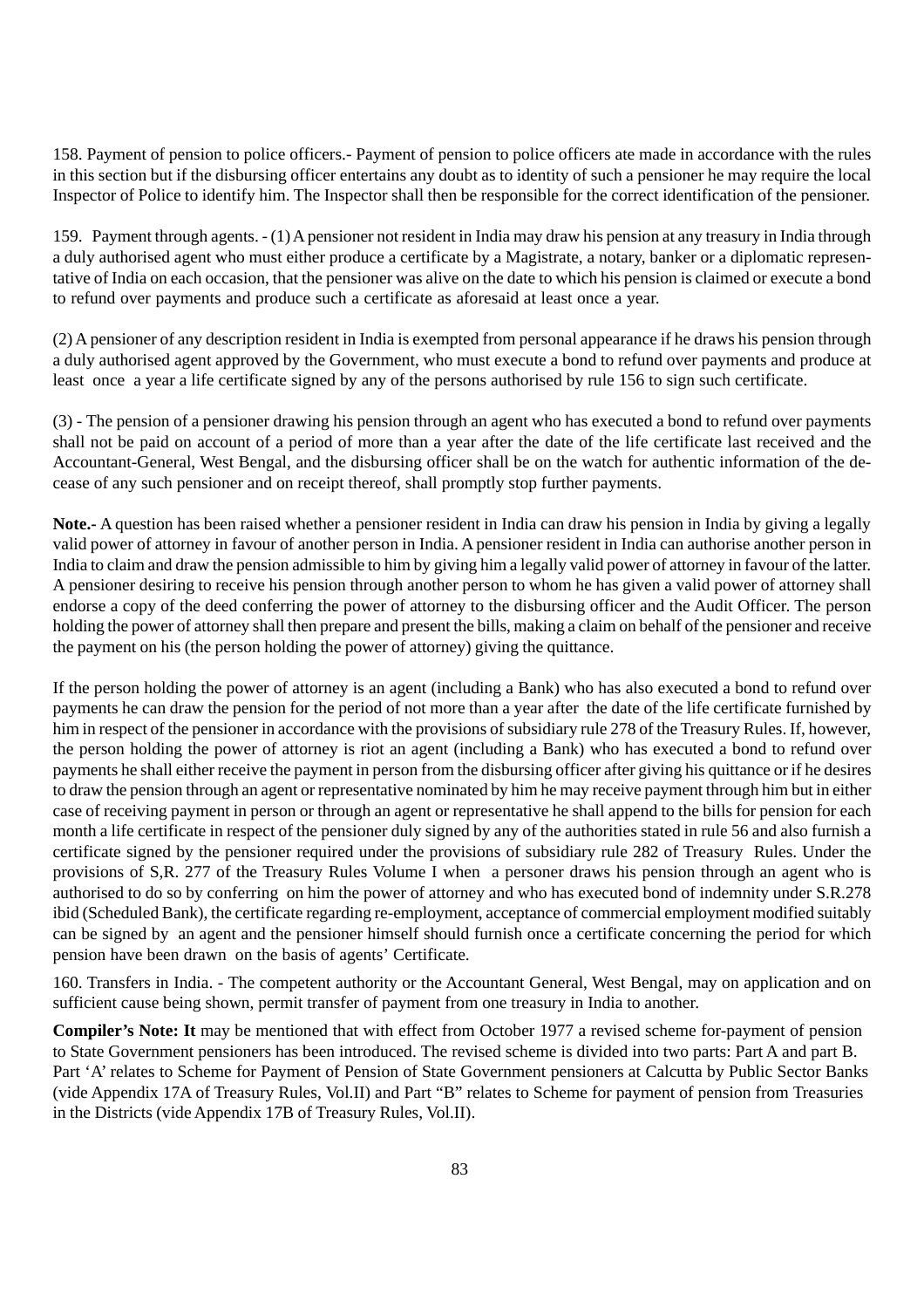\*161. Method of transfer. - (1) A copy of the order issued by the competent authority shall be forwarded to the Accountant-General, West Bengal, and the Collector of the districts from which the payment is to be transferred shall be instructed to return his half of the pension Order with payment certificate duly incorporated therein under the signature of the .disbursing officer.

(2) The Accountant-General, West Bengal, shall then either issue a new payment order or enface the payment order for payment at the new treasury and forward it to the Treasury Officer who shall in future pay the pension or if the treasury is in another State, shall move the Accountant-General of that State to do so.

\*162. Transfer within a district.- A Treasury Officer may authorise payment in any of the outline treasury subordinate to his district treasury of a pension payable under proper authority at his head-quarters and pay transfer the payment of a pension from such subordinate treasury to the district Treasury or from one subordinate treasury to another in the same district.

**Compiler's Note:** \*For method of transfer vide 'revised scheme for payment of pension' as provided in appendix, 17A and 17B of Treasury Rules, Vol.II.

163. Certificate of non-employment. - (1) A pensioner drawing pension in India is required to append to the bill certificates as follows as applicable.

(i) I declare that I have not received any remuneration for serving in any capacity either in a Government establishment of in an establishment paid from a local fund during the period for which the amount of pension claimed in the bill is due.

(ii) I declare that, I have not accepted any commercial employment.

(iii) I declare I have been re-employed during the period in the office of the…………………………….on a pay of Rs. ………………….. per month. My pay at the time of retirement was Rs. ……………. My re-employed pay has been fixed in terms of Chapter VII of the Pension Rules.

(iv) I declare that I have accepted Commercial employment after obtaining/without obtaining previous sanction of the State Government to such acceptance.

(2) In the case of pensioner permitted to drew pension after the termination of re-employment the above certificates as applicable should be modified accordingly.

(3) In the case of a pensioner drawing his pension through an agent who has executed a bond of indemnity, as required under S.R. 187-188 of Treasury Rules, West Bengal, the certificate modified accordingly may be signed by the agent, provided that the pensioner shall himself furnish, once a year a certificate covering the period for which pension has been drawn on the basis of agent's certificates.

164. Renewal of Pension Payment Order. - When the reverse of a Pension payment Order is, filled up or when the pensioner's half is found to be worn to torn, both halves may be renewed by the Treasury Officer.

165. Loss of Pension Payment Order.- If a pensioner loses his half of the Pension Payment Order a new order may be issued after such missing has been diarised in the Police Station at' the place what such event has occurred by the Treasury Officer, who shall see that no payment is made on the half alleged to be lost by a strict at of sub-rule(3) of rule 153. The necessary note should be made in the remarks column of T.R. Form No.40.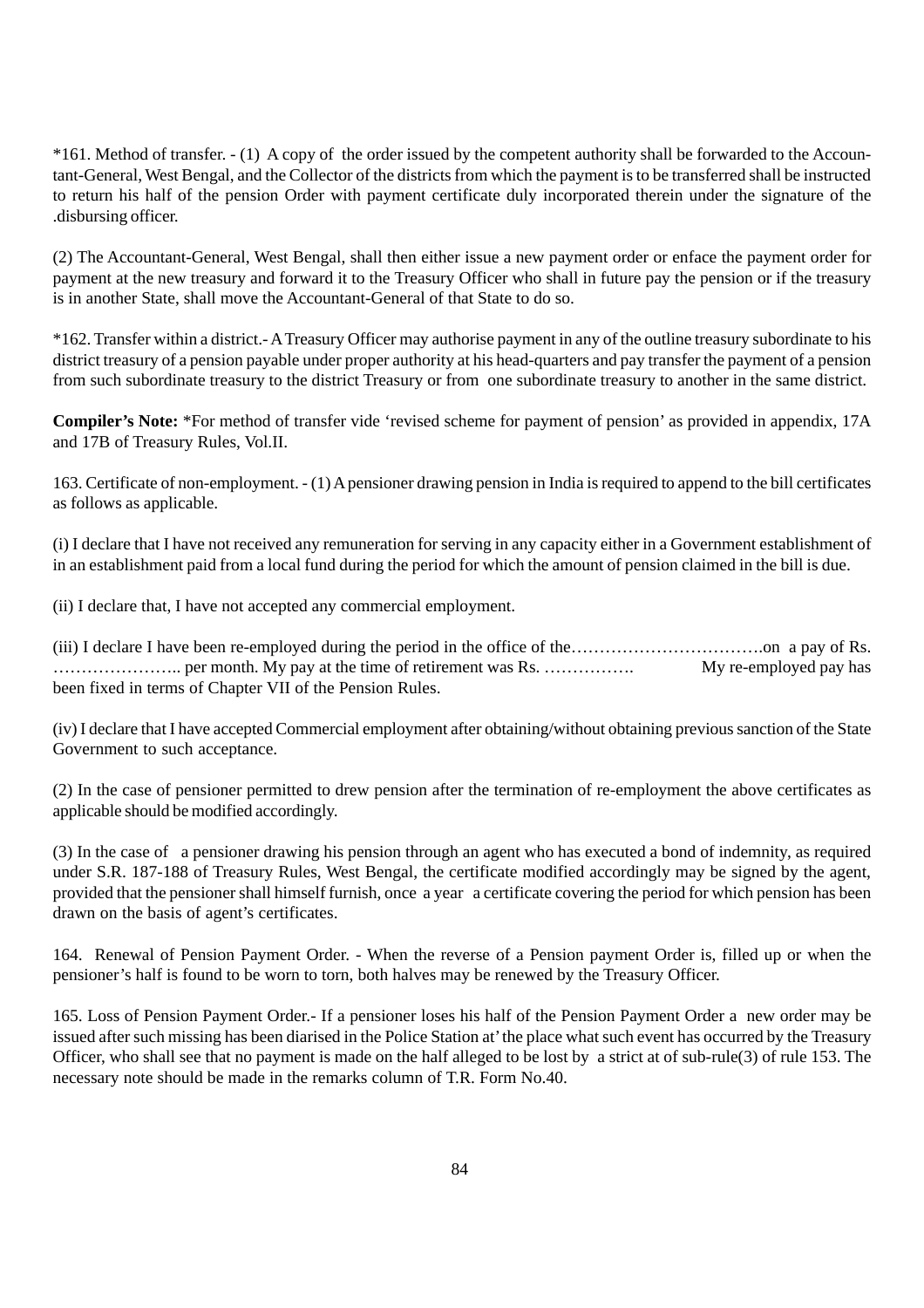166. Lapses and forfeitures..–If a pension payable in India remain undrawn for more than one year, pension ceases to be payable unless competent authority authorizes the payment of arrears of pension has remained undrawn by the pensioner concerned.

167. Arrears to be paid - with previous sanction of the competent authority,- If the pensioner afterwards appears, the disbursing officer may renew his payment but the arrears cannot be paid if the pension in 'arrears is to be paid for the first time or if the amount of arrear exceeds Rs.1,000/- without the previous sanction of the competent authority by whom the pension was sanctioned to be obtained through the Accountant-General, West Bengal.

168. Accountant-General may direct payment where suspension of payment is due to error or negligence-.- If the suspension of payment is attributable to error or neglect by any public officer the Accountant General West Bengal, may direct .payment of -the arrears without taking the orders of the competent authority.

\*169. Deceased pensioners.-(1) On the death of a pensioner, payment of arrears actually due may be made to his heirs, provided they apply within one year of his death. It cannot be paid thereafter without the sanction of the competent authority by whom the payment was sanctioned to be obtained through the Accountant-General, West Bengal.

(2) If the arrears do not exceed Rs.100 and the case presents no peculiar features the Accountant-General, West Bengal, is empowered to pass the arrears on his own authority.

(3) After the payment of arrears of pension,' the Pension Payment Order shall be returned to the Accountant General, West Bengal, with a report of the date of death of the pensioner.

\*170. Arrears of pension of a deceased to be paid to heirs.- Subject to the provisions of rule 169 the arrears of pension for deceased pensioner may be paid to the heirs of the deceased without the production of the usual legal authority to the extent of Rs.2500 under the order of the Collector or other officer responsible for the payment after such enquiry into the rights and title of the claimants as may deemed sufficient. Any excess above Rs. 2500 may similarly be paid the orders of Government on the execution of an indemnity bond with such sureties as it may require if it is satisfied of the right title of the claimant and considers that. undue delay and hardship would be caused by insisting on the production of letters of administration, In any case of doubt payment should be made only to the person producing. legal authority.

**Compiler's Note :** \*Provisions have since been made giving facility of making nomination for lifetime arrears of pension vide 'Payment of Arrears of Pension (Nomination) Rules, 19861 as notified F.D.No.10885-F dt.24,10.86 and Ntf.No.1633- F dt.17.2.89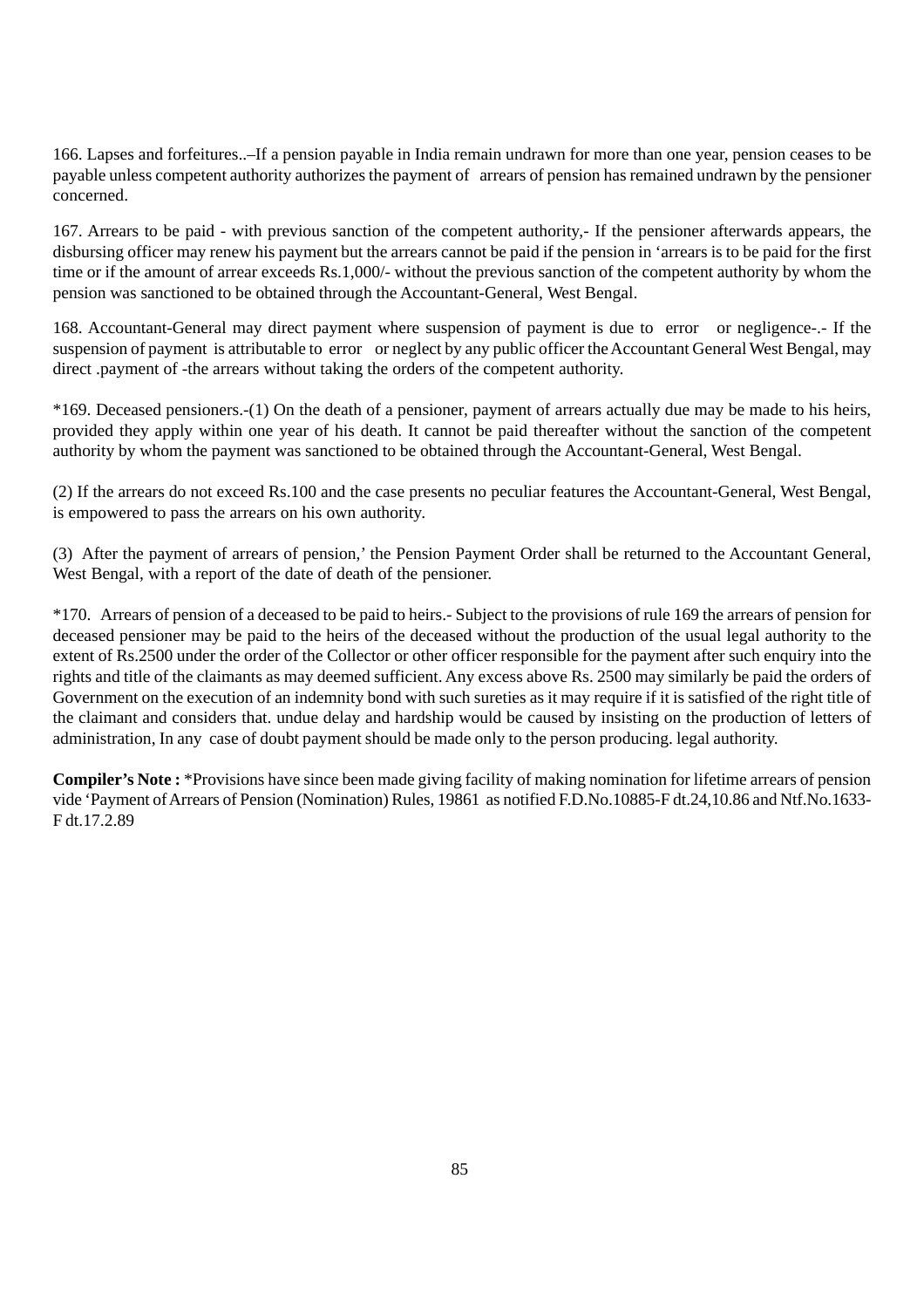#### **CHAPTER XIV Commutation of Pension**

171-185.–[The provisions relating to commutation of pension have since a care-consolidated in a separate set of rules entitled ' West Bengal Services (Commutation of Pension) Rules, 1983' which took effect on 1.1.84. Accordingly, the compiler has refrained himself from reproducing the provisions of this Chapter]

#### **XV - MISCELLANEOUS PROVISIONS**

186. Counting of temporary service under Government of India on subsequent absorption under the State Government.-

\*(1) Temporary Central Government servants on deputation to this government on getting absorbed under this Government shall be allowed to count the period of continuous temporary service under the Govern ment of India immediately preceding the service under this Government for the purpose of pensionary benefits admissible under these rules, The pensionary liability shall be shared between the Government of India and this Government on the basis of the length of qualifying service rendered under each of them.

\*\*(2) The benefit shall not be admissible to those who secure jobs in this Government on their own volition in response to advertisements or circulars including those by the Public Service Commission, West Bengal.

187. Special provision for certain Government servants recruited from practicing lawyers.- The. Sub-Magistrates and Sub-Collectors, and lice Prosecutors, Calcutta, recruited from Practicing lawyers at advanced age will be eligible to pensionary benefits as laid down in Chapter VI subject to the following minima, namely :-

| (i)  | (a) Sub-Magistrate and Sub Collectors: With ten<br>years of service or more but less than 15 years<br>of service. | A pension of Rs. 125 per month plus a death-<br>cum-retirement gratuity of Rs. 5,000 |
|------|-------------------------------------------------------------------------------------------------------------------|--------------------------------------------------------------------------------------|
|      | (b) With 15 years of service or more                                                                              | Pension of Rs. 150 per month plus a death-<br>cum-retirement gratuity of Rs. 6,000   |
| (ii) | Police Prosecutors, Calcutta :<br>(a) With less 15 years of service.                                              | A pension of Rs. 120 per month plus a death-<br>cum-retirement gratuity of 4,500/-   |
|      | (b) With 15 years' service or more                                                                                | A pension of Rs. 145 per month plus a death-<br>cum-retirement gratuity of Rs. 5,500 |

**Compiler's Note :** \*The sharing of pensionery liability between Central Govt. and this Govt. has since been abolished vide F.D.Memo. No.4002-F dt.24.4.90.

\*\* Position of this sub-rule has changed to the extent that securing of job in this Govt. or Central Govt. on one's own volition will not be a bar provided the employee concerned took un the appointment applying through proper channel or with prior permission of the pervious employer. (vide F.D,Memo.No.4661-F dt.4.5.82).

188. Counting of temporary Air Raid Protection service towards pension.- Continuous temporary Air Raid Protection Service rendered if any, prior to confirmation in any State Service, or service with permanent or quasi-permanent appointment, shall count towards pension subject to the condition that the gratuity,-.if any, received for the Air Raid .Protection service shall be refunded to Government.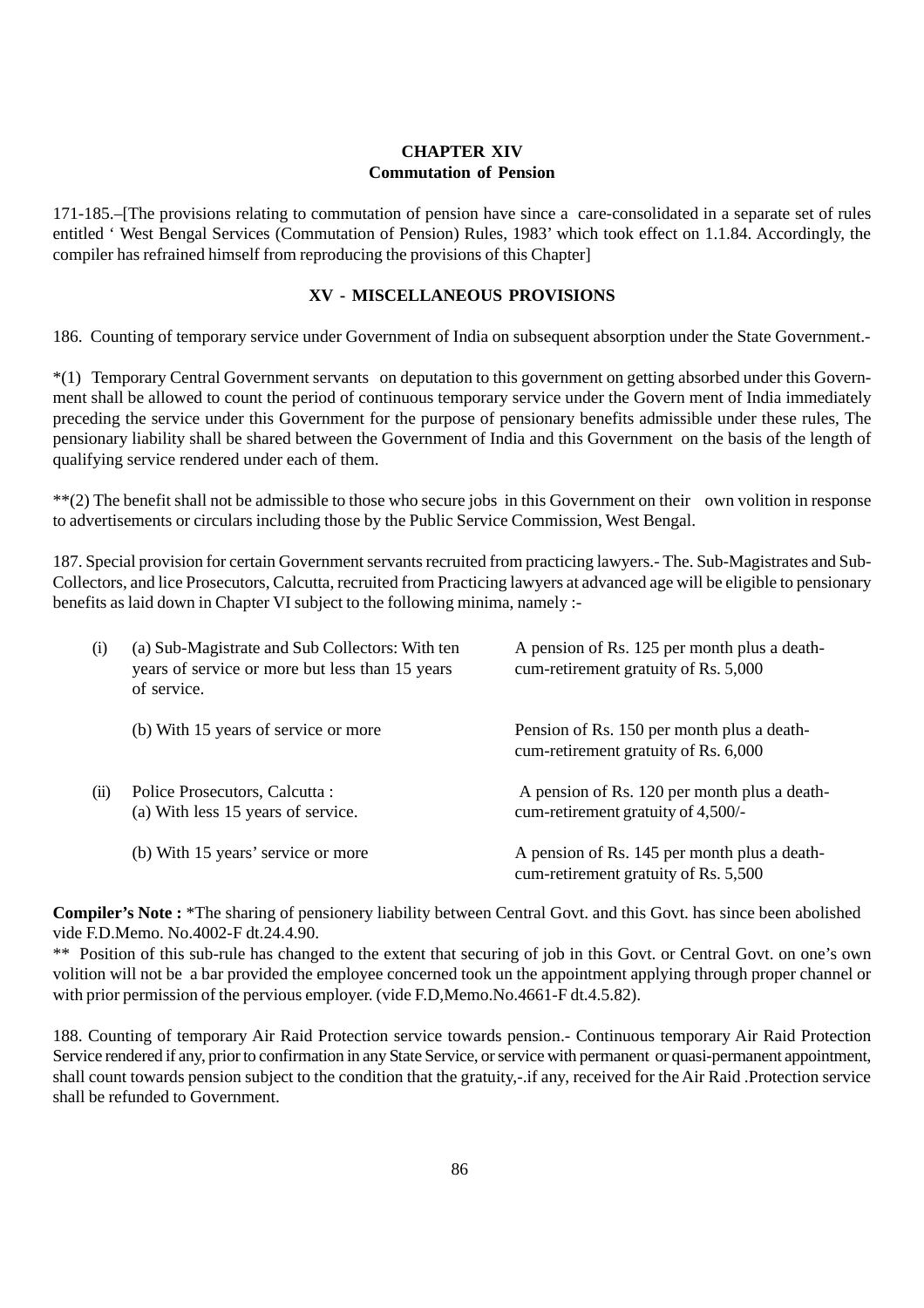189. Retiring benefit for Government servants subsequently absorbed in public sector undertakings.- (1) When n permanent Government servant is deputed or transferred to a service under a body corporate owned or controlled by Government or whose services are lent to such a body, he may in the event of his permanent absorption in service under that body be allowed an amount equal to what Government would have contributed, had the officer been on contributory provident fund terms under the Government together with simple interest thereon at 2 per cent for the period of his pensionable service under the Government and the amount may be credited to his contributory provident fund with the autonomous body as an opening balance on the date of permanent absorption, and Government's liability in respect of the officer's pensionable service under them shall be treated as extinguished by this payment.

(2) This benefit shall apply, however, only where the permanent transfer from Government service to an autonomous .body is in the interest of public service and the transfer is to a Government or quasi-permanent corporation.

(3) This benefit cannot be claimed as a matter of , right but may be granted at the discretion of Government in individual cases where it is merited.

\*189A, Grant of pro-rata pension and gratuity to Government servants absorbed in public sector undertakings on or after the 16th June 1967–(1) (i) On permanent absorotion on or after the 16th June, 1967 in a service or post in or under a Corporation or Company wholly or substantially owned or controlled by the Government or in or under a body controlled or financed, by Government (hereinafter referred to the undertaking), a permanent Government servant shall he eligible for pro-rata pension .and gratuity based on the length of his qualifying service under Government till the date of absorption in accordance with the pension rules of Government in force on the date of absorption. The emoluments for the purpose of pro-rata pension and gratuity shall mean the emoluments which the Government servant would have drawn under the Government but for his transfer to the undertaking.

(ii) The amount of gratuity or pension and retiring gratuity could be currently worked out and will be communicated to the Government servant as well as to the undertaking as and when the. Government servant is absorbed.

(iii) The pro-rata pension or gratuity admissible in respect of the service rendered under Government shall be disbursable from the date on which the Government servant would have retired voluntarily under the rules applicable to him or from the date of his absorption in the undertaking whichever is later.

**Compiler' s Note :** \*This rule has been inserted by amendment under F.D. Notification No.2567-F dt.30.3.76. 2429 - F (Pen) dt 12.7.2001 (Lumpsum amount in lieu of Prorata pension withdraw w.e.f. 1.4.2001) 2430 - F (Pen) dt. 12.7.2001 (Restoration of 1/3 rd commuted portion of pro-rata pension & 447 (Pen) dt. 17.4.2003 (Facility of receiving lumpsum amount shall not be available in cases where permanent absorption takes place prior to 1.4.01 and the facility shall be available irrespective of the fact whether medical examination for commutation or application for receiving lumpsum amount in lieu of pension was done/received before after 1.4.01 01-F (Pen) dt. 4.1.2010 (Revision of restored portion of Prorata Pension

(iv) Every Government servant shall exorcise an option within six months of his absorption or of the date of coming into force of this rule whichever is later for–

(a) receiving the gratuity or pension and retiring gratuity already worked out under the usual Government arrangements, or

(b) receiving retiring gratuity and a lump amount in lieu of pension worked out with reference to the commutation tables obtaining on the date from which the commuted value becomes payable.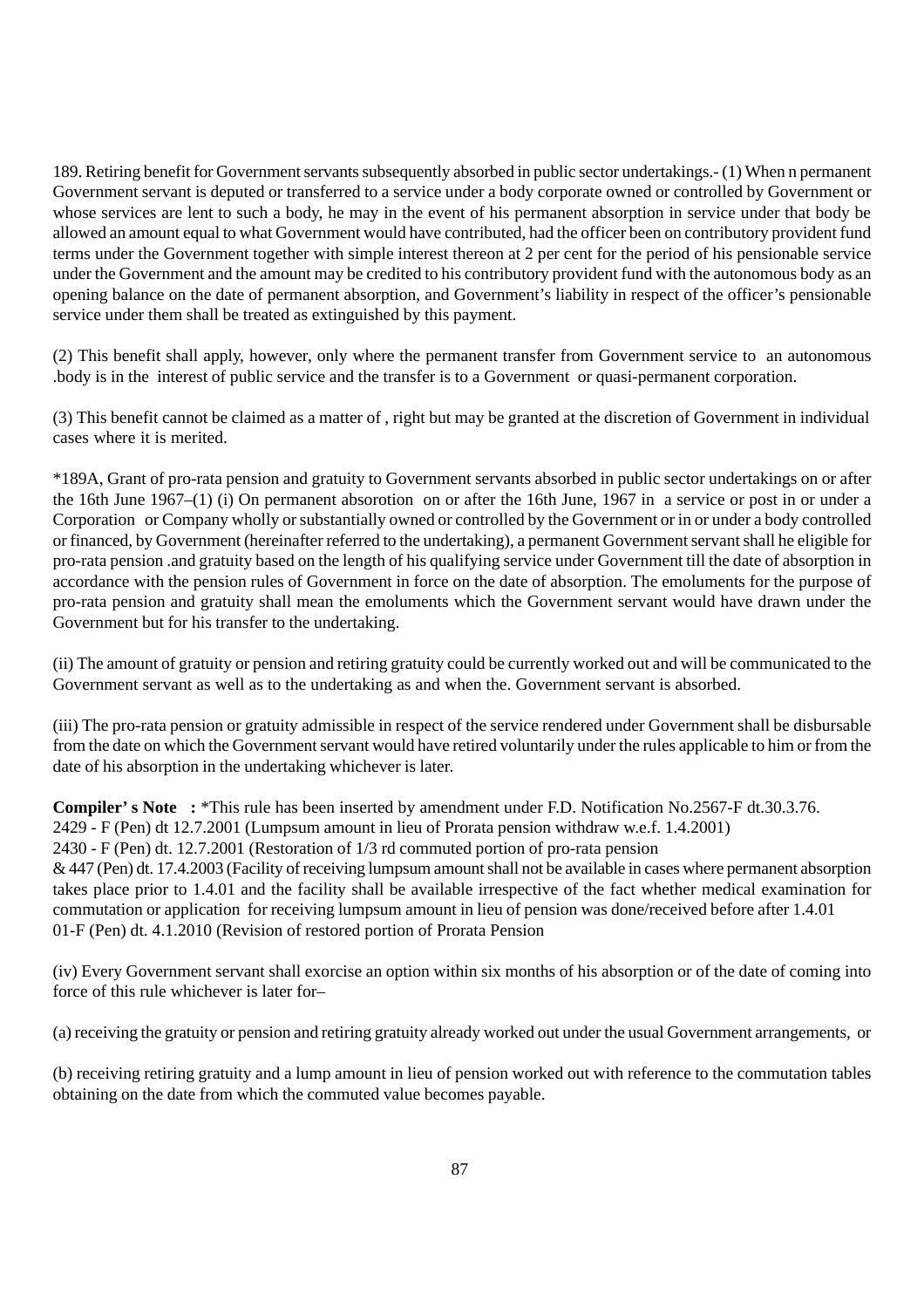(v) Where no option is exercised within the period referred to clause (iv) the Government servant shall automatically be governed sub-clause (b) of clause (iv). Option once exercised shall be final, option shall be exercised in writing and communicated by the Government servant to the undertaking.

(vi) For the period of. service rendered in the undertaking the orbed Government servant shall be entitled to all the benefits admissible to other corresponding employees of the said undertaking.

(vii) Government would have no liability for family pension under rule 15 of the said rules in respect of a Government servant absorbed in the undertaking referred to in clause (vi).

 (viii) After permanent absorption a Government servant shall not entitled to the benefit of any further liberalisation .of pension rules decided upon by Government.

(ix) A retired Government servant employed, re-employed or absorbed .in an undertaking shall not be eligible to draw increase in pension decided upon by Government during the period of his employment re-employment

(x) In case where a Government servant has opted to receive pension under sub—clause (a) of clause (iv) but subsequently wishes commute a portion of the pension, such commutation will not be lowed before the date of his superannuation or .the date of his voluntary retirement, .as the case may be, and will be regulated in accordance with the Government rules in force on such- date.

Where, however; a Government servant exercises option under clause (iv) or is automatically governed by clause (v) he shall, in addition to retiring gratuity, be entitled to—-

(a) on an application made in this behalf, a lump amount not exceeding the commuted value of one-third of his pension as may be admissible to him an accordance with the rules in Chapter XIV of the said rules, and

(b) a terminal benefit equal to twice the lump amount referred to in sub-clause (a) above and subject to the condition that the Government servant surrenders his right of drawing two-thirds of his pension.

**\*Note.-** The commuted value of one-third of the pension mentioned in sub-clause (a) of clause (x) shall be exempted from income Tax whereas the terminal benefit mentioned at sub-clause (b) of clause (x) will be chargeable to income tax for the year in which it is due. However, the Government servant shall be eligible for a relief in tax in respect of the said amount; such relief being calculated by spreading the amount equally over the three years immediately preceding the year in which the payment is received and subjecting it to tax at the average of the average rates applicable to the total income of those years after adding there to one-third of the amount.

The relief in such cases is to be granted by the Central Board of Direct Taxes on an application made to the said Board under sub-section (1) of section 89 of the Income-tax Act, 1961, through the Income-Tax Officer concerned.

**Compiler's Note :** \*The commutation of full amount of pro-rata pension has been exempted from Income Tax vide F.D.Memo.No,14225-F dt,24.11.83.

(xi) The payment of monthly pension will commence from the due date pending medical examination in accordance with the rules in Chapter XIV of the said rules. The commutation shall become absolute and the title to receive the commuted value shall accrue on the date on which the Medical Board signs the medical report. If the Medical Board directs that the age of the employee for the purpose of commutation shall be assumed to be greater than his actual age, the person concerned shall have the opportunity to change his option for receiving a lissome amount in lieu of monthly pension by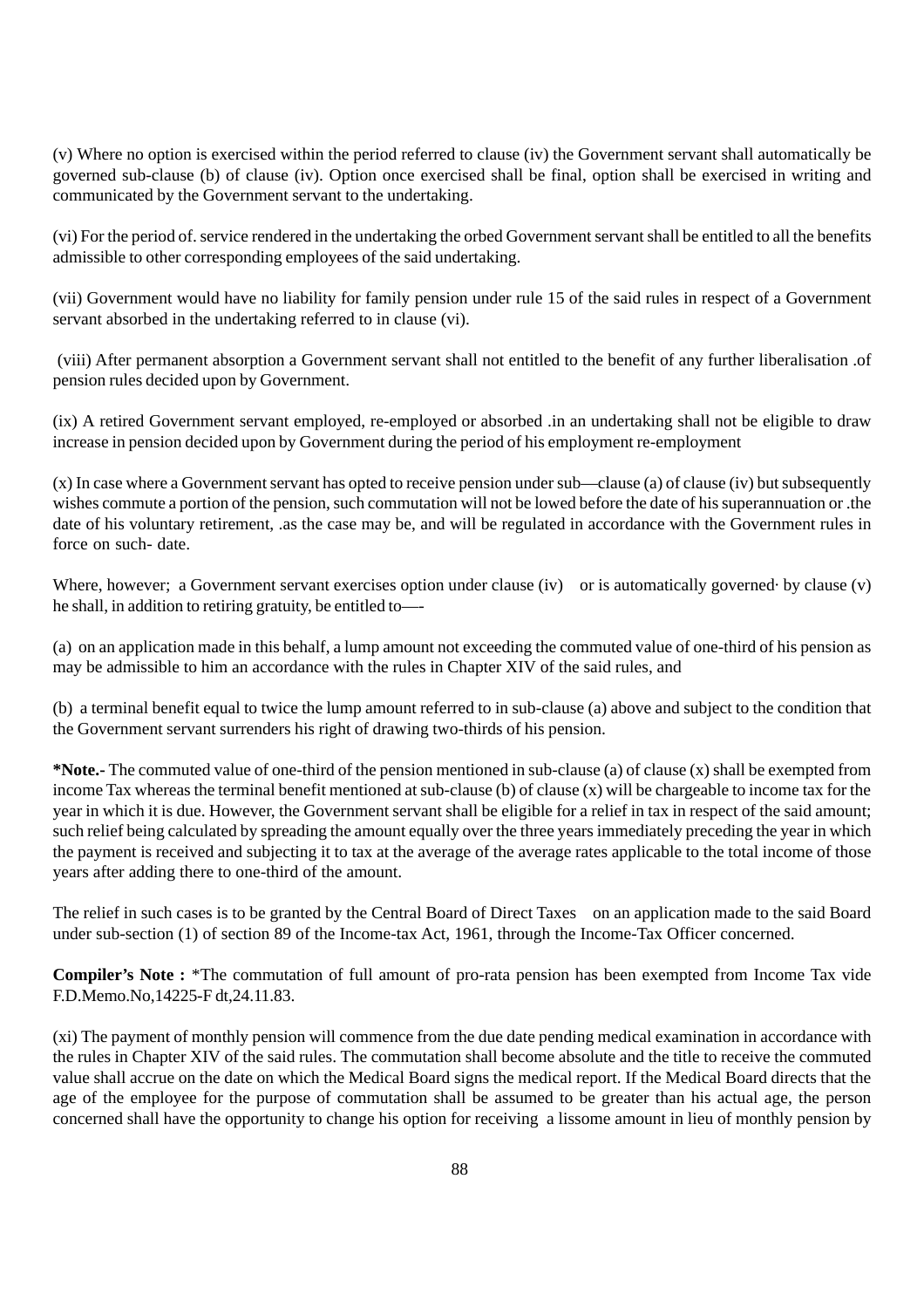written notice dispatched within two weeks from the date on which he receives intimation of the finding the Medical Board. If the applicant does not change his option within the said period of two weeks he shall be assumed to have accepted findings of the Medical Board.

(2) This rule will apply only where the permanent transfer from Government service to the undertaking is in the interest of public service. In all other cases Government will not accept liability to pay any retirement benefits for the period of service rendered by the Government servant before his transfer.

(3) Cases of resignation from the undertaking before due date of superannuation will for the purpose of these rules be treated as resignation from Government service, entailing forfeiture of the earlier service under Government and loss of the pensionary benefits under the rules.

4. (a) These rules are not; applicable to Government servants already absorbed in the State Electricity Board or to cases already settled terms of Memo.No.1898-F, dated the 31st May 1963, read with Memo No. 1012-F, dated the 24th March 1969 and rule 189 of the said rules.

(b) The Government servants whose cases have already been settled in terms of the above orders and rule may, however, have an option to come over to this rule if they so desire within six months of the date of coming into force of this rule provided they did not retire on any date prior to that date.

**Compiler's Note :** In case of State Govt. employees joining central autonomous /statutory bodies and absorbed there, a detailed provisions have been made for regulating terminal benefits to be sanctioned for the period of service rendered under this Govt. vide F.D.Memo.No.7091-F dt.19.7.86 and No.6902-F dt.16.6.88.

951-F (Pen) dt. 19.7.95 and 1296 – F (Pen) dt. 30.9.96

190. Counting of Efficiency Bonus towards pension.-Efficiency Bonus allowed to Personal Assistants and Stenographers in terms of rule 16 of the Jest Bengal Subordinate Services (Recruitment of Stenographers) Rules, 1950, as amended from time to time, should be treated as pay and shall count towards pension.

191. Over-time allowance reckoned as pay for the purpose of pension.– Over-time allowance drawn by the staff of the Press and Forms Department shall be counted as pay for the purpose of pension and shall be taken in the calculation of pension.

##192. Counting of service in contingency establishment towards pension.- In respect of a Government servant who has been transferred to a regular establishment from the contingency establishment and made permanent or quasi-permanent or whose service has been declared as service with permanent status in a regular establishment, the pensionary benefits shall be calculated either—

(i) at the rate that would be admissible to them had their continuous service (including the portions rendered in the contingency .establishment) been qualifying for pension less 12½ per cent of such amount or

(ii) on the basis of his actual qualifying service in the regular establishment, whichever is more favorable to them.

\*\*193. (1) A Government servant who, prior to his appointment in a civil service or post against war reserved or other permanent vacancy which arose for direct recruitment on or before their 1st January 1948, had Tendered satisfactory, paid, whole-time, enlisted or commissioned war service in the Armed Forces of India or in similar forces of a Commonwealth Country during the period from the 3rd September 1939 to the 1<sup>st</sup> April 1946, which did not earn a service pension under the military rules, shall be allowed to count such service, including all kinds of leave on full rates of pay and sick leave taken during such service, as qualifying service, subject to the following conditions, namely :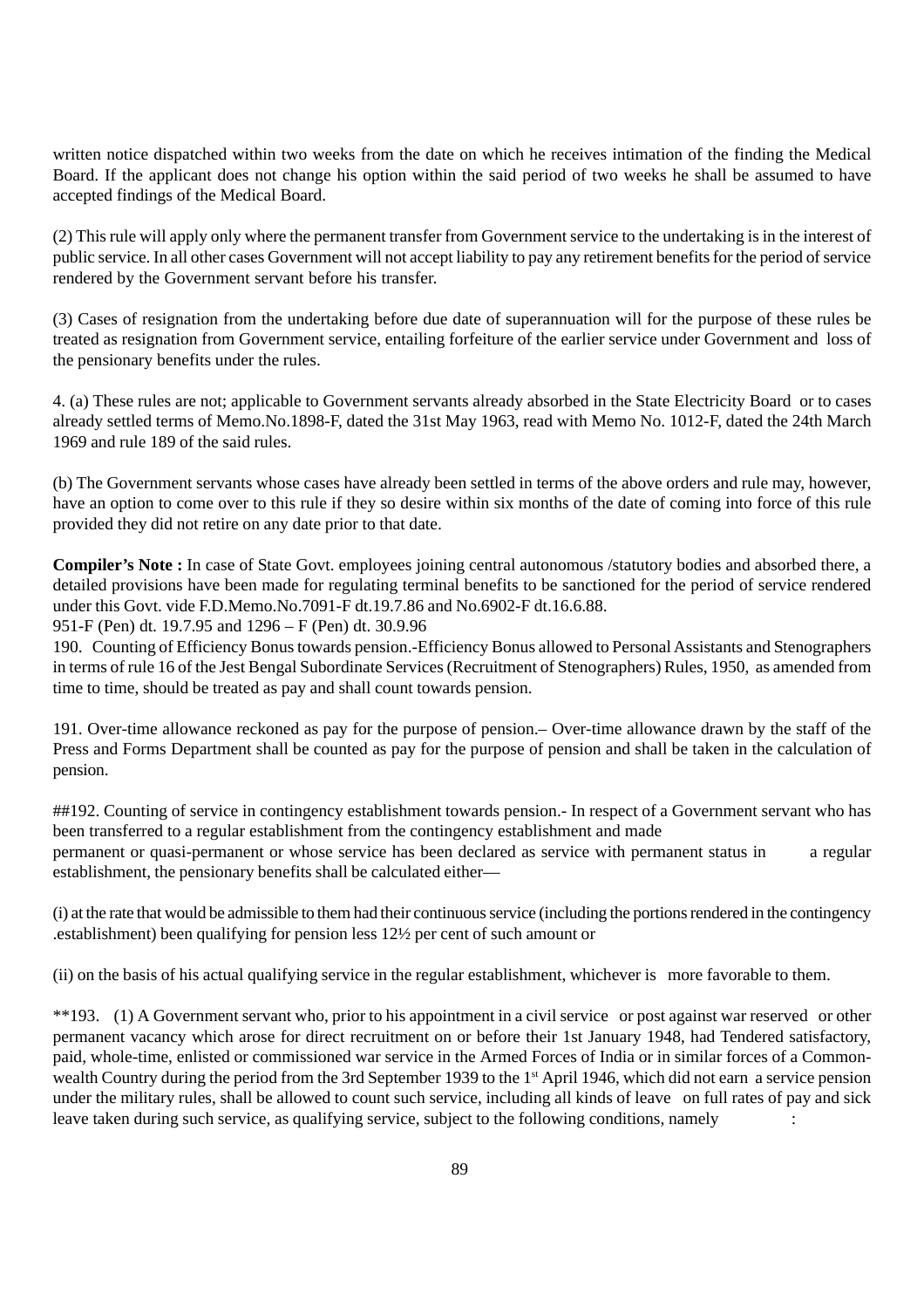(a) that in the case of service or post in respect of which a minimum age is fixed for recruitment, no war service rendered below that age shall count as qualifying service;

(b) that no contribution towards or share of pension earned as a result of counting war service rendered in a force of Commonwealth Country shall be claimed from the Government of that country; and

(c) that no refund of bonus or gratuity in respect of war service shall be demanded from the Government servant concerned.

(2) Any interruption in the service of the Government servant on account of the .time taken in his absorption in a civil service or post after the termination of his war service shall be condoned,

**Compiler's Note :** \*\*This rule -was inserted by amendment under F.D. Notification No.9022(210)-F dt.22.8.74, It has been decided that certificate of verification of War Service is to be obtained from concerned Military authority vide E.D.Memo.No.5487-F dt. 7.8.75.

## In terms of para 1-(iv) -of F.D.Memo.No.2255-F dt, 22.3.73, entire whole time continuous service rendered in contingent/ work-charged establishment will qualify subject to the conditioned mentioned therein.

\*194. Counting of military service rendered before civil employment–

(1) A Government servant who is re-employed in a, civil service or post before attaining the age of superannuation and who, before such re-employment, had rendered regular military service after attaining the age eighteen years may, on his being declared confirmed or quasi-permanent or to be in service with permanent status in a civil service or post, opt either– (a) to continue to draw the military pension or retain gratuity received on discharge from military service, in which case his former military service shall not count ns qualifying service; or

(b) to refund the pension or -gratuity and count the previous military service as qualifying service, in which case the service so allowed to count shall be restricted to a service within or outside the employee's unit or department in India or elsewhere, which is paid from the Consolidated Fund of India or for which pensionery contribution has been received by the Government.

#(2) (a) The option under sub-rule (1) shall be exercised within three months of the date of issue of the notification or the order, as the case may be, of substantive/quasi-permanent service with permanent status appointment to a civil service or post on re-employment, or if the Government servant is on leave on that day, within three months of his return from leave, whichever is later.

(b) If no option is exercised within the period referred to in clause (a), the Government servant shall be deemed to have opted for clause (a) of sub-rule (1).

\*\*(3) (a) A Government servant who opts for clause (b) of sub-rule (1) shall be required to refund the pension or gratuity received in respect of his earlier military service, in monthly installments not exceeding thirty-six in number, the first installment beginning from the month following the month in which he exercised the option.

(b) The right to count previous service as qualifying service shall not revive until the whole amount has been refunded.

**Compiler's Note :** \*This rule was inserted by amendment under F.D, Notification No.6544-F dt.14.6,78, #In terms of para 2 of F.D.Memo.No.1847-F(Pen) dt.1.12.94, a fresh scope for exercising option has been given for a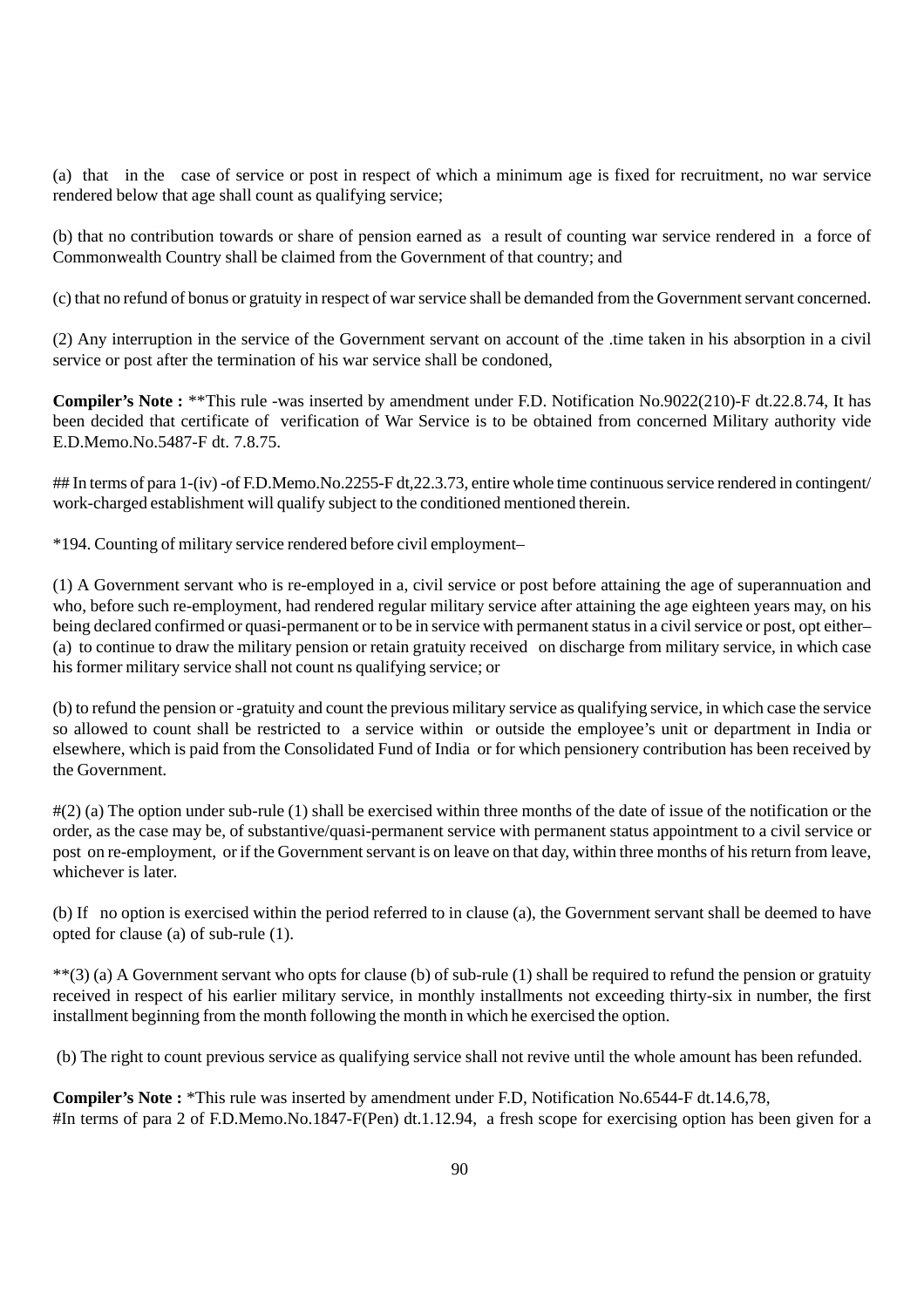period of six months from 1.12.94.

\*\*It has been decided—that pension and or gratuity received from military authority alongwith 6% simple interest is to be refunded to this Govt. under relevant Head of Account [vide para 4 of F.D.Memo.No.1847-F (Pen) dt.1.12.94]

(4) In the case of a Government servant, who, having elected to refund the pension or gratuity, dies before the entire amount is refunded, the unrefunded amount of pension or gratuity shall be adjusted against the death gratuity which may become payable to his nominee/family.

(5) When an order is passed under this rule allowing previous regular military service to count as part of the service qualifying for civil pension, the order shall be deemed to include the condonation of interruption in service, if any, in the military service and between the military service and civil service.

Note,- The provision of this sub-rule shall apply to an employee who had rendered continuous temporary non-regular military service alone or in conjunction with war service and any interruption in service between the temporary non-regular military service and civil service may be condoned in accordance with the provisions of note below sub-rule (3) of rule 35.

(6) The benefit under this rule shall also be admissible to a temporary Government servant in: civil employment who was in service on or after the 22nd March, 1973.

**Compiler's Note :** It has been decided that certificate of Verification of Military Service is to be obtained from concerned Military authority Vide F.D.Memo.No.7194-F dt.6.7.78.

\*194A. Family pension in the case of military pensioners. - A military pensioner who, on retirement from military service on retiring pension, service pension or invalid pension, is governed, for the grant of ordinary family pension, by Army instruction or corresponding Navy or Air Force instructions and is re-employed in a civil service or civil post under the Government of West Bengal before attaining the age of superannuation, shall, for the purpose of eligibility for the family pension admissible under the rules of the State Government or the family pension already authorised under the aforesaid Army/Navy/Air Force instructions, be governed as follows :-

(i) if he dies while holding a civil post, his family shall be allowed family pension under the rules of the State Government .or the family pension authorised at the time of retirement or discharge from the military service, whichever is more advantageous to the family.

(ii) if he has, on appointment to a civil service or post, opted to retain military pension for the past military service and–

(a) retires from the civil re-employment without earning any pension therefore, his family shall be entitled to family pension as authorised at the time of his retirement/discharge from military service, or

(b) retires from civil re-employment under the State Government after becoming eligible for pension therefore, he shall exercise an option at the time of applying for pension for civil service either to be governed by family pension under the rules of the State Government or to avail of family pension benefit as authorised at the time of retirement/discharge from military service and the said option, once exercised, shall be final;

(iii) if on appointment to a civil service or post under the State Government he has opted to surrender military pension and count the military service for civil pension, his family shall be entitled to family pension under the rules of the State Government.

**Compiler's Note:** \*This rule was inserted by amendment under F.D Notification No.849-F (Pen) dt.19.4.94.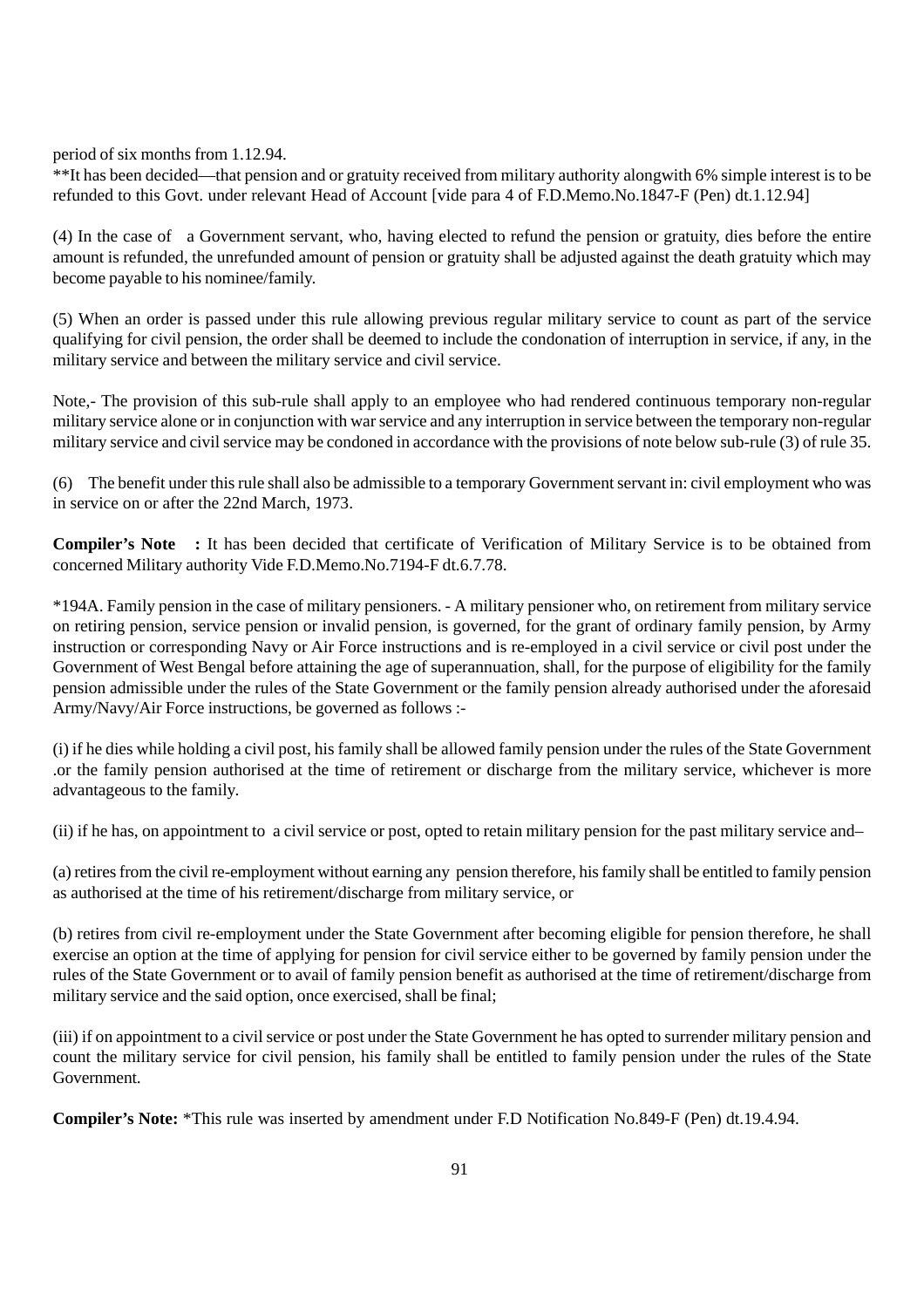### **APPENDIX 1 (See rule 109)**

The Governor is pleased to lay down the following procedure followed in respect of claims arising out, from the Family Pension Scheme :

Furnishing of Family Details

\*(i) All non-gazetted employees entitled to the benefit of this scheme .shall be required to furnish details of their family as defined in sub-rule (e) of rule 7, i.e., the date of birth of such member his/her relationship with the Government servant.

This statement shall be countersigned by the Head of Office pasted in the Service Book of the Government servant, Government servants shall thereafter be required to keep this statement up to date Additions and alterations in this statement shall be made by the Head of Office from time to time on receipt of information from the Government servants concerned.

\*(ii) All gazetted officers will furnish the details of their 'family' to their respective Accounts Officer. It will be their responsibility to keep these particulars up to date. The accounts officer shall acknowledge the receipt of those communications.

**Compiler's Note**: \*The classes 'non-gazetted' and 'gazetted' no 1onger exist in Rules and Heads of offices are competent to sanction pension, family pension etc. In respect of all classes of employees. (irrespective of erstwhile 'gazetted' and 'non-gazetted' Accordingly the erstwhile gazetted employees also furnish family details like the erstwhile non-gazetted employees to their respective Heads of Offices.

It has been decided by Govt. that the statement of family members for the purpose of family pension' should be obtained just after the Govt. employees complete one year's service {vide Para (iv) of F.D.Memo.1750-F (Pen) dt. 6.12.93}

Cases where death occurs while in service

(iii) On receiving information of death of an officer while in service, the administrative authority shall send a letter as prescribed in the annexure I to the family of the deceased and ask for the necessary documents mentioned therein.

(iv) On receiving the documents referred to in sub-paragraph (iii) above the pension sanctioning authority shall sanction family pension as in Annexure III and send all. these documents along with the Service Book of the Government servant to the Audit Officer concerned who shall then issue the pension payment order to the beneficiary.

Case where death occurs after retirement

(v) In order to facilitate quick payment of family pension to the widow/widower of the pensioner, pension payment order is being amended so as to provide for the admissibility of the family pension to her/him under the same pension payment order under which the pensioner was drawing pension. It has accordingly been decided that while applying for the grant of pension the Government servant, other than one who is a bachelor or widow or widower, would furnish three copies of his/ her joint photographs with wife/husband [duly attested by the Head of Office] one of which will\*\* be henceforth pasted in the Pension Payment Order, pensioner's portion. The amount of family pension admissible will be mentioned in the Pension Payment Order. The Treasury Officer will start paying family pension to widow/widower on receipt of the death certificate of the pensioner and the Form of. Application (Annexure II) for the grant of family pension to her/him under intimation to the Audit Officer concerned. In the absence of the widow/widower, the family pension is payable to the minor children through their natural guardian or to the mother/father. The guardian, on behalf of the children or the mother/father as the case may be will apply herself/himself with two copies of her/his photograph and the necessary documents to the administrative authorities on surrendering the First Pension Payment Order. In respect of the unmarried Government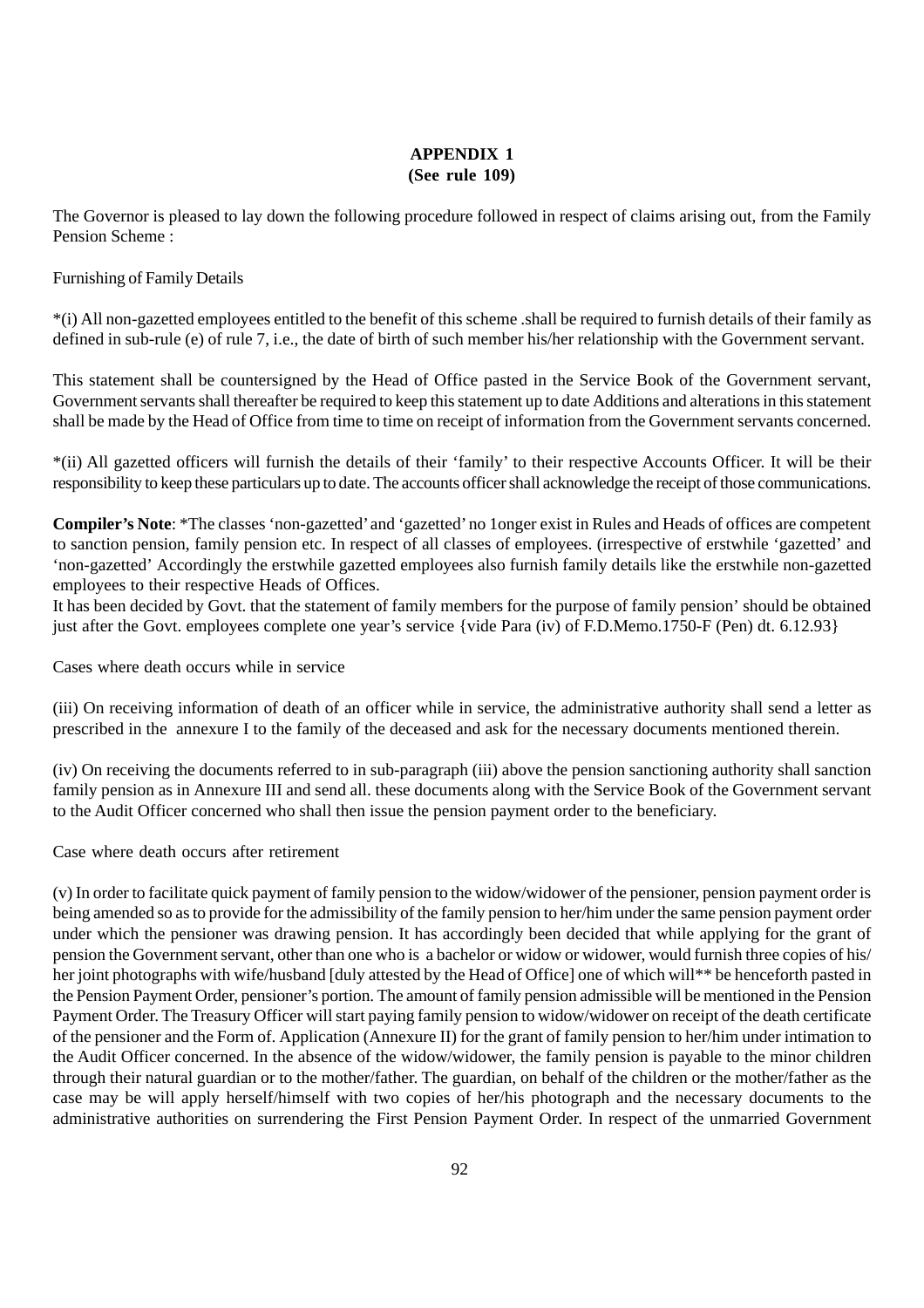servant the mother/father will herself/himself apply for family pension in the manner stated above. Fresh Pension Payment Order will required to be issued in each such case.

**\*Note. -** Cases of Government servants already settled without request them to furnish three copies of joint photograph duly attested by the Head of Office need not be re-opened.

**Compiler's Note:** [ ] words within the third bracket were inserted amendment under F.D. Notification No.3523-F dt. 15.3.78.

\*\* This indicates omission of some words under the aforesaid amendment.

\* This note was inserted under F.D. Notification No.3523-F dt. 15.3.78.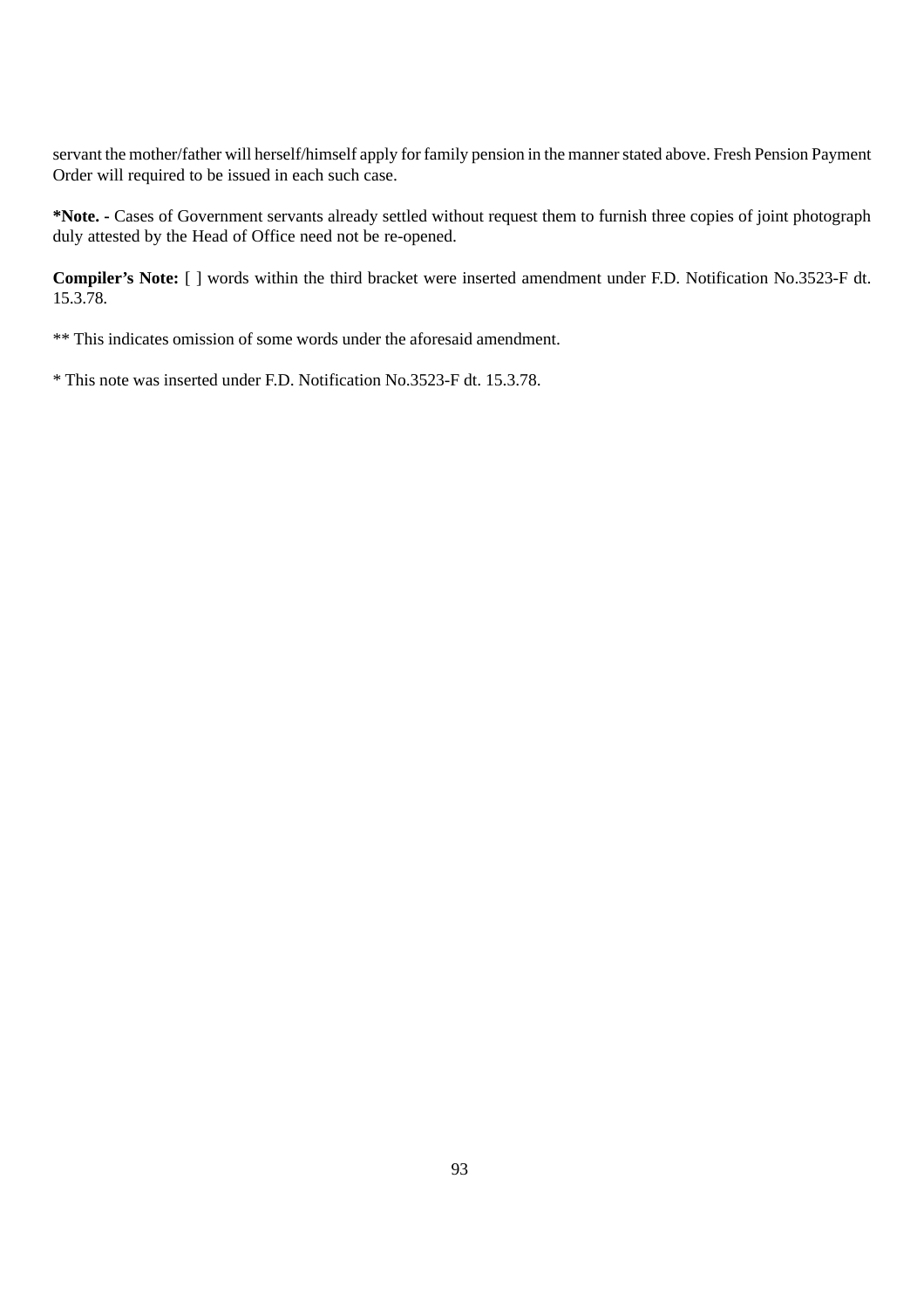## **ANNEXURE I Form of Family Pension** No. **GOVERNMENT OF West BENGAL Department\_\_\_\_\_\_\_\_\_\_\_\_\_\_\_\_**

| Dated the |
|-----------|
|-----------|

Subject: Payment of family pension in respect of Late Shri/Sm.\_\_\_\_\_\_\_\_\_\_\_\_\_\_\_\_\_\_\_\_\_\_\_\_\_\_\_\_\_\_\_\_\_\_\_\_\_\_\_\_\_\_\_\_\_\_\_\_\_\_\_\_\_\_\_\_\_\_\_\_\_\_\_\_\_\_\_\_\_\_\_\_\_\_\_\_\_

The undersigned has learnt with regret the death of Shri/Sm

(designation)

in this office/Department and is directed to inform you that under provisions of ,rule 104 of West Bengal Services (Deathcum-Retirement Benefit) Rules 1971 you are entitled of family pension for life/till attaining .the date of majority.\*

\_\_\_\_\_\_\_\_\_\_\_\_\_\_\_\_\_\_\_\_\_\_\_\_\_\_\_\_\_\_\_\_\_\_\_\_a\_\_\_\_\_\_\_\_\_\_\_\_\_\_\_\_\_\_\_\_\_\_\_\_\_\_\_\_\_\_\_\_\_\_\_\_\_\_\_\_\_\_\_\_\_\_\_\_\_\_\_

I am accordingly to suggest that formal claim of the grant of family pension may be submitted by you in the enclosed Form along with the following documents, namely:-

(1) death certificate,

(2) two copies of passport size photograph duly attested by gazetted officer,

(3) guardianship certificate where pension is admissible to minor children.

To \_\_\_\_\_\_\_\_\_\_\_\_\_\_\_\_\_\_\_\_\_\_\_\_\_\_\_\_\_\_ \_\_\_\_\_\_\_\_\_\_\_\_\_\_\_\_\_\_\_\_\_\_\_\_\_\_\_\_\_\_

\_\_\_\_\_\_\_\_\_\_\_\_\_\_\_\_\_\_\_\_\_\_\_\_\_\_\_\_\_\_\_

\*Where family pension is admissible to the minor children.

## **ANNEXURE II Form of Application**

Application for a family pension for the family of late Shri/Sm.

|                             | (designation)            |
|-----------------------------|--------------------------|
| in the office/Department of | $\overline{\phantom{a}}$ |

1. Name of the Applicant.

2. Relationship to the deceased Government servant/Pensioner.

3. Date of death of the Government servant /pensioner

4. Date of retirement, if the deceased was a pensioner

5. Name and ages of surviving kindred of the

Designation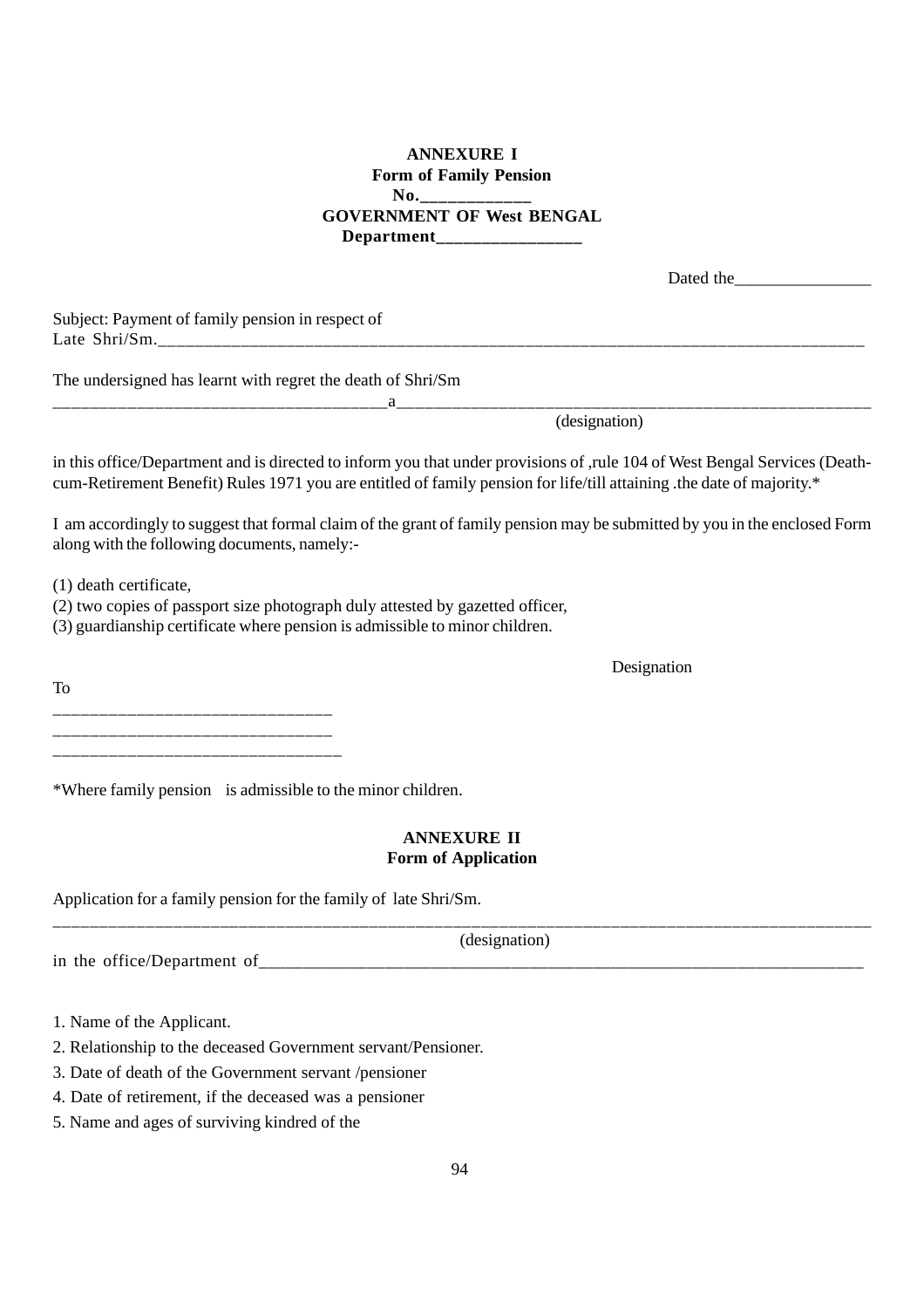Decease. Widow/Widower Name Name Date of birth

(by Christian era)

Sons Unmarried Daughters Parents

6. Name of Treasury/Sub-Treasury at which payment is desired.

7. Signature or left hand thumb impression (in the case of those who are not literate enough to sign their name).

8. Descriptive roll of Widow/widower/guardian of the minor Children/parents of late\_\_\_\_\_\_\_\_\_\_\_\_\_\_\_\_\_\_\_\_\_\_\_\_\_\_

\_\_\_\_\_\_\_\_\_\_\_\_\_\_\_\_\_\_\_\_\_\_\_\_\_\_\_\_\_\_\_\_\_\_\_\_\_\_\_\_\_\_\_\_\_

- (i) Date of birth (by christion era)
- (ii) Height
- (iii) Personal marks, if any, on hand or face.
- (iv) Left hand thumb and finger impressions..

All finger, Ring finger, Middle finger, index finger, Thumb

| Attested by-               | Wä                 |
|----------------------------|--------------------|
| л.                         | л.                 |
| $\sqrt{2}$<br>∼<br>_______ | $\sim$<br>╹<br>___ |

**Note** : The descriptive Roll (column 8) and signature or left hand thumb and finger impressions accompanying application for family pension should be in duplicate (in two separate sheets and attested by two gazetted officers or present of respectability in the town, village or pargana in which the applicant reside.)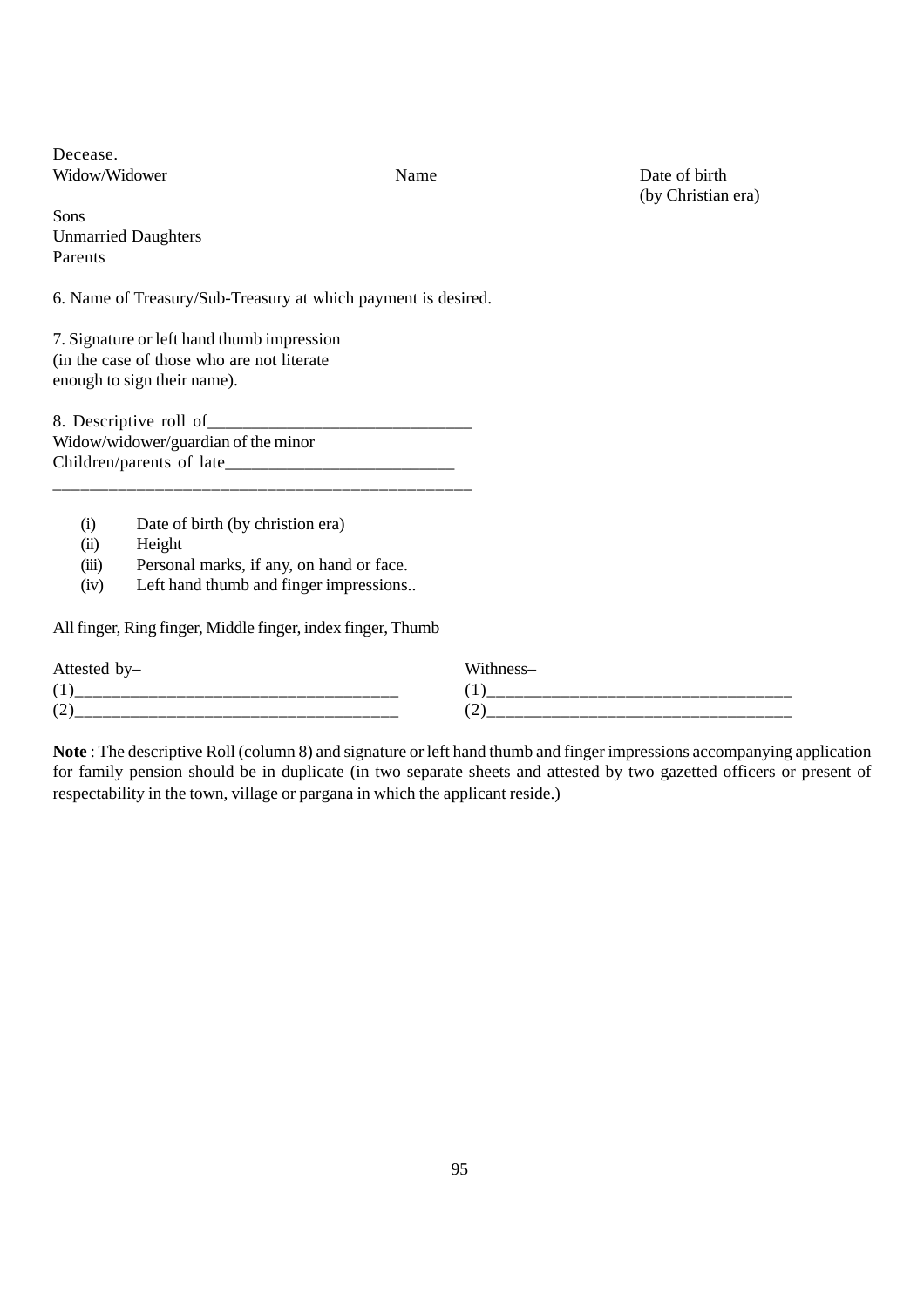## **ANNEXURE III Form for sanctioning Family Pension**

| 1. Name of the Government servant                                                          |                                                                                    |  |
|--------------------------------------------------------------------------------------------|------------------------------------------------------------------------------------|--|
| 2. Father's name (and also husband's<br>name in the case of a women<br>Government servant) | $\ddot{\cdot}$                                                                     |  |
|                                                                                            |                                                                                    |  |
| 3. Religion and Nationality                                                                |                                                                                    |  |
| 4. Last appointment held including<br>name of establishment                                |                                                                                    |  |
| 5. Date of beginning of service                                                            |                                                                                    |  |
| 6. Date of ending service                                                                  |                                                                                    |  |
| 7. Substantive appointment held                                                            |                                                                                    |  |
| 8. Pension Rules opted/eligible                                                            |                                                                                    |  |
| 9. Length of continuous qualifying<br>Service period to death                              |                                                                                    |  |
| 10. Pay as per rule                                                                        |                                                                                    |  |
| 11. Amount of family pension<br>admissible                                                 |                                                                                    |  |
| 12. Date from which pension is<br>to commence                                              |                                                                                    |  |
| 13. Place of payment (Government<br>Treasury/Sub-Treasury)                                 |                                                                                    |  |
| hereby orders the grant of a family pension* to Shri_                                      | The undersigned having satisfied himself of the Above particulars of late Shri/Sm. |  |
| rules.                                                                                     | which may be accepted by the Audit. Officer as admissible under the                |  |

Signature and designation of the Sanctioning Authority

**Compiler's Note** : \*This indicates deletion of the words of "Rs.\_\_\_\_\_\_\_\_\_\_ per month" as appeared originally, vide F.D.Memo.No.4522-F dt. 2.5.87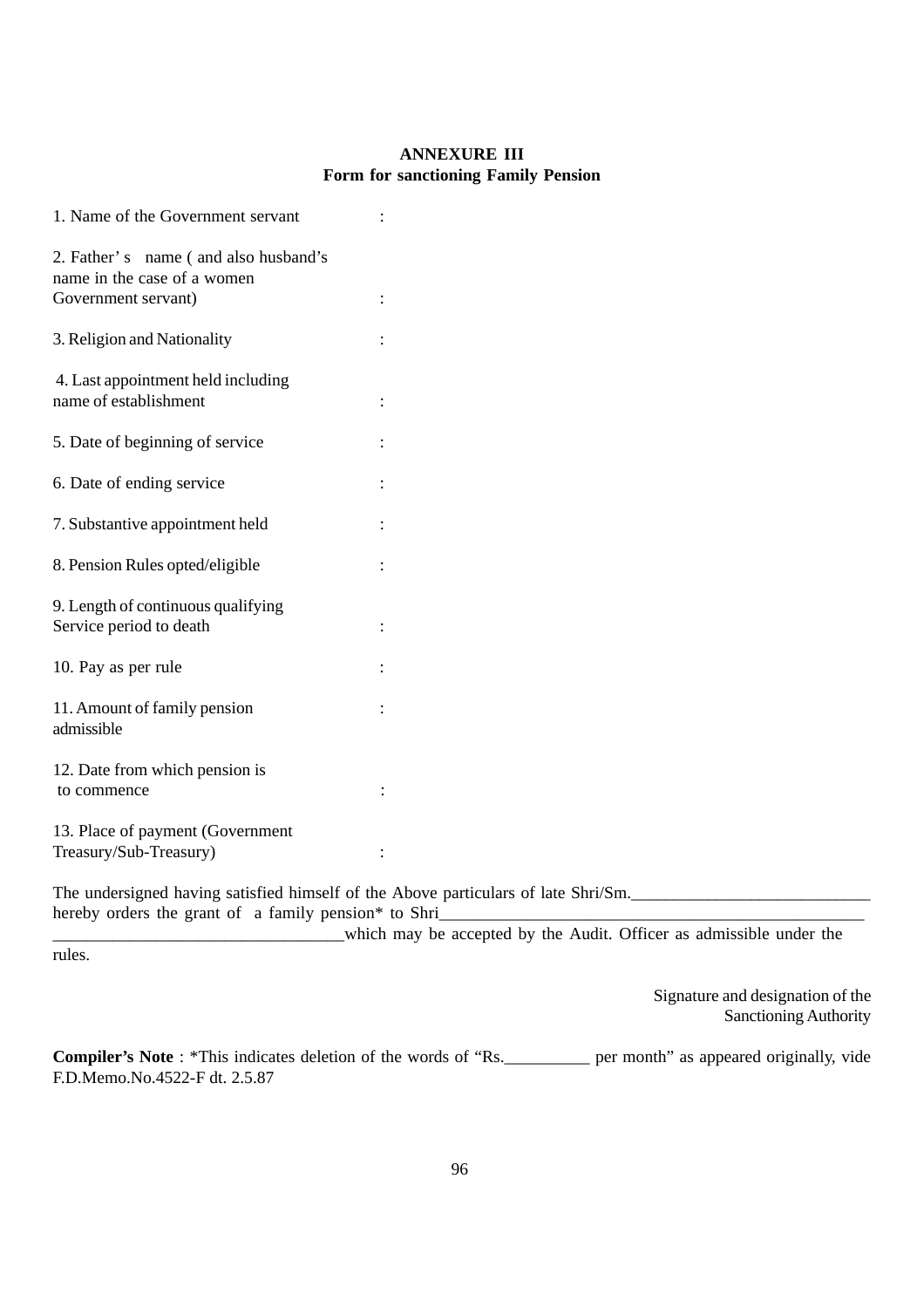## **APPENDIX 2 [See Rule 144]**

[inserted vide G..I.M.F. Notification No.4(14)-EV(A)/64 dated the 18th June, 196E]

List of countries/places where payment of pensions in Sterling could be made

| Name of Country/place   |           | Designation of paying officer.                                           |
|-------------------------|-----------|--------------------------------------------------------------------------|
| 1. Aden                 |           | The Chief Accountant, Treasury Aden, Aden.                               |
| 2. Australia            | .         | The High Commissioner for India in Austral<br>Canberra.                  |
| 3. Iraq                 |           | The First Secretary, Embassy of India, Baghdad.                          |
| 4. East Africa          | $\cdots$  | The High Commissioner for India in Kenya, Nairobi.                       |
| 5. Burma                | $\cdots$  | A,G. Burma, Rangoon.                                                     |
| 6. Ceylen               | $\cdots$  | The Secretary to the General Treasury,<br>Colombo, Ceylon.               |
| 7. Tanganyika           |           | The High Commissioner for India in<br>Tanganyika, Dar-Es-Salam.          |
| 8. Federation of Malaya |           | Accountant General, the Treasury,<br>Kuala Lumpur, Federation of Malaya. |
| 9. Italy                | $\ddotsc$ | The First Secretary, Indian Embassy, Rome                                |
| 10. New Zealand         | .         | The High Commissioner of India in<br>New Zealand, Wellington.            |
| 11. Saudirabia          | $\ddotsc$ | The First Secretary, Embassy of India, Jeddah.                           |
| 12. Singapore           | $\cdots$  | The Accountant General, Singapore.                                       |
| 13. Sumali Republic     |           | The Regional Accountant, The Treasury, Hargeisa.                         |
| 14. United kingdom      |           | The Chief Accounting Officer, The High<br>Commissioner of India, London. |

# **APPENDIX 3 Concordance showing the source of each rule**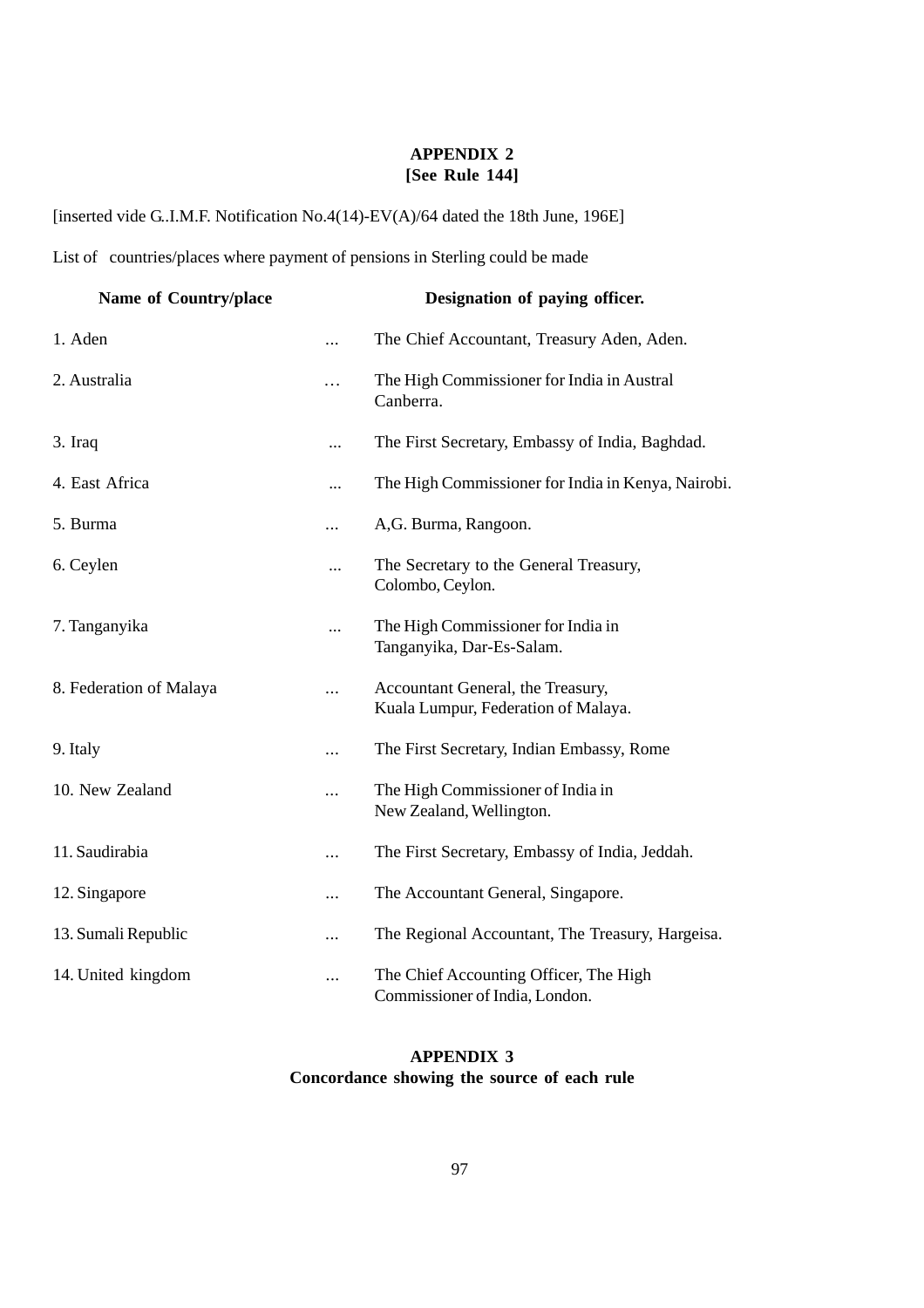### **APPENDIX 4 (See Rule 27)**

- 1. The members of the Higher and State Education Service.
- 2. The members of the Higher Veterinary Service.
- 3. The members of the .State Judicial Service.
- 4. The members of the Higher Agricultural Service.
- 5. The Press and Forms Manager, West Bengal.

# **APPENDIX 5**

### **(See Rule 27)**

- 1. Deputy Director Industries, West Bengal
- 2. Director of Fisheries, West Bengal.
- 3. Deputy Director of Fisheries, West Bengal.
- 4. West Bengal Fisheries Service (Marketing, Statistics and Survey Branch).
- 5. West Bengal Fisheries Service (Research and Technology Branch),
- 6. Deputy Superintendent of Government Printing, West Bengal.
- 7. Chief Mining Adviser, Directorate of Mines & Minerals.
- 8. Professor-in-charge of Mining, Directorate of Mines.
- 9. Mining Officer, Directorate of Mines.
- 10. assistant Professor of Mining and Surveying, Directorate of Mines.
- 11. Assistant Professor of Mechanical & Electrical Engineering, Directorate of Mines.
- 12. Senior Geologist, Directorate of Mines.
- 13. Geologist, Directorate of Mines.
- 14. Assistant Drilling Engineer, Directorate of Mines.
- 15. Librarian, West Bengal Secretariat.
- 16.. Chief Electrical Inspector, Electricity Directorate.
- 17. Senior Electrical Inspector, Electricity Directorate.
- 18. Electrical Inspector, Electricity Directorate.
- 19. Inspector of Lifts, Electricity Directorate.
- 20. Senior Inspecting Officer, Electricity Directorate.
- 21. Inspecting Officer, Electricity Directorate.
- 22. Director of Cinchona.
- 23. Chief Inspector of Factories.
- 24. Deputy Chief Inspector of Factories.
- 25. Inspector of Factories.
- 26. Chief Inspector of Boilers.
- 27. Deputy Chief Inspector of Boilers.
- 28. Inspector of Boilers.
- 29. Director of Information and Public Relations.
- 30. Deputy Director of Information.
- 31, Editor of Publication.
- 32, Administrator, Digha Development Scheme.
- 33.Principal, College of Textile, Serampore.
- [Appendix 4 & 5 and he posts from sl.no.1 to 33 have been inserted by Notification No.6979-F dated 18.11.72]
- 34. Official Receiver, High Court, Calcutta and Official Assignee of Calcutta.
- 35. Quinologist, Director to of Cinchona and Other Medicinal Plants, West Bengal.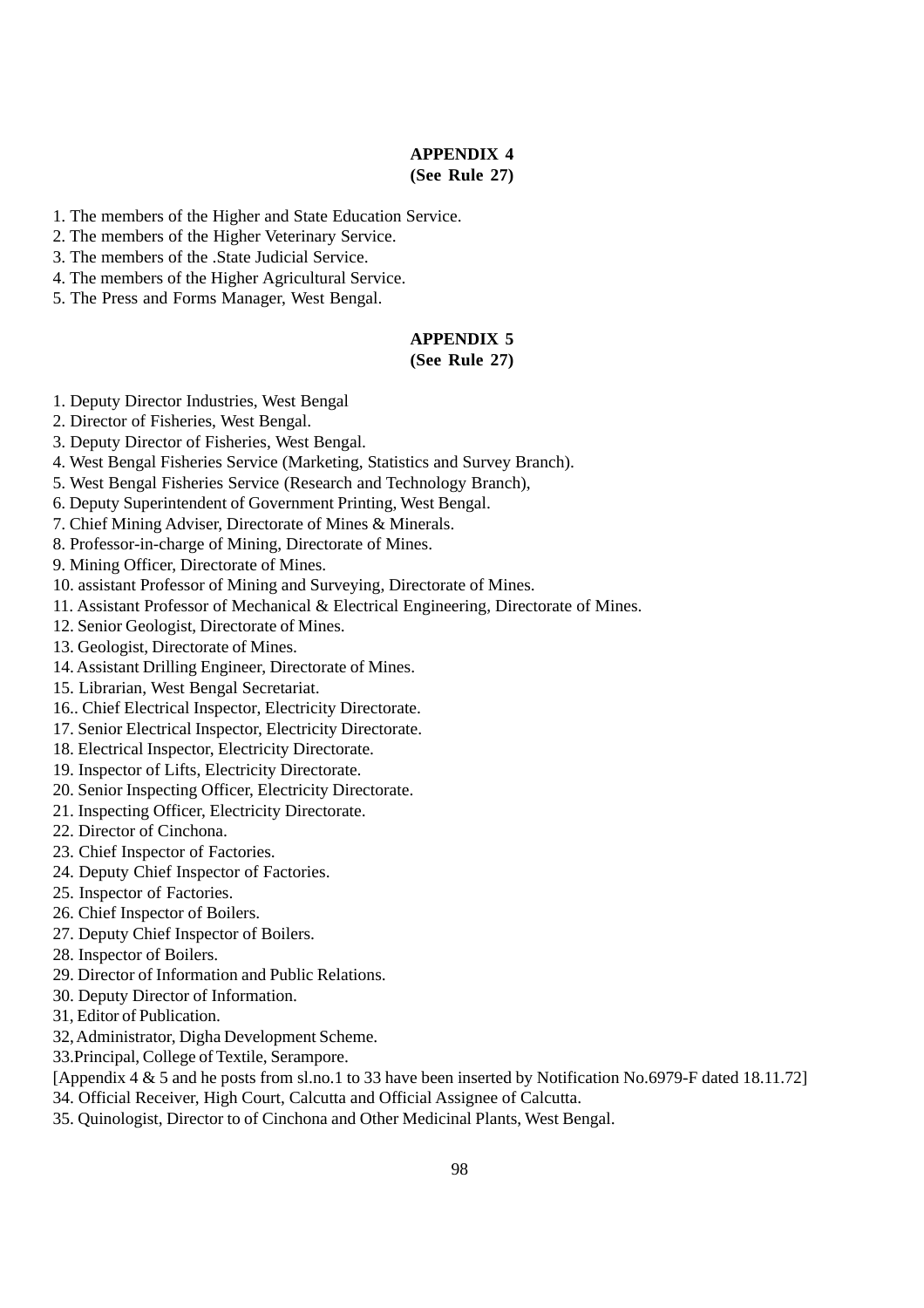- 36. Assistant Quinologist, Directorate of Cinchona and Other Medicinal Plants, West Bengal.
- 37, Soil Chemists, Directorate of Cinchona and Other Medicinal Plants, West Bengal.
- 38. Horticulturist, Directorate of Cinchona and Other Medicinal Plants, West Bengal.
- 39. Police Prosecutors including Chief Police Prosecutors, Calcutta.
- 40. Director of Statistics, Food & Supplies Department.
- 41. Assistant Director of Statistics, Food & Supplies department.
- 42. Director of Transportation, Food 8. Supplies Department.
- 43. Law Officer, Directorate of Mines & Minerals.
	- [S1.Nos.34 to 43 are added by Ntf.No.265-F dt. 14.1.76]
- 44. Dairy Technologist under the Animal Husbandry and Veterinary Services Department, West Bengal. (Inserted by Ntf.No.7224-F dt. 1.9.76).
- 45. Administrator-General and Official Trustee, West Bengal. (Inserted by Ntf.No.8511-F dt. 21.8.78).
- 46. Director of Storage, Food and Supplies Deoartment.
- 47, Cattle Breeder under the Animal Husbandry and Veterinary Services Department, West Bengal.
- 48. Director, River Research Institute, Irrigation and Waterways Department.
- 49. Deputy Director (Engineering), River Research Institute, Irrigation and Waterways Department.
- 50. Deputy Director, River Model, Tidal Model and Physical Sections, River Research Institute,
	- Irrigation and Waterways Department.
- 51. Deputy Director, Soil Mechanics and Chemical Sections, River Research Institute, Irrigation and Waterways Department.
- 52. Deputy Director, Statistical Section, River Research Institute, Irrigation and Waterways Department.
- 53. Research Officer, River Model, Tidal Model and Physical Sections, River Research Institute,
	- Irrigation and Waterways Department.
- 54. Research Officer, Chemical Section, River Research Institute,
	- Irrigation & Waterways Department.
- 55. Research Officer, Statistical Section, River Research Institute, Irrigation & Waterways Department.
- 56. Research Officer, Electronics Section, River Research Institute,
	- Irrigation & Waterways Department.
- 57. Assistant Research Officer, Hydraulic Section
	- (River Model and Tidal Model), Physical Section,
	- Chemical Section, Soil Mechanics Section and
	- Statistics Section, River Research Institute,
	- Irrigation and Waterways Department.
		- [S1.Nos.46 to 57 inserted by Ntf.No.8512-F dated 21.8.78]
- 58. Goat Breeder, Central Livestock Research-cum-Breeding .Station,
	- Haringhata under the Animal Husbandry and
	- Veterinary Services Department, West Bengal.
- 59. Medical, Officers (Specialists) in the cadre of the
	- West Bengal Health Service (Basic Grade).
		- [Sl.Nos.58 & 59 Inserted by Ntf.No.383-F dt, 8.1.79.]
- 60. Wireless Adviser under the Home (Police) Department, West Bengal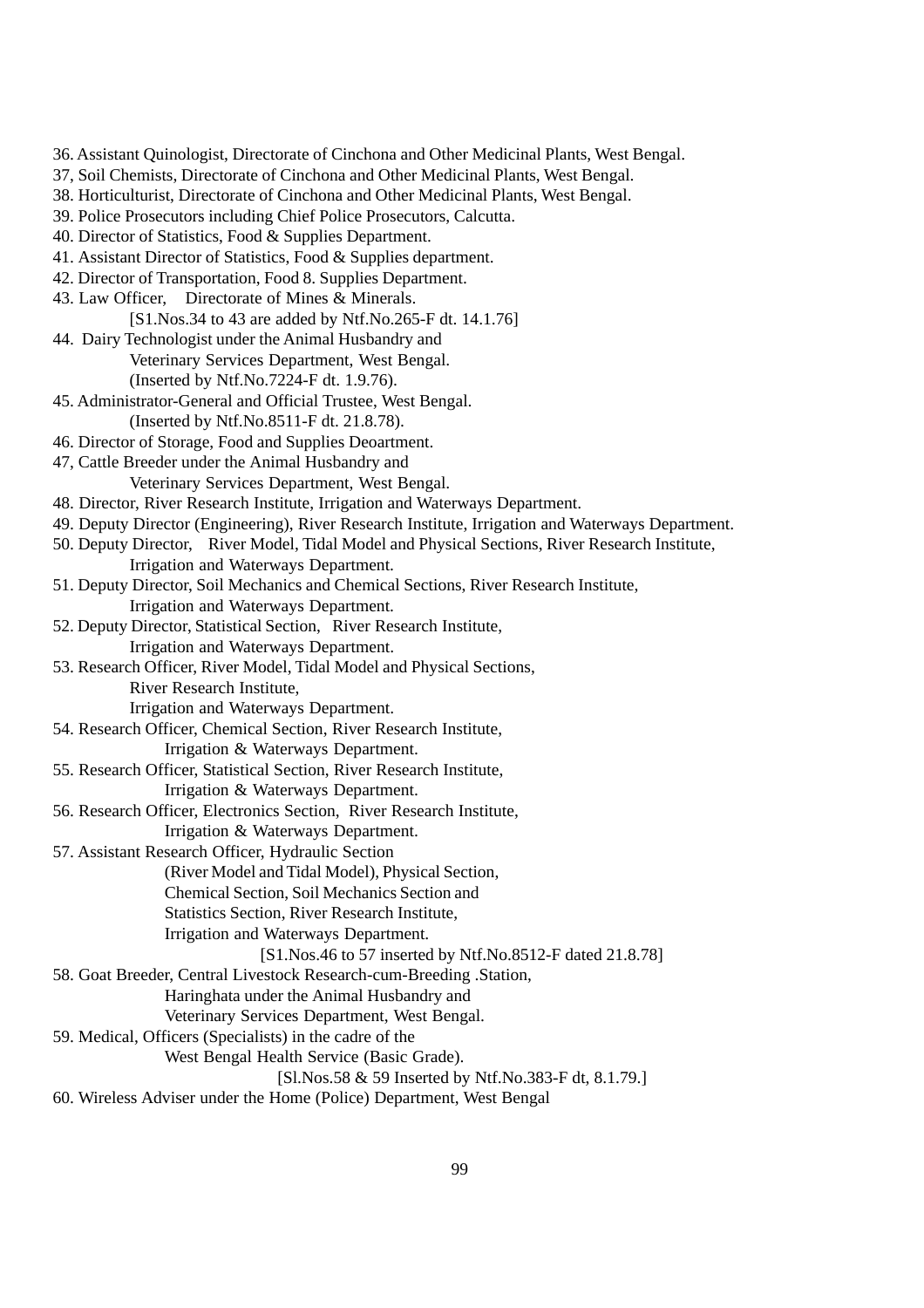| 61. Director, West Bengal Forensic Science Laboratory under the                              |        |
|----------------------------------------------------------------------------------------------|--------|
| Home (Police) Department, West Bengal,                                                       |        |
| 62. Assistant Director, Physics Division/                                                    |        |
| Ballistics Division/Biology Division/                                                        | $-do-$ |
| Chemistry Division/Toxicology Section.                                                       |        |
| 63. Senior Scientific Officer (Physics)                                                      | $-do-$ |
| 64. Senior Scientific Officer (Foot Print)                                                   | $-do-$ |
| 65. Senior Scientific Officer (Questioned Document)                                          | $-do-$ |
| 66. Senior Scientific Officer (Texicology Chemistry)                                         | $-do-$ |
| 67. Senior Scientific Officer (Biology)                                                      | $-do-$ |
| 68. Senior Scientific Officer (Ballistics)                                                   | $-do-$ |
| 69. Senior Scientific Officer (Photography)                                                  | $-do-$ |
| 70. Scientific Officer (Foot Print)                                                          | $-do-$ |
| 71. Scientific Officer (Ouestioned Document)                                                 | $-do-$ |
| 72. Scientific officer (Chemistry/Toxicology)                                                | $-do-$ |
| 73. Scientific Officer (Biology)                                                             | $-do-$ |
| 74. Poultry Breeder under the Animal Husbandry and                                           |        |
| Veterinary Services Department, West Bengal.                                                 |        |
| 75. Deputy Milk Commissioner (Accounts),                                                     |        |
| Directorate of Dairy Development under the                                                   |        |
| Animal Husbandry and Veterinary Services Department, West Bengal.                            |        |
| 76. Commercial Accountant (subsequently re-designated as Junior Commercial Accounts officer) |        |
| under Finance Department, West Bengal.                                                       |        |
| 77. Assistant Controller of Finance,                                                         |        |
| Food & Supplies Department, West Bengal.                                                     |        |
| 78. Special Officer,                                                                         |        |
| Jail Industries under Home (Jails) Department, West Bengal.                                  |        |
| 79. Chief Economic Planner, Town and Country Planning Branch                                 |        |
| under the Development & Planning Department, West Bengal.                                    |        |
| 80. Chief Structural Engineer                                                                | $-do-$ |
| 81. Chief Architect                                                                          | $-do-$ |
| 82. Chief Town Planner                                                                       | $-do-$ |
| 83. Chief Regional Planner                                                                   | $-do-$ |
| 84. Chief Traffic & Transportation Planner                                                   | $-do-$ |
| 85. Senior Economic Planner                                                                  | - do-  |
| 86. Associate Economic Planner                                                               | - do-  |
| 87. Executive Structural Engineer                                                            | $-do-$ |
| 88. Senior Architect                                                                         | - do-  |
| 89. Associate Architect                                                                      | - do-  |
| 90. Senior Town Planner                                                                      | - do-  |
| 91. Associate Town Planner                                                                   | - do-  |
| 92. Senior Regional Planner                                                                  | $-do-$ |
| 93. Associate Regional Planner                                                               | - do-  |
| 94. Senior Traffic & Transportation Planner                                                  | - do-  |
| 95. Associate Traffic & Transportation Planner                                               | - do-  |
| 96. Senior Sociologist                                                                       | - do-  |
| 97. Senior Statistician                                                                      | $-do-$ |
| 98. Senior Demographer                                                                       | - do-  |
|                                                                                              |        |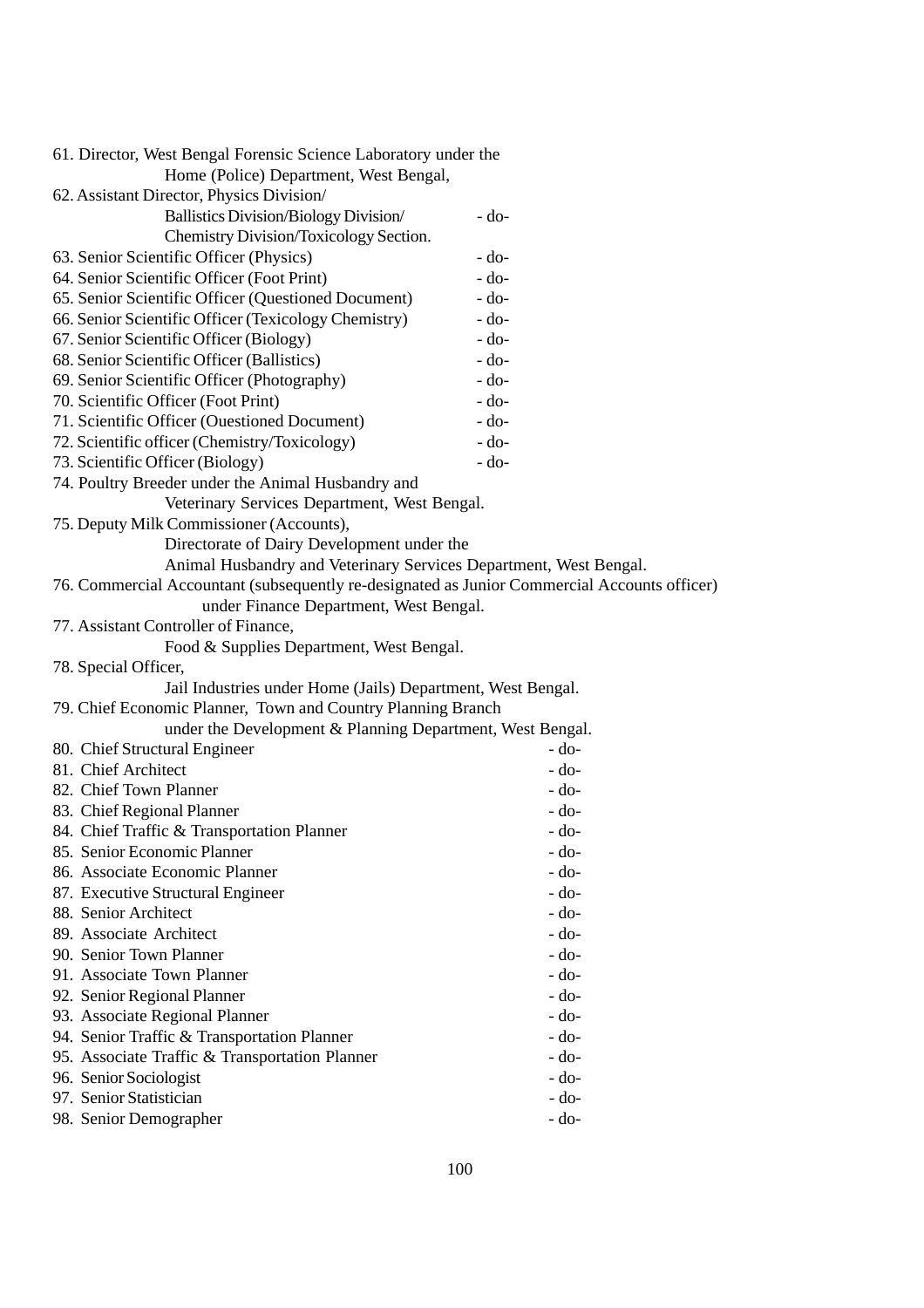| 99. Mining Advisor, Directorate of Mines and Minerals,                              |
|-------------------------------------------------------------------------------------|
| Mines Branch under Commerce & Industries Department,                                |
| 100. West Bengal Service of Engineers (Electrical) consisting of                    |
| the posts of Assistant Engineer (Electrical) under the                              |
| Public Works Department,- West Bengal.                                              |
| 101. West Bengal Senior Service of Engineers (Electrical) consisting                |
| of the posts of Additional Chief Engineers (Electrical),                            |
| Superintending Engineers (Electrical) and                                           |
| Executive Engineers (Electrical).<br>-do-                                           |
| [Sl. No. 60 to 101 inserted by Ntf. No. 4457-F dt. 12.6.81]                         |
| 102. Director of Industries under the Commerce & Industries Department West Bengal. |
| (Inserted by Ntf. No.1735-F dt. 14.2.83),                                           |
| 103. Commercial accounts Officer, under the                                         |
| Finance Department, Government of West Bengal.                                      |
| (Inserted by Ntf.No.1916-F dt. 23.2.84),                                            |
| 104. Cost Accountant in the West Bengal Government Press                            |
| (Inserted by Ntf.No.4775-F dt. 19.4.84).                                            |
| 105. Mechanical Engineer in the West Bengal Government Press.                       |
| (Inserted by Ntf.No.7073-F dt. 21.6.84),                                            |
| 106. Director of Industrial Training & State Apprenticeship Adviser.                |
| 107. Deputy Director of Industries (V.T.)/Deputy Apprenticeship Adviser.            |
| (S1.No.106 & 107 inserted by Ntf.11466-F dt. 13.11.84).                             |
| 108. Commercial Accountant in the office of the Labour Commissioner, West Bengal.   |
| (Inserted by Ntf.No.7231-F dt. 5.8.85).                                             |
| 109. Assistant Economic Planner,                                                    |
| Calcutta Metropolitan Planning Organization,<br>under the Development & Planning    |
| (Town & Country Planning) Department,                                               |
| Government of West Bengal.                                                          |
| 110. Demographer, Calcutta Metropolitan Planning Organisation                       |
| Asansol Planning Organisation, under the                                            |
| Development & Planning (Town and Country Planning) Department                       |
| Government of West Bengal.                                                          |
| $-do$ -<br>111. Sociologist                                                         |
| 112. Assistant Regional Planner, C.M.P.O./A.P.O./Siliguri                           |
| Planning Organisation under the                                                     |
| Development and Planning (T.& C.P.) Department,                                     |
| Government of West Bengal.                                                          |
| 113. Statistician, C.M.P.O./A.P.O. under the                                        |
| Development and Planning (T.& C.P.) Department                                      |
| Government of West Bengal                                                           |
| (S1.Nos.109 to 113 inserted by Ntf.No.1388-F dt.13.2.90)                            |
| read with corrigendum No.108502 dt. 31,10.90).                                      |
| 114. Director, Bureau of Applied Economics and , Statistics, West Bengal            |

(Inserted by Ntf.No.3288-F dt.7.4.90).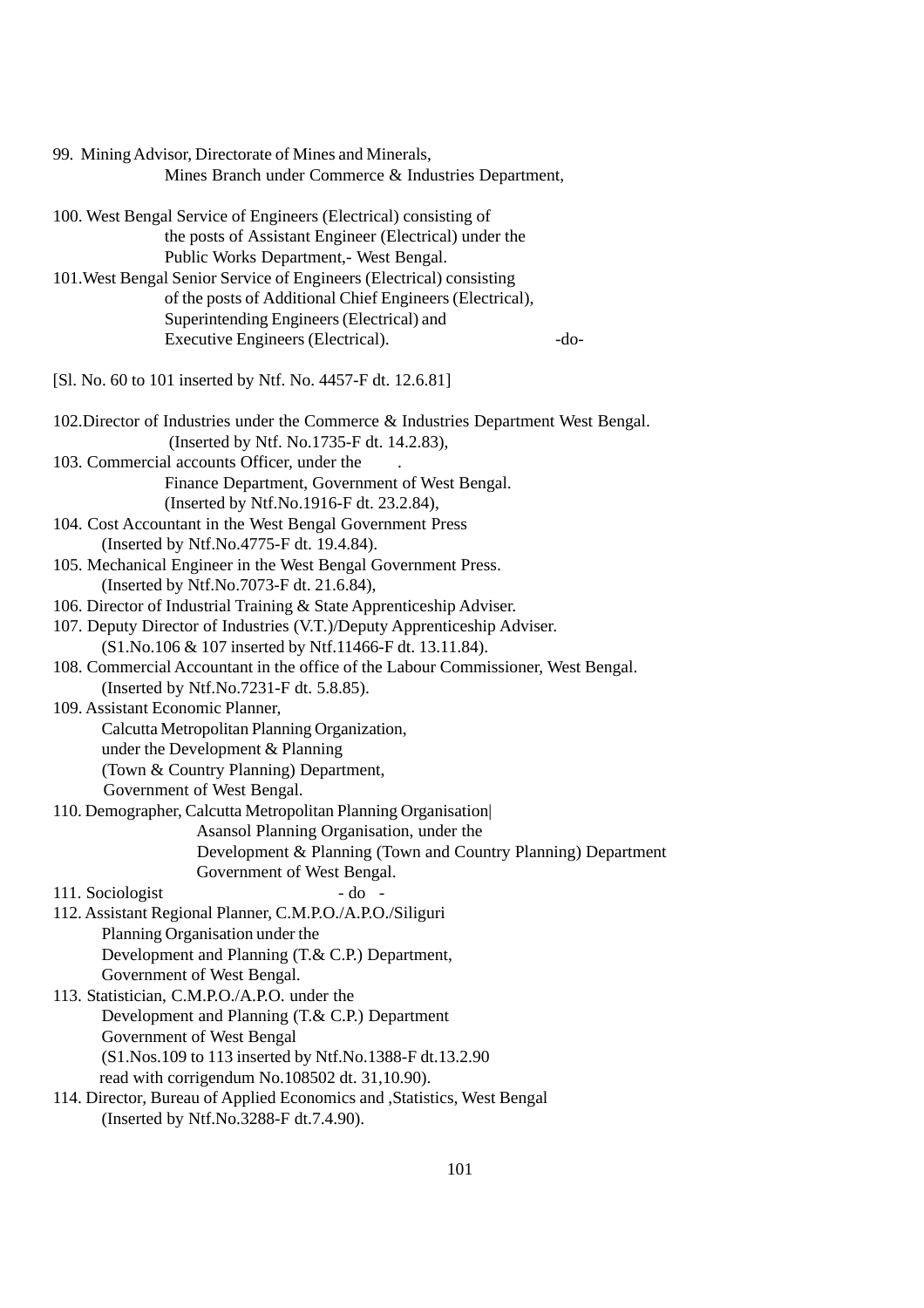| 115. Deputy Administrator-General and Official Trustee, West Bengal.                                                              |        |
|-----------------------------------------------------------------------------------------------------------------------------------|--------|
| (Inserted by Ntf.No.5537-F dt. 8,6.90).                                                                                           |        |
| 116. Assistant Public Prosecutor.                                                                                                 |        |
| (Inserted by Ntf.No.10852-F dt. 31.10.90).<br>117. Accounts Officer under the Directorate of Cinchona, Government of West Bengal. |        |
| (Inserted by Ntf. No.12540-F dt. 13.12.90).                                                                                       |        |
| 118. Superintending Geologist in the Geological Prospecting Branch under the Dtc.<br>of Mines and Minerals, West Bengal.          |        |
| 119. Deputy Drilling Engineer                                                                                                     | $-do-$ |
| 120. Mineral Chemist                                                                                                              | $-do-$ |
| $(Sl.Nos.118$ to 120 inserted by Ntf.No.184-F(Pen) dt.29,1,92)                                                                    |        |
|                                                                                                                                   |        |
| 121. Evaluation Officer (Statistical Officer) in the                                                                              |        |
| West Bengal Agricultural Service under the                                                                                        |        |
| Intensive agricultural District Programe.                                                                                         |        |
| [Inserted by Ntf.No.1490-F(Pen) dt. 10.07.92]                                                                                     |        |
| 122. Probation Officer under Home (Jails) Department.                                                                             |        |
|                                                                                                                                   |        |
| 123. Chief Probation Officer under Home (Jails) Department.                                                                       |        |
| [S1.Nov.122 & 123 inserted by Ntf.No.129-F(Pen) dt. 21.1.93.]                                                                     |        |
|                                                                                                                                   |        |
| 124. Sub-Registrars recruited from the Bar by                                                                                     |        |
| 'Direct Recruitment' method.                                                                                                      |        |
| (Inserted by Ntf.No.868-F(Pen) dt. 2.7.93)                                                                                        |        |
|                                                                                                                                   |        |
| 125. West Bengal Higher S-statistical Service.                                                                                    |        |
| (Inserted by Ntf.No.220-F(Pen) dt. 8.2.94)                                                                                        |        |
|                                                                                                                                   |        |
| 126. Medical Officers (direct recruits in the basic grade),                                                                       |        |
| Other than specialists, of the West Bengal Health Service                                                                         |        |
| (Inserted by Ntf, No. 555-F(Pen) dt. 29.3.94).                                                                                    |        |
|                                                                                                                                   |        |
| 127. Assistant Structural Engineer,                                                                                               |        |
| Calcutta Metropolitan Planning Organization under the                                                                             |        |
| Development and Planning (Town and Country Planning) Deptt.                                                                       |        |
| Government of West Bengal.                                                                                                        |        |
|                                                                                                                                   |        |
| 128. Photo analyst,                                                                                                               |        |
| Calcutta Metropolitan Planning Organisation under the                                                                             |        |
| Development and Planning (Town and Country Planning) Deptt.                                                                       |        |
| Government of West Bengal.                                                                                                        |        |
| 129. Assistant Town Planner,                                                                                                      |        |
| Calcutta Metropolitan Planning Organization/                                                                                      |        |
| Asansol Planning Organization/Siliguri Planning Organization                                                                      |        |
| Haldia Planning Cell under the Development and Planning                                                                           |        |
| (Town and Country Planning) Department, Government of West Bengal.                                                                |        |
|                                                                                                                                   |        |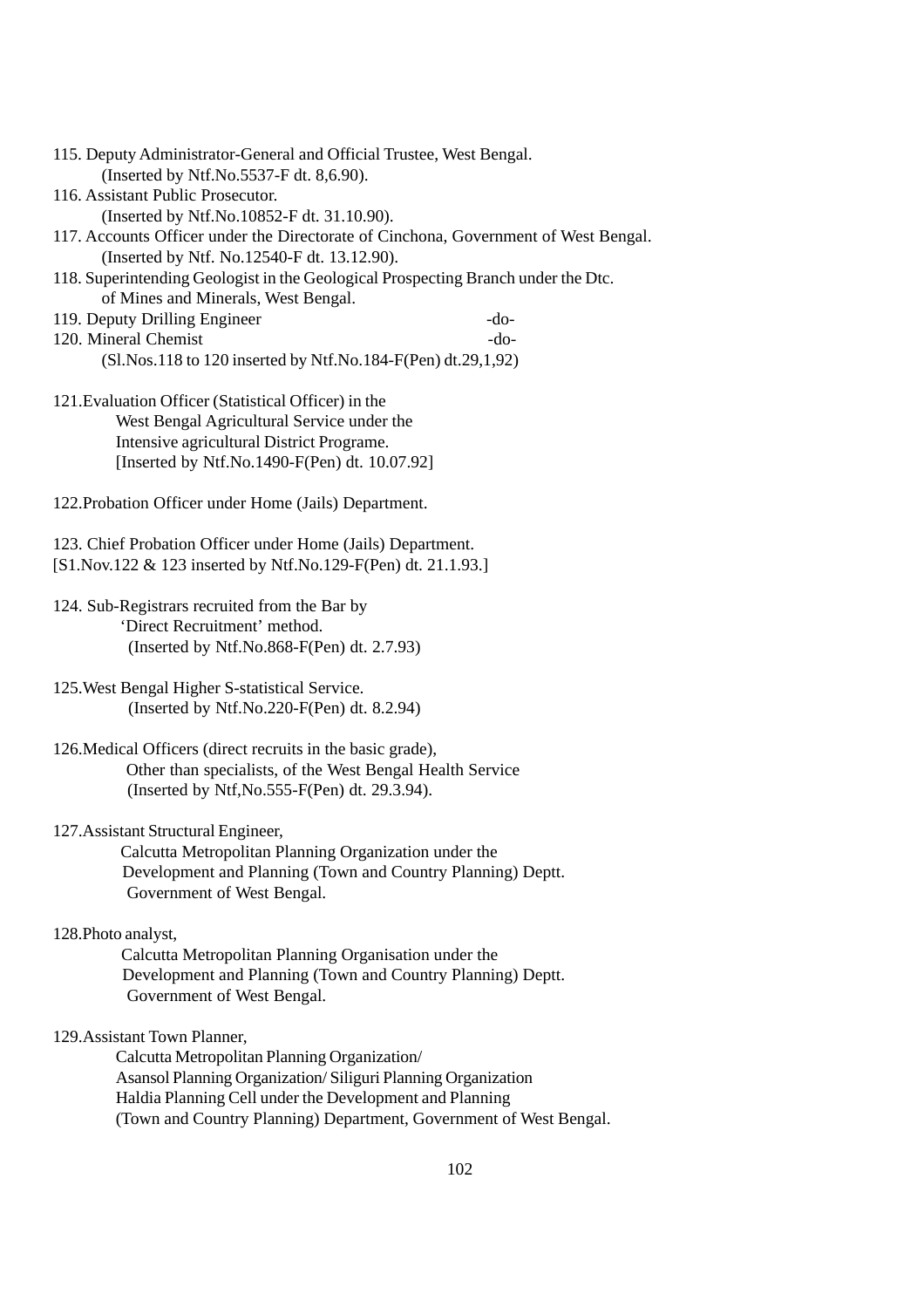130. Engineer Planner, Calcutta Metropolitan Planning Organization/ Asansol Planning Organization/ Siliguri Planning Organization under the under the Development and Planning (Town and Country Planning) Department, Government of West Bengal.

[S1.N 3.127 to 130 inserted by Ntf. No.51-F (Pen) dt. 5.1.95] and so on.

#### **FORM 1**

# **(FORM No.25 C.S.R.) Form for Pension and Gratuity (Rules 12, 100, 129, 130, 133, 134, 13.5, 137, 138 and 139) (First Page) FORH FOR PENSION AND GRATUITY (To be sent in duplicate if payment is desired in a different audit circle)**

- 1. Name of Government Servant :
- 2. Father's name (and also husband' s name in the case of a woman Government servant)
- 3. Religion and nationality :
- 4. Permanent residential address showing village/town, district and State :
- 5. Present or last appointment, including name of establishment. (i) Substantive : (ii) Officiating, if any
- 6. Class of Pension or Service Gratuity applied for and cause of application :
- 7. Pension Rules opted/eligible
- 8. Governments under which service has been rendered (in order of employment) :
- 9. Period of Service qualifying for pension
	- (a) Period of Civil Service
	- (b) Period of War/Military Service :
	- (c) Amount and nature of any pension/ Gratuity received for Military Service
	- (d) Amount and nature of any pension/ gratuity received for Civil service :
- 10. (a) average emoluments.
	- (b) Emoluments for Gratuity.
- 11. Pay as defined in rule 5(28), W.B.S.R. Part I
- 12, Proposed Pension.
- 13. Proposed Gratuity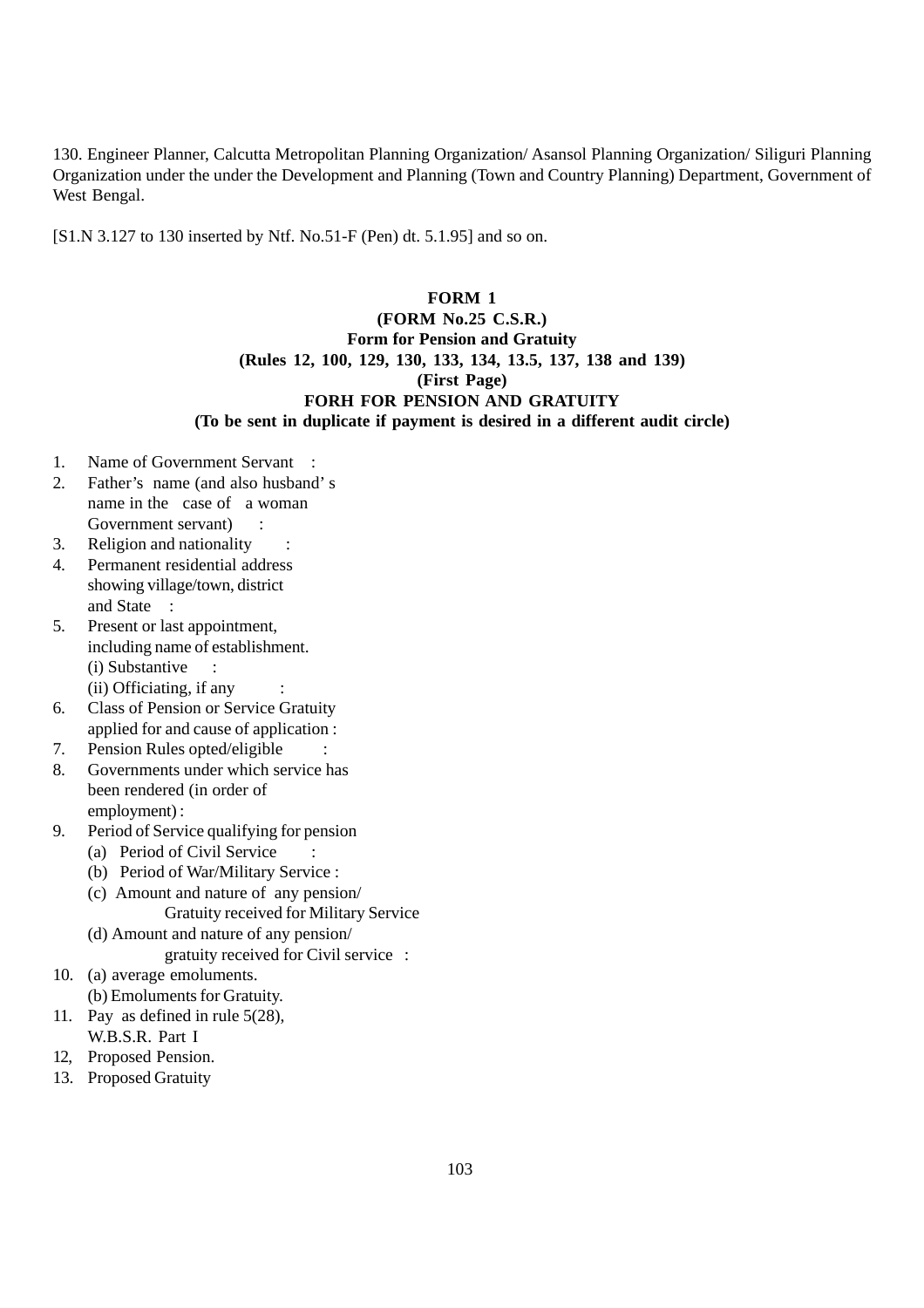- 14. Whether the Family Pension Rule is applicable, if so, amount of life time family pension becoming payable to the entitled members of the family of the Government servant, in the event of his/her death.
- 15 Date from which pension is to Commence.
- 16. Place of payment of (a) Pension (Treasury/Sub-Treasury). (b) Gratuity (Treasury/Sub—Treasury/ Head of Office
- **Note :** Non-gazetted retiring Government Servants can opt for receiving the entire amount of gratuity through the Head of Office.
- 17. Whether nomination made for : (a) Family Pension if applicable Death-cum-retirement. Gratuity.
- 18. Whether Government servant has paid All the Government dues. see rules 140 and 141)
- 19. Date of birth by Christian era of : (a) Government servant (b) Government servant wife/husband,
- 20. Weight :
- 21. Identification marks :
- 22. Thumb and finger impressions : Thumb - Forefinger - Middle finger Ring-finger- Little finger. (a) of Government servant - (b) of Government servant's wife/husband - Date of which the Government servant applied for pension in Form 5.

Signature of Head of Office/Department.

(Audit Officer)\*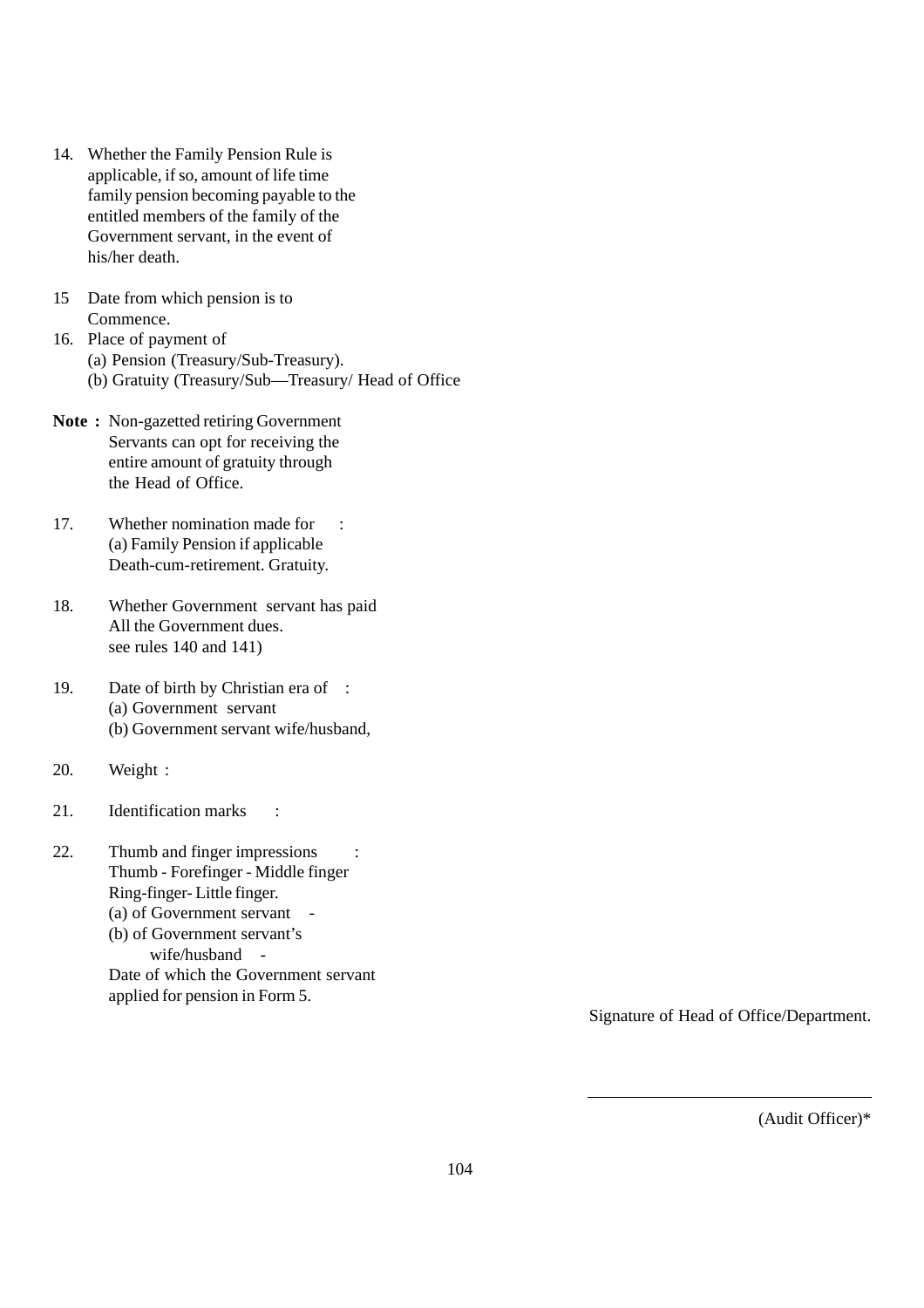Signs who are literate enough to sign their names in English, Hindi and the Official Regional Language, are exempted from recording their thumb and finger impressions provided they furnish certified copies pass port size photographs. \*In case of Gazetted Government Servants only.

747-F (Pen) dt. 1.6.95 & 1222-F (Pen) dt 2.9.97 [(Single Comprehensive Form) (Amendment in Comprehensive Form]

# (Second Page)

Details of Service of shri/Shrimati/Kumar

Date of birth\_\_\_\_\_\_\_\_\_\_\_\_\_\_\_\_\_\_\_\_\_\_\_\_\_\_\_\_\_\_\_\_\_\_\_\_\_\_\_\_\_\_\_\_\_\_\_\_\_\_\_\_\_\_\_\_\_\_\_\_\_\_\_\_\_\_\_\_\_\_\_\_\_\_\_\_\_\_\_

| SECTION - I   |             |                             |                      |                |  |
|---------------|-------------|-----------------------------|----------------------|----------------|--|
| Establishment | Appointment | Officiating/<br>Substantive | Date of<br>beginning | Date of ending |  |
|               | 2)          | (3)                         | (4)                  | (5)            |  |
|               |             |                             |                      |                |  |

| Period reckoning as service<br>Yrs. Mths. Days<br>(6) | Period not reckoning as service<br>Yrs. Mths. Days | Remarks by the<br><b>Audit Officer</b><br>(8) |
|-------------------------------------------------------|----------------------------------------------------|-----------------------------------------------|
|                                                       |                                                    |                                               |

Total period of service

Note: Date of commencement and date of ending of each period of military Service, if any, should also be indicated in this section.

SECTION – II Emoluments drawn during the last three years\*

| Post held<br>Pay | From | To | Pay | Personal/Special pay |
|------------------|------|----|-----|----------------------|
|                  |      |    |     |                      |
|                  |      |    |     |                      |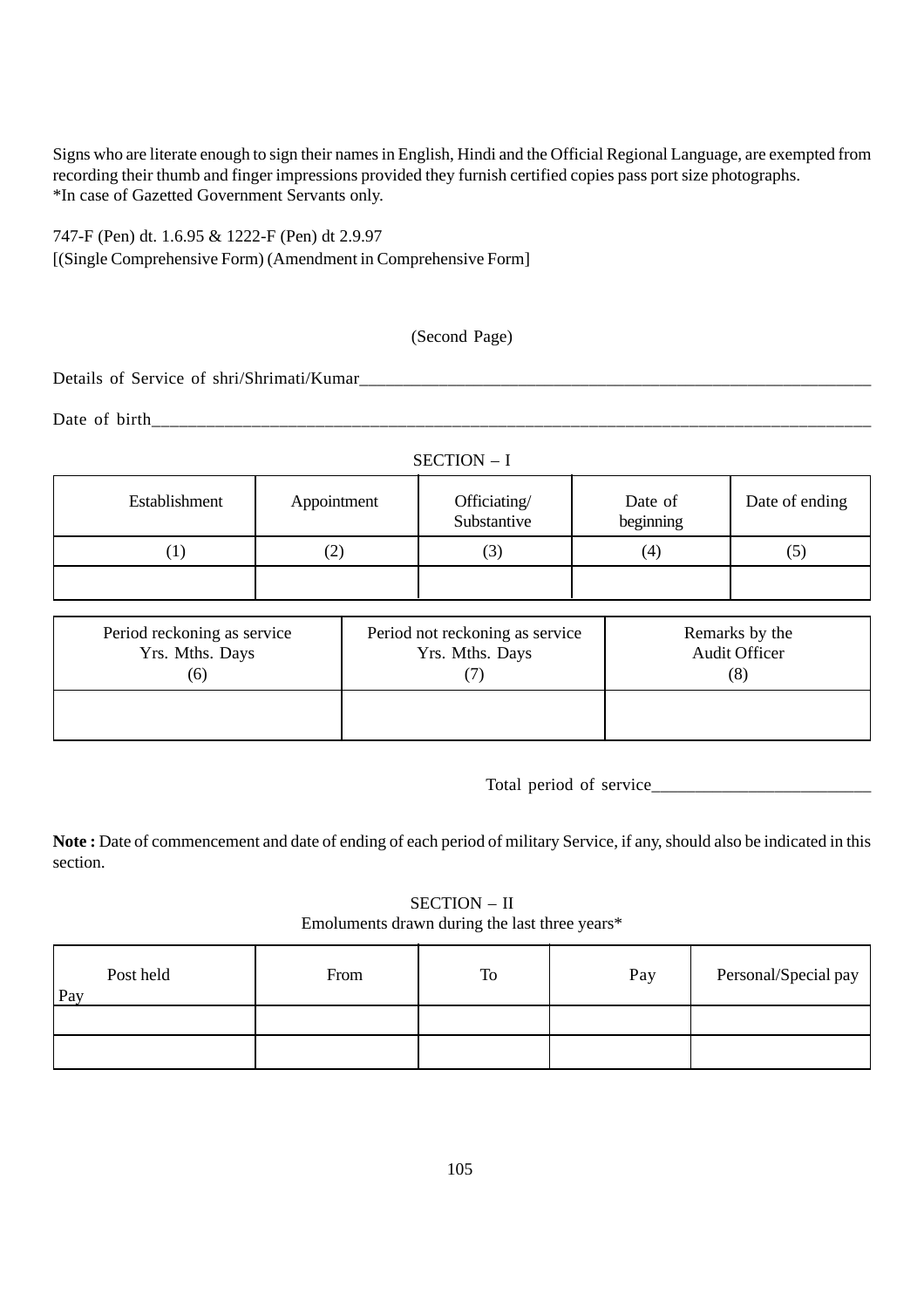#### SECTION – III Period(s) of non-qualifying Service

From To

1. Interruption(s)

2. Extraordinary leave not qualifying for pension.

3. Period of suspension not treated as qualifying.

4. Any other service not treated as qualifying.

Total

\*Average emoluments : In a case where the last three years include some period not to be reckoned for calculating average emoluments an equal period backwards has to be taken for calculating the average emoluments.

#### **SECTION IV**

Period of service not verified with reference to Acquaintance Roll either the above period verified in accordance with the provisions of rule133(C) and if not whether the necessity of verification of the prepaid afores and period of service dispensed with under orders of the appropriate authority.

(a) Audit Enfacement

1. Total period of qualifying service which has been accepted for the grant of superannuation/retiring/ invalid/compensation pension/ gratuity, with reasons for disallowance, if any, (other than disallowance indicated in Second Page).

**Note–**Service for the period commencing From and unto the date of Retirement has not yet been verified; this should be done before the pension payment order is issued,

- 2. Amount of superannuation/retiring/ invalid/compensation pension/gratuity, that has been admitted,
- 3. Amount of the superannuation/retiring/ invalid/compensation pension/gratuity , admissible after taking into account reduction, if any, in pension and gratuity made by the authority sanctioning pension.
- 4. Total period of qualifying service which has been approved for the grant of special additional pension.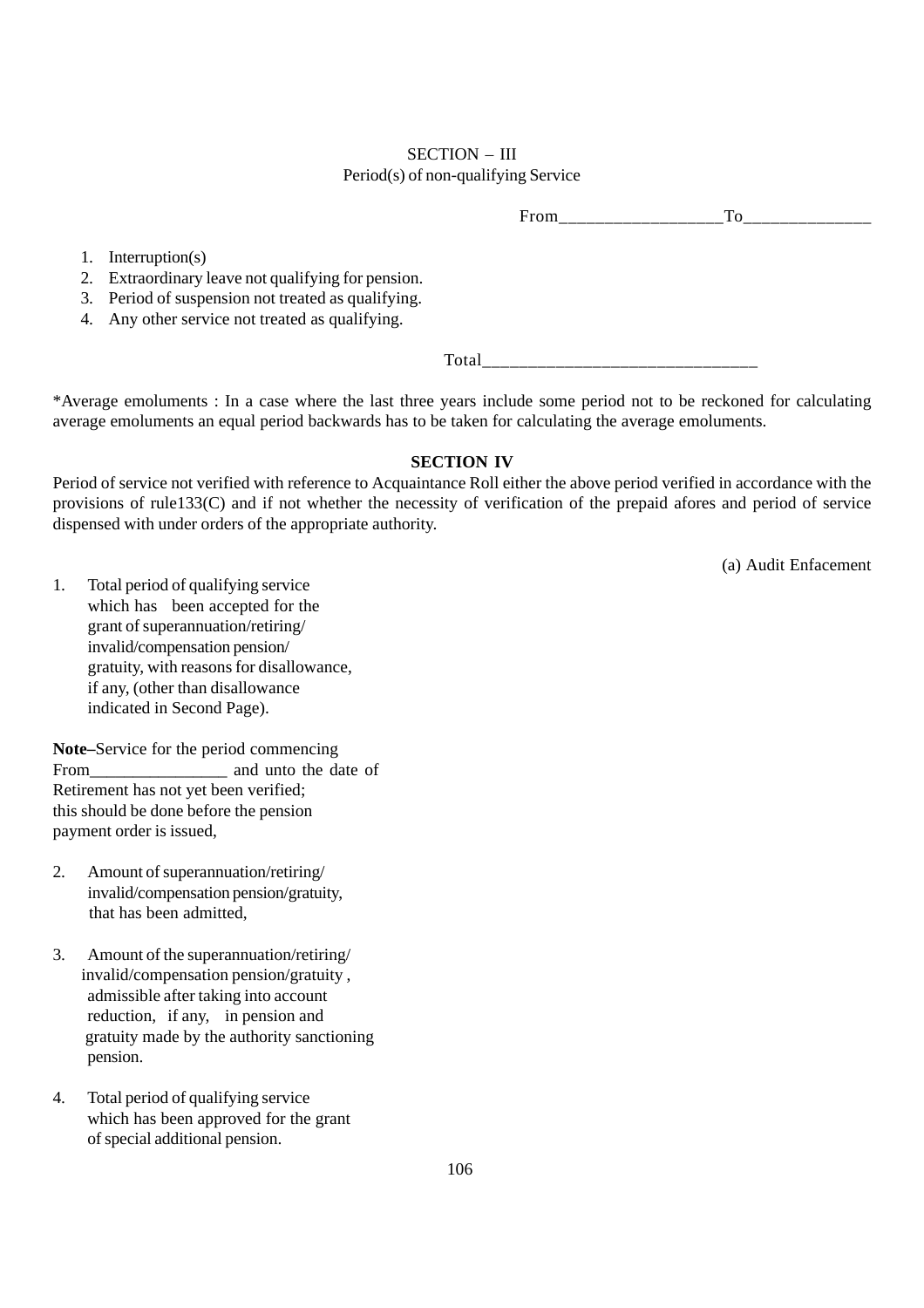- 5. The amount of special additional pension, if any, admitted under the rules
- 6. The date from which the special additional pension is admissible.
- 7. The date from which the superannuation/ retiring/invalid/compensation pension/ gratuity is admissible.
- 8. Head of Account to which .the superannuation/retiring/invalid/compensation and special additional pension/gratuity is chargeable.
- 9. The amount of lifetime family pension becoming payable to the entitled member of family in the event of death of the Government servant after retirement.

Accounts Officer , West Bengal Asstt. Accountant General

(Back of the Third page)

1. Date of submission of Pension application by the Government servant.

- 2. Name of Government servant.
- 3. Class of pension or gratuity.
- 4. Sanctioning authority.
- 5. Amount of sanction sanctioned.
- 6. Amount of gratuity sanctioned.
- 7. Date of commencement of pension.
- 8, Date of sanction.
- 9. Amount of Family Pension admissible in the event of death of pensioner.
- 10. Amount to be recovered from gratuity under Rule 105.
- 11. Government dues held over from the gratuity.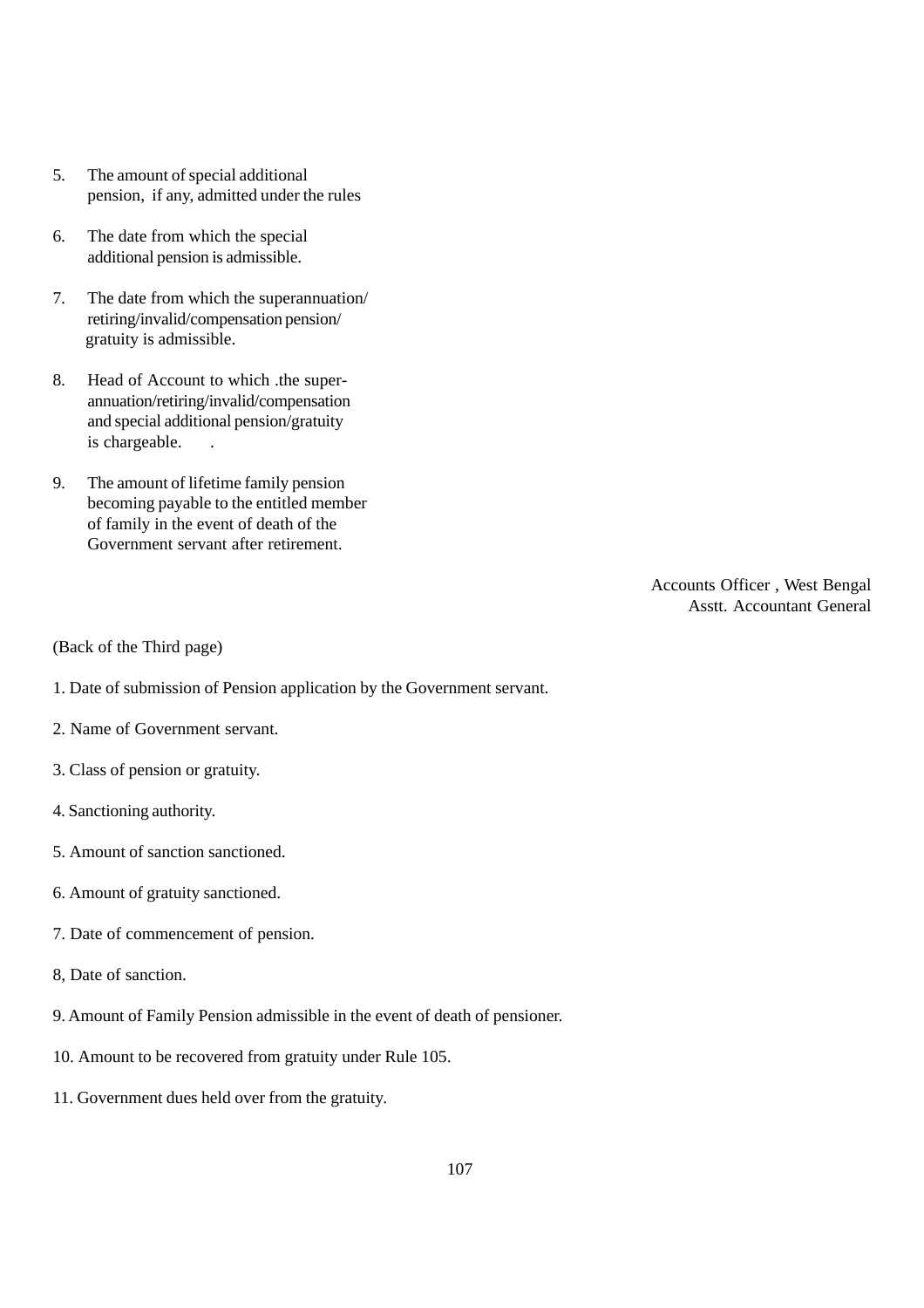#### (Fourth page)

# **INSTRUCTIONS**

1. Calculation of average emoluments.- The calculation of average emoluments, mentioned at item 10 of the First page should be based on the actual number of days contained in each month.

2. Compensation pension or gratuity.-(a) If the application is for a compensation pension or gratuity the particulars of the savings effected should be duly stated against item 6 of the First page.

(b) State why employment was not found elsewhere.

3. History of Service.-(a) Give .date, month and year of the various appointments, promotions and cessations. For the purpose of adding towards broken periods, a month is reckoned as thirty days.

(b) All periods not reckoned as service should be distinguished and reasons for their exclusions given in the remarks column,

4. Identification marks.-Specify a few conspicuous marks, not last than two, if possible.

5. Name.-When initials or name of a Government servant are incorrect by given in the various records consulted, mention this fact in the letter forwarding the pension papers to avoid unnecessary reference from the audit Officer.

6. Date of Retirement.-Shown in the service Book, and last Pay Certificate.

7. Reinstatement.–In case of an officer who has been reinstatement after having been suspended, compulsorily retired, removed or dismiss brief statement. leading to his reinstatement should be appended.

8. Alteration.–Make in red ink under date initials of a Gazetted Government servant.

9. Calendar month.——The following examples show how a period stated in calendar months should be calculated :

# **Examples.—A period of six calendar months :**

| Beginning on the-                         | $\cdots$ | ends on the-         |
|-------------------------------------------|----------|----------------------|
| $28th$ February                           | $\cdots$ | $27th$ August        |
| 31 <sup>st</sup> March or 1st April       | $\cdots$ | 30th September       |
| $29th$ August                             | $\cdots$ | 28th February        |
| $30th$ August or 1st September            | $\cdots$ | Last day of February |
| A period of three calendar months :       |          |                      |
| $29th$ November                           | $\cdots$ | 28th February        |
| 30 <sup>th</sup> November or 1st December | $\cdots$ | Last day of February |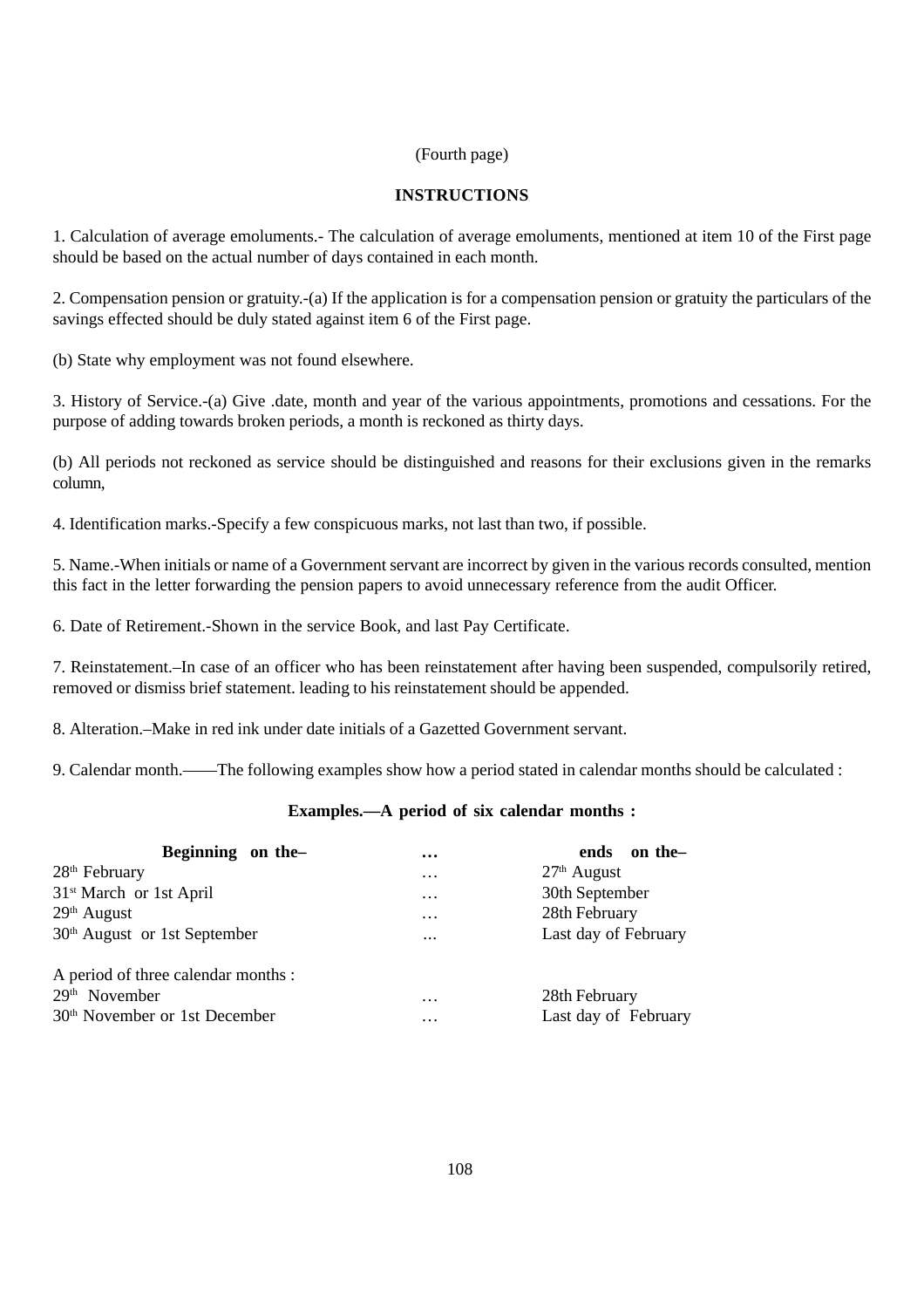# **FORM No.2 (FORM No.26 C.S.R.) (See rules 12a 135)**

Form of letter to the Audit Officer forwarding the pension papers of a Government servant.

No.

Government of West Bengal Department/Office

Dated and the set of  $\sim$ 

To The Accountant General/Pay and Accounts Officer,

\_\_\_\_\_\_\_\_\_\_\_\_\_\_\_\_\_\_\_\_\_\_\_\_\_\_\_\_\_\_\_\_\_\_\_\_\_\_\_\_\_ \_\_\_\_\_\_\_\_\_\_\_\_\_\_\_\_\_\_\_\_\_\_\_\_\_\_\_\_\_\_\_\_\_\_\_\_\_\_\_\_\_

Sir,

I am directed to forward hereewith the Pension papers of Shri/Shrimati/Kumari

of this Office/Department as per list for further necessary action.

Yours faithfully,

Head of Office

#### **List of enclosures**

1. Form 1– with details of service, etc., and Form 3 containing the orders of the pension sanctioning authority.

\_\_\_\_\_\_\_\_\_\_\_\_\_\_\_\_\_\_\_\_\_\_\_\_\_\_\_\_\_\_\_\_\_\_\_\_\_\_\_\_\_\_\_\_\_\_\_\_\_\_\_\_\_\_\_\_\_\_\_\_\_\_\_\_\_\_\_\_\_\_\_\_\_\_\_\_\_\_\_\_\_\_\_

2. Medical certificate for invalidation (if the claim is for invalid pension).

3. Service Book

4. Memorandum of average emoluments reckoning for pension.

5. Last. Pay Certificate,

6. (a) Two specimen signature, duly attested by Gazetted Government servant or in the case of pensioner not literate enough to sign his name, two slips bearing the left hand thumb and finger impressions, duly attested by a Gazetted Government servant, and

(b) Three copies of joint passport size photograph with wife/husband duly attested by the Head of Office.

7. Formal application for pension in Form 5.

8. Explanation for delay, if any, beyond one month from the date of retirement of the Government servant in forwarding Forms 1 and 3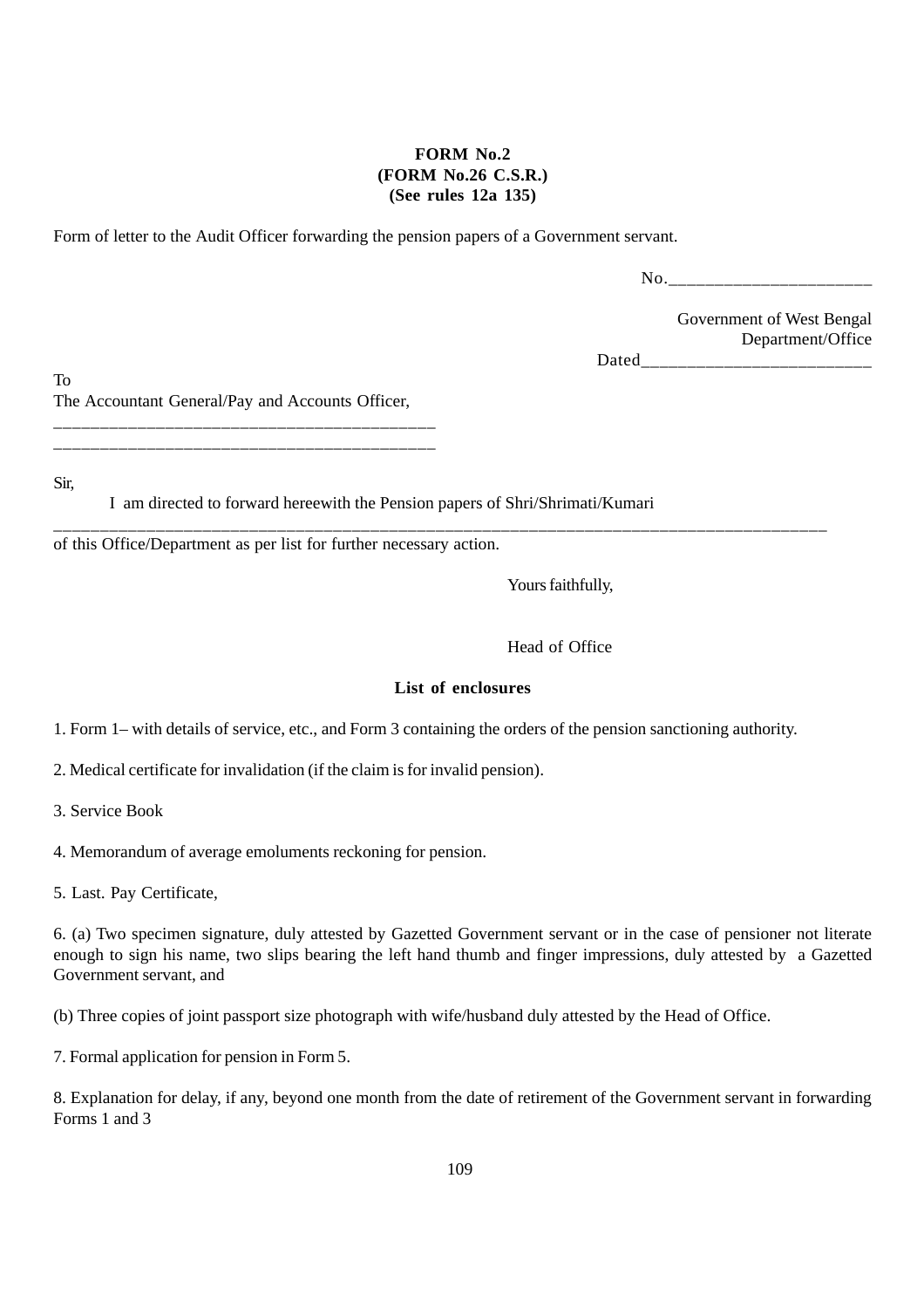9. When the fact of service in another office is not satisfactorily attested in the Service Book, duly certified abstract from the Head Office.

10. Statement of the applicants and collateral evidence as require under rule 133 duly accepted by the authority competent to sanction pension.

# **FORM No.3 (FORM No.25-A C.S.R.) (See rules 130, 135 and 138)**

#### Form for sanctioning pension

(To be sent in duplicate if payment is desired in a different audit circle)

- 1. Name of the Government servant.
- 2. Father's name (and also husband's name in the case of a woman Government servant)
- 3. (a) Present or last appointment, including name of establishment,
	- (i) Substantive,
	- (ii) Officiating, if any,
- (b) Remarks -by the Receiving Authority :
	- (1) As to character and past Good/Fair conduct of Government servant. Indifferent/Bad
	- (2) Explanation of any suspension or degradation.
	- (3) Any other remarks.
	- (4) Specific opinion of the receiving Authority whether the service claimed is established and should be admitted or not.

(c) Orders of the Pension Sanctioning Authority : The undersigned having satisfied himself that the service of Shri/ Shrimati/Kumari<br>has been thoroughly satisfactory hereby orders the grant of the full pension, death-cum-retirement gratuity, service gratuity which may be accepted by the Audit Officer as admissible under the rules.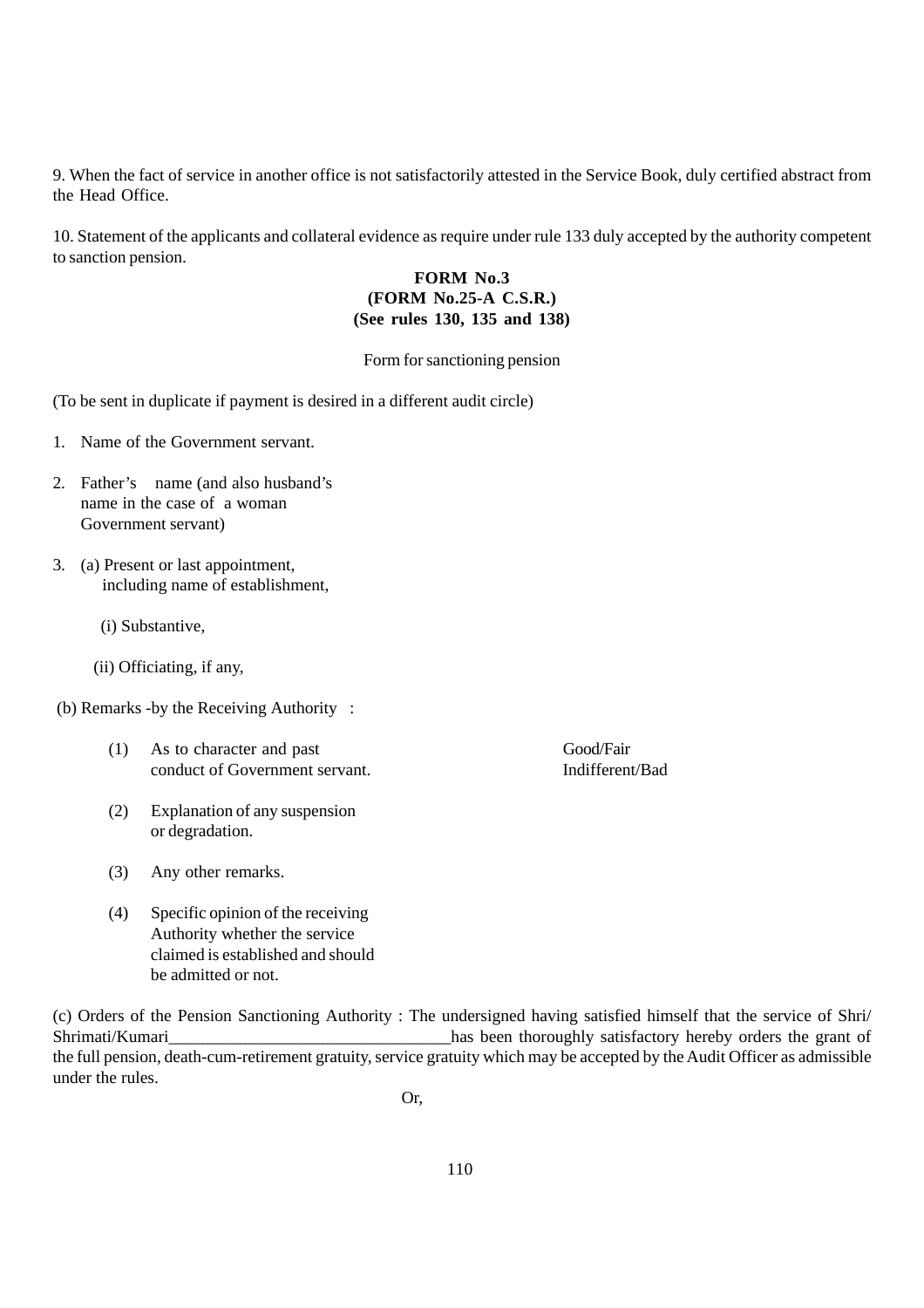The undersigned having satisfied himself that the service of Shri/Shrimati Kumari \_\_\_\_\_\_

\_\_\_\_\_\_\_\_\_\_\_\_\_\_\_\_\_\_\_\_\_\_\_\_\_\_\_\_\_\_\_\_\_\_\_\_\_\_\_\_\_\_\_\_\_\_\_ has not been thoroughly satisfactory hereby orders that the full pension and/or gratuity which may be accepted by the Audit Officer as admissible under the rules shall be reduced by the specified amount percentage indicated below :

| Amount or percentage of reduction in pension                                                                                                                                                                                                                                                                                                                                         |  |
|--------------------------------------------------------------------------------------------------------------------------------------------------------------------------------------------------------------------------------------------------------------------------------------------------------------------------------------------------------------------------------------|--|
| Amount or percentage of reduction in gratuity                                                                                                                                                                                                                                                                                                                                        |  |
| The grant of pension and/or<br>gratuity shall take effect from                                                                                                                                                                                                                                                                                                                       |  |
|                                                                                                                                                                                                                                                                                                                                                                                      |  |
| a family pension** will be admissible to Shrimati/Shri<br>as admissible under the Family Pension Rules.                                                                                                                                                                                                                                                                              |  |
| (e) In terms of Rule 106 of these Rules he/she is required to contribute a portion of gratuity equal to two months emolu-<br>ments or pay, as the case may be. Necessary recovery out of the gratuity payable to Shri/Shrimati                                                                                                                                                       |  |
| over from the gratuity till the outstanding Government due are assessed and adjusted.                                                                                                                                                                                                                                                                                                |  |
|                                                                                                                                                                                                                                                                                                                                                                                      |  |
| (g) The following service of the Government servant has been approved for the grant of special additional pension<br>admissible under the rules<br>$\sim$ 1-                                                                                                                                                                                                                         |  |
|                                                                                                                                                                                                                                                                                                                                                                                      |  |
| The pension and gratuity are payable at<br><u>This order is subject to the condition</u> that if the amount of<br>This order is subject to the condition that if the amount of<br>pension and/or gratuity as authorised be afterwards be found to be in excess of amounts to which the pensioner is entitled<br>under the rules, he/she shall be called upon to refund such. excess. |  |
|                                                                                                                                                                                                                                                                                                                                                                                      |  |

Signature and Designation of the Pension Sanctioning Authority.

**Note.-** No amount of the gratuity need be held over if the Government servant has made a cash deposit or furnished a surety of a permanent Government servant in terms of rule 141.

(To be used in the case of Government servants to whom rules 131 and 137 apply)

Details of provisional pension and gratuity to be drawn by the Head Office in accordance with the procedure laid down in article 919.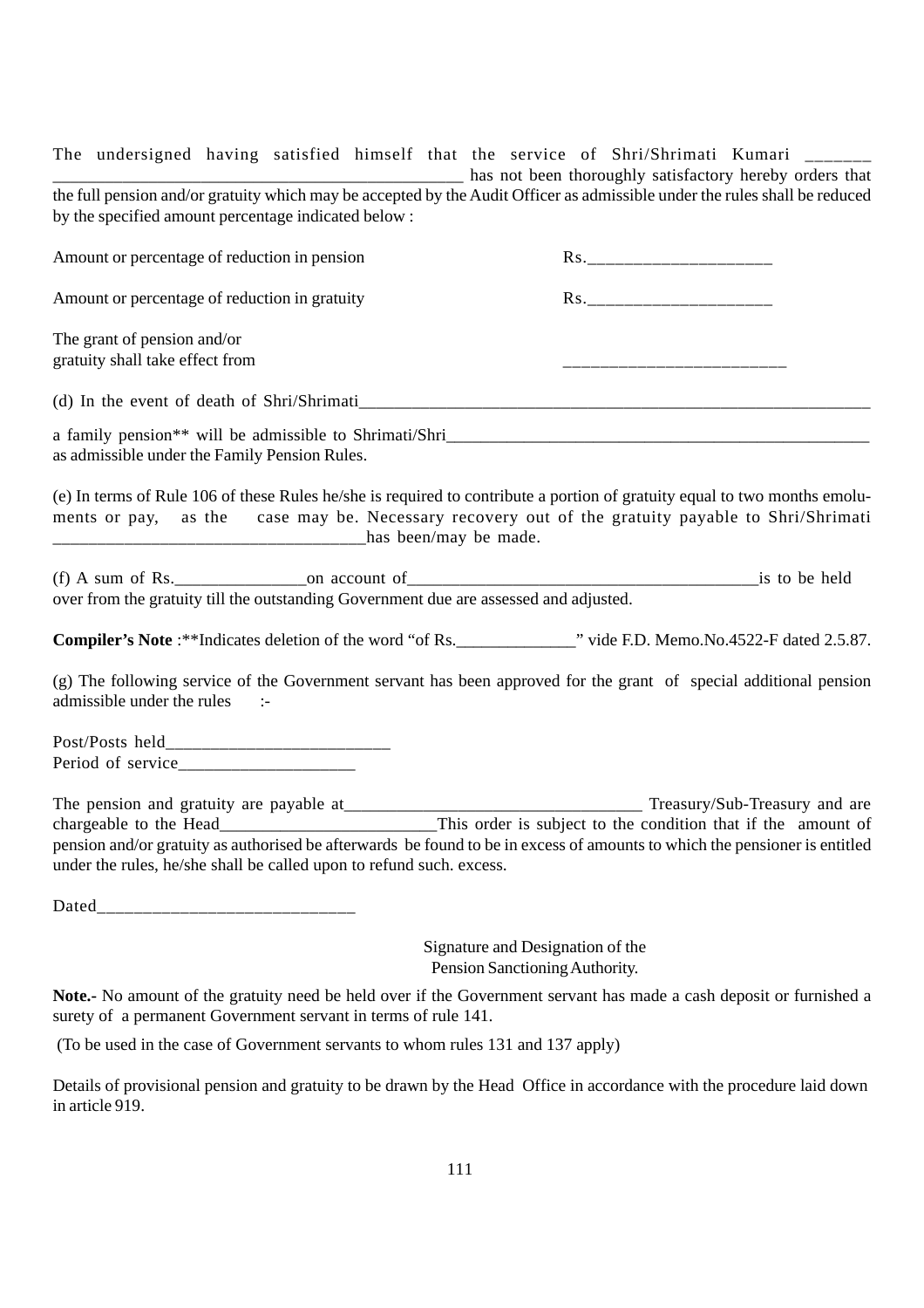| Provisional pension                                                          |                                                                                      | p.m. |
|------------------------------------------------------------------------------|--------------------------------------------------------------------------------------|------|
| Gratuity (3/4th of the full gratuity<br>mentioned against item 13 of Form 1) |                                                                                      |      |
|                                                                              | Less : (i) Contribution towards Family<br>Pension [See item $3(e)$ of<br>the Form    |      |
| (ii)                                                                         | Amount held over for adjustment<br>of Government dues [See item 3(f) of<br>the Form] |      |
| Net amount of gratuity to be paid provisionally.                             |                                                                                      | Rs.  |

Signature of Head of Office.

# **FORM No,4 (FORM No.26A–C.S.R.) (See rule 141)**

#### Form of Surety Bond

 In consideration of the\* President of India (hereinafter called the "Government" which expression shall include his successors and assigns) having agreed to settle the final accounts of Shri/Shrimati \_\_\_\_\_\_\_\_\_\_\_\_without production of a "No Demand certificate from the I hereby stand Surety (which expression shall include my heirs, executors and administrator) or payment by the said\_\_\_\_\_\_\_\_\_\_\_\_\_\_\_\_\_\_\_\_\_\_\_\_\_\_ of rent and other dues in respect of residence now allotted to him by Government and also for any residence that may be allotted or that was allotted to the said\_\_\_\_\_\_\_\_\_\_\_\_\_\_\_\_\_\_\_\_\_\_\_\_\_\_\_\_\_\_\_\_\_\_from time to time by Government. 1, the surety, further agrees and undertakes to indemnify the Government against all loss and damage until delivery of vacant possession of the above said residence is made over to Government.

 I hereby also stand surety for any amounts that may be due by the said \_\_\_\_\_\_\_\_\_\_\_\_\_\_\_\_\_\_\_ to Government by way of overpayment of pay, allowances, leave salary, advances for conveyance house-building or other purposes, or any other dues.

 The obligation undertaken by me shall not be discharged or in any way affected by an extension of time or any other indulgence granted by Government to the said.

This guarantee shall remain in force till, \_\_\_\_\_\_\_\_\_\_\_\_\_\_\_\_

(i) the "No Demand Certificate" is issued by the  $\frac{1}{2}$   $\frac{1}{2}$   $\frac{1}{2}$   $\frac{1}{2}$   $\frac{1}{2}$   $\frac{1}{2}$   $\frac{1}{2}$   $\frac{1}{2}$   $\frac{1}{2}$   $\frac{1}{2}$   $\frac{1}{2}$   $\frac{1}{2}$   $\frac{1}{2}$   $\frac{1}{2}$   $\frac{1}{2}$   $\frac{1}{2}$   $\frac{1}{2}$   $\$ 

in favor of the said

 $(ii)$  the Head of Office in which the said  $\frac{1}{\sqrt{1-\frac{1}{2}}}\$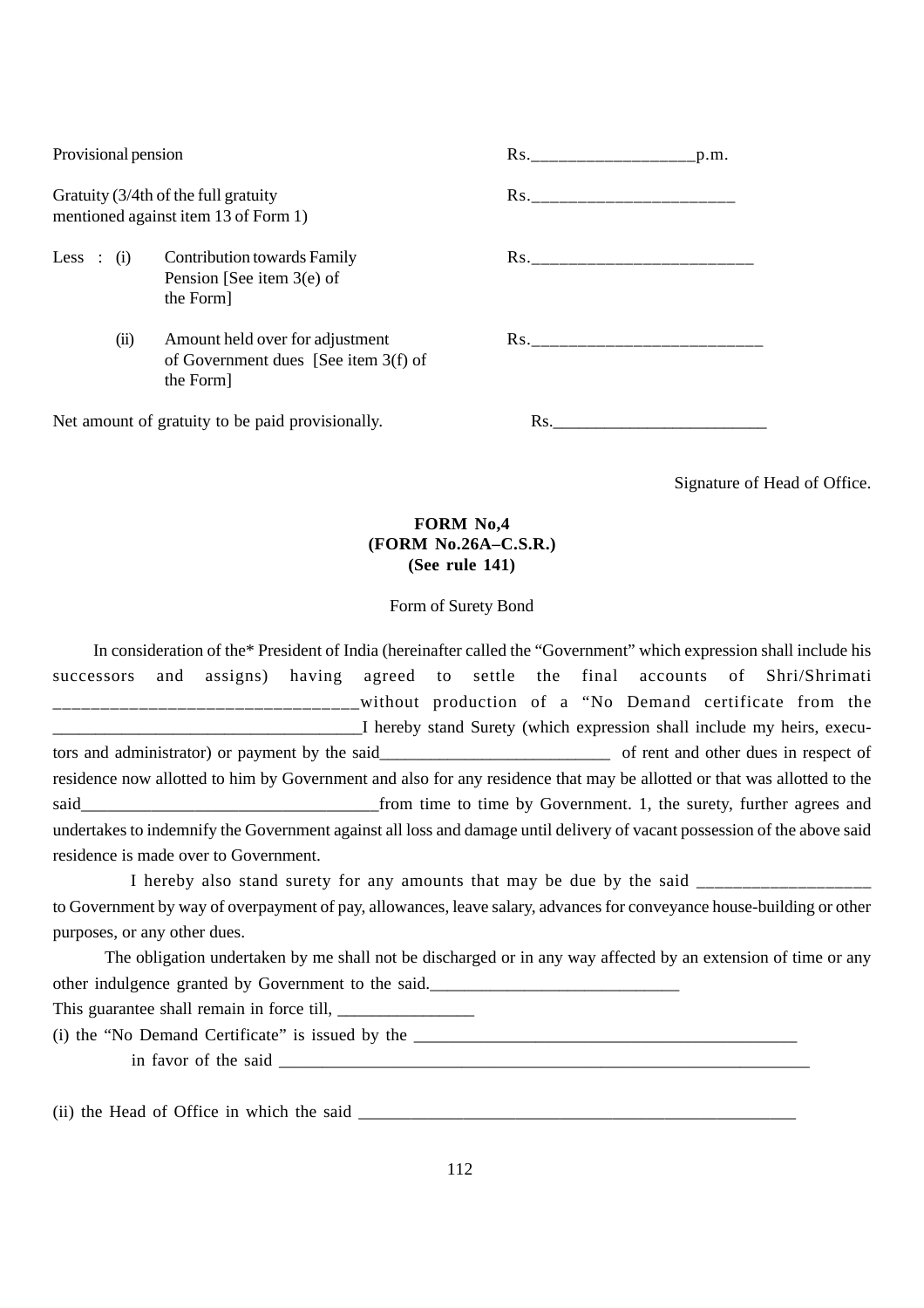was last employed and in case he/she was drawing pay and allowances on Gazetted Government servants bill. forms the concerned Audit Officer has/have certified that nothing is now due to the Government from the said

The stamp duty on this instrument shall be borne by Government

\_\_\_\_\_\_\_\_\_\_\_\_\_\_\_\_\_\_\_\_\_\_\_\_\_\_\_\_\_\_\_\_\_\_\_\_\_\_\_\_\_\_\_\_\_\_\_\_\_\_\_\_\_\_\_\_\_\_

Signature of the Surety,

Signed and delivered by the said surety at this day of In the presence of :

Signature,

Address and occupation of witness.

**Compiler's Note:** \*For the term 'President of India' should be used 'Governor'

2, Signature

Address and occupation of witness.

Certified that Shri/Shrimati is a permanent Government servant.

Signature of the Head of the Department or Office in which the Surety is employed This bond is hereby accepted. (Signature and designation) for and on behalf of the Governor of West Bengal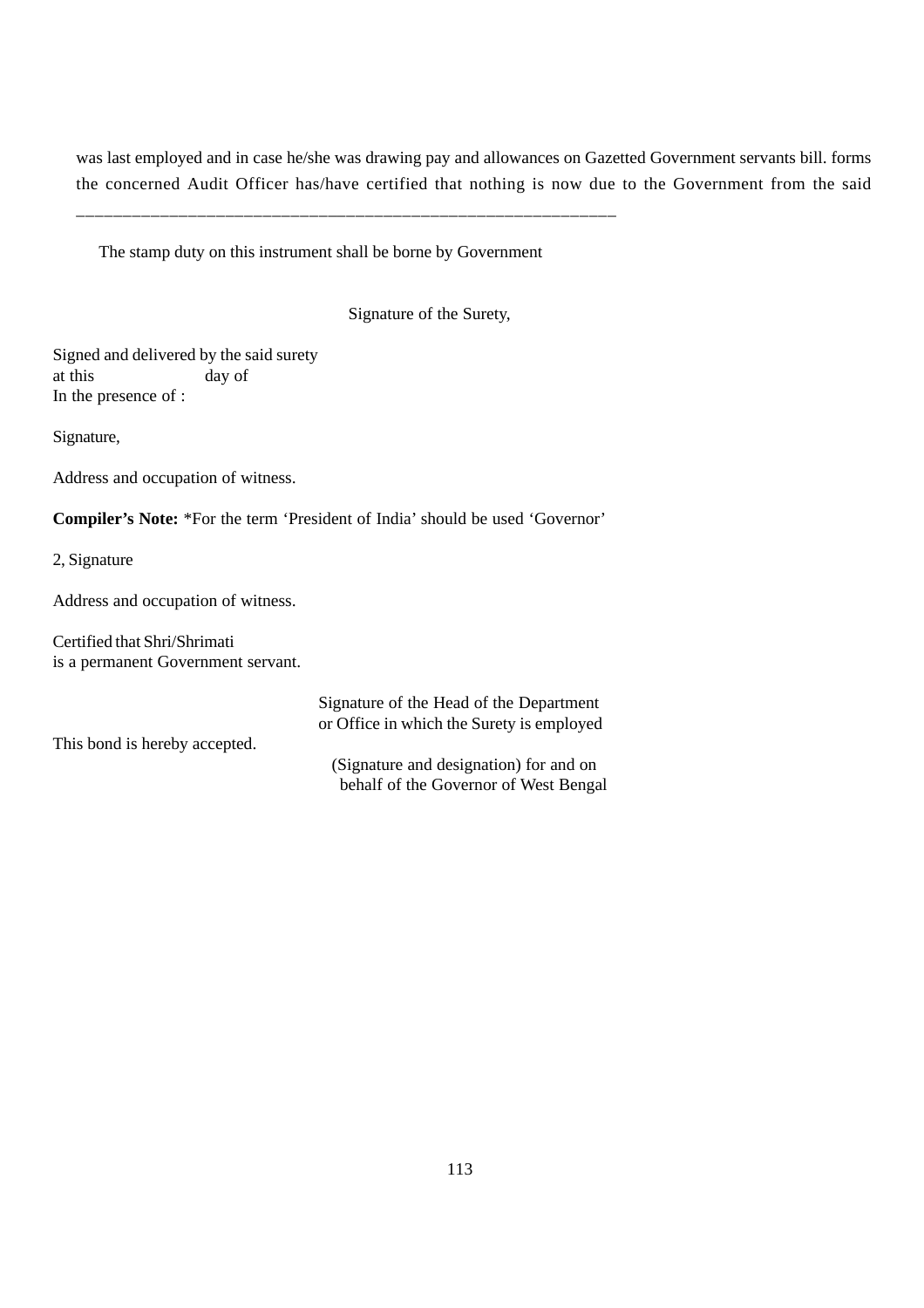# **FORM No.5**

(FORM No.30 C.S.R.) (See rules 125, 130 and 132) Formal Application for Pension

| From | _____________<br>___ |
|------|----------------------|
|      |                      |

To \_\_\_\_\_\_\_\_\_\_\_\_\_\_\_\_\_\_\_\_\_\_\_\_ \_\_\_\_\_\_\_\_\_\_\_\_\_\_\_\_\_\_\_\_\_\_\_\_

Subject : Application for sanction of pension.

Sir,

I beg to say that I am due to retire from service with effect from the my date of birth being I therefore request that steps may kindly be taken with a view to the pension as gratuity admissible to me being sanctioned by the date of my retirement. I desire 'to draw my pension from \_\_\_\_\_\_\_\_\_\_\_\_\_\_\_\_\_\_\_\_\_\_\_\_\_\_\_\_Treasury.

2. I hereby declare that I have neither applied for nor received any pension or gratuity in respect of any portion of the service qualifying for this pension and in respect of which pension and/or gratuity is claimed herein nor shall I submit an application hereafter without quoting a reference to this application and the orders which may be passed thereon.

3. I enclose herewith :

(i) two specimen signatures of mine, duly attested.

(ii) two copies of a passport size photograph of mine, also duly attested.

\*(iii) two slips each bearing my left-hand thumb and' finger impression

(iv) two slips each showing particulars of my height and identification marks.

(v) three copies of joint photographs with my wife/husband, duly attested.

| present<br>M v | address<br>1 C<br>. . | and | mv | address | after | will | be |
|----------------|-----------------------|-----|----|---------|-------|------|----|
|                |                       |     |    |         |       |      |    |

 $\frac{1}{\sqrt{2\pi}}$  , and the contract of the contract of the contract of the contract of the contract of the contract of the contract of the contract of the contract of the contract of the contract of the contract of the cont Dated Signature Designation

**Note:** Any subsequent change of address should be notified to the Head of Office.

\*This is required only in the case of persons who are illiterate and cannot sign their names.

# **The Payment of Arrears of Pension (Nomination) Rules, 1986.**

No. 10885-F Calcutta, the 24th October, 1986.

# **NOTIFICATION**

In exercise of the power conferred by the proviso to article 309 of the Constitution of India, the Governor is pleased hereby to make the following rules :-

Short and commencement-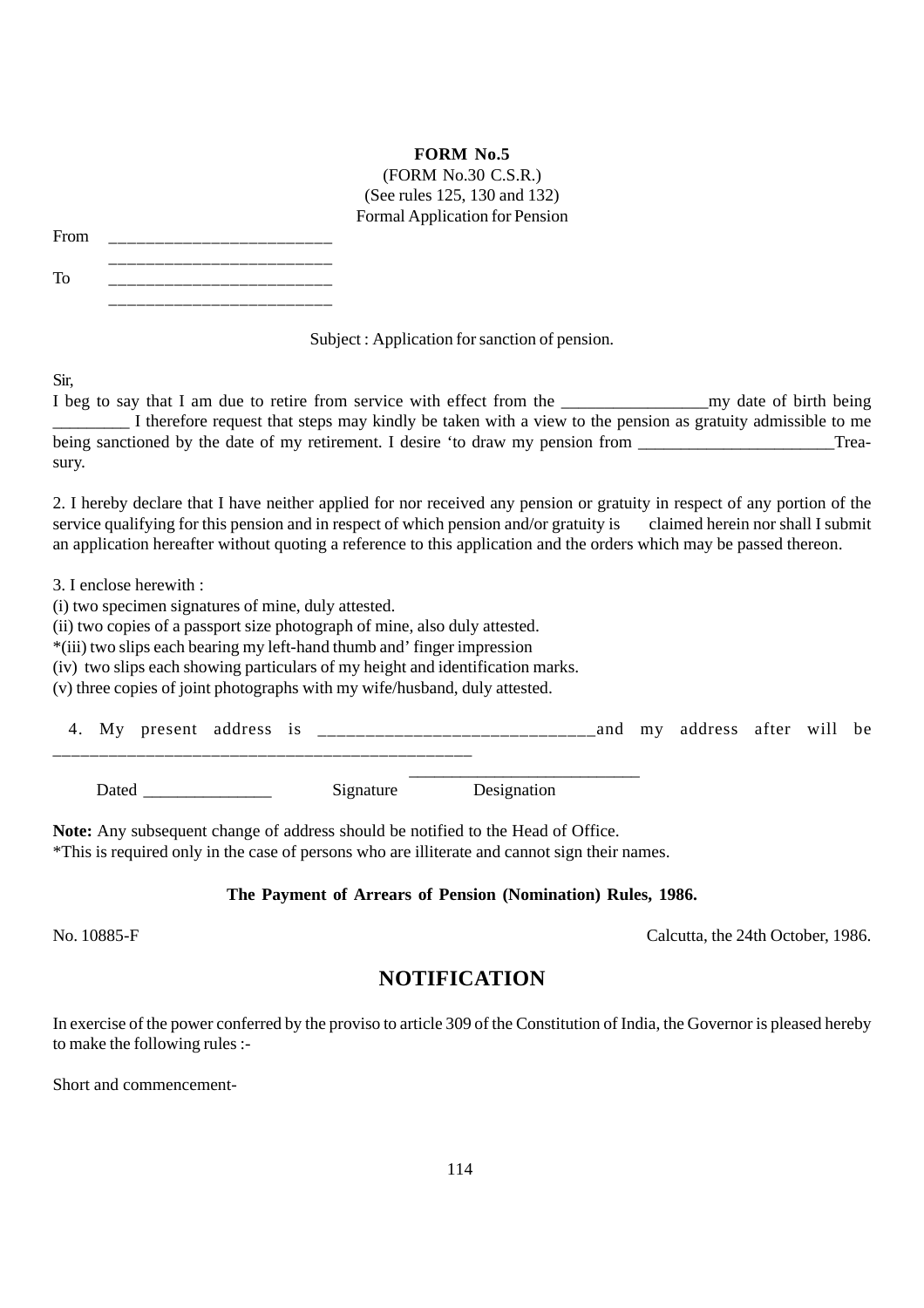- (1) These rules may be called the Payment of Arrears of Pension (Nomination) Rules, 1986.
- (2) They shall come into force on the 24th October, 1986.

#### Application–

These rules shall apply to the State Government pensioners who are in receipt of any pension under the rules which govern such pensioners and which is payable by the State Government out of the consolidated Fund of West Bengal. These rules shall also apply to All India Service Officers borne on the State Cadre.

# Definifions–

In these rules unless there is anything repugnant in the subject or context,-

(a) "family" includes the following relatives of a pensioner :

- (i) wife, in the case of a male pensioner.
- (ii) husband, in the case of a female pensioner.
- (iii) sons including step sons and adopted sons,
- (iv) unmarried and widowed daughters (including step daughters and adopted daughters),
- (v) mother, and
- (vi) father;

"Form" means a Form appended to these rules;

"Nomination" means nomination made under these rules;

Pension Disbursing Authority" means the authority through whom pension is drawn and includes :-

- (i) branch of a nominated public sector bank, or
- ii) Treasury including Sub-Treasury, or
- ii) the Accountant-General, West Bengal.

Nominee of Pensioner to receive arrears of pension :

Any pensioner to whom any pension is payable by the State Government out of the Consolidated Fund of West Bengal may nominate [if he has a family as defined in clause (a) of rule 3, one or more members of the family and, if he has no family] any other person (hereinafter referred to as the nominee.) in accordance with the provision of rule 5, who shall receive, after the death of the pensioner all moneys payable to the pensioner on account of such pension before or after the date of such nomination and which remain unpaid immediately before the death of the pensioner.

**Compiler's Note:** \*Substitution under F.D.Nft.No. 1633-F dt. 17.02.89 [ ] words within the third bracket were inserted under F.D. Ntf. NO. 1633-F dt.17.02.89

5. Nomination :

(1) Every pensioner [retiring before, on or after ] the date of commencement of these rules shall [make a nomination as required by rule 4 in form 'A' and submit the same in duplicate] by personal service after taking receipt or by sending through registered post with acknowledgement due to the respective pension Disbursing Authority through whom pension is drawn.

(2) Within thirty days of the receipt of .nomination in Form 'A' under sub-rule (1) the Pension Disbursing Authority, shall get the particulars of the pensioner, mentioned in Form 'A', verified with reference to the available records and return to the pensioner, after obtaining a receipt thereof, the duplicate copy of the nomination in Form 'A' duly attested by him or an office authorised by him in this behalf.\*\*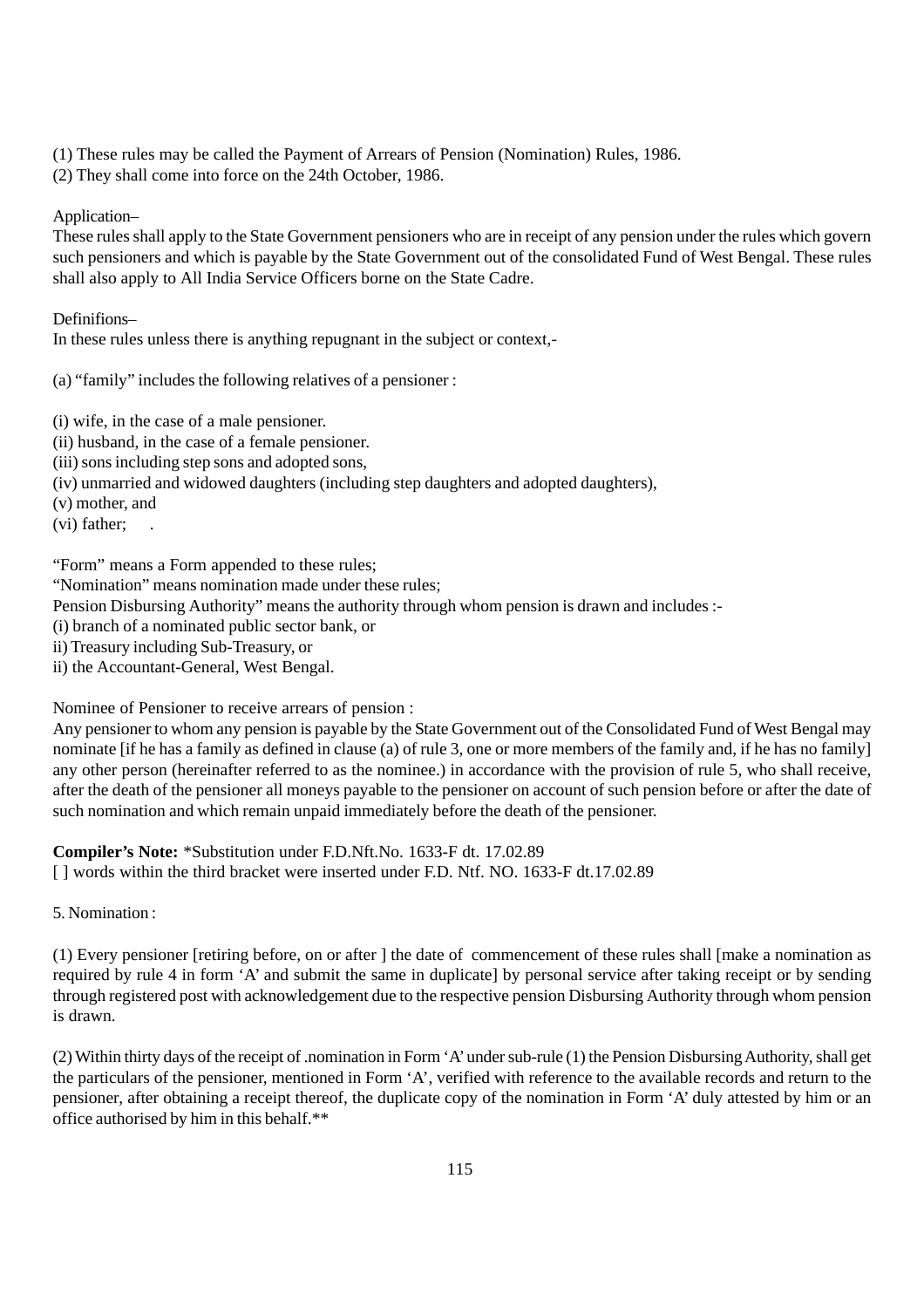(3) Every employee who is due to retire after the date of commencement of these rules shall submit the nomination, [in duplicate] in Form 'A' to the Head of office from where he/she is retiring.\*\*

(4) Within thirty days of the receipt of the nomination in Form 'A' under sub-rule (3), the Head of Office shall get the particulars of the pensioner, mentioned in Form 'A', verified with reference to the records of the establishment and return to the pensioner after obtaining the receipt thereof, [the] duplicate copy of the nomination in Form 'A', duly attested by him or by an officer authorised by him in this behalf . The [original] copy duly accepted shall be sent to the Accountant General, West Bengal who shall pass it on to the Pension Disbursing Authority along with the Pension Payment Order. If the Pension Payment Order has al-ready been issued, the nomination shall be sent separately quoting the Pension Payment Order. Number and other particulars of the pensioner to enable the Pension Disbursing Authority to link it up with the Pension Payment Order.

(5) [A pensioner may at any time, including cases where the nominee predeceases the pensioner, submit, in-supersession of the earlier nomination, a fresh nomination in Form 'B' in duplicate] to the Pension Disbursing Authority in the manner specified in sub- rule (1) and thereafter the provisions of sub-rule (2) shall apply mutatis mutandis with modifications as if it were made under sub-rule (1).

[(6) A nomination or fresh nomination, as the case may be, shall be signed by the pensioner, or if he is illiterate, shall bear his thumb impression given, in the presence of two witnesses.

(7) Nomination, [or fresh nomination ] shall take effect from the date of receipt thereof by the Pension Disbursing Authority or the Head of Office, as the case may be.

**Compiler's Note:** [ ] words within the third bracket were inserted under F.D.Ntf.No.1633-F dt.17,2.89, \*\*indicates omission of some words under F.D, Ntf.No.1633-F dt. 17.2.89.

Accepted Nomination to be conclusive proof :-

A nomination made under rule 5 and accepted by the Pension Disbursing Authority or the Head of Office; as the case may be shall be a conclusive proof with regard to the person nominated to receive arrears of pension of the pensioner under these rules.

Mode of payment of arrears-

 The arrears of Tension payable under these rules shall be paid In accordance with the provisions of the existing rules governing The mode of payment of pension,

Interpretation-

Where any doubt arises as to the interpretation of these rules, the matter shall be referred to State Government in the Finance Deptt. Whose decision thereon shall be final.

**Compiler's Note:** (1) The term 'pensioner' occurring in Payment of arrears of Pension (Nomination) Rules, 1986 will include holder of family pension also and the term 'pension' will include gratuity, commuted value of pension and family pension, where necessary vide Clarification under F.D. Memo.No.9203-F dt.11.8.89.

(2) It has been decided by Govt.vide F.D.Memo.No.1358-F(Pen) Dt. 30.7.91] that every retiring employee who is entitled to a pension shall submit a nomination in prescribed form under the payment of Arrears of Pension (Nomination) Rules 86 to his/her Head of Office. Those who are unwilling to make nomination shall express their unwillingness in writing :in a prescribed format which is given below. The Head of Office will forward the nomination or the letter of unwillingness to the A.G.W.B. alongwith pension papers.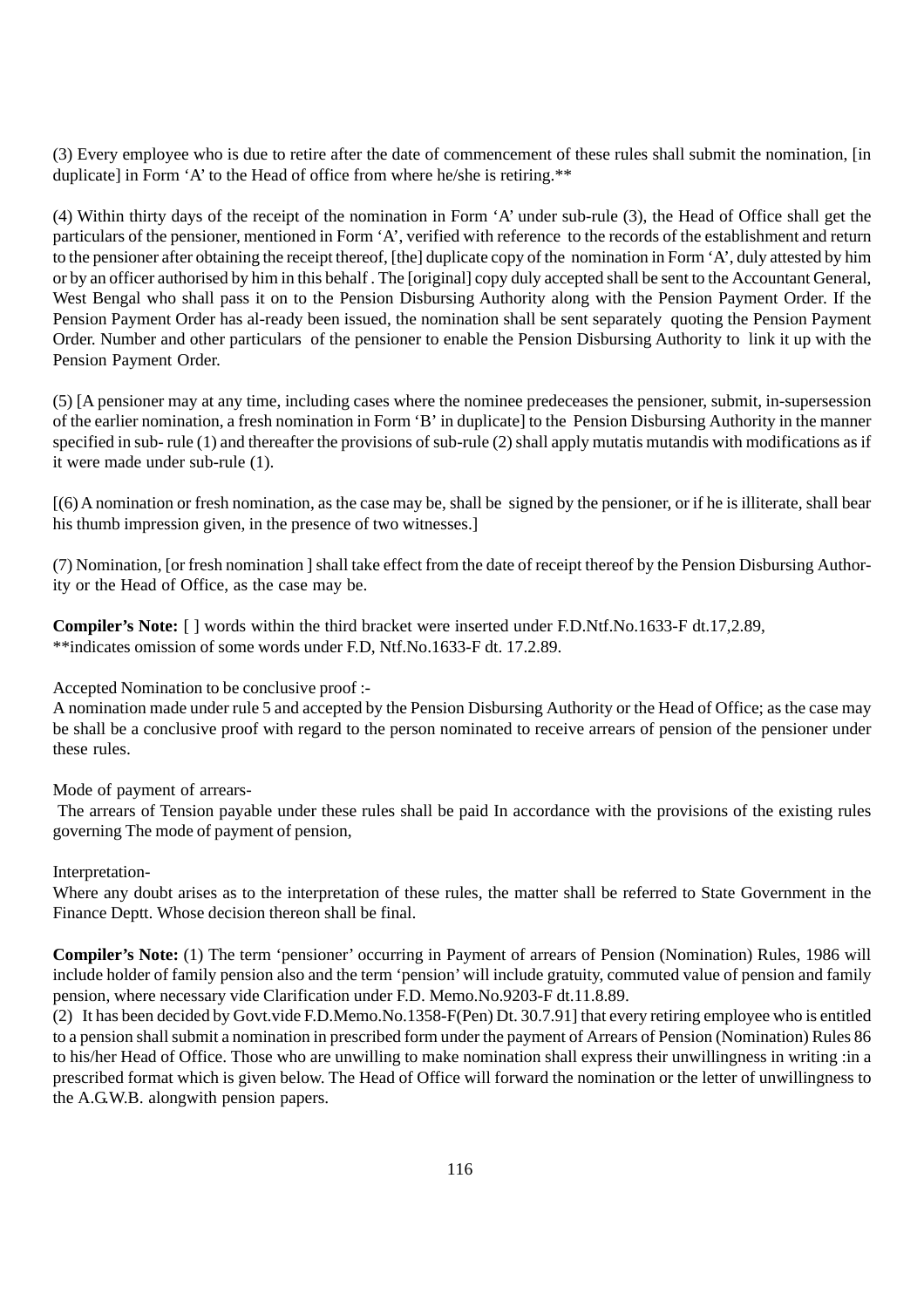"To $_{---}$ 

Head of Office

Sir,

 I have no intention of executing any nomination under the Payment of Arrears of Pension (Nomination) Rules, 1986.

Yours faithfully,

\_\_\_\_\_\_\_\_\_\_\_\_\_\_\_\_\_\_\_\_\_\_\_\_\_\_\_\_\_\_\_\_\_\_

\_\_\_\_\_\_\_\_\_\_\_\_\_\_\_\_\_\_\_\_\_\_\_\_\_\_\_\_\_\_\_\_\_\_

Signature

 Name & Designation of the employee"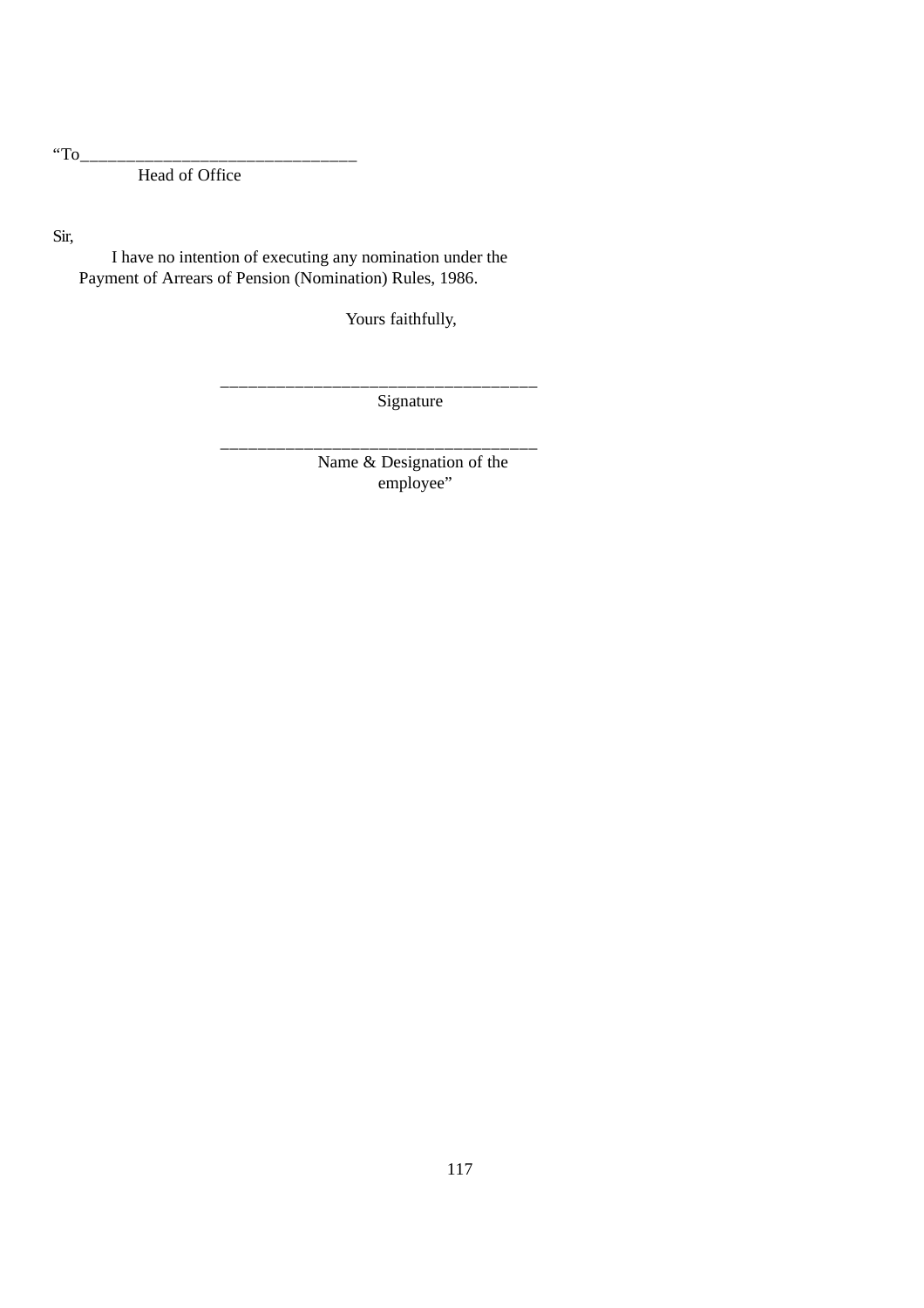The Payment of Arrears of Pension (Nomination) Rules, 1986 The Payment of Arrears of Pension (Nomination) Rules, 1986 [See Rule 5(i)] [See Rule 5(i)]  $FORM - A$ FORM – A

Pension Disbursing Authority/Head of Office Pension Disbursing Authority/Head of Office

(Name of Bank/Treasury/Accountant General, West Bengal) (Name of Bank/Treasury/Accountant General, West Bengal)

 $(Place_1$ (Place\_ ا<br>ب

hereby nominate the person named below rule 5 of the Payment of Arrears of Pension I,  $\Box$   $\Box$   $\Box$  hereby nominate the person named below rule 5 of the Payment of Arrears of Pension  $100<sub>2</sub>$  $\frac{1}{2}$ Ŕ

| Š                  |  |
|--------------------|--|
| dler<br>₹          |  |
| Ξ<br>$\frac{1}{2}$ |  |
| mination           |  |
|                    |  |

| Relationship with<br>pensioner                                                                                                               |  |
|----------------------------------------------------------------------------------------------------------------------------------------------|--|
| Name & Address of   Name & Address of<br>case the nominee<br>other nominee in<br>$\Delta$ inder column $(1)$<br>predeceases the<br>pensioner |  |
| aominee's minority<br>pension during the<br>receive the said<br>person who may                                                               |  |
| Date of birth                                                                                                                                |  |
| Relationship with<br>pensioner                                                                                                               |  |
| Name and address<br>of the Nominee                                                                                                           |  |

| Contingency on happening of which<br>nomination shall become invalid                           |   |  |
|------------------------------------------------------------------------------------------------|---|--|
| Name & address of person who may<br>receive the pension during the other<br>nominee's minority |   |  |
| Date of birth if the other nominee is minor                                                    | t |  |

| Place | Date: | Witness: Signature | Name & address |
|-------|-------|--------------------|----------------|

Signature of the Pension Disbursing Authority/Head of office

Signature of the Pension Disbursing Authority/Head of office

Acknowledgement to be sent by the Pension Disbursing Authority/Head of office

Acknowledgement to be sent by the Pension Disbursing Authority/Head of office

Signature (or thumb impression if illiterate) Signature (or thumb impression if illiterate) and name of pensioner and address. and name of pensioner and address.

Certified that application/nomination has been received from Sri/Smt. Certified that application/nomination has been received from Sri/Smt.

Whose address is Whose address is

Signature of the Pension Disbursing Authority/Head of office Full Address : \_\_\_\_\_\_\_\_\_\_\_\_\_\_\_\_\_\_\_ Signature of the Pension Disbursing Authority/Head of office Full Address :

(name of Pensioner)

Place : Date :

\_\_\_\_\_\_\_\_\_\_\_\_\_\_\_\_\_\_\_\_

118